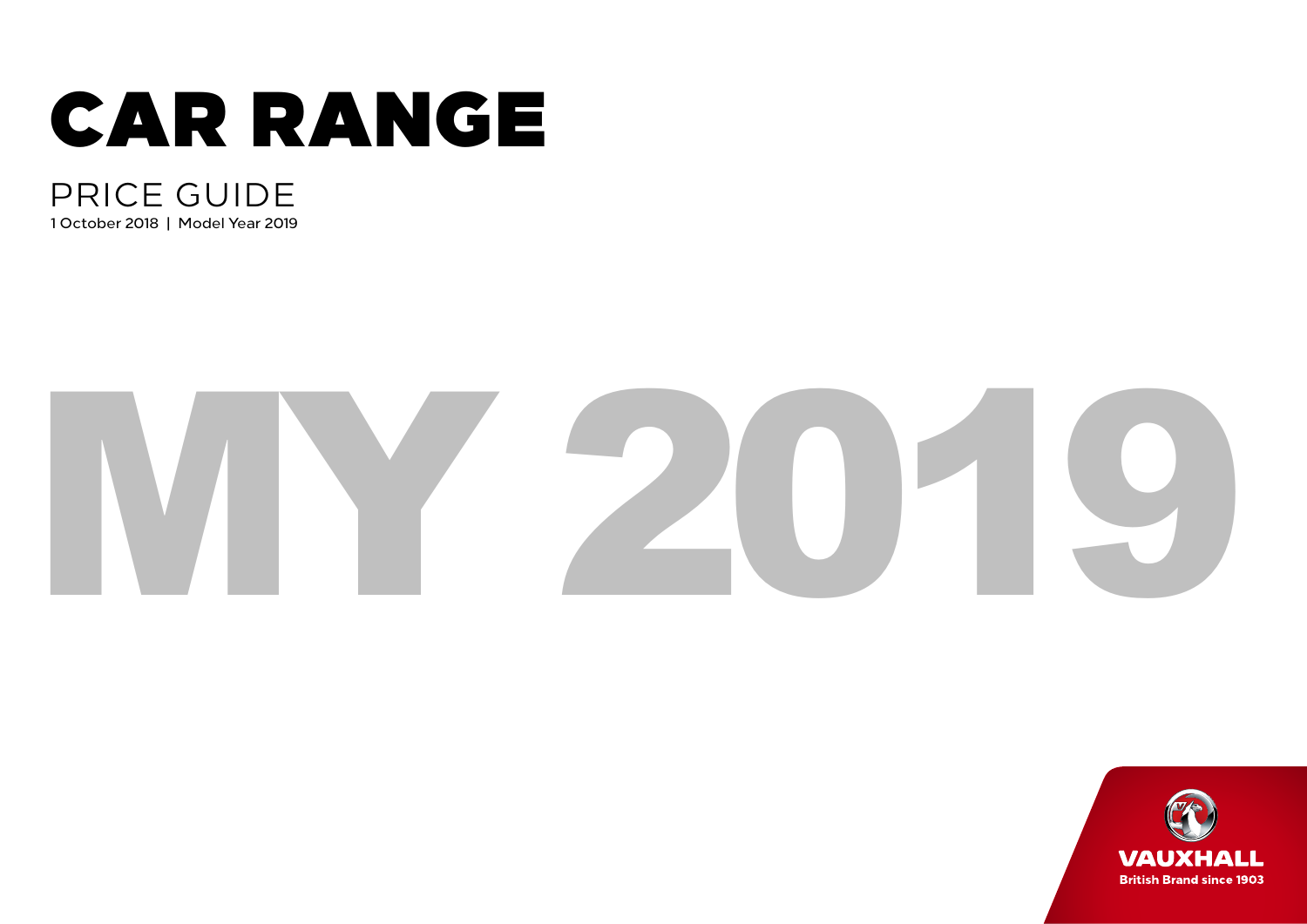# **Customer information**

#### **CONTENTS**

| Customer information                     | 2  |
|------------------------------------------|----|
| Company car driver and fleet information | 3  |
| <b>VIVA</b>                              | 4  |
| <b>ADAM</b>                              | 6  |
| Corsa                                    | 9  |
| Astra                                    | 13 |
| Zafira Tourer                            | 19 |
| Insignia                                 | 23 |
| Crossland X                              | 32 |
| Mokka X                                  | 36 |
| Grandland X                              | 38 |
| Combo Life                               | 41 |
| Customer care                            | 43 |
|                                          |    |

#### **ON-THE-ROAD PRICES**

To eliminate uncertainty about hidden costs when buying a new car, Vauxhall publishes on-the-road recommended retail prices (RRP) and these are shown in the pricing tables within this price guide. These prices include VAT, number plates and delivery to Retailer of £700.00 (including £116.67 VAT), 12 months' Government Vehicle Excise Duty (see opposite for details) and the DVLA new vehicle first registration fee of £55.00\*.

Please note: The on-the-road recommended retail price (RRP) does not include fuel supplied by the Retailer, motor insurance or any other goods or services supplied by agreement between the Retailer and the customer.

#### **PRICE PROTECTION**

Order a new Vauxhall for build in the current model year (as confirmed by your Retailer) for delivery no more than three months in advance and the price you are quoted is the price you pay. This is irrespective of any subsequent price rises between placing your order and delivery of your new car, but you must take delivery as soon as the car is available. Vauxhall Motors Limited is not liable for price adjustments caused by Government changes in the rate of VAT (currently 20%), Vehicle Excise Duty, DVLA new vehicle first registration fee or by any other applicable legislation or regulations.

#### **VEHICLE EXCISE DUTY**

The amount of Vehicle Excise Duty (road fund licence) payable on new cars varies depending on the level of carbon dioxide  $(CO<sub>2</sub>)$  emissions produced by the vehicle.  $CO<sub>2</sub>$  emissions are measured in grammes (g) per kilometre (km) travelled and divided into 13 charging bands shown in the table below.

#### **VEHICLE EXCISE DUTY\***

A 'first year rate' of Vehicle Excise Duty is payable on all new cars and in subsequent years the amount payable reverts to the 'standard rate'. From 1 April 2017 the breakpoints for each of these bands have been revised. Also, for vehicles with a list price over £40,000, including factory-fitted options, an additional £310 is payable for the first five years of standard rate payments.

|               | CO <sub>2</sub> emissions | First year rate |                     | <b>Standard rate</b> |
|---------------|---------------------------|-----------------|---------------------|----------------------|
|               |                           | Non-diesel**    | Diesel <sup>t</sup> |                      |
| <b>Band A</b> | 0q/km                     | £0.00           | £0.00               | £0.00                |
| <b>Band B</b> | $1 - 50q/km$              | £10.00          | £25.00              | £140.00              |
| <b>Band C</b> | $51 - 75q/km$             | £25.00          | £105.00             | £140.00              |
| <b>Band D</b> | 76 - 90g/km               | £105.00         | £125.00             | £140.00              |
| <b>Band E</b> | $91 - 100q/km$            | £125.00         | £145.00             | £140.00              |
| <b>Band F</b> | $101 - 110q/km$           | £145.00         | £165.00             | £140.00              |
| <b>Band G</b> | $111 - 130q/km$           | £165.00         | £205.00             | £140.00              |
| <b>Band H</b> | $131 - 150$ g/km          | £205.00         | £515.00             | £140.00              |
| <b>Band I</b> | $151 - 170q/km$           | £515.00         | £830.00             | £140.00              |
| <b>Band J</b> | $171 - 190q/km$           | £830.00         | £1.240.00           | £140.00              |
| <b>Band K</b> | $191 - 225$ g/km          | £1,240.00       | £1,760.00           | £140.00              |
| <b>Band L</b> | $226 - 255q/km$           | £1,760.00       | £2.070.00           | £140.00              |
| <b>Band M</b> | over 255q/km              | £2.070.00       | £2.070.00           | £140.00              |

\* = Correct at time of issue. \*\* = Also applies to diesel vehicles that meet the Real Driving Emissions Step 2 (RDE2). † = Applies to vehicles that do not meet the Real Driving Emissions Step 2 (RDE2).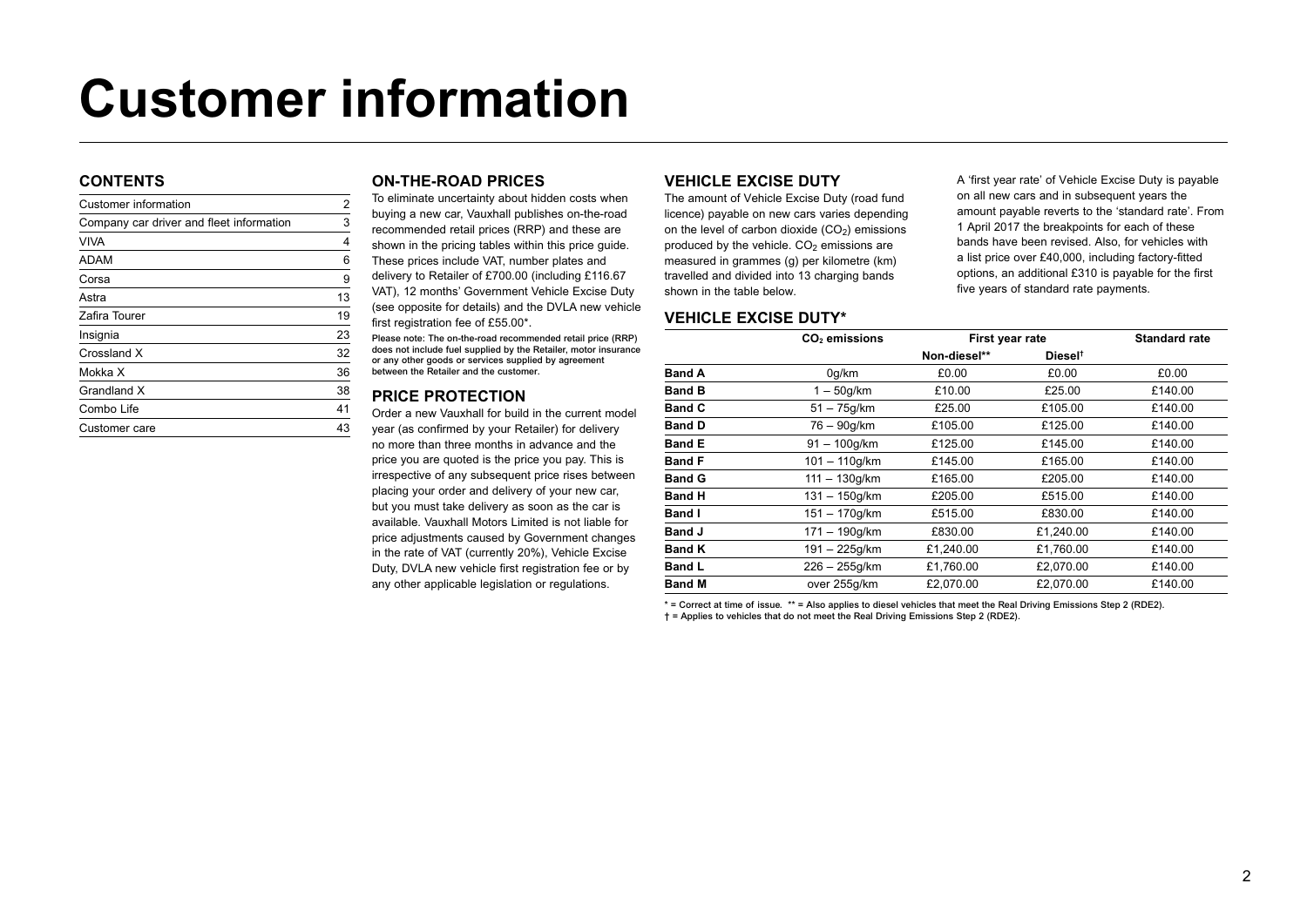# **Company car driver and fleet information**

#### **DESIGN AND TECH LINE NAV HIGH SPEC, LOW P11D**

Specifically developed for businesses and company car drivers alike, our Design and Tech Line Nav models are seriously fit for Fleet.

Design models all feature very low P11D values. generous standard specification with a choice of high tech ecoTEC engines for great fuel economy and low emissions.

For even more standard specification, step up to our Tech Line Nav range again you are guaranteed low P11D values, plus great standard kit including Sat Nav, Bluetooth®, USB connection, aux-in socket and digital radio.

With Design and Tech Line Nav you can take for granted low Whole Life Costs and low company car driver taxation.



#### **COMPANY CAR DRIVER FREE 3 DAY TEST DRIVE**

Our free\* 3 Day Test Drive programme is open to all Company Car Drivers. It allows you to choose most models in the current Vauxhall line-up (exclusions apply). With full insurance cover provided, it gives you a meaningful length of time to make an informed decision about your next company car.

Click below to book your free\* test drive www.vauxhall3dtd.co.uk or call 0330 587 8221\*\*

\*The free 3 Day Test Drive programme is open to Company Car Drivers and Fleet Decision Makers. Available for UK Mainland only. Terms and conditions apply. Full terms and conditions can be found at vauxhallfleet.co.uk/testdrive/index/terms. \*\*Telephone lines open Monday-Friday 9.00am to 5.00pm excluding Bank Holidays. Calls may be recorded or monitored for quality and/or training purposes..

#### **BENEFIT IN KIND COMPANY CAR TAXATION†**

The car benefit charge will be the car's list price (including VAT, options and accessories fitted, delivery to Retailer and number plates, but excluding Vehicle Excise Duty and new vehicle first registration fee) multiplied by the percentage charge for the CO<sub>2</sub> emissions band in which the car falls (see table opposite). Multiply this figure by your personal income tax rate (20%†† for Basic Rate, 40%†† for Higher Rate) to calculate your annual benefit in kind tax liability.

#### Example: Astra Tech Line Nav 1.6CDTi (110PS)

| Start/Stop ecoTEC 5-door hatchback<br>(CO <sub>2</sub> emissions 107g/km) |           |
|---------------------------------------------------------------------------|-----------|
| On-the-road RRP                                                           | £20570.00 |
| Deduct: Vehicle Excise Duty                                               | (E165.00) |
| New vehicle first registration fee                                        | (E55.00)  |
| <b>Effective list price</b>                                               | £20350.00 |
| Add: Optional two-coat metallic paint                                     |           |
|                                                                           | £575.00   |
| List price for tax purposes (P11D value)                                  |           |
|                                                                           | £20925.00 |
| Car benefit charge                                                        |           |
| 2018-19 tax year (26%)                                                    | £5440.00  |
| Benefit in kind tax liability                                             |           |
| (2018-19 tax year)                                                        |           |
| Basic Rate (20%) tax payer                                                | £1088.00  |
| Higher Rate (40%) tax payer                                               | £2176.00  |

† = Please note this Price Guide provides taxation information as a guide only. Vauxhall does not provide taxation guidance. Drivers should always take professional advice on their own tax position.  $\uparrow \uparrow$  = Excludes residents of Scotland. For details on Scottish BIK liability please refer to back cover of this price guide

| CO <sub>2</sub><br>emissions | Percentage of car's                  | price to be taxed  |
|------------------------------|--------------------------------------|--------------------|
| in grams<br>per              | Non - Diesel <sup>‡</sup><br>2018-19 | Diesel#<br>2018-19 |
| kilometre                    | tax year                             | tax year           |
| Up to 50                     | 13                                   | 17                 |
| 51-75                        | 16                                   | 20                 |
| 76-94                        | 19                                   | 23                 |
| 95-99                        | 20                                   | 24                 |
| 100-104                      | 21                                   | 25                 |
| 105-109                      | 22                                   | 26                 |
| 110-114                      | 23                                   | 27                 |
| 115-119                      | 24                                   | 28                 |
| 120-124                      | 25                                   | 29                 |
| 125-129                      | 26                                   | 30                 |
| 130-134                      | 27                                   | 31                 |
| 135-139                      | 28                                   | 32                 |
| 140-144                      | 29                                   | 33                 |
| 145-149                      | 30                                   | 34                 |
| 150-154                      | 31                                   | 35                 |
| 155-159                      | 32                                   | 36                 |
| 160-164                      | 33                                   | 37                 |
| 165-169                      | 34                                   | 37                 |
| 170-174                      | 35                                   | 37                 |
| 175-179                      | 36                                   | 37                 |
| 180 and above                | 37                                   | 37                 |

‡ = Also applies to diesel vehicles that meet the Real Driving Emissions Step 2 (RDE2). ‡‡ = Applies to vehicles that do not meet the Real Driving Emissions Step 2 (RDE2).

To calculate your own personal liability a car tax calculator is available at: https://www.vauxhallfleet.co.uk/toolbox

#### **FLEET TOOLBOX**

Discover the facts in our online Toolbox for both Company Car Drivers and Fleet Decision Makers. The

Fleet Toolbox has a host of useful calculators, comparators, interactive listings and information. Visit the Fleet Toolbox by going to **www.vauxhall-toolbox.co.uk**

#### **ROADTRIP APP**

The Vauxhall RoadTrip App is a free app that calculates and logs your mileage expenses for any UK

business trips and generates reports to help you complete your mileage claims. Available for both iPhone and Android, visit **www.vauxhall-toolbox.co.uk** or visit the iPhone or Android stores and search for Vauxhall RoadTrip to download it to your smartphone or tablet.

#### **CONTACT VAUXHALL FLEET**

Please contact one of our dedicated sales teams who will be happy to help with your particular enquiry.

#### **Company Car Drivers**

Call: 0345 111 2020 Email: **company-car@vauxhallinfo.co.uk**

Telephone lines are open

- Monday to Friday 8.00am-9.00pm
- Saturday and Sunday 9.00am-6.00pm

#### **Fleet Decision Makers**

Depending on the size of your fleet of vehicles, we have a dedicated team to handle your enquiries. The lines are open Monday to Friday excluding Bank Holidays.

#### **1-24 vehicles**

Call: 0845 076 2254 (8.30am-5.00pm) Email: **b2bsales@vauxhall.co.uk**

#### **25+ vehicles**

Call: 0330 587 8222 (8.30am-5.00pm) Email: **vauxhallfleet@vauxhall.co.uk**

**Special Vehicles** (Police, Fire and Ambulance) Call: 01582 409999 (8.30am-5.00pm) Email: **vauxhallspecialvehicles@vauxhall.co.uk** 3

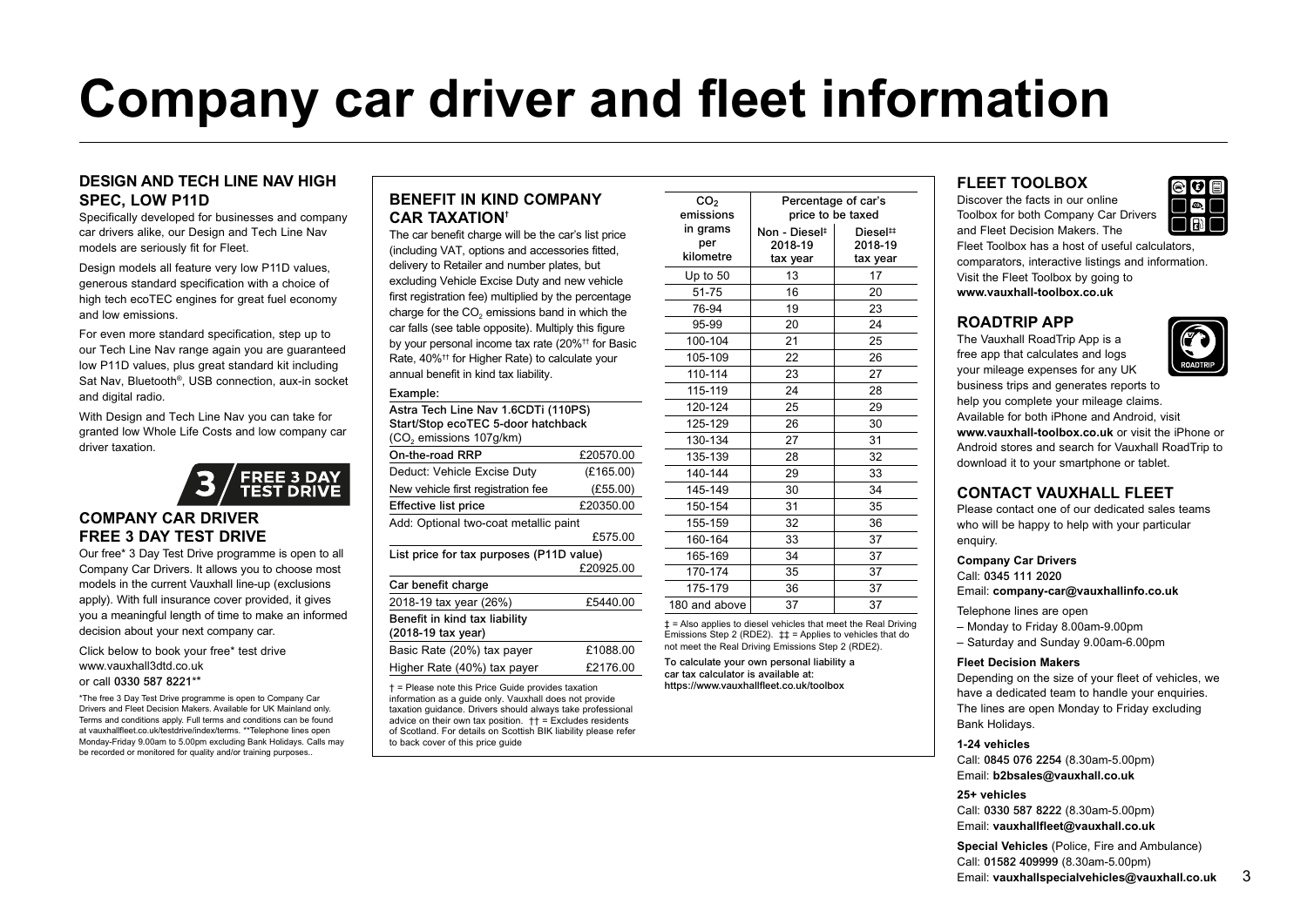## **VIVA**

## **Model Year 2019**

| <b>Model</b>      |                  |              |            |          |             |             |                 |                 |                       | With Metallic paint |       |                       |  |
|-------------------|------------------|--------------|------------|----------|-------------|-------------|-----------------|-----------------|-----------------------|---------------------|-------|-----------------------|--|
|                   |                  | <b>Price</b> | <b>VAT</b> | Total    | On-the-road | <b>P11D</b> | CO <sub>2</sub> | <b>Combined</b> | BiK <sub>‡</sub> band | <b>P11D</b>         |       | BiK‡ @ 20% BiK‡ @ 40% |  |
| 5-door hatchback  | <b>Fuel type</b> | (£)          | (E)        | (E)      | RRP(E)      | (£)         | $(g/km)$ #      | MPG#            | %                     | (£)                 |       | (£/month)             |  |
| <b>SE</b>         |                  |              |            |          |             |             |                 |                 |                       |                     |       |                       |  |
| 1.0i (73PS)       | Petrol           | 7712.50      | 1542.50    | 9255.00  | 10175.00    | 9955.00     | 117             | 55.4            | 24%                   | 10520.00            | 42.07 | 84.13                 |  |
| 1.0i (73PS) (a/c) | Petrol           | 8125.00      | 1625.00    | 9750.00  | 10670.00    | 10450.00    | 117             | 55.4            | 24%                   | 11015.00            | 44.05 | 88.10                 |  |
| <b>SE NAV</b>     |                  |              |            |          |             |             |                 |                 |                       |                     |       |                       |  |
| 1.0i (73PS) (a/c) | Petrol           | 8904.17      | 1780.83    | 10685.00 | 11605.00    | 11385.00    | 117             | 55.4            | 24%                   | 1950.00             | 47.80 | 95.60                 |  |
| <b>SL</b>         |                  |              |            |          |             |             |                 |                 |                       |                     |       |                       |  |
| 1.0i (73PS)       | Petrol           | 8462.50      | 1692.50    | 10155.00 | 11075.00    | 10855.00    | 117             | 55.4            | 24%                   | 1420.00             | 45.67 | 91.33                 |  |
| <b>ROCKS</b>      |                  |              |            |          |             |             |                 |                 |                       |                     |       |                       |  |
| 1.0i (73PS)       | Petrol           | 9183.33      | 1836.67    | 11020.00 | 11940.00    | 11720.00    | 118             | 55.4            | 24%                   | 12285.00            | 49.13 | 98.27                 |  |

**Please note: On-the-road recommended retail prices (RRP) include number plates and delivery to retailer of £700.00 (inc. £116.67 VAT), 12 months' Vehicle Excise Duty and new vehicle first registration fee of £55.00. Excludes fuel and insurance.**

# = Fuel consumption data and CO<sub>2</sub> emission data are determined using the Worldwide harmonized Light vehicles Test Procedure (WLTP), and the relevant values are translated back to allow the comparability into NEDC, according to regulations R (EC) No. 715/2007, R (EU) No. 2017/1153 and R (EU) No. 2017/1151. The values do not take into account in particular use and driving conditions, equipment or options and may vary depending on the format of tyres. For more information on official fuel consumption and CO<sub>2</sub> emission values, please read the guidelines at http://carfueldata.dft.gov.uk/ and for more information on WLTP please see www.vauxhall.co.uk/wltp

a/c = Air conditioning.  $t$  = Excludes residents of Scotland. For details on Scottish BiK liability please refer to Back cover of this price quide.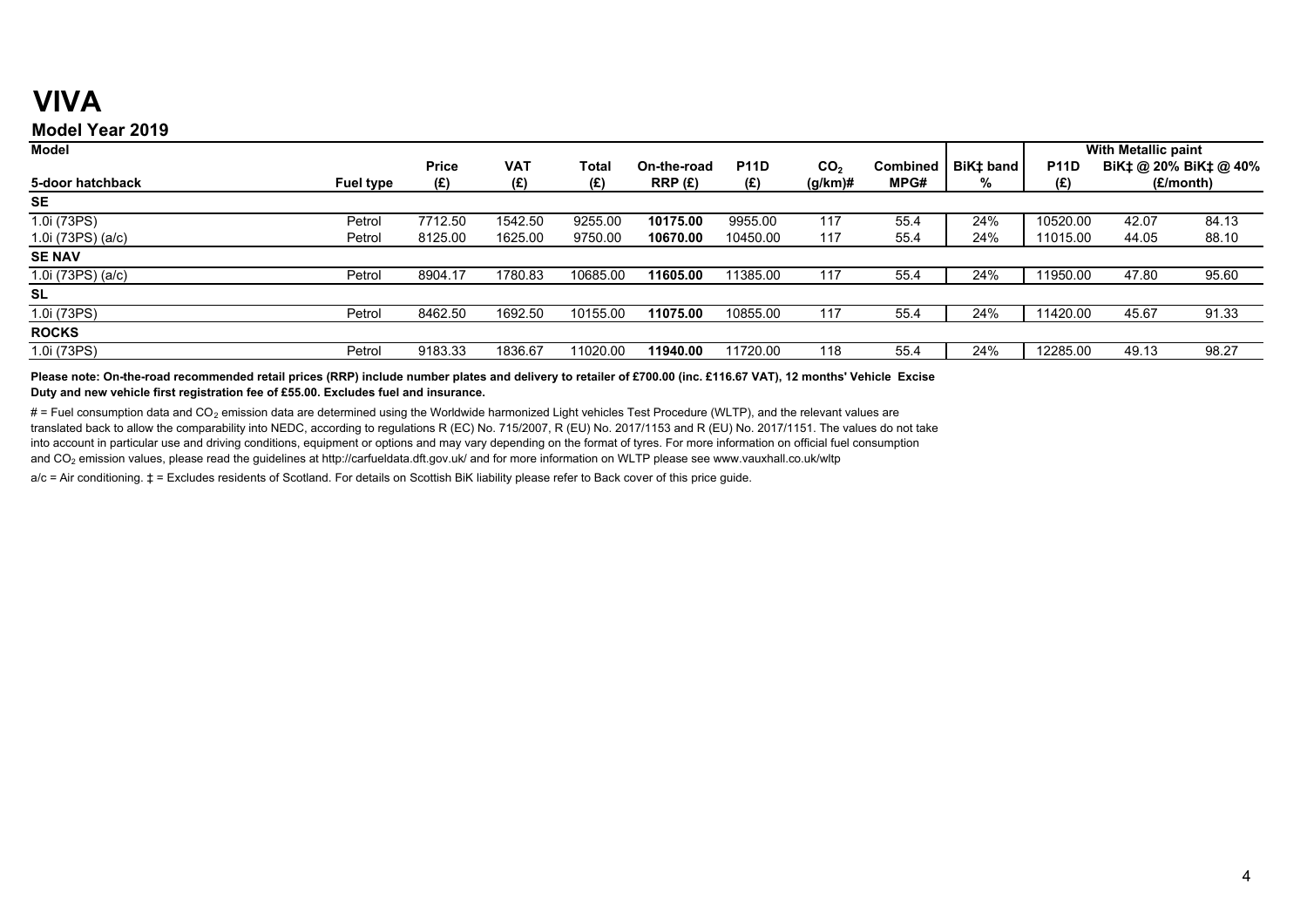## **VIVA options**

|                                                                                                                                                                                                                                                                                                                                                                                                                                                                                                                                                                                                                                                                         | <b>SE</b> | <b>SE Nav</b> | <b>SL</b> | <b>Rocks</b> | Price $(E)$ | Total $(E)$<br>exc. VAT inc. VAT |
|-------------------------------------------------------------------------------------------------------------------------------------------------------------------------------------------------------------------------------------------------------------------------------------------------------------------------------------------------------------------------------------------------------------------------------------------------------------------------------------------------------------------------------------------------------------------------------------------------------------------------------------------------------------------------|-----------|---------------|-----------|--------------|-------------|----------------------------------|
| <b>DRIVER ASSISTANCE</b>                                                                                                                                                                                                                                                                                                                                                                                                                                                                                                                                                                                                                                                |           |               |           |              |             |                                  |
| Rear parking distance sensors                                                                                                                                                                                                                                                                                                                                                                                                                                                                                                                                                                                                                                           | $\circ$   | $\circ$       | $\circ$   | $\circ$      | 237.50      | 285.00                           |
| Lane departure warning                                                                                                                                                                                                                                                                                                                                                                                                                                                                                                                                                                                                                                                  | $\Omega$  | $\Omega$      | $\Omega$  | $\Omega$     | 133.33      | 160.00                           |
| <b>INTERIOR OPTIONS</b>                                                                                                                                                                                                                                                                                                                                                                                                                                                                                                                                                                                                                                                 |           |               |           |              |             |                                  |
| Driver's seat height adjuster                                                                                                                                                                                                                                                                                                                                                                                                                                                                                                                                                                                                                                           | N/C       | N/C           |           |              |             | No-cost option                   |
| <b>CONVENIENCE</b>                                                                                                                                                                                                                                                                                                                                                                                                                                                                                                                                                                                                                                                      |           |               |           |              |             |                                  |
| Electrically operated sliding/tiltable glass sunroof with manually operated sunblind (not available in conjunction with optional Navi 4.0 IntelliLink system)                                                                                                                                                                                                                                                                                                                                                                                                                                                                                                           | $\circ$   |               | $\Omega$  |              | 425.00      | 510.00                           |
| <b>AUDIO AND COMMUNICATION OPTIONS</b>                                                                                                                                                                                                                                                                                                                                                                                                                                                                                                                                                                                                                                  |           |               |           |              |             |                                  |
| Multimedia touchscreen infotainment system • 7-inch colour touchscreen • DAB digital radio/AM/FM stereo radio with 36 station presets • RDS with<br>Traffic Programme • USB connection with iPod control • Bluetooth® music streaming - Advanced Audio Distribution Profile (A2DP) • Bluetooth®<br>connectivity . Handsfree calls via steering wheel controls . Vehicle microphone . Phone book access . Photo gallery with slide show feature . Video<br>playback with soundtrack played through car speakers Phone projection: • Apple CarPlay incorporating Siri Eyes Free • Android Auto                                                                            | $\circ$   |               | $\Omega$  | $\circ$      | 362.50      | 435.00                           |
| Navi 4.0 IntelliLink navigation system • Satellite navigation system • 2D street level mapping • European coverage • 7-inch colour touchscreen • DAB<br>digital radio/AM/FM stereo radio with 36 station presets • RDS with Traffic Programme • USB connection with iPod control • Bluetooth® music streaming -<br>Advanced Audio Distribution Profile (A2DP) • Bluetooth® connectivity • Handsfree calls via steering wheel controls • Vehicle microphone • Phone book<br>access • Photo gallery with slide show feature • Video playback with soundtrack played through car speakers Phone projection: • Apple CarPlay<br>incorporating Siri Eyes Free • Android Auto | $\circ$   |               | $\Omega$  | $\circ$      | 779.17      | 935.00                           |
| OnStar <sup>1</sup>                                                                                                                                                                                                                                                                                                                                                                                                                                                                                                                                                                                                                                                     | $\Omega$  | $\circ$       | $\Omega$  | $\Omega$     | 345.83      | 415.00                           |
| <b>HEATING AND VENTILATION</b>                                                                                                                                                                                                                                                                                                                                                                                                                                                                                                                                                                                                                                          |           |               |           |              |             |                                  |
| SE Winter Pack • Electrically heated front seats • Electrically heated leather-covered steering wheel                                                                                                                                                                                                                                                                                                                                                                                                                                                                                                                                                                   | $\circ$   | $\circ$       |           |              | 191.67      | 230.00                           |
| <b>SL/Rocks Winter Pack •</b> Electrically heated front seats • Electrically heated leather-covered steering wheel                                                                                                                                                                                                                                                                                                                                                                                                                                                                                                                                                      |           |               | $\circ$   | $\circ$      | 133.33      | 160.00                           |
| <b>EXTERIOR STYLING</b>                                                                                                                                                                                                                                                                                                                                                                                                                                                                                                                                                                                                                                                 |           |               |           |              |             |                                  |
| <b>Brilliant paint</b>                                                                                                                                                                                                                                                                                                                                                                                                                                                                                                                                                                                                                                                  | $\Omega$  | $\circ$       | $\circ$   | $\circ$      | 237.50      | 285.00                           |
| Two-coat metallic paint                                                                                                                                                                                                                                                                                                                                                                                                                                                                                                                                                                                                                                                 | $\circ$   | $\circ$       | $\circ$   | $\circ$      | 470.83      | 565.00                           |
| Premium paint                                                                                                                                                                                                                                                                                                                                                                                                                                                                                                                                                                                                                                                           | $\circ$   | $\circ$       | $\Omega$  | $\Omega$     | 545.83      | 655.00                           |
| <b>WHEELS AND TYRES</b>                                                                                                                                                                                                                                                                                                                                                                                                                                                                                                                                                                                                                                                 |           |               |           |              |             |                                  |
| 16-inch alloy wheels with 195/45 R 16 tyres                                                                                                                                                                                                                                                                                                                                                                                                                                                                                                                                                                                                                             |           |               | $\circ$   |              | 258.33      | 310.00                           |
| Steel emergency spare wheel (in lieu of emergency tyre inflation kit)                                                                                                                                                                                                                                                                                                                                                                                                                                                                                                                                                                                                   | $\Omega$  | $\Omega$      | $\Omega$  | $\Omega$     | 91.67       | 110.00                           |

#### $Q =$  Optional at extra cost.  $\bullet =$  Standard equipment.

All OnStar services and Wi-Fi services will cease to be available on 31st December 2020. No trial or paid subscriptions or services, including emergency response services, will be available after that date.

1 = Includes 12 months of OnStar services from date of first registration and a 3 month / 3 GB Wi-Fi free trial period (whichever comes first) effective from the date the customer accepts the nominated network operator Widownload feature only operates on models fitted with Navi 4.0 IntelliLink satellite navigation system.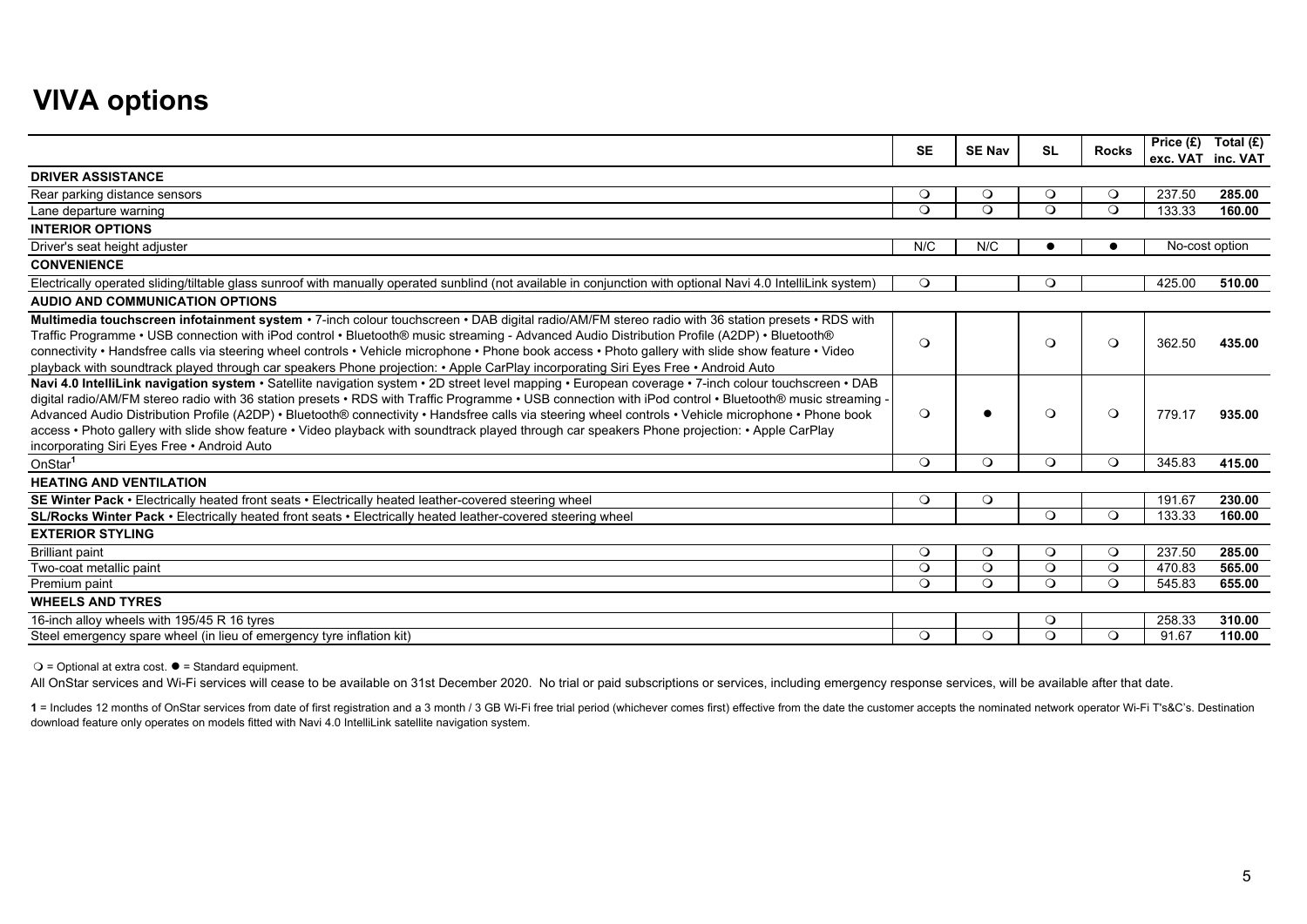## **ADAM**

#### **Model Year 2019**

| Model                                             |           |              |            |          |             |             |                 |          |           |             | With Metallic/Pearlescent paint |                       |
|---------------------------------------------------|-----------|--------------|------------|----------|-------------|-------------|-----------------|----------|-----------|-------------|---------------------------------|-----------------------|
|                                                   |           | <b>Price</b> | <b>VAT</b> | Total    | On-the-road | <b>P11D</b> | CO <sub>2</sub> | Combined | BiK‡ band | <b>P11D</b> |                                 | BiK‡ @ 20% BiK‡ @ 40% |
| 3-door hatchback                                  |           | (E)          | (£)        | (£)      | RRP(E)      | (£)         | $(g/km)$ #      | MPG#     | %         | (E)         |                                 | (£/month)             |
|                                                   | Fuel type |              |            |          |             |             |                 |          |           |             |                                 |                       |
| <b>ADAM JAM</b>                                   |           |              |            |          |             |             |                 |          |           |             |                                 |                       |
| 1.2i (70PS)                                       | Petrol    | 10441.67     | 2088.33    | 12530.00 | 13450.00    | 13230.00    | 128             | 50.4     | 26%       | 13795.00    | 59.77                           | 119.53                |
| <b>ADAM GLAM</b>                                  |           |              |            |          |             |             |                 |          |           |             |                                 |                       |
| 1.2i (70PS)                                       | Petrol    | 11583.33     | 2316.67    | 13900.00 | 14820.00    | 14600.00    | 128             | 50.4     | 26%       | 15165.00    | 65.70                           | 131.40                |
| 1.4i (87PS)                                       | Petrol    | 11729.17     | 2345.83    | 14075.00 | 15035.00    | 14775.00    | 133             | 48.7     | 27%       | 15340.00    | 69.02                           | 138.03                |
| <b>ADAM SLAM</b>                                  |           |              |            |          |             |             |                 |          |           |             |                                 |                       |
| 1.4i (87PS)                                       | Petrol    | 12354.17     | 2470.83    | 14825.00 | 15785.00    | 15525.00    | 133             | 48.7     | 27%       | 16090.00    | 72.40                           | 144.80                |
| 1.4i (100PS)                                      | Petrol    | 12833.33     | 2566.67    | 15400.00 | 16360.00    | 16100.00    | 134             | 48.7     | 27%       | 16665.00    | 74.98                           | 149.97                |
| <b>ADAMS</b>                                      |           |              |            |          |             |             |                 |          |           |             |                                 |                       |
| 1.4i Turbo (150PS) Start/Stop                     | Petrol    | 14929.17     | 2985.83    | 17915.00 | 18875.00    | 18615.00    | 145             | 44.1     | 30%       | 19180.00    | 95.90                           | 191.80                |
| <b>ADAM ENERGISED (SPECIAL EDITION MODEL)</b>     |           |              |            |          |             |             |                 |          |           |             |                                 |                       |
| 1.2i (70PS)                                       | Petrol    | 11979.17     | 2395.83    | 14375.00 | 15295.00    | 15075.00    | 128             | 50.4     | 26%       | 15075.00    | 65.32                           | 130.63                |
| ADAM ENERGISED BLACK JACK (SPECIAL EDITION MODEL) |           |              |            |          |             |             |                 |          |           |             |                                 |                       |
| 1.2i (70PS)                                       | Petrol    | 12208.33     | 2441.67    | 14650.00 | 15570.00    | 15350.00    | 128             | 50.4     | 26%       | 15350.00    | 66.52                           | 133.03                |

Please note: On-the-road recommended retail prices (RRP) include number plates and delivery to retailer of £700.00 (inc. £116.67 VAT), 12 months' Vehicle Excise Duty and new vehicle **first registration fee of £55.00. Excludes fuel and insurance.**

 $#$  = Fuel consumption data and CO<sub>2</sub> emission data are determined using the Worldwide harmonized Light vehicles Test Procedure (WLTP), and the relevant values are translated back to allow the comparability into NEDC, according to regulations R (EC) No. 715/2007, R (EU) No. 2017/1153 and R (EU) No. 2017/1151. The values do not take into account in particular use and driving conditions, equipment or options and may vary depending on the format of tyres. For more information on official fuel consumption and CO  $_2$  emission values, please read the guidelines at http://carfueldata.dft.gov.uk/ and for more information on WLTP please see www.vauxhall.co.uk/wltp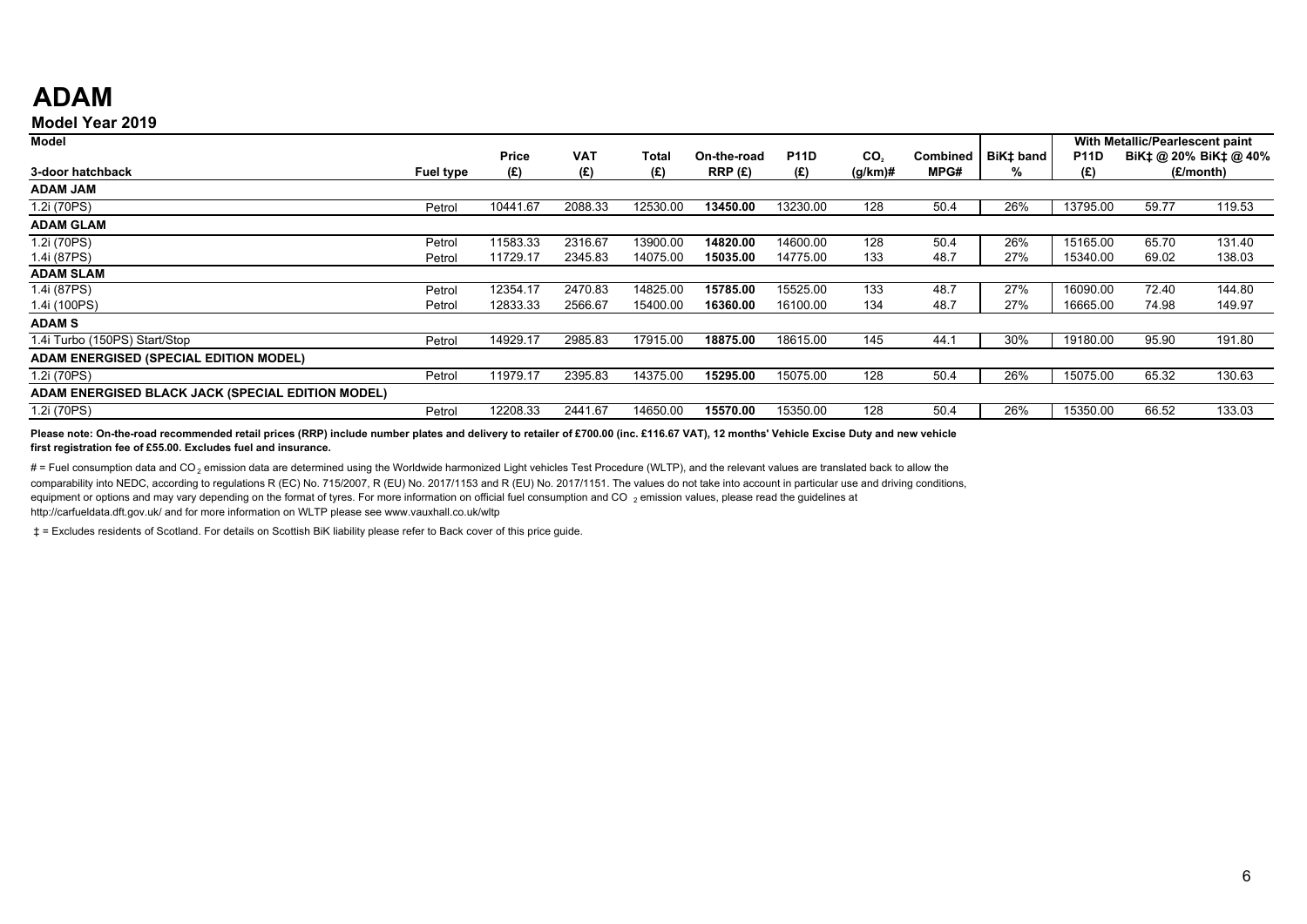## **ADAM options**

|                                                                                                                                                                                                                                                                                                                                                                                             | <b>JAM</b> | <b>GLAM</b> | <b>SLAM</b> | S         | <b>ENERGISED</b> | <b>ENERGISED</b><br><b>BLACK</b><br><b>JACK</b> |         | Price $(E)$ Total $(E)$<br>exc. VAT inc. VAT |
|---------------------------------------------------------------------------------------------------------------------------------------------------------------------------------------------------------------------------------------------------------------------------------------------------------------------------------------------------------------------------------------------|------------|-------------|-------------|-----------|------------------|-------------------------------------------------|---------|----------------------------------------------|
| <b>OPTION PACKS</b>                                                                                                                                                                                                                                                                                                                                                                         |            |             |             |           |                  |                                                 |         |                                              |
| Black Jack Roof Colour Pack . Black Jack roof and door mirrors                                                                                                                                                                                                                                                                                                                              |            | $\circ$     |             | $\bullet$ | $\bullet$        | $\bullet$                                       | 254.17  | 305.00                                       |
| White my Fire Roof Colour Pack . White my Fire roof and door mirrors                                                                                                                                                                                                                                                                                                                        |            | $\circ$     |             | N/C       |                  |                                                 | 254.17  | 305.00                                       |
| Let it Blue Roof Colour Pack . Let it Blue roof and door mirrors                                                                                                                                                                                                                                                                                                                            |            |             |             | N/C       |                  |                                                 |         | No-cost option                               |
| Red 'n' Roll Roof Colour Pack . Red 'n' Roll roof and door mirrors                                                                                                                                                                                                                                                                                                                          |            |             |             | N/C       |                  |                                                 |         | <b>No-cost option</b>                        |
| Style Pack • Choice of White my Fire or Black Jack Roof Colour Pack • 17-inch Swissblade silver alloy<br>wheels • Dark-tinted rear windows                                                                                                                                                                                                                                                  | $\Omega$   |             |             |           |                  |                                                 | 587.50  | 705.00                                       |
| Extreme Carbon Pack . Carbon fibre-effect door mirrors, front grille bar and rear-view mirror                                                                                                                                                                                                                                                                                               |            |             | $\Omega$    |           |                  |                                                 | 175.00  | 210.00                                       |
| Extreme Carbon Pack • Carbon fibre-effect door mirrors, front grille bar and rear-view mirror • Carbon<br>fibre-effect inserts on lower front and rear bumpers                                                                                                                                                                                                                              |            |             |             | $\circ$   |                  |                                                 | 237.50  | 285.00                                       |
| Exterior Light Pack . LED daytime running lights . LED tail lights                                                                                                                                                                                                                                                                                                                          | $\circ$    | $\circ$     |             |           | $\circ$          | $\circ$                                         | 175.00  | 210.00                                       |
| Sight and Light Pack One <sup>2</sup> • Automatic lighting control with tunnel detection • Rain-sensitive<br>windscreen wipers • Electro-chromatic anti-dazzle rear-view mirror                                                                                                                                                                                                             | $\Omega$   | $\Omega$    | $\circ$     | $\circ$   |                  |                                                 | 200.00  | 240.00                                       |
| Sight and Light Pack Two <sup>3</sup> . Automatic lighting control with tunnel detection . Rain-sensitive<br>windscreen wipers                                                                                                                                                                                                                                                              |            |             | $\circ$     | $\circ$   |                  |                                                 | 175.00  | 210.00                                       |
| Urban Pack • Chrome-effect upper side window mouldings • Chrome-effect door sill covers • Chrome-<br>effect inserts on exterior door handles • LED daytime running lights and tail lights • Multi-colour<br>illumination (eight colours) of centre console, door trim and footwells • Twin sunvisors incorporating<br>illuminated driver's and front passenger's vanity mirrors with covers | $\Omega$   |             |             |           |                  |                                                 | 341.67  | 410.00                                       |
| Technical Pack • R4.0 IntelliLink • Rear parking distance sensors                                                                                                                                                                                                                                                                                                                           | $\circ$    | $\circ$     | $\circ$     | $\circ$   |                  |                                                 | 500.00  | 600.00                                       |
| VXR Styling Pack <sup>4</sup> • Body-colour front lower spoiler/side sills/rear lower skirt/rear roof spoiler                                                                                                                                                                                                                                                                               |            |             | $\circ$     |           |                  |                                                 | 633.33  | 760.00                                       |
| Winter Pack <sup>5</sup> • Electrically heated front seats • Electrically heated leather-covered steering wheel                                                                                                                                                                                                                                                                             | $\circ$    | $\circ$     | $\circ$     | $\circ$   |                  |                                                 | 187.50  | 225.00                                       |
| <b>INTERIOR OPTIONS</b>                                                                                                                                                                                                                                                                                                                                                                     |            |             |             |           |                  |                                                 |         |                                              |
| Ocio black cloth/Black Morrocana seat trim                                                                                                                                                                                                                                                                                                                                                  |            | $\circ$     |             |           |                  |                                                 | 300.00  | 360.00                                       |
| Recaro sports front seats in black premium Nappa Leather • Driver's and front passenger's seat (six-<br>way adjustable): • Height (up/down) • Reach (fore/aft) • Backrest (upright/recline)                                                                                                                                                                                                 |            |             |             | $\circ$   |                  |                                                 | 1916.67 | 2300.00                                      |
| Japan Black facia and door panel inserts                                                                                                                                                                                                                                                                                                                                                    |            |             |             | N/C       |                  |                                                 |         | No-cost option                               |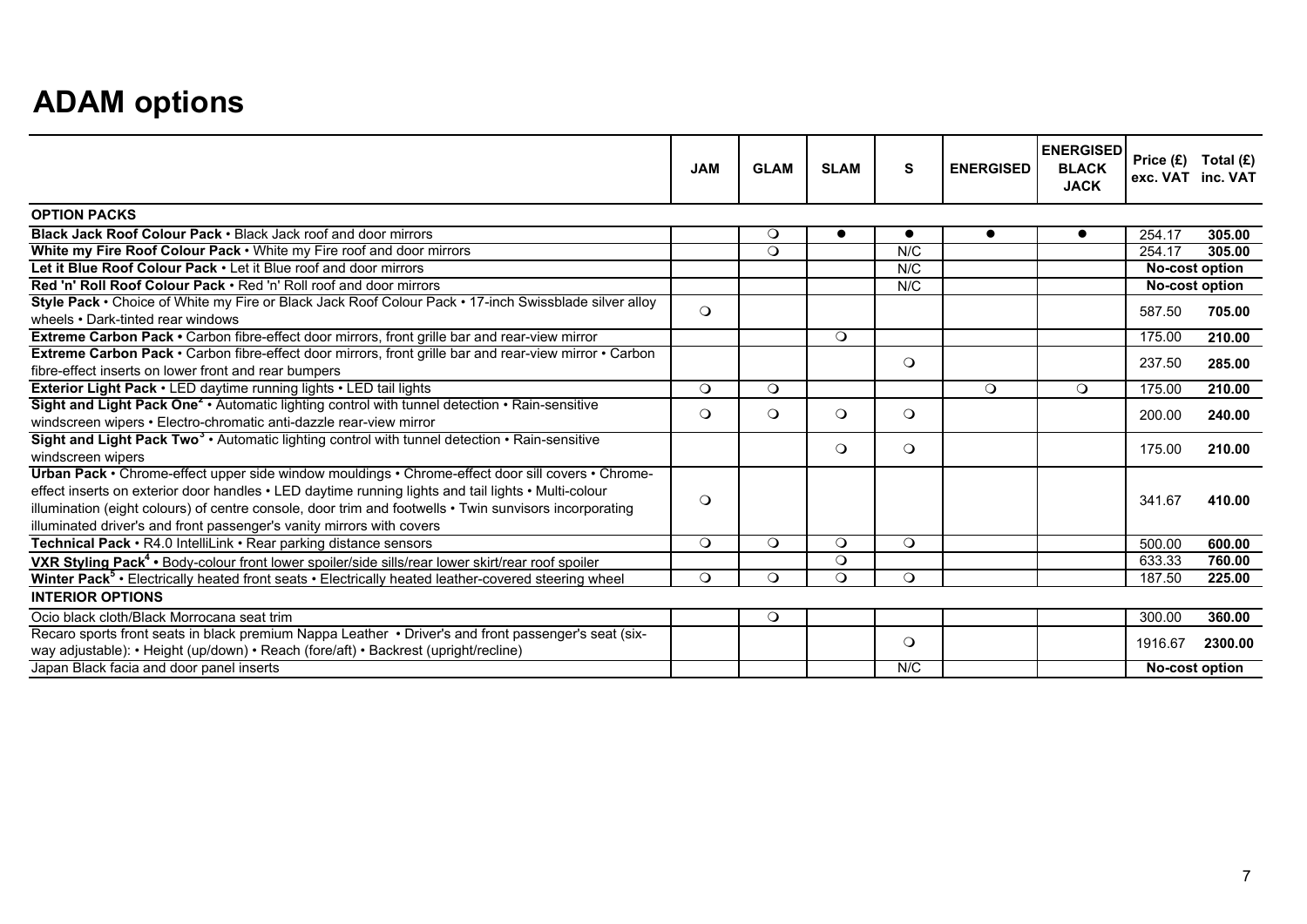## **ADAM options**

|                                                                                                                                                                                                                                                                                                                                                                                                                                                                                                                                                                                                                                                                                                                                                                                                                                                                                                             | <b>JAM</b> | <b>GLAM</b> | <b>SLAM</b> | S         | <b>ENERGISED</b> | <b>ENERGISED</b><br><b>BLACK</b><br><b>JACK</b> | Price (£) | Total (£)<br>exc. VAT inc. VAT |
|-------------------------------------------------------------------------------------------------------------------------------------------------------------------------------------------------------------------------------------------------------------------------------------------------------------------------------------------------------------------------------------------------------------------------------------------------------------------------------------------------------------------------------------------------------------------------------------------------------------------------------------------------------------------------------------------------------------------------------------------------------------------------------------------------------------------------------------------------------------------------------------------------------------|------------|-------------|-------------|-----------|------------------|-------------------------------------------------|-----------|--------------------------------|
| <b>EXTERIOR AND CONVENIENCE OPTIONS</b>                                                                                                                                                                                                                                                                                                                                                                                                                                                                                                                                                                                                                                                                                                                                                                                                                                                                     |            |             |             |           |                  |                                                 |           |                                |
| 17-inch High Gloss Black Roulette diamond-cut alloy wheels with 215/45 R 17 tyres                                                                                                                                                                                                                                                                                                                                                                                                                                                                                                                                                                                                                                                                                                                                                                                                                           |            | O           |             |           |                  |                                                 | 425.00    | 510.00                         |
| Emergency spare wheel (in lieu of emergency tyre inflation kit)                                                                                                                                                                                                                                                                                                                                                                                                                                                                                                                                                                                                                                                                                                                                                                                                                                             | $\circ$    | $\circ$     | $\circ$     |           |                  |                                                 | 91.67     | 110.00                         |
| LED tail lights                                                                                                                                                                                                                                                                                                                                                                                                                                                                                                                                                                                                                                                                                                                                                                                                                                                                                             |            |             | $\circ$     | $\circ$   |                  |                                                 | 100.00    | 120.00                         |
| Dark-tinted rear windows (also available as part of optional Style Pack)                                                                                                                                                                                                                                                                                                                                                                                                                                                                                                                                                                                                                                                                                                                                                                                                                                    | $\circ$    | $\circ$     |             | $\bullet$ | $\circ$          | $\bullet$                                       | 145.83    | 175.00                         |
| Body-colour roof and door mirrors                                                                                                                                                                                                                                                                                                                                                                                                                                                                                                                                                                                                                                                                                                                                                                                                                                                                           |            | $\bullet$   | N/C         | N/C       |                  |                                                 |           | No-cost option                 |
| <b>Black Jack bonnet</b>                                                                                                                                                                                                                                                                                                                                                                                                                                                                                                                                                                                                                                                                                                                                                                                                                                                                                    |            |             |             | $\circ$   |                  | $\bullet$                                       | 83.33     | 100.00                         |
| Rear parking distance sensors                                                                                                                                                                                                                                                                                                                                                                                                                                                                                                                                                                                                                                                                                                                                                                                                                                                                               | $\circ$    | $\circ$     | $\circ$     | $\circ$   |                  |                                                 | 237.50    | 285.00                         |
| <b>Brilliant paint</b>                                                                                                                                                                                                                                                                                                                                                                                                                                                                                                                                                                                                                                                                                                                                                                                                                                                                                      | $\circ$    | $\circ$     | $\circ$     | $\circ$   | N/C              | N/C                                             | 237.50    | 285.00                         |
| Two-coat metallic/pearlescent paint                                                                                                                                                                                                                                                                                                                                                                                                                                                                                                                                                                                                                                                                                                                                                                                                                                                                         | $\circ$    | $\circ$     | $\circ$     | $\circ$   | N/C              |                                                 | 470.83    | 565.00                         |
| Premium paint                                                                                                                                                                                                                                                                                                                                                                                                                                                                                                                                                                                                                                                                                                                                                                                                                                                                                               | $\Omega$   | $\Omega$    | $\Omega$    | $\Omega$  | N/C              | N/C                                             | 545.83    | 655.00                         |
| <b>COMMUNICATION OPTIONS</b>                                                                                                                                                                                                                                                                                                                                                                                                                                                                                                                                                                                                                                                                                                                                                                                                                                                                                |            |             |             |           |                  |                                                 |           |                                |
| OnStar <sup>6</sup>                                                                                                                                                                                                                                                                                                                                                                                                                                                                                                                                                                                                                                                                                                                                                                                                                                                                                         | $\circ$    | $\circ$     | $\circ$     | $\circ$   | $\circ$          | $\circ$                                         | 345.83    | 415.00                         |
| Navi 4.0 IntelliLink touchscreen navigation and infotainment system <sup>7</sup> - for use with MP3 players,<br>USB memory sticks, mobile phones and smartphone apps Onboard features: • 7-inch colour<br>touchscreen • AM/FM stereo radio with 36 station presets • RDS with Traffic Programme Media<br>connections: • Satellite navigation system • 2D street level mapping • European coverage Media<br>connections: • USB connection with iPod control • Bluetooth® A2DP audio streaming (Advanced<br>Audio Distribution Profile) Mobile phone portal: • Bluetooth® connectivity • Handsfree calls via steering<br>wheel controls • Vehicle microphone • Phone book access - Contacts/last calls/missed calls etc, are<br>mirrored on IntelliLink's display and are easily navigated using the touchscreen (features dependent on<br>mobile phone) Smartphone interface: • Apple CarPlay • Android Auto | $\Omega$   | $\Omega$    | $\Omega$    | $\Omega$  |                  |                                                 | 654.17    | 785.00                         |

 $Q =$  Optional at extra cost.  $\bullet =$  Standard equipment.

All OnStar services and Wi-Fi services will cease to be available on 31st December 2020. No trial or paid subscriptions or services, including emergency response services, will be available after that date.

1 = Not available on Heavy Metal models. 2 = Not available in conjunction with optional Extreme Carbon Pack. 3 = Only available in conjunction with optional Extreme Carbon Pack. 4 = ADAM S models feature a unique rear roof spoiler. 5 = Fitted at no extra cost in conjunction with optional leather seat facings. 6 = Includes 12 months of OnStar services from date of first registration and a 3 month / 3 GB Wi-Fi free trial period (whichever first) effective from the date the customer accepts the nominated network operator Wi-Fi T's&C's. Destination download feature only operates on models fitted with Navi 4.0 IntelliLink system. Theft alert feature operates i optional security alarm system is specified.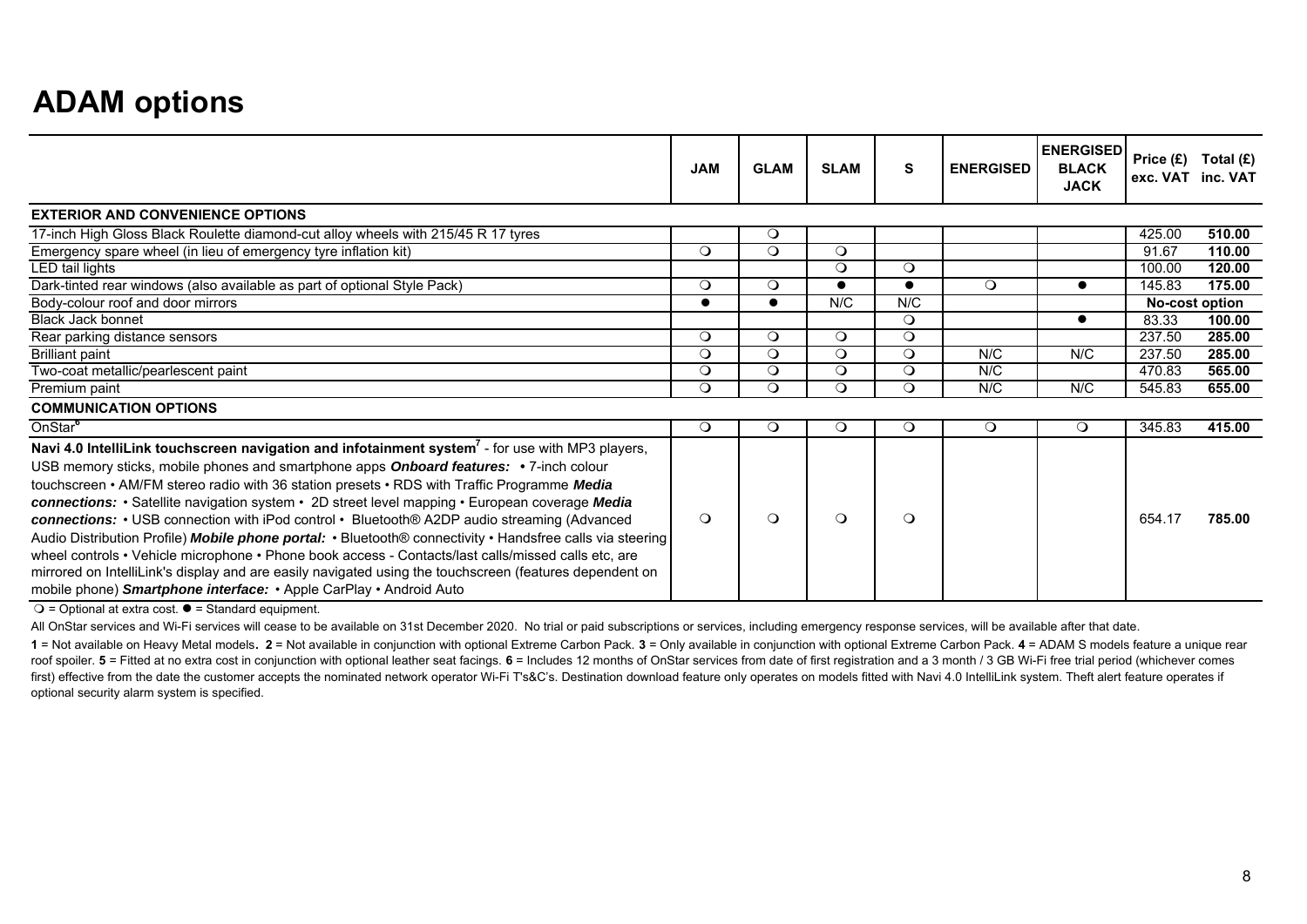## **Corsa 3-door Hatchback**

**Model Year 2019**

| <b>Model</b>                  |                  |          |            |              |             |             |                 |          |           |             | With Metallic paint |                       |
|-------------------------------|------------------|----------|------------|--------------|-------------|-------------|-----------------|----------|-----------|-------------|---------------------|-----------------------|
|                               |                  | Price    | <b>VAT</b> | <b>Total</b> | On-the-road | <b>P11D</b> | CO <sub>2</sub> | Combined | BiK‡ band | <b>P11D</b> |                     | BiK‡ @ 20% BiK‡ @ 40% |
| 3-door hatchback              | <b>Fuel type</b> | (E)      | (E)        | (£)          | RRP (£)     | (E)         | $(g/km)$ #      | MPG#     | %         | (£)         |                     | (£/month)             |
| <b>ACTIVE</b>                 |                  |          |            |              |             |             |                 |          |           |             |                     |                       |
| 1.4i (75PS)                   | Petrol           | 8608.33  | 1721.67    | 10330.00     | 11290.00    | 11030.00    | 131             | 49.6     | 27%       | 11595.00    | 52.17               | 104.33                |
| <b>DESIGN</b>                 |                  |          |            |              |             |             |                 |          |           |             |                     |                       |
| 1.4i (75PS)                   | Petrol           | 10045.83 | 2009.17    | 12055.00     | 13015.00    | 12755.00    | 131             | 49.6     | 27%       | 13320.00    | 59.93               | 119.87                |
| <b>ENERGY</b>                 |                  |          |            |              |             |             |                 |          |           |             |                     |                       |
| 1.4i (75PS)                   | Petrol           | 11183.33 | 2236.67    | 13420.00     | 14380.00    | 14120.00    | 131             | 49.6     | 27%       | 14685.00    | 66.07               | 132.13                |
| 1.4i (90PS)                   | Petrol           | 11387.50 | 2277.50    | 13665.00     | 14625.00    | 14365.00    | 131             | 49.6     | 27%       | 14930.00    | 67.18               | 134.37                |
| 1.4i (90PS) auto              | Petrol           | 12525.00 | 2505.00    | 15030.00     | 15990.00    | 15730.00    | 142             | 45.6     | 29%       | 16295.00    | 78.75               | 157.50                |
| <b>SPORT</b>                  |                  |          |            |              |             |             |                 |          |           |             |                     |                       |
| 1.4i (75PS)                   | Petrol           | 11995.83 | 2399.17    | 14395.00     | 15355.00    | 15095.00    | 131             | 49.6     | 27%       | 15660.00    | 70.47               | 140.93                |
| 1.4i (90PS)                   | Petrol           | 12200.00 | 2440.00    | 14640.00     | 15600.00    | 15340.00    | 131             | 49.6     | 27%       | 15905.00    | 71.57               | 143.13                |
| <b>SRI NAV</b>                |                  |          |            |              |             |             |                 |          |           |             |                     |                       |
| 1.4i (75PS)                   | Petrol           | 12829.17 | 2565.83    | 15395.00     | 16355.00    | 16095.00    | 131             | 49.6     | 27%       | 16660.00    | 74.97               | 149.93                |
| 1.4i (90PS)                   | Petrol           | 13033.33 | 2606.67    | 15640.00     | 16600.00    | 16340.00    | 131             | 49.6     | 27%       | 16905.00    | 76.07               | 152.13                |
| 1.4i Turbo (100PS) Start/Stop | Petrol           | 13579.17 | 2715.83    | 16295.00     | 17215.00    | 16995.00    | 128             | 50.4     | 26%       | 17560.00    | 76.08               | 152.17                |
| <b>SE NAV</b>                 |                  |          |            |              |             |             |                 |          |           |             |                     |                       |
| 1.4i (90PS)                   | Petrol           | 12054.17 | 2410.83    | 14465.00     | 15425.00    | 15165.00    | 131             | 49.6     | 27%       | 15730.00    | 70.78               | 141.57                |
| 1.4i (90PS) auto              | Petrol           | 13191.67 | 2638.33    | 15830.00     | 16790.00    | 16530.00    | 142             | 45.6     | 29%       | 17095.00    | 82.62               | 165.23                |
| <b>SRI VX-LINE NAV BLACK</b>  |                  |          |            |              |             |             |                 |          |           |             |                     |                       |
| 1.4i (75PS)                   | Petrol           | 13404.17 | 2680.83    | 16085.00     | 17045.00    | 16785.00    | 131             | 49.6     | 27%       | 17350.00    | 78.07               | 156.13                |
| 1.4i (90PS)                   | Petrol           | 13608.33 | 2721.67    | 16330.00     | 17290.00    | 17030.00    | 131             | 49.6     | 27%       | 17595.00    | 79.17               | 158.33                |
| GSi                           |                  |          |            |              |             |             |                 |          |           |             |                     |                       |
| 1.4i (150PS)                  | Petrol           | 15029.17 | 3005.83    | 18035.00     | 18995.00    | 18735.00    | 138             | 47.1     | 28%       | 19300.00    | 90.07               | 180.13                |

Please note: On-the-road recommended retail prices (RRP) include number plates and delivery to retailer of £700.00 (inc. £116.67 VAT), 12 months' Vehicle Excise Duty and new vehicle first registration fee of £55.00. Exclud **and insurance.** 

# = Fuel consumption data and CO<sub>2</sub> emission data are determined using the Worldwide harmonized Light vehicles Test Procedure (WLTP), and the relevant values are translated back to allow the comparability into NEDC, according to regulations R (EC) No. 715/2007, R (EU) No. 2017/1153 and R (EU) No. 2017/1151. The values do not take into account in particular use and driving conditions, equipment or options and may vary depending on the format of tyres. For more information on official fuel consumption and CO, emission values, please read the guidelines at http://carfueldata.dft.gov.uk/ and for more information on WLTP please see www.vauxhall.co.uk/wltp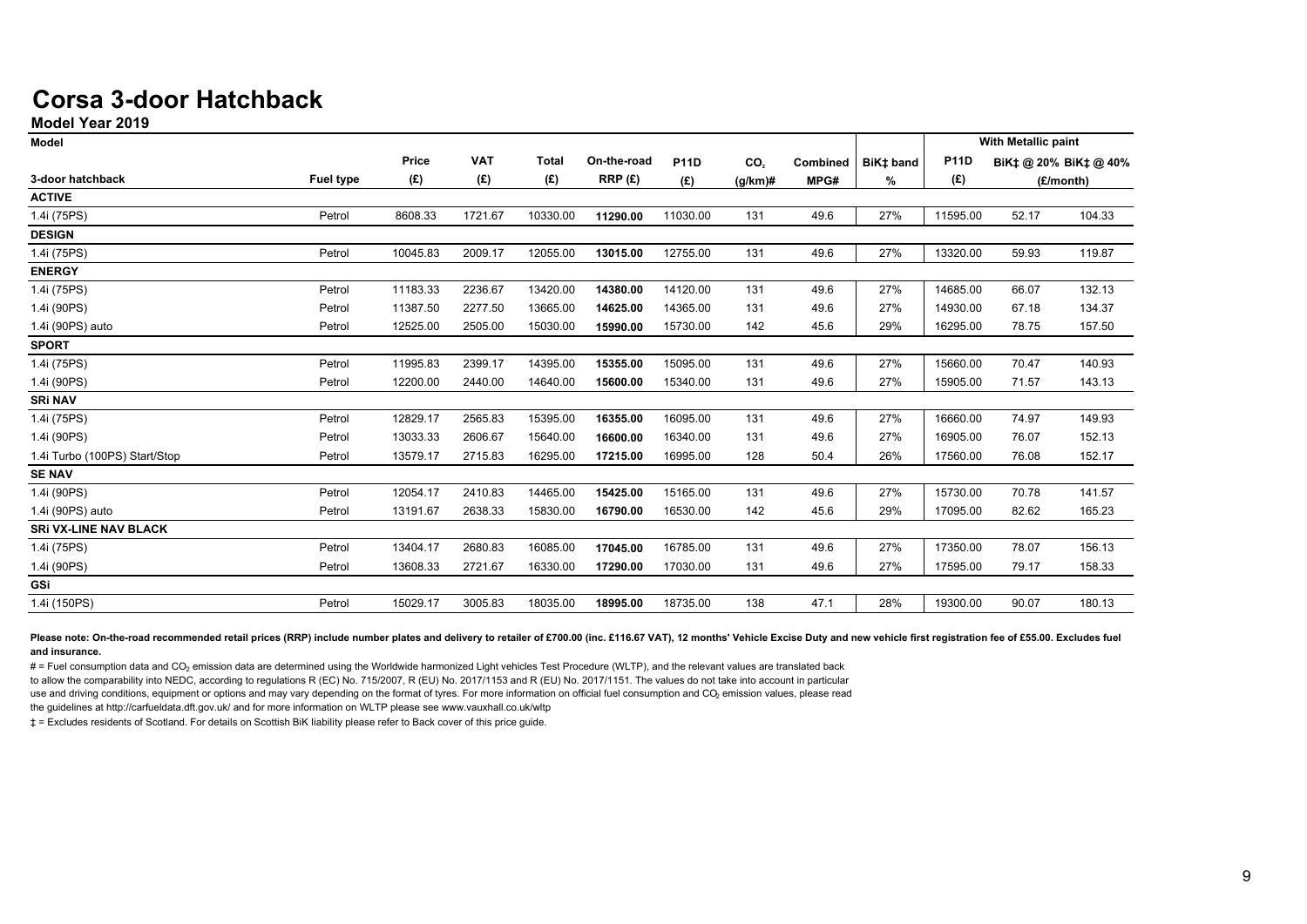## **Corsa 5-door Hatchback**

**Model Year 2019**

| <b>Model</b>                  |                  |              |            |              |             |             |                 |                 |           |             | <b>With Metallic paint</b> |                       |
|-------------------------------|------------------|--------------|------------|--------------|-------------|-------------|-----------------|-----------------|-----------|-------------|----------------------------|-----------------------|
|                               |                  | <b>Price</b> | <b>VAT</b> | <b>Total</b> | On-the-road | <b>P11D</b> | CO <sub>2</sub> | <b>Combined</b> | BiK‡ band | <b>P11D</b> |                            | BiK‡ @ 20% BiK‡ @ 40% |
| 5-door hatchback              | <b>Fuel type</b> | (E)          | (E)        | (E)          | RRP(E)      | (E)         | $(q/km)$ #      | MPG#            | ℅         | (E)         |                            | (E/month)             |
| <b>DESIGN</b>                 |                  |              |            |              |             |             |                 |                 |           |             |                            |                       |
| 1.4i (75PS)                   | Petrol           | 10545.83     | 2109.17    | 12655.00     | 13575.00    | 13355.00    | 130             | 49.6            | 27%       | 13920.00    | 62.63                      | 125.27                |
| 1.4i (90PS)                   | Petrol           | 10750.00     | 2150.00    | 12900.00     | 13820.00    | 13600.00    | 130             | 49.6            | 27%       | 14165.00    | 63.73                      | 127.47                |
| 1.4i (90PS) auto              | Petrol           | 11887.50     | 2377.50    | 14265.00     | 15225.00    | 14965.00    | 150             | 42.8            | 31%       | 15530.00    | 80.23                      | 160.47                |
| <b>ENERGY</b>                 |                  |              |            |              |             |             |                 |                 |           |             |                            |                       |
| 1.4i (75PS)                   | Petrol           | 11683.33     | 2336.67    | 14020.00     | 14940.00    | 14720.00    | 130             | 49.6            | 27%       | 15285.00    | 68.77                      | 137.53                |
| 1.4i (90PS)                   | Petrol           | 11887.50     | 2377.50    | 14265.00     | 15185.00    | 14965.00    | 130             | 49.6            | 27%       | 15530.00    | 69.88                      | 139.77                |
| 1.4i (90PS) auto              | Petrol           | 13025.00     | 2605.00    | 15630.00     | 16590.00    | 16330.00    | 150             | 42.8            | 31%       | 16895.00    | 87.28                      | 174.57                |
| 1.4i Turbo (100PS) Start/Stop | Petrol           | 12433.33     | 2486.67    | 14920.00     | 15840.00    | 15620.00    | 128             | 50.4            | 26%       | 16185.00    | 70.13                      | 140.27                |
| <b>SPORT</b>                  |                  |              |            |              |             |             |                 |                 |           |             |                            |                       |
| 1.4i (75PS)                   | Petrol           | 12495.83     | 2499.17    | 14995.00     | 15915.00    | 15695.00    | 130             | 49.6            | 27%       | 16260.00    | 73.17                      | 146.33                |
| 1.4i (90PS)                   | Petrol           | 12700.00     | 2540.00    | 15240.00     | 16160.00    | 15940.00    | 130             | 49.6            | 27%       | 16505.00    | 74.27                      | 148.53                |
| <b>SRI NAV</b>                |                  |              |            |              |             |             |                 |                 |           |             |                            |                       |
| 1.4i (75PS)                   | Petrol           | 13329.17     | 2665.83    | 15995.00     | 16915.00    | 16695.00    | 130             | 49.6            | 27%       | 17260.00    | 77.67                      | 155.33                |
| 1.4i (90PS)                   | Petrol           | 13533.33     | 2706.67    | 16240.00     | 17160.00    | 16940.00    | 130             | 49.6            | 27%       | 17505.00    | 78.77                      | 157.53                |
| 1.4i (90PS) auto              | Petrol           | 14670.83     | 2934.17    | 17605.00     | 18565.00    | 18305.00    | 150             | 42.8            | 31%       | 18870.00    | 97.48                      | 194.97                |
| 1.4i Turbo (100PS) Start/Stop | Petrol           | 14079.17     | 2815.83    | 16895.00     | 17815.00    | 17595.00    | 128             | 50.4            | 26%       | 18160.00    | 78.68                      | 157.37                |
| <b>SE NAV</b>                 |                  |              |            |              |             |             |                 |                 |           |             |                            |                       |
| 1.4i (75PS)                   | Petrol           | 12350.00     | 2470.00    | 14820.00     | 15740.00    | 15520.00    | 130             | 49.6            | 27%       | 16085.00    | 72.37                      | 144.73                |
| 1.4i (90PS)                   | Petrol           | 12554.17     | 2510.83    | 15065.00     | 15985.00    | 15765.00    | 130             | 49.6            | 27%       | 16330.00    | 73.48                      | 146.97                |
| 1.4i (90PS) auto              | Petrol           | 13691.67     | 2738.33    | 16430.00     | 17390.00    | 17130.00    | 150             | 42.8            | 31%       | 17695.00    | 91.42                      | 182.83                |
| 1.4i Turbo (100PS) Start/Stop | Petrol           | 13100.00     | 2620.00    | 15720.00     | 16640.00    | 16420.00    | 128             | 50.4            | 26%       | 16985.00    | 73.60                      | 147.20                |
| <b>SRI VX-LINE NAV BLACK</b>  |                  |              |            |              |             |             |                 |                 |           |             |                            |                       |
| 1.4i (75PS)                   | Petrol           | 13904.17     | 2780.83    | 16685.00     | 17605.00    | 17385.00    | 130             | 49.6            | 27%       | 17950.00    | 80.77                      | 161.53                |
| 1.4i (90PS)                   | Petrol           | 14108.33     | 2821.67    | 16930.00     | 17850.00    | 17630.00    | 130             | 49.6            | 27%       | 18195.00    | 81.87                      | 163.73                |

Please note: On-the-road recommended retail prices (RRP) include number plates and delivery to retailer of £700.00 (inc. £116.67 VAT), 12 months' Vehicle Excise Duty and new vehicle first registration fee of £55.00. Exclud **fuel and insurance.**

 $#$  = Fuel consumption data and CO<sub>2</sub> emission data are determined using the Worldwide harmonized Light vehicles Test Procedure (WLTP), and the relevant values are translated back to allow the comparability into NEDC, according to regulations R (EC) No. 715/2007, R (EU) No. 2017/1153 and R (EU) No. 2017/1151. The values do not take into account in particular use and driving conditions, equipment or options and may vary depending on the format of tyres. For more information on official fuel consumption and CO<sub>2</sub> emission values, please read the guidelines at http://carfueldata.dft.gov.uk/ and for more information on WLTP please see www.vauxhall.co.uk/wltp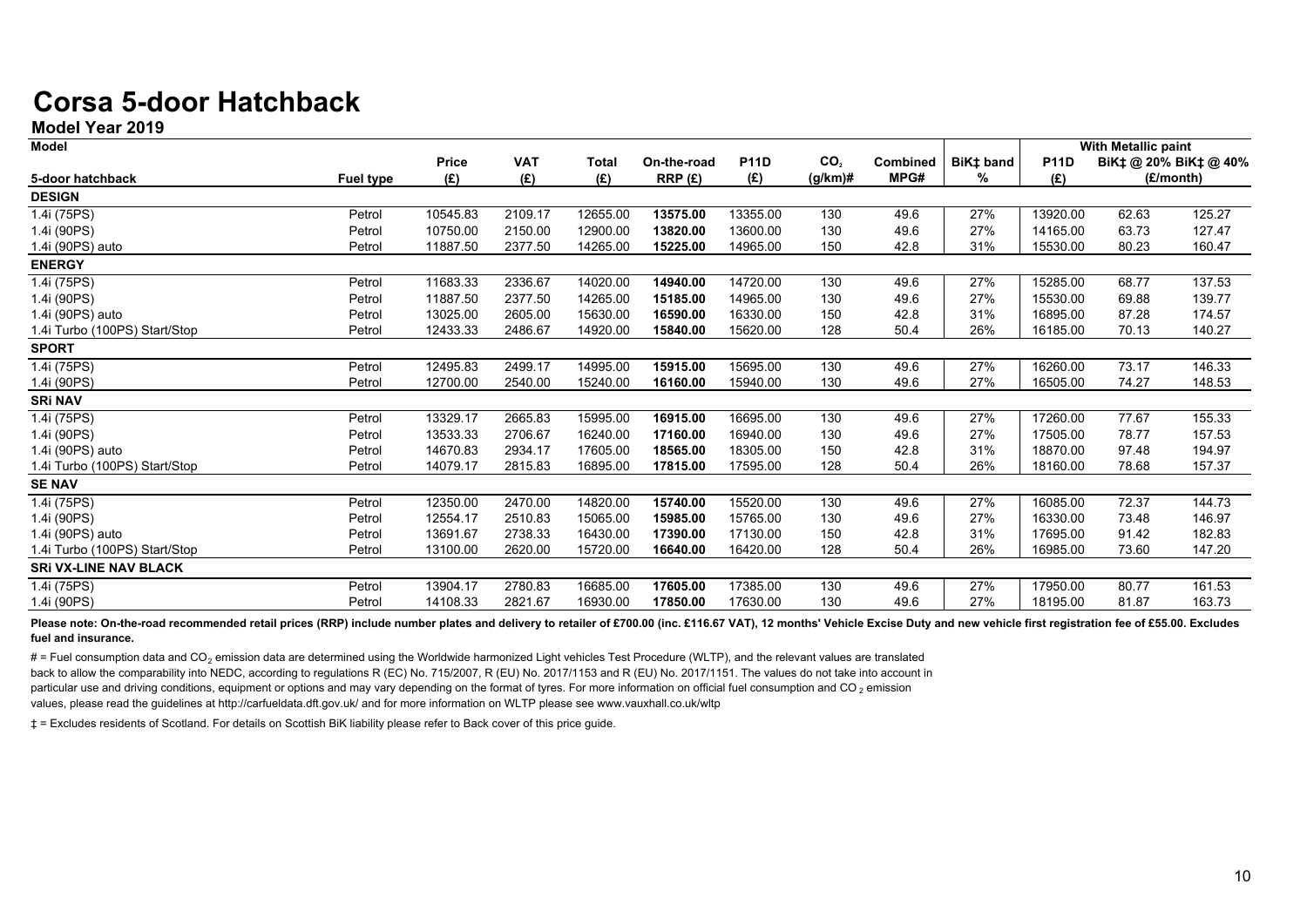## **Corsa options**

|                                                                                                                           |               |           |           |           |                                                                            |           | <b>SRi VX-Line</b> |                | Price $(E)$ Total $(E)$ |
|---------------------------------------------------------------------------------------------------------------------------|---------------|-----------|-----------|-----------|----------------------------------------------------------------------------|-----------|--------------------|----------------|-------------------------|
|                                                                                                                           | <b>Active</b> | Design    | Energy    |           | <b>SE Nav</b><br><b>GSi</b><br><b>SRi Nav</b><br>Sport<br><b>Nav Black</b> |           | exc. VAT inc. VAT  |                |                         |
| <b>OPTION PACKS</b>                                                                                                       |               |           |           |           |                                                                            |           |                    |                |                         |
| SE Nav Lux Pack • 17-inch alloy wheels • Electronic climate control • Bi-Xenon headlights • Rear-view camera •            |               |           |           |           |                                                                            | $\circ$   |                    |                | 1550.00<br>1291.67      |
| Remote control security alarm system (1.4i Turbo (100/PS) models only) · Dark-tinted rear windows · Velour floor          |               |           |           |           |                                                                            |           |                    |                |                         |
| GSi Plus Pack • 18-inch diamond-cut alloy wheels • Recaro leather seats • Bi-Xenon headlights with cornering light        |               |           |           |           |                                                                            |           |                    | $\circ$        | 1583.33<br>1900.00      |
| Sight and Light Pack · Rain-sensitive windscreen wipers · Electro-chromatic anti-dazzle rear-view mirror · Automatic      |               | $\circ$   | $\bullet$ | $\circ$   | $\bullet$                                                                  | $\bullet$ |                    | $\circ$        | 200.00<br>240.00        |
| lighting control                                                                                                          |               |           |           |           |                                                                            |           |                    |                |                         |
| Winter Pack . Electrically heated front seats . Electrically heated leather-covered steering wheel                        |               | $\circ$   | $\bullet$ | $\circ$   | $\Omega$                                                                   | $\bullet$ | $\circ$            | $\circ$        | 304.17<br>365.00        |
| <b>INTERIOR OPTION</b>                                                                                                    |               |           |           |           |                                                                            |           |                    |                |                         |
| Air conditioning                                                                                                          | $\Omega$      | $\bullet$ | $\bullet$ | $\bullet$ | $\bullet$                                                                  | $\bullet$ | $\bullet$          | $\bullet$      | 535.00<br>445.83        |
| Electronic climate control incorporating air conditioning                                                                 |               |           | $\circ$   | $\circ$   | $\Omega$                                                                   | $\Omega$  | $\Omega$           | $\circ$        | 345.83<br>415.00        |
| Front passenger's seat height adjuster (deletes front passenger's underseat storage tray)                                 | $\circ$       | $\circ$   | $\circ$   | $\circ$   | $\circ$                                                                    | $\circ$   | $\circ$            | $\circ$        | 62.50<br>75.00          |
| Nappa leather Recaro seats                                                                                                |               |           |           |           |                                                                            |           |                    | $\circ$        | 879.17<br>1055.00       |
| Network Moonray cloth with piano black facia with white inserts (not available with Aegean Blue exterior colour)          |               |           |           |           |                                                                            |           | $\circ$            |                | 133.33<br>160.00        |
| 60/40 split-folding rear seat back                                                                                        | $\circ$       | $\circ$   | $\circ$   | $\circ$   | $\circ$                                                                    | $\bullet$ | $\circ$            | $\circ$        | 116.67<br>140.00        |
| <b>EXTERIOR AND CONVENIENCE OPTIONS</b>                                                                                   |               |           |           |           |                                                                            |           |                    |                |                         |
| 15-inch alloy wheels with 185/65 R 15 tyres                                                                               | $\bullet$     | $\circ$   |           |           |                                                                            |           |                    |                | 200.00<br>166.67        |
| 16-inch silver alloy wheels with 195/55 R 16 tyres (standard on 5 door SRi Nav models, No-cost option on 3 door SRi       |               |           | $\bullet$ | $\bullet$ |                                                                            |           |                    |                |                         |
| Nav models)                                                                                                               |               |           |           |           | N/C                                                                        |           |                    |                | No-cost option          |
| 16-inch black alloy wheels with 195/55 R 16 tyres (standard on 3 door SRi Nav models, No-cost option on 5 door SRi        |               |           |           |           | N/C                                                                        |           |                    |                | No-cost option          |
| Nav models)                                                                                                               |               |           |           |           |                                                                            |           |                    |                |                         |
| 17-inch silver alloy wheels with 215/45 R 17 tyres                                                                        |               |           | $\circ$   |           |                                                                            |           |                    |                | 341.67<br>410.00        |
| 17-inch black multispoke alloy wheels with 215/45 R 17 tyres                                                              |               |           |           |           |                                                                            | $\circ$   |                    |                | 400.00<br>480.00        |
| 18-inch 5 Y-spoke diamond-cut titan alloy wheels with 215/40 R 18 tyres                                                   |               |           |           |           |                                                                            |           |                    | $\circ$        | 510.00<br>425.00        |
| Full-size steel spare wheel (in lieu of emergency tyre inflation kit) (only available with optional 15-inch alloy wheels) | $\circ$       | $\circ$   |           |           |                                                                            |           |                    |                | 91.67<br>110.00         |
| Steel emergency spare wheel (in lieu of emergency tyre inflation kit)                                                     |               |           | $\Omega$  | $\Omega$  | $\Omega$                                                                   | $\Omega$  |                    |                | 91.67<br>110.00         |
| Remote control security alarm system (only available on 1.4i Turbo (100PS) models)                                        |               |           |           |           | $\Omega$                                                                   | $\circ$   |                    | $\bullet$      | 216.67<br>260.00        |
| Dark-tinted rear windows                                                                                                  |               | $\circ$   | $\circ$   | $\bullet$ | $\circ$                                                                    | $\circ$   | $\bullet$          | $\bullet$      | 237.50<br>285.00        |
| Bi-xenon headlights with cornering light                                                                                  |               |           |           |           |                                                                            | $\circ$   | $\circ$            | $\circ$        | 354.17<br>425.00        |
| Rear parking distance sensors                                                                                             | $\Omega$      | $\circ$   | $\circ$   | $\circ$   | $\Omega$                                                                   | $\bullet$ | $\overline{O}$     | $\overline{O}$ | 250.00<br>300.00        |
| Front and rear parking distance sensors (Not available with optional advance park assist)                                 | $\Omega$      | $\Omega$  | $\Omega$  | $\circ$   | $\Omega$                                                                   | $\bullet$ | $\Omega$           | $\Omega$       | 387.50<br>465.00        |
| Rear-view camera with coloured guidelines (Only available in conjunction with optional front and rear parking distance    |               | $\circ$   | $\circ$   | $\circ$   | $\circ$                                                                    | $\circ$   | $\circ$            | $\circ$        | 208.33<br>250.00        |
| sensors or advanced park assist)                                                                                          |               |           |           |           |                                                                            |           |                    |                |                         |
| Brilliant paint (Mandarina standard on GSi models)                                                                        | $\Omega$      | $\circ$   | $\circ$   | $\circ$   | $\circ$                                                                    | $\circ$   | $\circ$            | $\circ$        | 245.83<br>295.00        |
| Two-coat metallic paint                                                                                                   | $\Omega$      | $\circ$   | $\circ$   | $\circ$   | $\circ$                                                                    | $\circ$   | $\circ$            | $\circ$        | 470.83<br>565.00        |
| Two-coat Premium paint                                                                                                    | $\Omega$      | $\circ$   | $\circ$   | $\circ$   | $\Omega$                                                                   | $\Omega$  | $\circ$            |                | 545.83<br>655.00        |
| Tri-coat Premium paint (5-door models only)                                                                               |               | $\circ$   | $\circ$   | $\circ$   | $\circ$                                                                    | $\circ$   | $\circ$            |                | 604.17<br>725.00        |
|                                                                                                                           |               |           |           |           |                                                                            |           |                    |                |                         |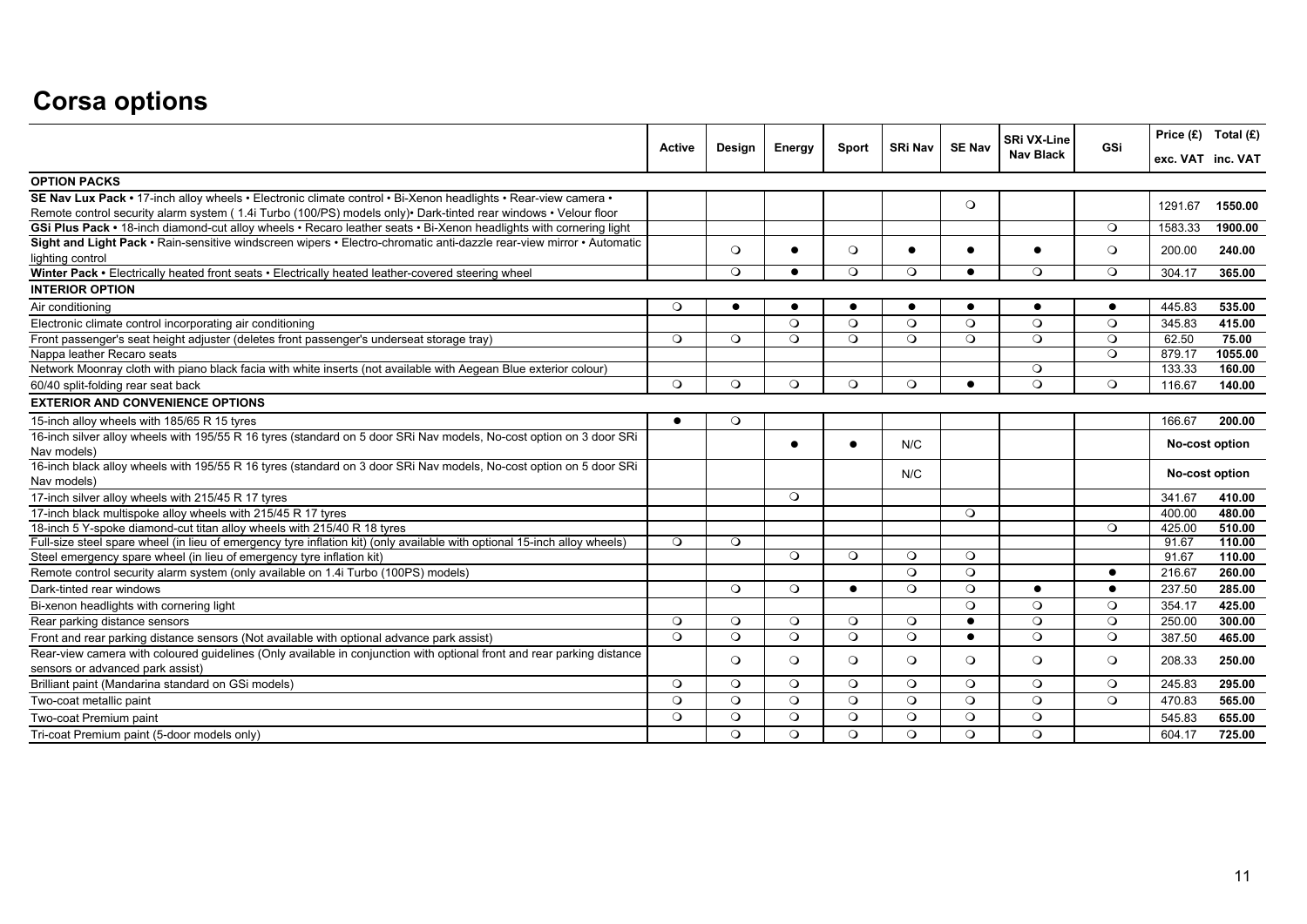## **Corsa options**

|                                                                                                                                                                                                                                                                                                                                                                                                                                                                                                                                                                                                                                                                                                                                                                                                                                                                                             |               |        |        |       |                |               | SRi VX-Line      |         | Price $(E)$ Total $(E)$ |
|---------------------------------------------------------------------------------------------------------------------------------------------------------------------------------------------------------------------------------------------------------------------------------------------------------------------------------------------------------------------------------------------------------------------------------------------------------------------------------------------------------------------------------------------------------------------------------------------------------------------------------------------------------------------------------------------------------------------------------------------------------------------------------------------------------------------------------------------------------------------------------------------|---------------|--------|--------|-------|----------------|---------------|------------------|---------|-------------------------|
|                                                                                                                                                                                                                                                                                                                                                                                                                                                                                                                                                                                                                                                                                                                                                                                                                                                                                             | <b>Active</b> | Design | Energy | Sport | <b>SRi Nav</b> | <b>SE Nav</b> | <b>Nav Black</b> | GSi     | exc. VAT inc. VAT       |
| AUDIO AND COMMUNICATION OPTIONS                                                                                                                                                                                                                                                                                                                                                                                                                                                                                                                                                                                                                                                                                                                                                                                                                                                             |               |        |        |       |                |               |                  |         |                         |
| CD 30 BT (not available in conjunction with optional rear-view camera) • CD/MP3 CD player • Bluetooth connectivity •<br>USB connection with iPod control • AM/FM stereo radio with 36 station presets • RDS with Traffic Programme • Aux-in<br>socket • 20 watts per channel • 6 speakers                                                                                                                                                                                                                                                                                                                                                                                                                                                                                                                                                                                                   |               | N/C    | N/C    | N/C   | N/C            | N/C           | N/C              | N/C     | No-cost option          |
| Navi 4.0 IntelliLink touchscreen navigation and infotainment system - for use with MP3 players, USB memory<br>sticks, mobile phones and smartphone apps Onboard features: • 7-inch colour touchscreen • AM/FM stereo radio<br>with 36 station presets • RDS with Traffic Programme Media connections: • Satellite navigation system • 2D street<br>level mapping • European coverage Media connections: • USB connection with iPod control • Bluetooth® A2DP<br>audio streaming (Advanced Audio Distribution Profile) Mobile phone portal: • Bluetooth® connectivity • Handsfree<br>calls via steering wheel controls • Vehicle microphone • Phone book access - Contacts/last calls/missed calls etc, are<br>mirrored on IntelliLink's display and are easily navigated using the touchscreen (features dependent on mobile phone)<br>Smartphone interface: • Apple CarPlay • Android Auto |               |        |        |       |                |               |                  | $\circ$ | 541.67<br>650.00        |
| OnStar <sup>*</sup>                                                                                                                                                                                                                                                                                                                                                                                                                                                                                                                                                                                                                                                                                                                                                                                                                                                                         |               |        |        |       |                |               |                  |         | 345.83<br>415.00        |

 $\bigcirc$  = Optional at extra cost.  $\bullet$  = Standard equipment.

All OnStar services and Wi-Fi services will cease to be available on 31st December 2020. No trial or paid subscriptions or services, including emergency response services, will be available after that date.

\*= Includes 12 months of OnStar services from date of first registration and a 3 month / 3 GB Wi-Fi free trial period (whichever comes first) effective from the date the customer accepts the nominated network operator Wi-F operates on models with Navi 4.0 Multimedia satellite navigation system. Theft alert feature only operates if optional security alarm system is specified.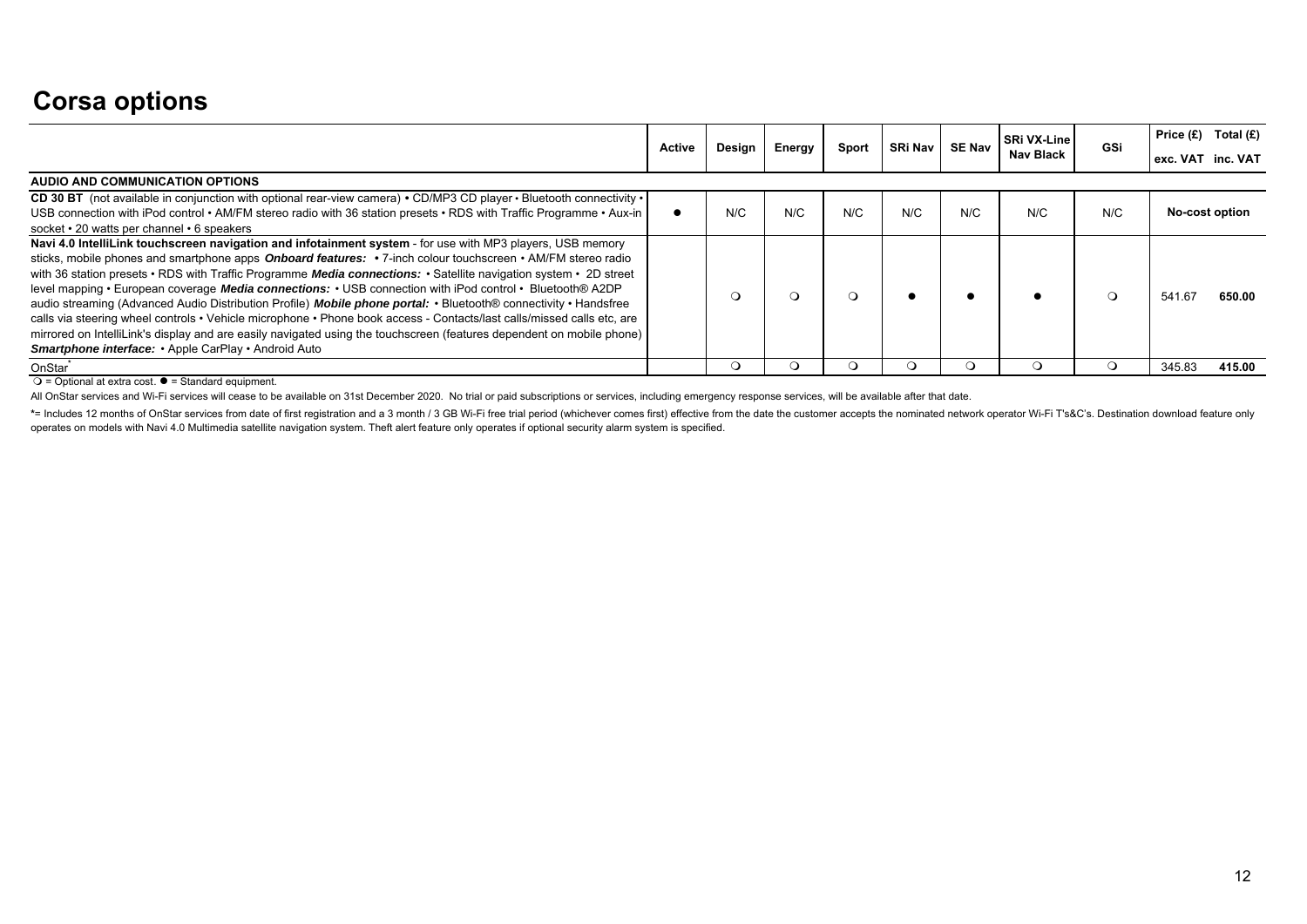## **Astra hatchback**

**Model Year 2019**

| Model                                     |               |              |            |              |             |             |                 |          |                  |             | <b>With Metallic paint</b> |                       |
|-------------------------------------------|---------------|--------------|------------|--------------|-------------|-------------|-----------------|----------|------------------|-------------|----------------------------|-----------------------|
|                                           |               | <b>Price</b> | <b>VAT</b> | <b>Total</b> | On-the-road | <b>P11D</b> | CO <sub>2</sub> | Combined | <b>BiK‡</b> band | <b>P11D</b> |                            | BiK‡ @ 20% BiK‡ @ 40% |
| 5-door hatchback                          | Fuel type     | (E)          | (E)        | (E)          | RRP(E)      | (E)         | (g/km)#         | MPG#     | ℅                | (E)         |                            | (£/month)             |
| <b>DESIGN</b>                             |               |              |            |              |             |             |                 |          |                  |             |                            |                       |
| 1.0i Turbo (105PS) S/S ecoTEC             | Petrol        | 14541.67     | 2908.33    | 17450.00     | 18350.00    | 18150.00    | 107             | 60.1     | 22%              | 18725.00    | 68.65                      | 137.30                |
| 1.4i Turbo (125PS)                        | Petrol        | 14583.33     | 2916.67    | 17500.00     | 18460.00    | 18200.00    | 133             | 48.7     | 27%              | 18775.00    | 84.48                      | 168.97                |
| 1.4i Turbo (150PS) S/S auto               | Petrol        | 15958.33     | 3191.67    | 19150.00     | 20070.00    | 19850.00    | 127             | 51.4     | 26%              | 20425.00    | 88.50                      | 177.00                |
| 1.6CDTi (110PS) S/S ecoTEC BlueInjection* | <b>Diesel</b> | 15791.67     | 3158.33    | 18950.00     | 19870.00    | 19650.00    | 107             | 68.9     | 26%              | 20225.00    | 87.63                      | 175.27                |
| 1.6CDTi (136PS) S/S BlueInjection*        | Diesel        | 16362.50     | 3272.50    | 19635.00     | 20595.00    | 20335.00    | 116             | 64.2     | 28%              | 20910.00    | 97.57                      | 195.13                |
| <b>TECH LINE NAV</b>                      |               |              |            |              |             |             |                 |          |                  |             |                            |                       |
| 1.0i Turbo (105PS) S/S ecoTEC             | Petrol        | 15125.00     | 3025.00    | 18150.00     | 19050.00    | 18850.00    | 107             | 60.1     | 22%              | 19425.00    | $\overline{71.22}$         | 142.43                |
| 1.4i Turbo (125PS)                        | Petrol        | 15166.67     | 3033.33    | 18200.00     | 19160.00    | 18900.00    | 133             | 48.7     | 27%              | 19475.00    | 87.63                      | 175.27                |
| 1.4i Turbo (150PS) S/S auto               | Petrol        | 16541.67     | 3308.33    | 19850.00     | 20770.00    | 20550.00    | 127             | 51.4     | 26%              | 21125.00    | 91.53                      | 183.07                |
| 1.6CDTi (110PS) S/S ecoTEC BlueInjection* | <b>Diesel</b> | 16375.00     | 3275.00    | 19650.00     | 20570.00    | 20350.00    | 107             | 68.9     | 26%              | 20925.00    | 90.67                      | 181.33                |
| 1.6CDTi (136PS) S/S BlueInjection*        | Diesel        | 16945.83     | 3389.17    | 20335.00     | 21295.00    | 21035.00    | 116             | 64.2     | 28%              | 21610.00    | 100.83                     | 201.67                |
| 1.6CDTi (136PS) S/S auto BlueInjection*   | Diesel        | 18045.83     | 3609.17    | 21655.00     | 22615.00    | 22355.00    | 122             | 61.4     | 29%              | 22930.00    | 110.82                     | 221.63                |
| <b>SE</b>                                 |               |              |            |              |             |             |                 |          |                  |             |                            |                       |
| 1.0i Turbo (105PS) S/S ecoTEC             | Petrol        | 17250.00     | 3450.00    | 20700.00     | 21600.00    | 21400.00    | 110             | 58.9     | 23%              | 21975.00    | 84.23                      | 168.47                |
| 1.4i Turbo (150PS)                        | Petrol        | 17500.00     | 3500.00    | 21000.00     | 21960.00    | 21700.00    | 136             | 47.9     | 28%              | 22275.00    | 103.95                     | 207.90                |
| <b>SRi</b>                                |               |              |            |              |             |             |                 |          |                  |             |                            |                       |
| 1.0i Turbo (105PS) S/S ecoTEC             | Petrol        | 16925.00     | 3385.00    | 20310.00     | 21210.00    | 21010.00    | 110             | 58.9     | 23%              | 21585.00    | 82.73                      | 165.47                |
| 1.4i Turbo (150PS)                        | Petrol        | 17175.00     | 3435.00    | 20610.00     | 21570.00    | 21310.00    | 136             | 47.9     | 28%              | 21885.00    | 102.12                     | 204.23                |
| 1.4i Turbo (150PS) S/S auto               | Petrol        | 18341.67     | 3668.33    | 22010.00     | 22970.00    | 22710.00    | 131             | 49.6     | 27%              | 23285.00    | 104.77                     | 209.53                |
| 1.6i Turbo (200PS) S/S                    | Petrol        | 18337.50     | 3667.50    | 22005.00     | 22965.00    | 22705.00    | 147             | 43.5     | 30%              | 23280.00    | 116.40                     | 232.80                |
| 1.6CDTi (110PS) S/S ecoTEC BlueInjection* | <b>Diesel</b> | 18175.00     | 3635.00    | 21810.00     | 22730.00    | 22510.00    | 110             | 67.3     | 27%              | 23085.00    | 103.87                     | 207.73                |
| 1.6CDTi (136PS) S/S BlueInjection*        | <b>Diesel</b> | 18745.83     | 3749.17    | 22495.00     | 23455.00    | 23195.00    | 118             | 62.8     | 28%              | 23770.00    | 110.92                     | 221.83                |
| 1.6CDTi (136PS) S/S auto BlueInjection*   | Diesel        | 19845.83     | 3969.17    | 23815.00     | 24775.00    | 24515.00    | 126             | 58.9     | 30%              | 25090.00    | 125.45                     | 250.90                |
| <b>SRi NAV</b>                            |               |              |            |              |             |             |                 |          |                  |             |                            |                       |
| 1.0i Turbo (105PS) S/S ecoTEC             | Petrol        | 17508.33     | 3501.67    | 21010.00     | 21910.00    | 21710.00    | 110             | 58.9     | 23%              | 22285.00    | 85.42                      | 170.83                |
| 1.4i Turbo (150PS)                        | Petrol        | 17758.33     | 3551.67    | 21310.00     | 22270.00    | 22010.00    | 136             | 47.9     | 28%              | 22585.00    | 105.38                     | 210.77                |
| 1.4i Turbo (150PS) S/S auto               | Petrol        | 18925.00     | 3785.00    | 22710.00     | 23670.00    | 23410.00    | 131             | 49.6     | 27%              | 23985.00    | 107.92                     | 215.83                |
| 1.6i Turbo (200PS) S/S                    | Petrol        | 18920.83     | 3784.17    | 22705.00     | 23665.00    | 23405.00    | 147             | 43.5     | 30%              | 23980.00    | 107.90                     | 215.80                |
| 1.6CDTi (110PS) S/S ecoTEC BlueInjection* | Diesel        | 18758.33     | 3751.67    | 22510.00     | 23430.00    | 23210.00    | 110             | 67.3     | 27%              | 23785.00    | 107.02                     | 214.03                |
| 1.6CDTi (136PS) S/S BlueInjection*        | Diesel        | 19329.17     | 3865.83    | 23195.00     | 24155.00    | 23895.00    | 118             | 62.8     | 28%              | 24470.00    | 114.18                     | 228.37                |
| 1.6CDTi (136PS) S/S auto BlueInjection*   | <b>Diesel</b> | 20429.17     | 4085.83    | 24515.00     | 25475.00    | 25215.00    | 126             | 58.9     | 30%              | 25790.00    | 128.95                     | 257.90                |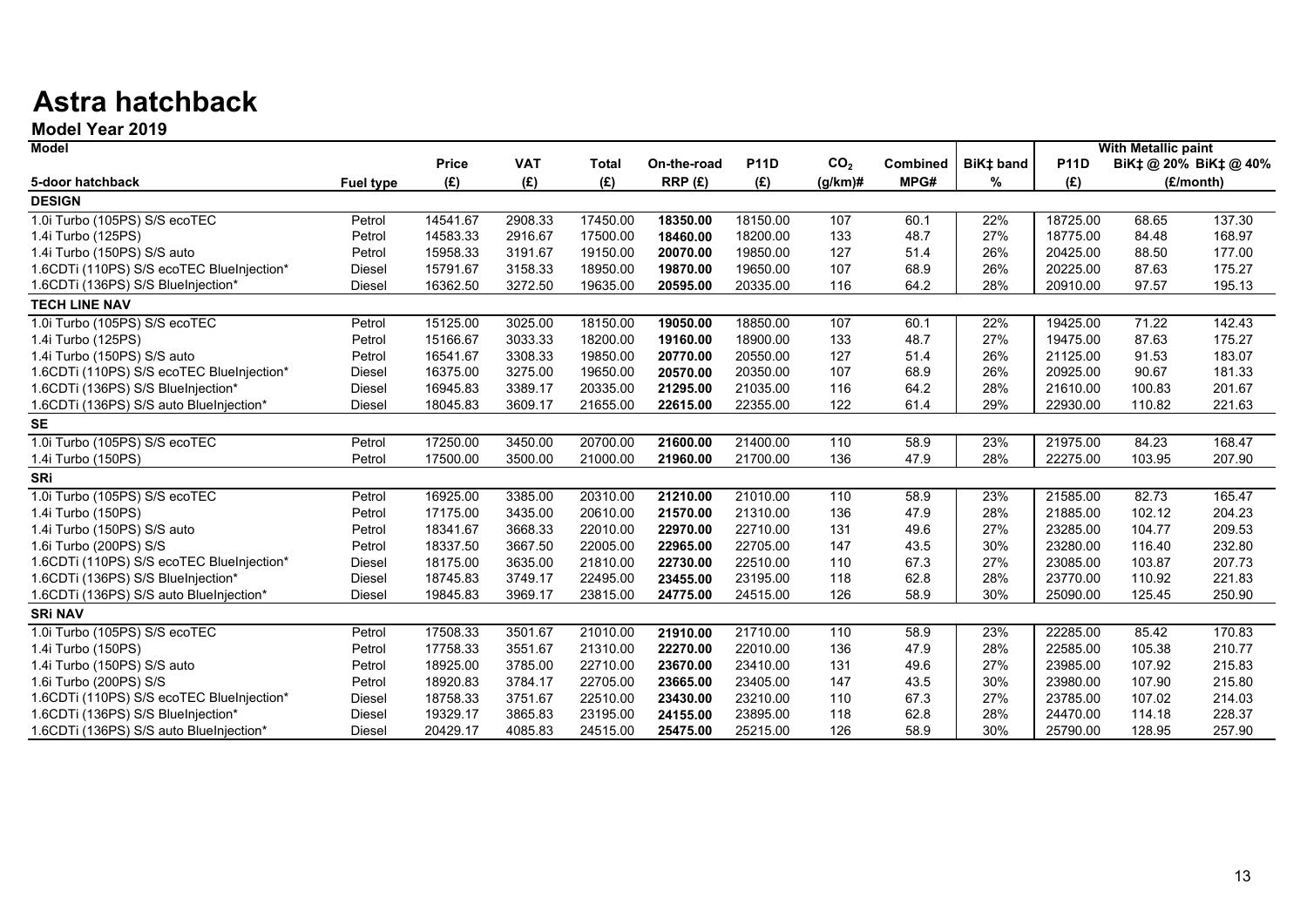## **Astra hatchback**

**Model Year 2019**

| <b>Model</b>                               |               |              |            |          |             |             |                 |                 |           |             | With Metallic paint |                     |
|--------------------------------------------|---------------|--------------|------------|----------|-------------|-------------|-----------------|-----------------|-----------|-------------|---------------------|---------------------|
|                                            |               | <b>Price</b> | <b>VAT</b> | Total    | On-the-road | <b>P11D</b> | CO <sub>2</sub> | <b>Combined</b> | BiK‡ band | <b>P11D</b> |                     | BiK‡@ 20% BiK‡@ 40% |
| 5-door hatchback                           | Fuel type     | (E)          | (£)        | (E)      | RRP(E)      | (E)         | (g/km)#         | MPG#            | %         | (E)         |                     | (£/month)           |
| <b>SRI VX-LINE</b>                         |               |              |            |          |             |             |                 |                 |           |             |                     |                     |
| 1.4i Turbo (150PS)                         | Petrol        | 18175.00     | 3635.00    | 21810.00 | 22770.00    | 22510.00    | 138             | 47.1            | 28%       | 23085.00    | 107.72              | 215.43              |
| 1.6CDTi (136PS) S/S BlueInjection*         | Diesel        | 19745.83     | 3949.17    | 23695.00 | 24655.00    | 24395.00    | 121             | 61.4            | 29%       | 24970.00    | 120.68              | 241.37              |
| <b>SRI VX-LINE NAV</b>                     |               |              |            |          |             |             |                 |                 |           |             |                     |                     |
| 1.4i Turbo (150PS)                         | Petrol        | 18758.33     | 3751.67    | 22510.00 | 23470.00    | 23210.00    | 138             | 47.1            | 28%       | 23785.00    | 110.98              | 221.97              |
| 1.6i Turbo (200PS) S/S                     | Petrol        | 19920.83     | 3984.17    | 23905.00 | 25175.00    | 24605.00    | 151             | 42.8            | 31%       | 25180.00    | 130.08              | 260.17              |
| 1.6CDTi (136PS) S/S BlueInjection*         | <b>Diesel</b> | 20329.17     | 4065.83    | 24395.00 | 25355.00    | 25095.00    | 121             | 61.4            | 29%       | 25670.00    | 124.07              | 248.13              |
| 1.6CDTi BiTurbo (150PS) S/S BlueInjection* | Diesel        | 20841.67     | 4168.33    | 25010.00 | 26280.00    | 25710.00    | 133             | 56.5            | 31%       | 26285.00    | 135.80              | 271.60              |
| <b>ELITE NAV</b>                           |               |              |            |          |             |             |                 |                 |           |             |                     |                     |
| 1.0i Turbo (105PS) S/S ecoTEC              | Petrol        | 17891.67     | 3578.33    | 21470.00 | 22370.00    | 22170.00    | 110             | 58.9            | 23%       | 22745.00    | 87.18               | 174.37              |
| 1.4i Turbo (150PS)                         | Petrol        | 18141.67     | 3628.33    | 21770.00 | 22730.00    | 22470.00    | 136             | 47.9            | 28%       | 23045.00    | 107.53              | 215.07              |
| 1.4i Turbo (150PS) S/S auto                | Petrol        | 19308.33     | 3861.67    | 23170.00 | 24130.00    | 23870.00    | 131             | 49.6            | 27%       | 24445.00    | 110.00              | 220.00              |
| 1.6i Turbo (200PS) S/S                     | Petrol        | 19304.17     | 3860.83    | 23165.00 | 24125.00    | 23865.00    | 147             | 43.5            | 30%       | 24440.00    | 122.20              | 244.40              |
| 1.6CDTi (110PS) S/S ecoTEC BlueInjection*  | Diesel        | 19141.67     | 3828.33    | 22970.00 | 23890.00    | 23670.00    | 110             | 67.3            | 27%       | 24245.00    | 109.10              | 218.20              |
| 1.6CDTi (136PS) S/S BlueInjection*         | Diesel        | 19712.50     | 3942.50    | 23655.00 | 24615.00    | 24355.00    | 118             | 62.8            | 28%       | 24930.00    | 116.33              | 232.67              |
| 1.6CDTi (136PS) S/S auto BlueInjection*    | Diesel        | 20812.50     | 4162.50    | 24975.00 | 25935.00    | 25675.00    | 126             | 58.9            | 30%       | 26250.00    | 131.25              | 262.50              |
| 1.6CDTi BiTurbo (150PS) S/S BlueInjection* | Diesel        | 20225.00     | 4045.00    | 24270.00 | 25230.00    | 24970.00    | 130             | 57.7            | 31%       | 25545.00    | 131.97              | 263.93              |
| <b>ULTIMATE</b>                            |               |              |            |          |             |             |                 |                 |           |             |                     |                     |
| 1.4i Turbo (150PS)                         | Petrol        | 20475.00     | 4095.00    | 24570.00 | 25530.00    | 25270.00    | 138             | 47.1            | 28%       | 25845.00    | 120.60              | 241.20              |
| 1.4i Turbo (150PS) S/S auto                | Petrol        | 21641.67     | 4328.33    | 25970.00 | 26930.00    | 26670.00    | 135             | 47.9            | 28%       | 27245.00    | 127.13              | 254.27              |
| 1.6i Turbo (200PS) S/S                     | Petrol        | 21637.50     | 4327.50    | 25965.00 | 27235.00    | 26665.00    | 151             | 42.8            | 31%       | 27240.00    | 140.73              | 281.47              |
| 1.6CDTi BiTurbo (150PS) S/S BlueInjection* | Diesel        | 22558.33     | 4511.67    | 27070.00 | 28340.00    | 27770.00    | 133             | 56.5            | 31%       | 28345.00    | 146.43              | 292.87              |

Please note: On-the-road recommended retail prices (RRP) include number plates and delivery to retailer of £700.00 (inc. £116.67 VAT), 12 months' Vehicle Excise Duty and new vehicle first registration fee of £55.00. Exclud **fuel and insurance.**

# = Fuel consumption data and CO<sub>2</sub> emission data are determined using the Worldwide harmonized Light vehicles Test Procedure (WLTP), and the relevant values are translated back to allow the comparability into NEDC, accord requiations R (EC) No. 715/2007. R (EU) No. 2017/1153 and R (EU) No. 2017/1151. The values do not take into account in particular use and driving conditions, equipment or options and may vary depending on the format of tyr information on official fuel consumption and CO<sub>2</sub> emission values, please read the quidelines at http://carfueldata.dft.gov.uk/ and for more information on WLTP please see www.vauxhall.co.uk/wltp

\* = Please note: Vehicles with Bluelnjection technology will need regular AdBlue® top-ups also between servicing requirements. An indicator integrated into the on-board computer will warn you when you need to top up. More www.vauxhall.co.uk/adblue. In accordance with regulations R (EC) No. 715/2007 and R (EC) No. 692/2008 (in the versions respectively applicable).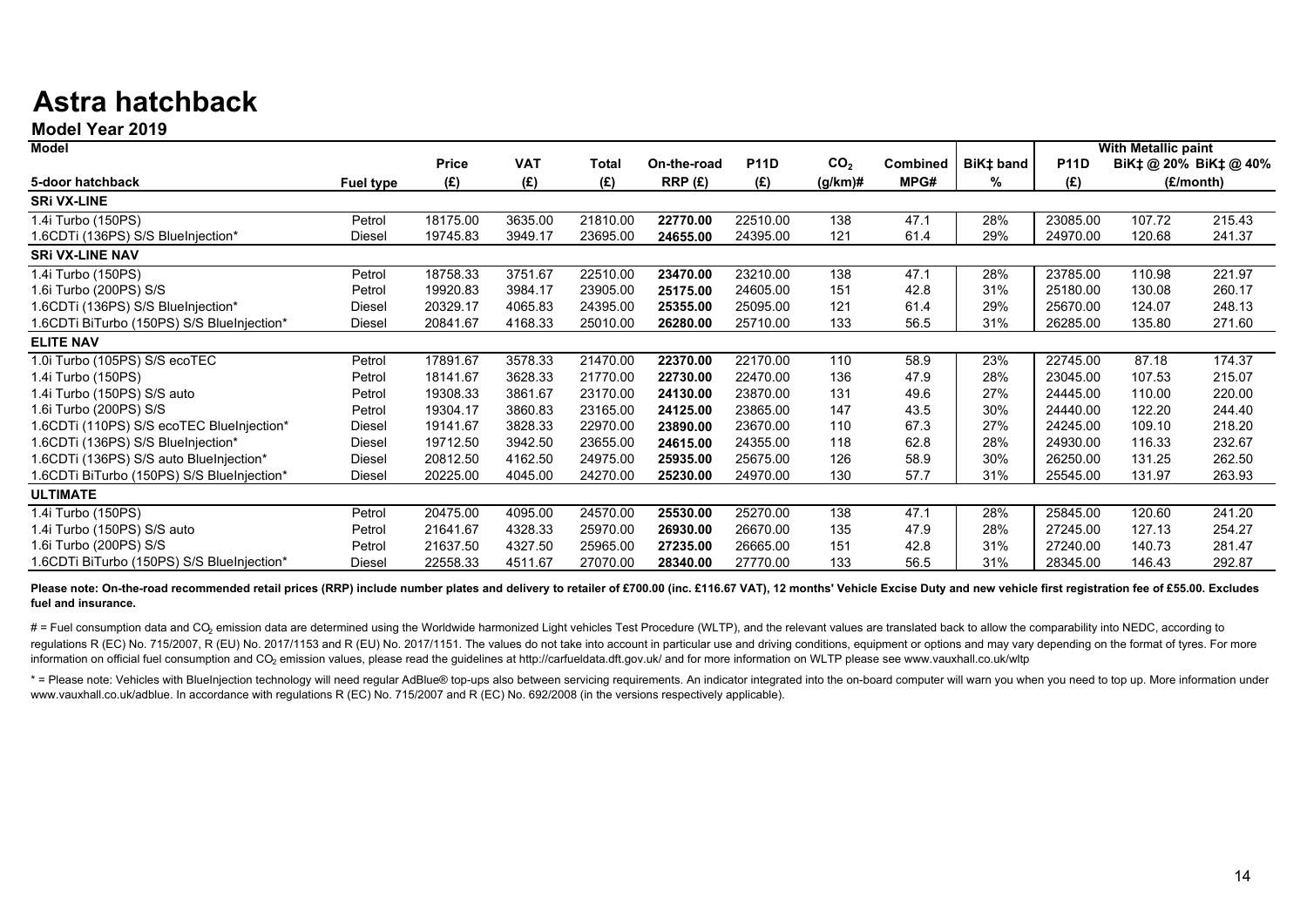## **Astra Sports Tourer**

**Model Year 2019**

| <b>Model</b>                              |                  |              |            |          |             |             |                 |                 |                  |             | <b>With Metallic paint</b> |                       |
|-------------------------------------------|------------------|--------------|------------|----------|-------------|-------------|-----------------|-----------------|------------------|-------------|----------------------------|-----------------------|
|                                           |                  | <b>Price</b> | <b>VAT</b> | Total    | On-the-road | <b>P11D</b> | CO <sub>2</sub> | <b>Combined</b> | <b>BiK‡</b> band | <b>P11D</b> |                            | BiK‡ @ 20% BiK‡ @ 40% |
| <b>Sports Tourer</b>                      | <b>Fuel type</b> | (E)          | (E)        | (E)      | RRP(E)      | (E)         | $(g/km)$ #      | MPG#            | %                | (£)         |                            | (E/month)             |
| <b>DESIGN</b>                             |                  |              |            |          |             |             |                 |                 |                  |             |                            |                       |
| 1.0i Turbo (105PS) S/S ecoTEC             | Petrol           | 15666.67     | 3133.33    | 18800.00 | 19700.00    | 19500.00    | 107             | 61.4            | 22%              | 20075.00    | 73.60                      | 147.20                |
| 1.4i Turbo (125PS)                        | Petrol           | 15708.33     | 3141.67    | 18850.00 | 19810.00    | 19550.00    | 136             | 47.9            | 28%              | 20125.00    | 93.92                      | 187.83                |
| 1.6CDTi (110PS) S/S ecoTEC BlueInjection* | Diesel           | 16916.67     | 3383.33    | 20300.00 | 21260.00    | 21000.00    | 112             | 65.7            | 27%              | 21575.00    | 97.08                      | 194.17                |
| 1.6CDTi (136PS) S/S BlueInjection*        | Diesel           | 17487.50     | 3497.50    | 20985.00 | 21945.00    | 21685.00    | 118             | 62.8            | 28%              | 22260.00    | 103.87                     | 207.73                |
| <b>TECH LINE NAV</b>                      |                  |              |            |          |             |             |                 |                 |                  |             |                            |                       |
| 1.0i Turbo (105PS) S/S ecoTEC             | Petrol           | 16250.00     | 3250.00    | 19500.00 | 20400.00    | 20200.00    | 107             | 61.4            | 22%              | 20775.00    | 76.17                      | 152.33                |
| 1.4i Turbo (125PS)                        | Petrol           | 16291.67     | 3258.33    | 19550.00 | 20510.00    | 20250.00    | 136             | 47.9            | 28%              | 20825.00    | 97.18                      | 194.37                |
| 1.6CDTi (110PS) S/S ecoTEC BlueInjection* | <b>Diesel</b>    | 17500.00     | 3500.00    | 21000.00 | 21960.00    | 21700.00    | 112             | 65.7            | 27%              | 22275.00    | 100.23                     | 200.47                |
| 1.6CDTi (136PS) S/S BlueInjection*        | Diesel           | 18070.83     | 3614.17    | 21685.00 | 22645.00    | 22385.00    | 118             | 62.8            | 28%              | 22960.00    | 107.13                     | 214.27                |
| <b>SE</b>                                 |                  |              |            |          |             |             |                 |                 |                  |             |                            |                       |
| 1.0i Turbo (105PS) S/S ecoTEC             | Petrol           | 18375.00     | 3675.00    | 22050.00 | 22950.00    | 22750.00    | 110             | 58.9            | 23%              | 23325.00    | 89.40                      | 178.80                |
| 1.4i Turbo (150PS)                        | Petrol           | 18625.00     | 3725.00    | 22350.00 | 23310.00    | 23050.00    | 139             | 47.1            | 28%              | 23625.00    | 110.25                     | 220.50                |
| SRi                                       |                  |              |            |          |             |             |                 |                 |                  |             |                            |                       |
| 1.4i Turbo (150PS)                        | Petrol           | 18300.00     | 3660.00    | 21960.00 | 22920.00    | 22660.00    | 139             | 47.1            | 28%              | 23235.00    | 108.42                     | 216.83                |
| 1.4i Turbo (150PS) S/S auto               | Petrol           | 19466.67     | 3893.33    | 23360.00 | 24280.00    | 24060.00    | 130             | 50.4            | 27%              | 24635.00    | 110.85                     | 221.70                |
| 1.6i Turbo (200PS) S/S                    | Petrol           | 19462.50     | 3892.50    | 23355.00 | 24315.00    | 24055.00    | 147             | 44.9            | 30%              | 24630.00    | 123.15                     | 246.30                |
| 1.6CDTi (110PS) S/S ecoTEC BlueInjection* | Diesel           | 19300.00     | 3860.00    | 23160.00 | 24120.00    | 23860.00    | 116             | 64.2            | 28%              | 24435.00    | 114.02                     | 228.03                |
| 1.6CDTi (136PS) S/S BlueInjection*        | Diesel           | 19870.83     | 3974.17    | 23845.00 | 24805.00    | 24545.00    | 121             | 61.4            | 29%              | 25120.00    | 121.40                     | 242.80                |
| 1.6CDTi (136PS) S/S auto BlueInjection*   | Diesel           | 20970.83     | 4194.17    | 25165.00 | 26125.00    | 25865.00    | 130             | 57.6            | 31%              | 26440.00    | 136.60                     | 273.20                |
| <b>SRI NAV</b>                            |                  |              |            |          |             |             |                 |                 |                  |             |                            |                       |
| 1.4i Turbo (150PS)                        | Petrol           | 18883.33     | 3776.67    | 22660.00 | 23620.00    | 23360.00    | 139             | 47.1            | 28%              | 23935.00    | 111.68                     | 223.37                |
| 1.4i Turbo (150PS) S/S auto               | Petrol           | 20050.00     | 4010.00    | 24060.00 | 24980.00    | 24760.00    | 130             | 50.4            | 27%              | 25335.00    | 114.00                     | 228.00                |
| 1.6i Turbo (200PS) S/S                    | Petrol           | 20045.83     | 4009.17    | 24055.00 | 25015.00    | 24755.00    | 147             | 44.9            | 30%              | 25330.00    | 126.65                     | 253.30                |
| 1.6CDTi (110PS) S/S ecoTEC BlueInjection* | <b>Diesel</b>    | 19883.33     | 3976.67    | 23860.00 | 24820.00    | 24560.00    | 116             | 64.2            | 28%              | 25135.00    | 117.28                     | 234.57                |
| 1.6CDTi (136PS) S/S BlueInjection*        | Diesel           | 20454.17     | 4090.83    | 24545.00 | 25505.00    | 25245.00    | 121             | 61.4            | 29%              | 25820.00    | 124.78                     | 249.57                |
| 1.6CDTi (136PS) S/S auto BlueInjection*   | Diesel           | 21554.17     | 4310.83    | 25865.00 | 26825.00    | 26565.00    | 130             | 57.6            | 31%              | 27140.00    | 140.22                     | 280.43                |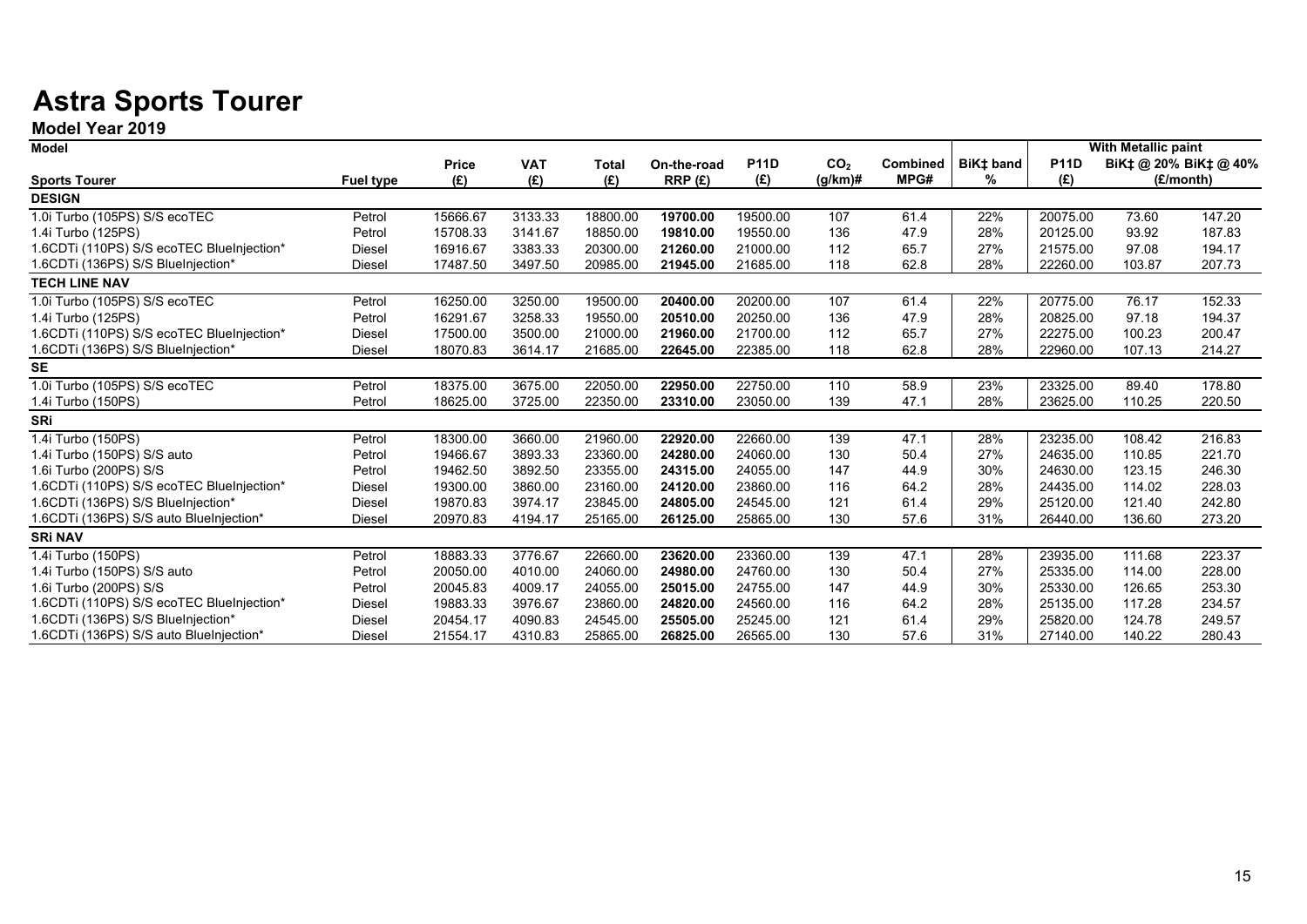## **Astra Sports Tourer**

**Model Year 2019**

| Model                                      |               |              |            |          |             |             |            |      |                      |             | With Metallic paint |                              |
|--------------------------------------------|---------------|--------------|------------|----------|-------------|-------------|------------|------|----------------------|-------------|---------------------|------------------------------|
|                                            |               | <b>Price</b> | <b>VAT</b> | Total    | On-the-road | <b>P11D</b> | CO2        |      | Combined   BiKt band | <b>P11D</b> |                     | $BiK+$ @ 20% BiK $\pm$ @ 40% |
| <b>Sports Tourer</b>                       | Fuel type     | (£)          | (£)        | (E)      | RRP(E)      | (£)         | $(q/km)$ # | MPG# | %                    | (£)         |                     | (£/month)                    |
| <b>ELITE NAV</b>                           |               |              |            |          |             |             |            |      |                      |             |                     |                              |
| 1.4i Turbo (150PS)                         | Petrol        | 19266.67     | 3853.33    | 23120.00 | 24080.00    | 23820.00    | 139        | 47.1 | 28%                  | 24395.00    | 113.83              | 227.67                       |
| 1.4i Turbo (150PS) S/S auto                | Petrol        | 20433.33     | 4086.67    | 24520.00 | 25440.00    | 25220.00    | 130        | 50.4 | 27%                  | 25795.00    | 116.07              | 232.13                       |
| 1.6i Turbo (200PS) S/S                     | Petrol        | 20429.17     | 4085.83    | 24515.00 | 25475.00    | 25215.00    | 147        | 44.1 | 30%                  | 25790.00    | 128.95              | 257.90                       |
| 1.6CDTi (110PS) S/S ecoTEC BlueInjection*  | <b>Diesel</b> | 20266.67     | 4053.33    | 24320.00 | 25280.00    | 25020.00    | 116        | 64.2 | 28%                  | 25595.00    | 119.43              | 238.87                       |
| 1.6CDTi (136PS) S/S BlueInjection*         | <b>Diesel</b> | 20837.50     | 4167.50    | 25005.00 | 25965.00    | 25705.00    | 121        | 61.4 | 29%                  | 26280.00    | 127.02              | 254.03                       |
| 1.6CDTi (136PS) S/S auto BlueInjection*    | <b>Diesel</b> | 21937.50     | 4387.50    | 26325.00 | 27285.00    | 27025.00    | 130        | 57.6 | 31%                  | 27600.00    | 142.60              | 285.20                       |
| 1.6CDTi BiTurbo (150PS) S/S BlueInjection* | Diesel        | 21350.00     | 4270.00    | 25620.00 | 26890.00    | 26320.00    | 134        | 55.4 | 31%                  | 26895.00    | 138.95              | 277.90                       |

Please note: On-the-road recommended retail prices (RRP) include number plates and delivery to retailer of £700.00 (inc. £116.67 VAT), 12 months' Vehicle Excise Duty and new vehicle first registration fee of £55.00. Exclud **fuel and insurance.**

# = Fuel consumption data and CO<sub>2</sub> emission data are determined using the Worldwide harmonized Light vehicles Test Procedure (WLTP), and the relevant values are translated back to allow the comparability into NEDC, accord regulations R (EC) No. 715/2007, R (EU) No. 2017/1153 and R (EU) No. 2017/1151. The values do not take into account in particular use and driving conditions, equipment or options and may vary depending on the format of tyr information on official fuel consumption and CO<sub>2</sub> emission values, please read the quidelines at http://carfueldata.dft.gov.uk/ and for more information on WLTP please see www.vauxhall.co.uk/wltp

\* = Please note: Vehicles with Bluelnjection technology will need regular AdBlue® top-ups also between servicing requirements. An indicator integrated into the on-board computer will warn you when you need to top up. More www.vauxhall.co.uk/adblue. In accordance with regulations R (EC) No. 715/2007 and R (EC) No. 692/2008 (in the versions respectively applicable).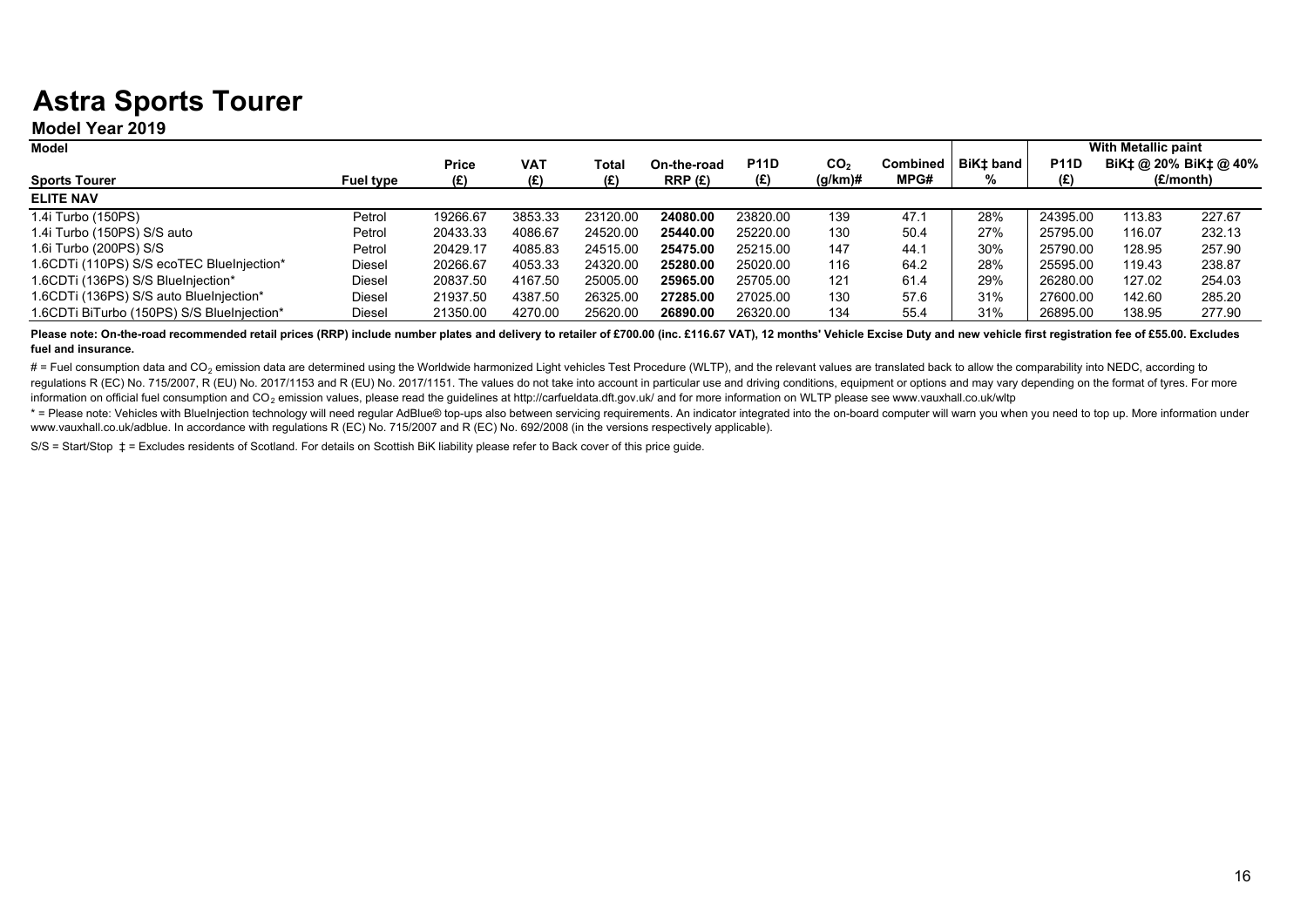## **Astra options**

|                                                                                                                                                                                                                                                                                                                                                                                                | Design                | <b>Tech</b><br>Line Nav | <b>SE</b> | <b>SRi</b>       | SRi VX-<br>Line |              | Elite Nav   Ultimate | Price $(E)$<br>exc. VAT inc. VAT | Total (£) |
|------------------------------------------------------------------------------------------------------------------------------------------------------------------------------------------------------------------------------------------------------------------------------------------------------------------------------------------------------------------------------------------------|-----------------------|-------------------------|-----------|------------------|-----------------|--------------|----------------------|----------------------------------|-----------|
| <b>OPTION PACKS</b>                                                                                                                                                                                                                                                                                                                                                                            |                       |                         |           |                  |                 |              |                      |                                  |           |
| Driver's ergonomic active seat - AGR-certified* with sports-style front passenger seat · Driver's seat (16 way<br>adjustable) • Height • Reach • Tilt • Backrest • Seat cushion extension • Lumbar adjustment (four-way electrical) • Head<br>restraint • Front passenger's seat (six-way adjustable) • Reach • Backrest • Head restraint                                                      | $\Omega$ <sup>1</sup> | $\Omega^1$              |           |                  |                 |              |                      | 216.67                           | 260.00    |
| Driver's and front passenger's ergonomic active seats - AGR-certified* • Driver's and front passenger's seats (16<br>way adjustable) • Height • Reach • Tilt • Backrest • Seat cushion extension • Lumbar adjustment (four-way electrical) •<br><b>Head restraint</b>                                                                                                                          |                       |                         |           | $\circ$          | $\circ$         | $\bigcirc^2$ | $\bullet$            | 170.83                           | 205.00    |
| Driver's ergonomic active seat with wellness functions - AGR certified*3 • Massage function via three air cushions •<br>Active ventilation for driver's and front passenger's seat back/cushion • Electrically operated adjustment with seat<br>memory function • Pneumatically adjustable backrest side bolsters                                                                              |                       |                         |           |                  |                 | $\circ$      | $\circ$              | 420.83                           | 505.00    |
| Driving Assistance Pack One · Automatic lighting control with tunnel detection · Automatically dimming anti-dazzle rear-<br>view mirror • Rain-sensitive windscreen wipers • Forward collision alert with low speed collision mitigation braking • Traffic<br>sign recognition • Following distance indicator • Lane departure warning with lane assist • Cruise control with speed<br>limiter | $\Omega$              | $\circ$                 |           |                  |                 |              |                      | 679.17                           | 815.00    |
| Driving Assistance Pack One · Forward collision alert with low speed collision mitigation braking · Traffic sign<br>recognition • Following distance indicator • Lane departure warning with lane assist • Cruise control with speed limiter                                                                                                                                                   |                       |                         | $\circ$   |                  |                 | $\circ$      | $\bullet$            | 479.17                           | 575.00    |
| Driving Assistance Pack Two - (only in conjunction with Navi 900 IntelliLink, 1.4 (150PS) Turbo, 1.6 (200PS) Turbo<br>and 1.6 (136PS) engines • Driving assistance pack one • Automatic cruise control • Electric parking brake (SRi/SRi VX-<br>Line models only)                                                                                                                              |                       |                         |           | $\circ$          | $\circ$         |              | $\circ$              | 529.17                           | 635.00    |
| Driving Assistance Pack Two · Driving assistance pack one · Automatic cruise control · Electric parking brake                                                                                                                                                                                                                                                                                  |                       |                         |           |                  |                 | $\circ$      |                      | 1008.33                          | 1210.00   |
| IntelliLux LED Matrix headlights . Dipped beam: halogen projector headlights . Main beam and dynamic lighting: 16<br>electronically controlled LED lights • Front camera system • Intelligent main beam control • Automatic headlight levelling •<br><b>LED</b> tail lights                                                                                                                    |                       |                         |           | $\circ$          | $\circ$         |              | $\bullet$            | 1041.67                          | 1250.00   |
| IntelliLux LED Matrix headlights . Driving Assistance Pack One . Dipped beam: halogen projector headlights . Main<br>beam and dynamic lighting: 16 electronically controlled LED lights • Front camera system • Intelligent main beam control<br>. Automatic headlight levelling . LED tail lights                                                                                             |                       |                         |           |                  |                 | $\circ$      |                      | 1520.83                          | 1825.00   |
| VXR Styling Pack <sup>4</sup> · Sports-style front and rear bumper/side sills (Hatchback models only, deletes front fog lights).                                                                                                                                                                                                                                                               |                       |                         |           |                  | $\bullet$       | $\circ$      | $\circ$              | 829.17                           | 995.00    |
| VXR Interior Styling Pack · Black roof lining/alloy-effect sports pedals/leather-covered flat-bottomed steering wheel                                                                                                                                                                                                                                                                          |                       |                         |           | $\overline{O^5}$ | $\mathsf{O}^5$  |              |                      | 287.50                           | 345.00    |
| Parking Pack <sup>6</sup> • Front and rear parking distance sensors • Advanced park assist • Side blind spot alert • Electrically<br>foldable door mirrors • Rear-view camera                                                                                                                                                                                                                  |                       |                         |           | $\Omega$         | $\Omega$        | $\Omega$     | $\bullet$            | 625.00                           | 750.00    |
| Winter Pack • Heated leather-covered steering wheel • Heated front seats • Rear floor heating ducts                                                                                                                                                                                                                                                                                            | $\circ$               | $\circ$                 | $\bullet$ | $\circ$          | $\circ$         | $\bullet$    | $\bullet$            | 295.83                           | 355.00    |
| Towing Pack <sup>7</sup> · Detachable tow bar · Trailer stability programme                                                                                                                                                                                                                                                                                                                    | $\circ$               | $\circ$                 | $\circ$   | $\circ$          |                 | $\circ$      | $\circ$              | 504.17                           | 605.00    |
| <b>INTERIOR OPTIONS</b>                                                                                                                                                                                                                                                                                                                                                                        |                       |                         |           |                  |                 |              |                      |                                  |           |
| Dual-zone electronic climate control incorporating air conditioning                                                                                                                                                                                                                                                                                                                            |                       |                         | $\bullet$ | $\circ$          | $\circ$         | $\bullet$    | $\bullet$            | 337.50                           | 405.00    |
| Keyless entry and start                                                                                                                                                                                                                                                                                                                                                                        |                       |                         |           | $\circ$          | $\circ$         | $\Omega$     | $\circ$              | 337.50                           | 405.00    |
| Electric parking brake                                                                                                                                                                                                                                                                                                                                                                         |                       |                         |           | $\circ$          | $\circ$         | $\bullet$    | $\bullet$            | 195.83                           | 235.00    |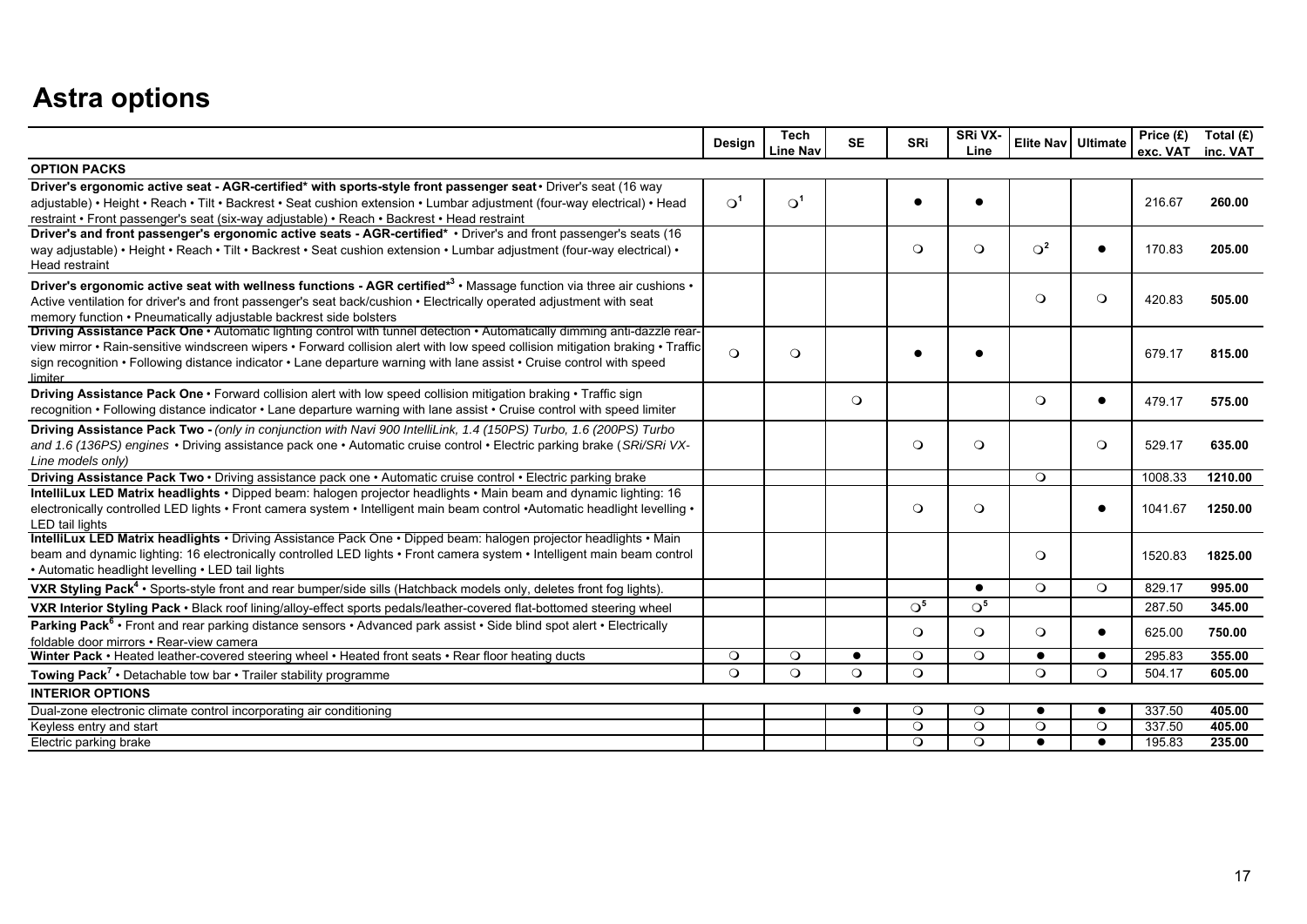## **Astra options**

|                                                                                                                                                                                                                                                                                                                                                                                                                                                                                                                              | Design    | <b>Tech</b><br><b>Line Nav</b> | <b>SE</b> | <b>SRi</b>              | SRi VX-<br>Line       | Elite Nav   Ultimate |           | Price (£)<br>exc. VAT | Total $(E)$<br>inc. VAT |
|------------------------------------------------------------------------------------------------------------------------------------------------------------------------------------------------------------------------------------------------------------------------------------------------------------------------------------------------------------------------------------------------------------------------------------------------------------------------------------------------------------------------------|-----------|--------------------------------|-----------|-------------------------|-----------------------|----------------------|-----------|-----------------------|-------------------------|
| <b>EXTERIOR AND CONVENIENCE OPTIONS</b>                                                                                                                                                                                                                                                                                                                                                                                                                                                                                      |           |                                |           |                         |                       |                      |           |                       |                         |
| Power tilt and slide sunroof <sup>8</sup>                                                                                                                                                                                                                                                                                                                                                                                                                                                                                    | $\circ$   | $\circ$                        | $\circ$   | ം                       | $\Omega_{\mathsf{a}}$ | $\circ$              | $\circ$   | 458.33                | 550.00                  |
| Front and rear parking distance sensors <sup>10</sup>                                                                                                                                                                                                                                                                                                                                                                                                                                                                        | $\Omega$  | $\circ$                        | $\circ$   | $\circ$                 | $\Omega$              | $\Omega$             |           | 387.50                | 465.00                  |
| Dark-tinted rear windows                                                                                                                                                                                                                                                                                                                                                                                                                                                                                                     |           | $\bullet$                      | $\bullet$ | $\Omega$                | $\Omega$              | $\circ$              | $\bullet$ | 237.50                | 285.00                  |
| Front fog lights                                                                                                                                                                                                                                                                                                                                                                                                                                                                                                             | $\bullet$ | $\bullet$                      | $\circ$   | $\bullet$               |                       | $\bullet$            | $\bullet$ | 150.00                | 180.00                  |
| LED tail lights <sup>11</sup>                                                                                                                                                                                                                                                                                                                                                                                                                                                                                                |           |                                |           | $\Omega$                | $\Omega$              | $\Omega$             | $\bullet$ | 170.83                | 205.00                  |
| Remote control ultrasonic security alarm system                                                                                                                                                                                                                                                                                                                                                                                                                                                                              | $\Omega$  | $\overline{O^{12}}$            | $\Omega$  | $\Omega$ <sup>13</sup>  | $\bullet$             | $\bullet$            | $\bullet$ | 216.67                | 260.00                  |
| Power tailgate with under bumper release sensor (Sports Tourer only) <sup>14</sup>                                                                                                                                                                                                                                                                                                                                                                                                                                           |           |                                |           | $\circ$                 |                       | $\circ$              |           | 300.00                | 360.00                  |
| 16-inch structure wheels with 205/55 R 16 tyres                                                                                                                                                                                                                                                                                                                                                                                                                                                                              | N/C       | N/C                            |           |                         |                       |                      |           |                       | No-cost option          |
| 17-inch 10-spoke alloy wheels with 225/45 R 17 tyres                                                                                                                                                                                                                                                                                                                                                                                                                                                                         | $\Omega$  | $\Omega$                       | $\bullet$ |                         |                       |                      |           | 400.00                | 480.00                  |
| 17-inch gloss black five twin-spoke alloy wheels with 225/45 R 17 tyres                                                                                                                                                                                                                                                                                                                                                                                                                                                      |           |                                |           | $\circ$                 |                       | $\circ$              |           | 83.33                 | 100.00                  |
| 18-inch bi-colour alloy wheels with 225/40 R 18 tyres <sup>15</sup>                                                                                                                                                                                                                                                                                                                                                                                                                                                          |           |                                |           | $\circ$                 |                       | $\Omega$             | $\bullet$ | 400.00                | 480.00                  |
| 18-inch five twin-spoke alloy wheels with 225/40 R 18 tyres <sup>15</sup>                                                                                                                                                                                                                                                                                                                                                                                                                                                    |           |                                |           | $\Omega$                | $\epsilon$            |                      |           | 400.00                | 480.00                  |
| Full-size 16-inch steel spare wheel (in lieu of emergency tyre inflation kit) (Sports Tourer only, not available with optional                                                                                                                                                                                                                                                                                                                                                                                               |           | $\circ$                        |           |                         |                       |                      |           |                       | 110.00                  |
| 17-inch alloy wheels)                                                                                                                                                                                                                                                                                                                                                                                                                                                                                                        | $\circ$   |                                |           |                         |                       |                      |           | 91.67                 |                         |
| Emergency spare wheel (in lieu of emergency tyre inflation kit) (Loadspace capacity will be reduced)                                                                                                                                                                                                                                                                                                                                                                                                                         | $\circ$   | $\circ$                        | $\circ$   | $\circ$                 | $\Omega$              | $\circ$              | $\circ$   | 91.67                 | 110.00                  |
| <b>Brilliant paint</b>                                                                                                                                                                                                                                                                                                                                                                                                                                                                                                       | $\circ$   | $\circ$                        | $\circ$   | $\circ$                 | $\circ$               | $\circ$              | $\circ$   | 237.50                | 285.00                  |
| Two-coat metallic paint                                                                                                                                                                                                                                                                                                                                                                                                                                                                                                      | $\circ$   | $\circ$                        | $\circ$   | $\circ$                 | $\Omega$              | $\circ$              | $\circ$   | 479.17                | 575.00                  |
| Premium paint                                                                                                                                                                                                                                                                                                                                                                                                                                                                                                                | $\Omega$  | $\Omega$                       | $\circ$   | $\Omega$                | $\Omega$              | $\Omega$             | $\Omega$  | 545.83                | 655.00                  |
| <b>AUDIO AND COMMUNICATION OPTIONS</b>                                                                                                                                                                                                                                                                                                                                                                                                                                                                                       |           |                                |           |                         |                       |                      |           |                       |                         |
| Navi 4.0 IntelliLink touchscreen navigation and infotainment system . 7-inch colour touchscreen . AM/FM stereo<br>radio with 36 station presets • RDS with Traffic Programme • Satellite navigation system • 2D street level mapping •<br>European coverage • USB connection with iPod control • Bluetooth® A2DP audio streaming (Advanced Audio<br>Distribution Profile) • Bluetooth® connectivity • Handsfree calls via steering wheel controls • Vehicle microphone • Phone<br>book access . Apple CarPlay . Android Auto |           | ●                              |           |                         |                       |                      |           |                       |                         |
| Navi 900 IntelliLink • Satellite navigation system • AM/FM stereo radio • 60 configurable favourites including phone                                                                                                                                                                                                                                                                                                                                                                                                         |           |                                |           |                         |                       |                      |           |                       |                         |
| contacts, addresses, playlists, radio stations and voice recognition • USB connection • Aux-in socket • Audio streaming •                                                                                                                                                                                                                                                                                                                                                                                                    |           |                                |           | $\bullet$ <sup>16</sup> | ⊿16                   |                      |           |                       |                         |
| IntelliLink • 8-inch colour touchscreen display • RDS with Traffic Programme • 20 watts per channel output • 6 speakers •                                                                                                                                                                                                                                                                                                                                                                                                    |           |                                | $\circ$   |                         |                       |                      |           | 591.67                | 710.00                  |
| Shark fin aerial                                                                                                                                                                                                                                                                                                                                                                                                                                                                                                             |           |                                |           |                         |                       |                      |           |                       |                         |
| $CD$ drive <sup>17</sup>                                                                                                                                                                                                                                                                                                                                                                                                                                                                                                     |           |                                | $\circ$   | $\circ$                 | $\circ$               | $\circ$              | $\circ$   | 112.50                | 135.00                  |
| OnStar <sup>18</sup>                                                                                                                                                                                                                                                                                                                                                                                                                                                                                                         | $\circ$   | $\Omega$                       | $\circ$   | $\Omega$                | $\Omega$              | $\Omega$             | $\circ$   | 345.83                | 415.00                  |

 $Q =$  Optional at extra cost.  $\bullet$  = Standard equipment. \* = AGR (The Campaign for Healthier Backs) is an independent centre of excellence for ergonomics, based in Germany.

All OnStar services and Wi-Fi services will cease to be available on 31st December 2020. No trial or paid subscriptions or services, including emergency response services, will be available after that date.

1 = Changes seat trim to Formula cloth. 2 = Changes seat trim to perforated leather. 3 = Only available in conjunction with optional Ergonomic sports-style front seats. 4 = Hatchback models only. Not available on 1.0i Turb 1.6CDTI (110PS) S/S ecoTEC models or with optional Towing Pack, and Aegean Blue or Flip Chip Silver exterior colours. 5 = Optional on Nav models only. Not available in conjunction with optional power tilt and slide sunroof conjunction with front and rear parking distance sensors, 7 = Not available with VXR Styling Pack, 8 = Design and Tech Line Nay models are upgraded to include twin front reading lights with illuminated switches, driver's a illuminated vanity mirrors with flip-up covers and twin rear reading lights with illuminated switches. 9 = Changes headliner from black to light titanium. 10 = Not available in conjunction with Parking Pack. Design, Tech L to 6 speakers. 11 = Standard with optional IntelliLux LED Matrix headlights. 12 = Standard on 1.6CDTi (136PS) S/S manual models. 13 = Optional on 1.0i Turbo (105PS) S/S ecoTEC models. Standard on all other SRi models. 14 = conjunction with optional keyless entry and start. 15 = Not available on 1.0i Turbo (105PS) S/S ecoTEC and 1.6CDTi (110PS) ecoTEC models. 16 = Standard on Nav models, not available on non-Nav models. 17 = Only available in 900 IntelliLink. 18 = Includes 12 months of OnStar services from date of first registration and a 3 month / 3 GB Wi-Fi free trial period (whichever comes first) effective from the date the customer accepts the nominated ne Destination download feature only operates on models fitted with Navi 900 IntelliLink satellite navigation system. Theft alert feature only operates on models fitted with security alarm system.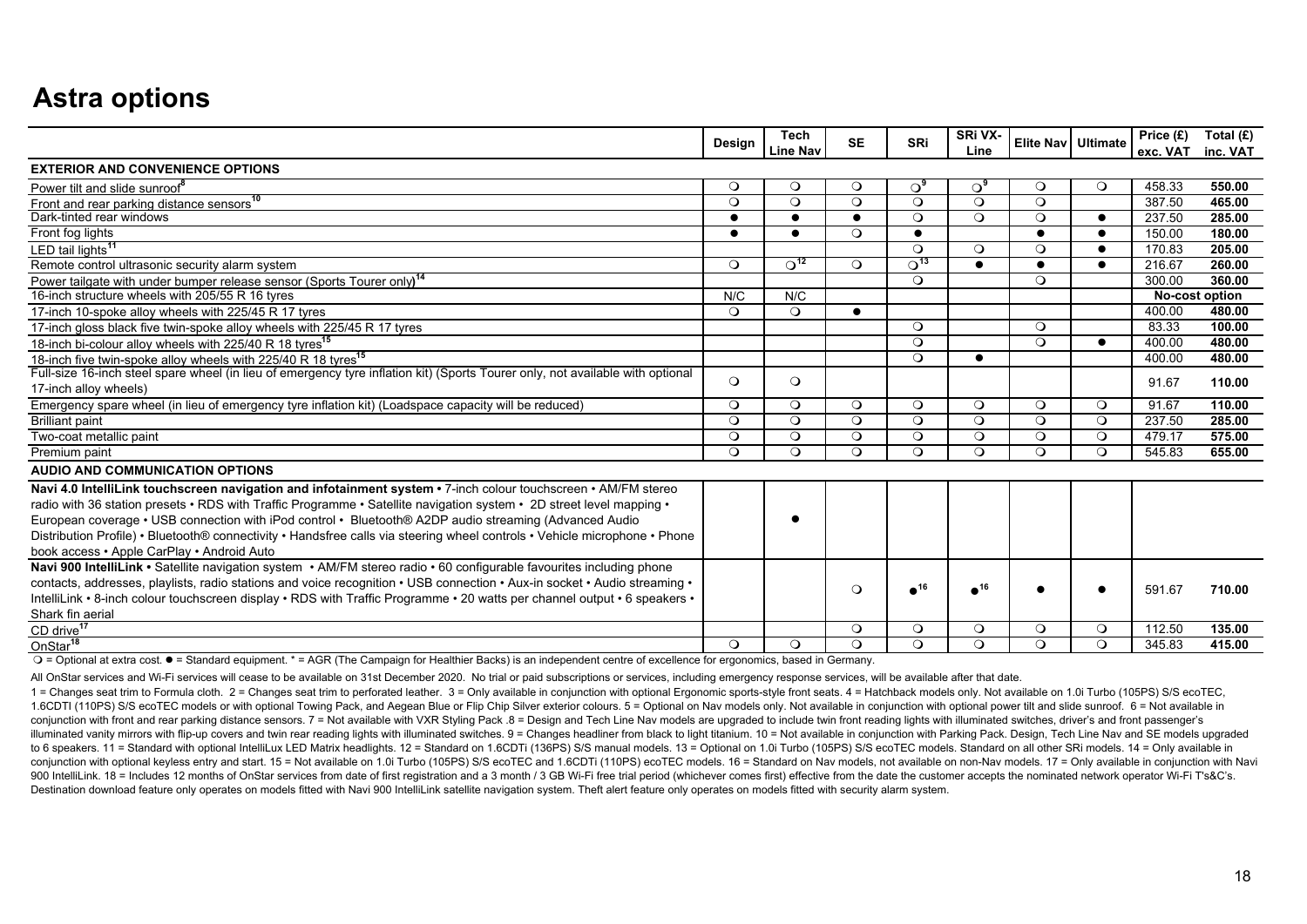## **Zafira Tourer**

**Model Year 2018.5**

| <b>Model</b>                              |              |            |              |             |             |                 |                 |                 |             | <b>With Metallic paint</b> |                     |
|-------------------------------------------|--------------|------------|--------------|-------------|-------------|-----------------|-----------------|-----------------|-------------|----------------------------|---------------------|
|                                           | <b>Price</b> | <b>VAT</b> | <b>Total</b> | On-the-road | <b>P11D</b> | CO <sub>2</sub> | <b>Combined</b> | <b>BiK</b> band | <b>P11D</b> |                            | BiK @ 20% BiK @ 40% |
| 5-door MPV                                | (E)          | (E)        | (E)          | RRP(E)      | (E)         | $(g/km)$ #      | MPG#            | %               | (E)         |                            | (£/month)           |
| <b>DESIGN</b> OnStar <sup>+</sup>         |              |            |              |             |             |                 |                 |                 |             |                            |                     |
| 1.4i Turbo (140PS)                        | 17037.50     | 3407.50    | 20445.00     | 21715.00    | 21145.00    | 156             | 41.5            | 32%             | 21710.00    | 115.78                     | 231.57              |
| 1.4i Turbo (140PS) auto                   | 18304.17     | 3660.83    | 21965.00     | 23235.00    | 22665.00    | 160             | 40.9            | 33%             | 23230.00    | 127.75                     | 255.50              |
| Diesel                                    |              |            |              |             |             |                 |                 |                 |             |                            |                     |
| 1.6CDTi (134PS) S/S ecoTEC BlueInjection* | 19533.33     | 3906.67    | 23440.00     | 24400.00    | 24140.00    | 119             | 62.8            | 28%             | 24705.00    | 115.28                     | 230.57              |
| 2.0CDTi (170PS) S/S BlueInjection*        | 19700.00     | 3940.00    | 23640.00     | 24600.00    | 24340.00    | 129             | 57.7            | 30%             | 24905.00    | 124.52                     | 249.03              |
| 2.0CDTi (170PS) auto BlueInjection*       | 20483.33     | 4096.67    | 24580.00     | 26165.00    | 25280.00    | 161             | 46.3            | 37%             | 25845.00    | 159.37                     | 318.73              |
| <b>ENERGY</b> Obstar +                    |              |            |              |             |             |                 |                 |                 |             |                            |                     |
| 1.4i Turbo (140PS)                        | 19637.50     | 3927.50    | 23565.00     | 24835.00    | 24265.00    | 156             | 41.5            | 32%             | 24830.00    | 132.42                     | 264.83              |
| 1.4i Turbo (140PS) auto                   | 20904.17     | 4180.83    | 25085.00     | 26355.00    | 25785.00    | 160             | 40.9            | 33%             | 26350.00    | 144.92                     | 289.83              |
| <b>Diesel</b>                             |              |            |              |             |             |                 |                 |                 |             |                            |                     |
| 1.6CDTi (134PS) S/S ecoTEC BlueInjection* | 22133.33     | 4426.67    | 26560.00     | 27520.00    | 27260.00    | 119             | 62.8            | 28%             | 27825.00    | 129.85                     | 259.70              |
| 2.0CDTi (170PS) S/S BlueInjection*        | 22300.00     | 4460.00    | 26760.00     | 27720.00    | 27460.00    | 129             | 57.7            | 30%             | 28025.00    | 140.12                     | 280.23              |
| 2.0CDTi (170PS) auto BlueInjection*       | 23083.33     | 4616.67    | 27700.00     | 29285.00    | 28400.00    | 161             | 46.3            | 37%             | 28965.00    | 178.62                     | 357.23              |
| <b>SRi Ostar</b> †                        |              |            |              |             |             |                 |                 |                 |             |                            |                     |
| 1.4i Turbo (140PS)                        | 20925.00     | 4185.00    | 25110.00     | 26380.00    | 24880.00    | 156             | 41.5            | 32%             | 26375.00    | 140.67                     | 281.33              |
| 1.4i Turbo (140PS) auto                   | 22191.67     | 4438.33    | 26630.00     | 27900.00    | 27330.00    | 160             | 40.9            | 33%             | 27895.00    | 153.42                     | 306.83              |
| <b>Diesel</b>                             |              |            |              |             |             |                 |                 |                 |             |                            |                     |
| 1.6CDTi (134PS) S/S ecoTEC BlueInjection* | 23420.83     | 4684.17    | 28105.00     | 29065.00    | 28805.00    | 119             | 62.8            | 28%             | 29370.00    | 137.05                     | 274.10              |
| 2.0CDTi (170PS) S/S BlueInjection*        | 23533.33     | 4706.67    | 28240.00     | 29510.00    | 28940.00    | 137             | 54.3            | 32%             | 29505.00    | 157.35                     | 314.70              |
| 2.0CDTi (170PS) auto BlueInjection*       | 24370.83     | 4874.17    | 29245.00     | 30830.00    | 29945.00    | 161             | 46.3            | 37%             | 30510.00    | 188.13                     | 376.27              |
| <b>SRI NAV</b> On Star <sup>+</sup>       |              |            |              |             |             |                 |                 |                 |             |                            |                     |
| 1.4i Turbo (140PS)                        | 21508.33     | 4301.67    | 25810.00     | 27080.00    | 26510.00    | 156             | 41.5            | 32%             | 27075.00    | 144.40                     | 288.80              |
| 1.4i Turbo (140PS) auto                   | 22775.00     | 4555.00    | 27330.00     | 28600.00    | 28030.00    | 160             | 40.9            | 33%             | 28595.00    | 157.27                     | 314.53              |
| Diesel                                    |              |            |              |             |             |                 |                 |                 |             |                            |                     |
| 1.6CDTi (134PS) S/S ecoTEC BlueInjection* | 24004.17     | 4800.83    | 28805.00     | 29765.00    | 29505.00    | 119             | 62.8            | 28%             | 30070.00    | 140.32                     | 280.63              |
| 2.0CDTi (170PS) S/S BlueInjection*        | 24116.67     | 4823.33    | 28940.00     | 30210.00    | 29640.00    | 137             | 54.3            | 32%             | 30205.00    | 161.08                     | 322.17              |
| 2.0CDTi (170PS) auto BlueInjection*       | 24954.17     | 4990.83    | 29945.00     | 31530.00    | 30645.00    | 161             | 46.3            | 37%             | 31210.00    | 192.45                     | 384.90              |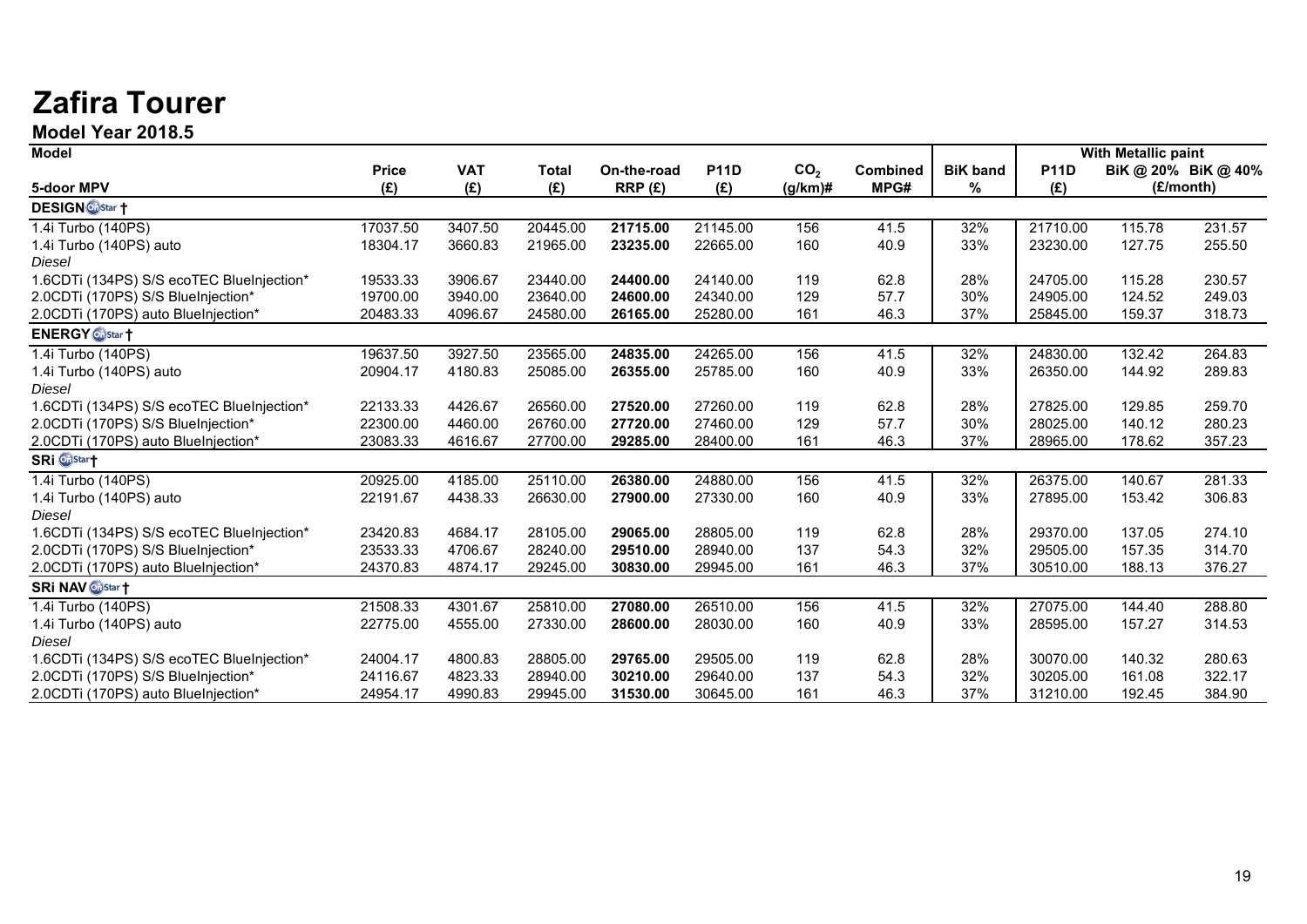## **Zafira Tourer**

## **Model Year 2018.5**

| <b>Model</b>                              |              |            |          |             |             |                 |                 |                 |             | With Metallic paint |                     |
|-------------------------------------------|--------------|------------|----------|-------------|-------------|-----------------|-----------------|-----------------|-------------|---------------------|---------------------|
|                                           | <b>Price</b> | <b>VAT</b> | Total    | On-the-road | <b>P11D</b> | CO <sub>2</sub> | <b>Combined</b> | <b>BiK band</b> | <b>P11D</b> |                     | BiK @ 20% BiK @ 40% |
| 5-door MPV                                | (E)          | (E)        | (£)      | RRP(E)      | (E)         | (g/km)#         | MPG#            | %               | (E)         |                     | (£/month)           |
| <b>TECH LINE NAV ODStar+</b>              |              |            |          |             |             |                 |                 |                 |             |                     |                     |
| 1.4i Turbo (140PS)                        | 18450.00     | 3690.00    | 22140.00 | 23410.00    | 22840.00    | 156             | 41.5            | 32%             | 23405.00    | 124.82              | 249.63              |
| 1.4i Turbo (140PS) auto                   | 19716.67     | 3943.33    | 23660.00 | 24930.00    | 24360.00    | 160             | 40.9            | 33%             | 24925.00    | 137.08              | 274.17              |
| Diesel                                    |              |            |          |             |             |                 |                 |                 |             |                     |                     |
| 1.6CDTi (134PS) S/S ecoTEC BlueInjection* | 20945.83     | 4189.17    | 25135.00 | 26095.00    | 25835.00    | 119             | 62.8            | 28%             | 26400.00    | 123.20              | 246.40              |
| 2.0CDTi (170PS) S/S BlueInjection*        | 21112.50     | 4222.50    | 25335.00 | 26295.00    | 26035.00    | 129             | 57.7            | 30%             | 26600.00    | 133.00              | 266.00              |
| 2.0CDTi (170PS) auto BlueInjection*       | 21895.83     | 4379.17    | 26275.00 | 27860.00    | 26975.00    | 161             | 46.3            | 37%             | 27540.00    | 169.82              | 339.63              |
| <b>ELITE NAV Or Star +</b>                |              |            |          |             |             |                 |                 |                 |             |                     |                     |
| 1.4i Turbo (140PS)                        | 22729.17     | 4545.83    | 27275.00 | 28545.00    | 27975.00    | 156             | 41.5            | 32%             | 28540.00    | 152.20              | 304.40              |
| 1.4i Turbo (140PS) auto                   | 23995.83     | 4799.17    | 28795.00 | 30065.00    | 29495.00    | 160             | 40.9            | 33%             | 30060.00    | 165.32              | 330.63              |
| Diesel                                    |              |            |          |             |             |                 |                 |                 |             |                     |                     |
| 2.0CDTi (170PS) S/S BlueInjection*        | 25337.50     | 5067.50    | 30405.00 | 31675.00    | 31105.00    | 137             | 54.3            | 32%             | 31670.00    | 168.90              | 337.80              |
| 2.0CDTi (170PS) auto BlueIniection*       | 26175.00     | 5235.00    | 31410.00 | 32995.00    | 32110.00    | 161             | 46.3            | 37%             | 32675.00    | 201.48              | 402.97              |

Please note: On-the-road recommended retail prices (RRP) include number plates and delivery to retailer of £700.00 (inc. £116.67 VAT), 12 months' Vehicle Excise Duty and new vehicle first registration fee of **£55.00. Excludes fuel and insurance.** 

S/S = Start/Stop

\* = Please note: Vehicles with BlueInjection technology will need regular AdBlue® top-ups also between servicing requirements. An indicator integrated into the on-board computer will warn you when you need to top up. More information under www.vauxhall.co.uk/blueinjection. In accordance with regulations R (EC) No. 715/2007 and R (EC) No. 692/2008 (in the versions respectively applicable).

\*\* = CO<sub>2</sub> emissions are based on vehicles fitted with standard 17-inch alloy wheels. If optional alloy wheels are specified, at extra cost, CO<sub>2</sub> emissions will be affected.

# = Fuel consumption information is official government environmental data, tested in accordance with the relevant EU directive. Official EU-regulated test data is provided for comparison purposes and actual performance will depend on driving style, road conditions and other non-technical factors.

† = Includes 12 months of OnStar services from date of first registration and a 3 month / 3 GB Wi-Fi free trial period (whichever comes first) effective from the date the customer accepts the nominated network operator Wi-Fi T's&C's. Destination download feature only operates on models fitted with Navi 950 IntelliLink satellite navigation system. Theft alert feature only operates on models fitted with security alarm system.The OnStar Services require activation and are subject to mobile network coverage and availability. Wi-Fi Hotspot service requires account with nominated network operator. Charges apply after the free trial period. The OnStar subscription packages could be different from the services included in the free trial package. Check www.vauxhall.co.uk/onstar for details of availability and charges or ask your Vauxhall Retailer. Terms and conditions apply.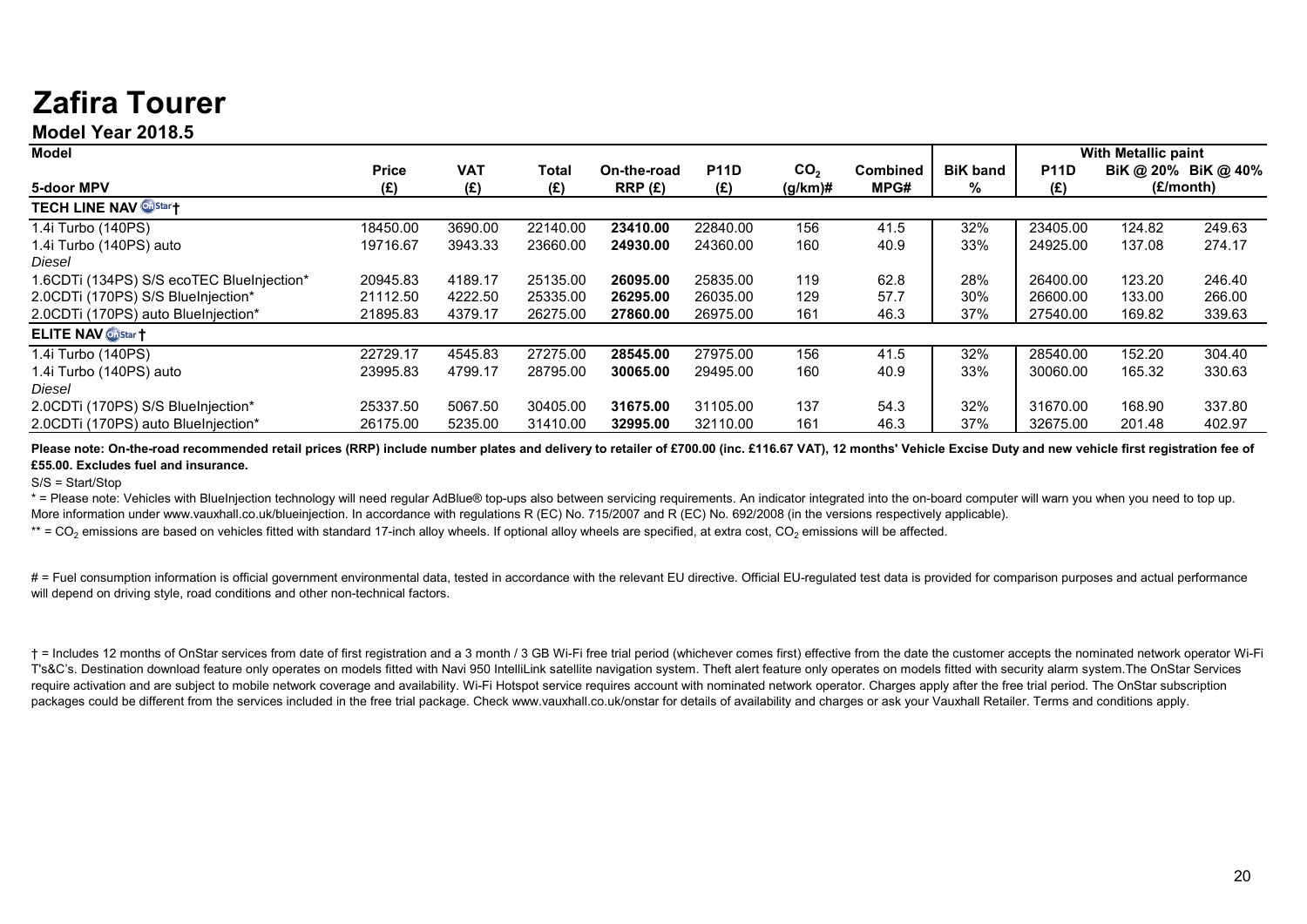## **Zafira Tourer options**

|                                                                                                                                                | Design   | Energy  | <b>SRi</b> | <b>Tech</b><br><b>Line Nav</b> | <b>Elite Nav</b> |        | Price $(E)$ Total $(E)$<br>exc. VAT inc. VAT |
|------------------------------------------------------------------------------------------------------------------------------------------------|----------|---------|------------|--------------------------------|------------------|--------|----------------------------------------------|
| <b>OPTION PACKS</b>                                                                                                                            |          |         |            |                                |                  |        |                                              |
| Seat Comfort Pack One • Driver's seat with tilt and four-way electrical lumbar adjustment and manual cushion extension                         | $\circ$  | $\circ$ | $\bullet$  | $\circ$                        | $\bullet$        | 150.00 | 180.00                                       |
| Seat Comfort Pack Two • Driver's and front passenger's seat with height, tilt and four-way electrical lumbar adjustment and manual cushion     | $\circ$  | $\circ$ |            | $\circ$                        |                  |        |                                              |
| extension                                                                                                                                      |          |         |            |                                |                  | 275.00 | 330.00                                       |
| Sight and Light Pack • Automatic lighting control with tunnel detection • Rain-sensitive windscreen wipers • Electro-chromatic anti-dazzle     |          |         | $\circ$    | $\bullet$                      | $\bullet$        | 200.00 | 240.00                                       |
| rear-view mirror . Digital high beam assist                                                                                                    |          |         |            |                                |                  |        |                                              |
| Leather Pack • Driver's ergonomic AGR* sports front seat • Leather seat facings (front and second row seats) with Morrocana trimmed side       |          |         |            |                                |                  |        |                                              |
| bolsters • Heated front seats                                                                                                                  |          |         |            |                                |                  |        |                                              |
| Driver's seat (16-way adjustable) • Height • Reach • Tilt • Backrest • Seat cushion extension • Lumbar adjustment (four-way electrical) • Head |          |         | $\circ$    |                                | $\bullet$        | 962.50 | 1155.00                                      |
| restraint                                                                                                                                      |          |         |            |                                |                  |        |                                              |
| Front passenger's seat (eight-way adjustable) • Reach • Backrest • Head restraint • Seat cushion extension                                     |          |         |            |                                |                  |        |                                              |
| Driver's Ergonomic Sports Front Seat Pack . Driver's ergonomic AGR* sports front seat                                                          |          |         |            |                                |                  |        |                                              |
| Driver's seat (18-way adjustable) • Height • Reach • Tilt • Backrest • Seat cushion extension • Lumbar adjustment (four-way electrical) •      |          |         |            | $\Omega^2$                     | $\bullet$        | 400.00 | 480.00                                       |
| Head restraint                                                                                                                                 |          |         |            |                                |                  |        |                                              |
| Front passenger's seat (six-way adjustable) • Reach • Backrest • Head restraint • Seat cushion extension                                       |          |         |            |                                |                  |        |                                              |
| Premium Forward Lighting Pack • Intelligent Adaptive Forward Lighting (AFL) • LED headlights with dynamic beam levelling • LED tail lights     |          |         |            | $\circ$                        | $\circ$          | 916.67 | 1100.00                                      |
| Front Camera System · Solar protect windscreen · Following distance indicator · Lane departure warning · Traffic sign recognition              |          |         |            | $\circ$                        | $\circ$          | 670.83 | 805.00                                       |
| Driver Assistance Pack · Automatic cruise control · Following distance indicator · Forward collision alert · Automatic brake intervention ·    |          |         |            | $\circ$                        | $\circ$          | 837.50 | 1005.00                                      |
| Side blind spot alert                                                                                                                          |          |         |            |                                |                  |        |                                              |
| VXR Styling Pack <sup>3</sup> • Body-colour front lower spoiler/side sills/rear lower skirt/rear spoiler                                       | $\circ$  | $\circ$ | $\circ$    | $\circ$                        | $\circ$          | 958.33 | 1150.00                                      |
| Towing Pack • Detachable tow bar • Trailer stability programme                                                                                 | $\circ$  | $\circ$ | $\circ$    | $\circ$                        | $\circ$          | 625.00 | 750.00                                       |
| Electro Pack • Electrically foldable door mirrors • 12-volt auxiliary power socket within luggage compartment                                  | $\circ$  | $\circ$ | $\circ$    | $\circ$                        | $\circ$          | 141.67 | 170.00                                       |
| Loading Pack • Vertical load restraining net • FlexCover interior protection liner • 12-volt auxiliary power socket within luggage compartment | $\circ$  | $\circ$ | $\circ$    | $\circ$                        | $\Omega$         | 125.00 | 150.00                                       |
| Winter Pack • Heated leather-covered steering wheel • Heated front seats                                                                       |          |         | $\Omega^4$ | $\circ$                        |                  | 304.17 | 365.00                                       |
| FlexOrganiser® Pack • FlexOrganiser rails • Restraint net with two bars • Small luggage restraint net • Adaptors                               | $\circ$  | $\circ$ | $\circ$    | $\circ$                        | $\circ$          | 133.33 | 160.00                                       |
| <b>SECURITY OPTION</b>                                                                                                                         |          |         |            |                                |                  |        |                                              |
| Remote control ultrasonic security alarm system                                                                                                | $\circ$  | $\circ$ |            |                                | $\bullet$        | 241.67 | 290.00                                       |
| <b>INTERIOR OPTIONS</b>                                                                                                                        |          |         |            |                                |                  |        |                                              |
| Lilop cloth seat trim with Morrocana-trimmed Light neutral side bolsters (standard with Darkmoon Blue exterior colour and only optional in     |          |         |            | N/C                            |                  |        | No-cost option                               |
| conjunction with Mineral Black or Emerald Green exterior colours)                                                                              |          |         |            |                                |                  |        |                                              |
| Rear-view camera                                                                                                                               |          | $\circ$ | $\circ$    | $\circ$                        | $\circ$          | 208.33 | 250.00                                       |
| Dual-zone electronic climate control incorporating air conditioning with humidity sensor                                                       |          |         | $\circ$    | $\bullet$                      | $\bullet$        | 337.50 | 405.00                                       |
| Heated leather-covered steering wheel                                                                                                          |          |         |            |                                | $\circ$          | 95.83  | 115.00                                       |
| Rear side window sunblinds                                                                                                                     | $\Omega$ | $\circ$ | $\circ$    | $\circ$                        | $\Omega$         | 91.67  | 110.00                                       |
| <b>CHASSIS TECHNOLOGY OPTION</b>                                                                                                               |          |         |            |                                |                  |        |                                              |
| FlexRide adaptive chassis control system with Continuous Damping Control (CDC)                                                                 |          |         |            | $\circ$                        | $\circ$          | 675.00 | 810.00                                       |
|                                                                                                                                                |          |         |            |                                |                  |        |                                              |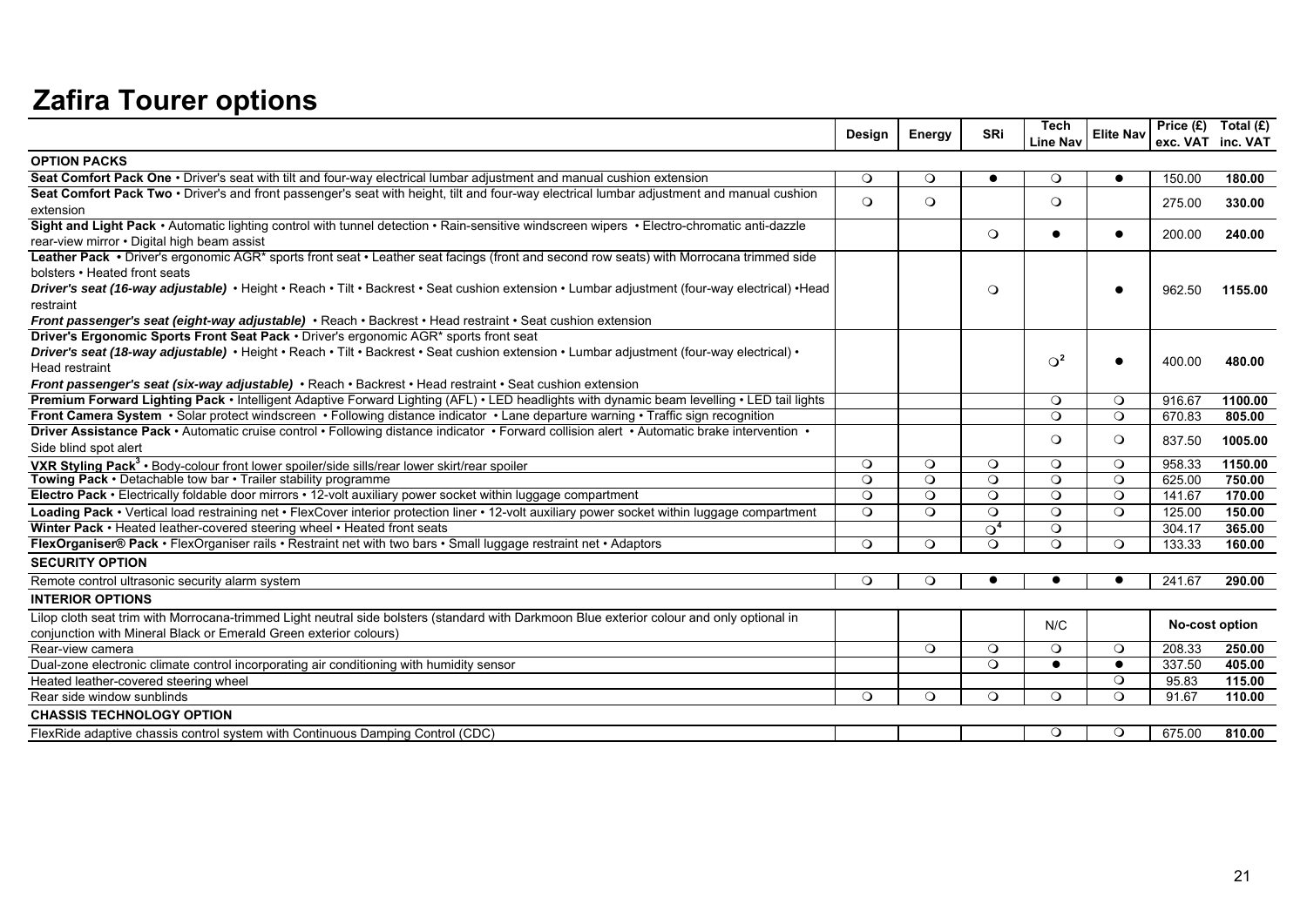## **Zafira Tourer options**

|                                                                                                                                                                                                                                                                                                                                                                                                                                                                                       | Design  |         | <b>SRi</b> | Tech            | <b>Elite Nav</b> | Price $(E)$ | Total $(E)$ |
|---------------------------------------------------------------------------------------------------------------------------------------------------------------------------------------------------------------------------------------------------------------------------------------------------------------------------------------------------------------------------------------------------------------------------------------------------------------------------------------|---------|---------|------------|-----------------|------------------|-------------|-------------|
|                                                                                                                                                                                                                                                                                                                                                                                                                                                                                       |         | Energy  |            | <b>Line Nav</b> |                  | exc. VAT    | inc. VAT    |
| <b>EXTERIOR AND CONVENIENCE OPTIONS</b>                                                                                                                                                                                                                                                                                                                                                                                                                                               |         |         |            |                 |                  |             |             |
| Panoramic windscreen and panoramic sunroof with electrically operated interior sunblind <sup>3</sup>                                                                                                                                                                                                                                                                                                                                                                                  |         |         | $\circ$    | $\circ$         |                  | 633.33      | 760.00      |
| 18-inch 10-spoke alloy wheels with 235/45 R 18 tyres                                                                                                                                                                                                                                                                                                                                                                                                                                  |         |         |            | $\Omega$        |                  | 416.67      | 500.00      |
| 18-inch 5-twinspoke alloy wheels with 235/45 R 18 tyres (1.6CDTi (134PS) S/S ecoTEC engine only)                                                                                                                                                                                                                                                                                                                                                                                      |         |         | $\circ$    |                 |                  | 91.67       | 110.00      |
| 19-inch 5-spoke bi-colour alloy wheels with 235/40 R 19 tyres                                                                                                                                                                                                                                                                                                                                                                                                                         |         |         | $\circ$    |                 | $\circ$          | 458.33      | 550.00      |
| 19-inch multispoke alloy wheels with 235/40 R 19 tyres                                                                                                                                                                                                                                                                                                                                                                                                                                |         |         |            | $\circ$         |                  | 666.67      | 800.00      |
| Emergency spare wheel (in lieu of emergency tyre inflation kit)                                                                                                                                                                                                                                                                                                                                                                                                                       | $\circ$ | $\circ$ | $\circ$    | $\circ$         | $\circ$          | 91.67       | 110.00      |
| Flex-Fix® integrated carrier system (includes two-bicycle carrier attachments) <sup>6</sup>                                                                                                                                                                                                                                                                                                                                                                                           |         |         | Q          | $\circ$         |                  | 758.33      | 910.00      |
| <b>Brilliant paint</b>                                                                                                                                                                                                                                                                                                                                                                                                                                                                | O       | $\circ$ | Э          | $\circ$         |                  | 237.50      | 285.00      |
| Two-coat metallic paint                                                                                                                                                                                                                                                                                                                                                                                                                                                               | О       | $\circ$ | $\circ$    | $\circ$         | Q                | 470.83      | 565.00      |
| Two-coat premium paint                                                                                                                                                                                                                                                                                                                                                                                                                                                                |         | $\circ$ | $\circ$    | $\circ$         |                  | 545.83      | 655.00      |
| Tri-coat premium paint                                                                                                                                                                                                                                                                                                                                                                                                                                                                |         | Q       |            | $\Omega$        |                  | 604.17      | 725.00      |
| AUDIO, NAVIGATION AND COMMUNICATION OPTIONS                                                                                                                                                                                                                                                                                                                                                                                                                                           |         |         |            |                 |                  |             |             |
| Navi 4.0 IntelliLink · Satellite navigation system · 7-inch colour touchscreen · DAB digital radio/AM/FM stereo radio with 36 configurable<br>favourites • RDS with Traffic Programme • USB connection with iPod control • Bluetooth® music streaming - Advanced Audio Distribution<br>Profile (A2DP) • Bluetooth® connectivity • Handsfree calls via steering wheel controls • Vehicle microphone • Phone book access • Apple<br>CarPlay incorporating Siri Eyes Free • Android Auto | $\circ$ |         |            |                 | $\bullet$        | 591.67      | 710.00      |

 $Q =$  Optional at extra cost.  $\bullet =$  Standard equipment. N/C = No-cost option. \* = AGR (The Campaign for Healthier Backs) is an independent centre of excellence for ergonomics, based in Germany.

1 = Deletes front passenger's underseat storage facility. 2 = Changes standard trim to Lace cloth. Not available with Darkmoon Blue exterior colour. 3 = Not available in conjunction with Flex-Fix® integrated carrier system colour. 4 = Only available in conjunction with standard seat trim. 5 = Only available in conjunction with electronic climate control. Deletes silver-effect roof rails. 6 = Not available in conjunction with emergency spare Styling Pack. Please note, bicycle size restrictions apply, please contact your local retailer for further information. **7** = Standard on Nav models, not available on non-Nav models.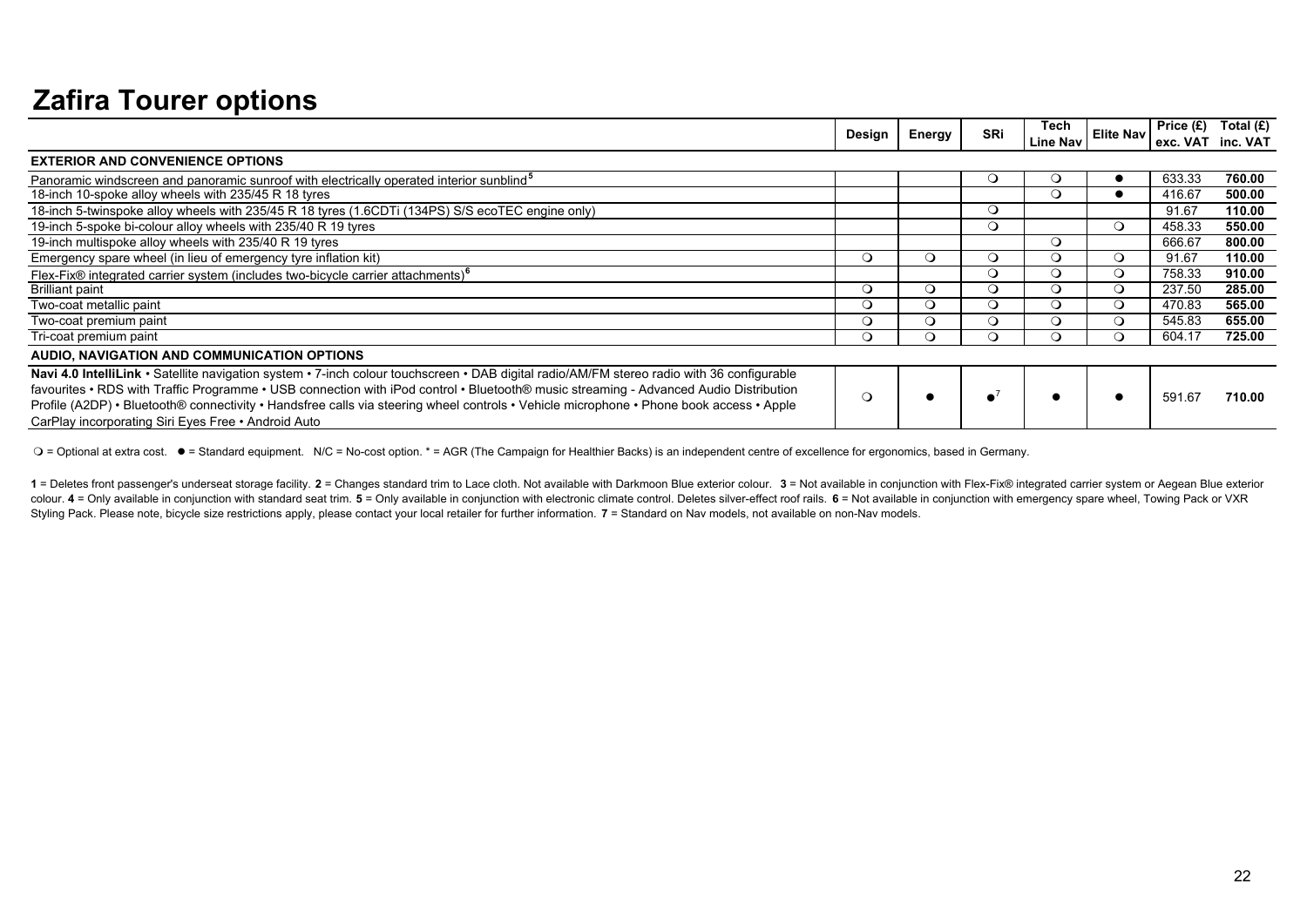## **Insignia Grand Sport**

**Model Year 2019**

| <b>Model</b>                              |                  |          |            |              |             |             |                 |          |           |             | With Metallic/Pearlescent paint |                       |
|-------------------------------------------|------------------|----------|------------|--------------|-------------|-------------|-----------------|----------|-----------|-------------|---------------------------------|-----------------------|
|                                           |                  | Price    | <b>VAT</b> | <b>Total</b> | On-the-road | <b>P11D</b> | CO <sub>2</sub> | Combined | BiK‡ band | <b>P11D</b> |                                 | BiK‡ @ 20% BiK‡ @ 40% |
| <b>Grand Sport</b>                        | <b>Fuel type</b> | (E)      | (E)        | (£)          | RRP(E)      | (E)         | $(g/km)$ #      | MPG#     | %         | (E)         |                                 | (£/month)             |
| <b>DESIGN</b>                             |                  |          |            |              |             |             |                 |          |           |             |                                 |                       |
| 1.5 (140PS) Turbo                         | Petrol           | 15308.33 | 3061.67    | 18370.00     | 19290.00    | 19070.00    | 129             | 50.4     | 26%       | 19675.00    | 85.25                           | 170.50                |
| 1.5 (165PS) Turbo                         | Petrol           | 15558.33 | 3111.67    | 18670.00     | 19590.00    | 19370.00    | 129             | 50.4     | 26%       | 19975.00    | 86.55                           | 173.10                |
| 1.5 (165PS) Turbo auto                    | Petrol           | 16891.66 | 3378.34    | 20270.00     | 21230.00    | 20970.00    | 138             | 47.1     | 28%       | 21575.00    | 100.68                          | 201.37                |
| 1.6 (110PS) Turbo D BlueInjection* ecoTEC | Diesel           | 15608.33 | 3121.67    | 18730.00     | 19690.00    | 19430.00    | 116             | 64.2     | 28%       | 20035.00    | 93.48                           | 186.97                |
| 1.6 (136PS) Turbo D BlueInjection*        | Diesel           | 16025.00 | 3205.00    | 19230.00     | 20190.00    | 19930.00    | 121             | 61.4     | 29%       | 20535.00    | 99.25                           | 198.50                |
| 1.6 (136PS) Turbo D auto BlueInjection*   | Diesel           | 17358.33 | 3471.67    | 20830.00     | 22100.00    | 21530.00    | 138             | 54.3     | 32%       | 22135.00    | 118.05                          | 236.10                |
| <b>DESIGN NAV</b>                         |                  |          |            |              |             |             |                 |          |           |             |                                 |                       |
| 1.5 (140PS) Turbo                         | Petrol           | 15970.83 | 3194.17    | 19165.00     | 20085.00    | 19865.00    | 129             | 50.4     | 26%       | 20470.00    | 88.70                           | 177.40                |
| 1.5 (165PS) Turbo                         | Petrol           | 16220.83 | 3244.17    | 19465.00     | 20385.00    | 20165.00    | 129             | 50.4     | 26%       | 20770.00    | 90.00                           | 180.00                |
| 1.5 (165PS) Turbo auto                    | Petrol           | 17554.16 | 3510.84    | 21065.00     | 22025.00    | 21765.00    | 138             | 47.1     | 28%       | 22370.00    | 104.38                          | 208.77                |
| 1.6 (110PS) Turbo D BlueInjection* ecoTEC | Diesel           | 16270.83 | 3254.17    | 19525.00     | 20485.00    | 20225.00    | 116             | 64.2     | 28%       | 20830.00    | 97.20                           | 194.40                |
| 1.6 (136PS) Turbo D BlueInjection*        | Diesel           | 16687.50 | 3337.50    | 20025.00     | 20985.00    | 20725.00    | 121             | 61.4     | 29%       | 21330.00    | 103.08                          | 206.17                |
| 1.6 (136PS) Turbo D auto BlueInjection*   | Diesel           | 18020.83 | 3604.17    | 21625.00     | 22895.00    | 22325.00    | 138             | 54.3     | 32%       | 22930.00    | 122.28                          | 244.57                |
| SRi                                       |                  |          |            |              |             |             |                 |          |           |             |                                 |                       |
| 1.5 (165PS) Turbo                         | Petrol           | 17612.50 | 3522.50    | 21135.00     | 22055.00    | 21835.00    | 129             | 50.4     | 26%       | 22440.00    | 97.23                           | 194.47                |
| 1.5 (165PS) Turbo auto                    | Petrol           | 18945.83 | 3789.17    | 22735.00     | 23695.00    | 23435.00    | 138             | 47.1     | 28%       | 24040.00    | 112.18                          | 224.37                |
| 1.6 (110PS) Turbo D BlueInjection* ecoTEC | Diesel           | 17662.50 | 3532.50    | 21195.00     | 22155.00    | 21895.00    | 116             | 64.2     | 28%       | 22500.00    | 105.00                          | 210.00                |
| 1.6 (136PS) Turbo D BlueInjection*        | Diesel           | 18079.16 | 3615.84    | 21695.00     | 22655.00    | 22395.00    | 121             | 61.4     | 29%       | 23000.00    | 111.17                          | 222.33                |
| 1.6 (136PS) Turbo D auto BlueInjection*   | Diesel           | 19412.50 | 3882.50    | 23295.00     | 24565.00    | 23995.00    | 138             | 54.3     | 32%       | 24600.00    | 131.20                          | 262.40                |
| 2.0 (170PS) Turbo D BlueInjection*        | Diesel           | 18745.83 | 3749.17    | 22495.00     | 23765.00    | 23195.00    | 141             | 53.3     | 33%       | 23800.00    | 130.90                          | 261.80                |
| 2.0 (170PS) Turbo D auto BlueInjection*   | Diesel           | 20079.16 | 4015.84    | 24095.00     | 25365.00    | 24795.00    | 145             | 51.4     | 34%       | 25400.00    | 143.93                          | 287.87                |
| <b>SRi NAV</b>                            |                  |          |            |              |             |             |                 |          |           |             |                                 |                       |
| 1.5 (165PS) Turbo                         | Petrol           | 18275.00 | 3655.00    | 21930.00     | 22850.00    | 22630.00    | 129             | 50.4     | 26%       | 23235.00    | 100.68                          | 201.37                |
| 1.5 (165PS) Turbo auto                    | Petrol           | 19608.33 | 3921.67    | 23530.00     | 24490.00    | 24230.00    | 138             | 47.1     | 28%       | 24835.00    | 115.88                          | 231.77                |
| 1.6 (110PS) Turbo D BlueInjection* ecoTEC | Diesel           | 18325.00 | 3665.00    | 21990.00     | 22950.00    | 22690.00    | 116             | 64.2     | 28%       | 23295.00    | 108.70                          | 217.40                |
| 1.6 (136PS) Turbo D BlueInjection*        | Diesel           | 18741.66 | 3748.34    | 22490.00     | 23450.00    | 23190.00    | 121             | 61.4     | 29%       | 23795.00    | 115.00                          | 230.00                |
| 1.6 (136PS) Turbo D auto BlueInjection*   | Diesel           | 20075.00 | 4015.00    | 24090.00     | 25360.00    | 24790.00    | 138             | 54.3     | 32%       | 25395.00    | 135.43                          | 270.87                |
| 2.0 (170PS) Turbo D BlueInjection*        | Diesel           | 19408.33 | 3881.67    | 23290.00     | 24560.00    | 23990.00    | 141             | 53.3     | 33%       | 24595.00    | 135.27                          | 270.53                |
| 2.0 (170PS) Turbo D auto BlueInjection*   | Diesel           | 20741.66 | 4148.34    | 24890.00     | 26160.00    | 25590.00    | 145             | 51.4     | 34%       | 26195.00    | 148.43                          | 296.87                |
| <b>SRI VX-LINE NAV</b>                    |                  |          |            |              |             |             |                 |          |           |             |                                 |                       |
| 1.5 (165PS) Turbo                         | Petrol           | 19291.66 | 3858.34    | 23150.00     | 24070.00    | 23850.00    | 129             | 50.4     | 26%       | 24455.00    | 105.97                          | 211.93                |
| 1.5 (165PS) Turbo auto                    | Petrol           | 20625.00 | 4125.00    | 24750.00     | 25710.00    | 25450.00    | 138             | 47.1     | 28%       | 26055.00    | 121.58                          | 243.17                |
| 1.6 (200PS) Turbo                         | Petrol           | 20541.67 | 4108.33    | 24650.00     | 25610.00    | 25350.00    | 145             | 44.8     | 30%       | 25955.00    | 129.77                          | 259.53                |
| 1.6 (136PS) Turbo D BlueInjection*        | Diesel           | 19758.33 | 3951.67    | 23710.00     | 24670.00    | 24410.00    | 121             | 61.4     | 29%       | 25015.00    | 120.90                          | 241.80                |
| 1.6 (136PS) Turbo D auto BlueInjection*   | Diesel           | 21091.66 | 4218.34    | 25310.00     | 26580.00    | 26010.00    | 138             | 54.3     | 32%       | 26615.00    | 141.93                          | 283.87                |
| 2.0 (170PS) Turbo D BlueInjection*        | Diesel           | 20425.00 | 4085.00    | 24510.00     | 25780.00    | 25210.00    | 141             | 53.3     | 33%       | 25815.00    | 141.97                          | 283.93                |
| 2.0 (170PS) Turbo D auto BlueInjection*   | Diesel           | 21758.33 | 4351.67    | 26110.00     | 27380.00    | 26810.00    | 145             | 51.4     | 34%       | 27415.00    | 155.35                          | 310.70                |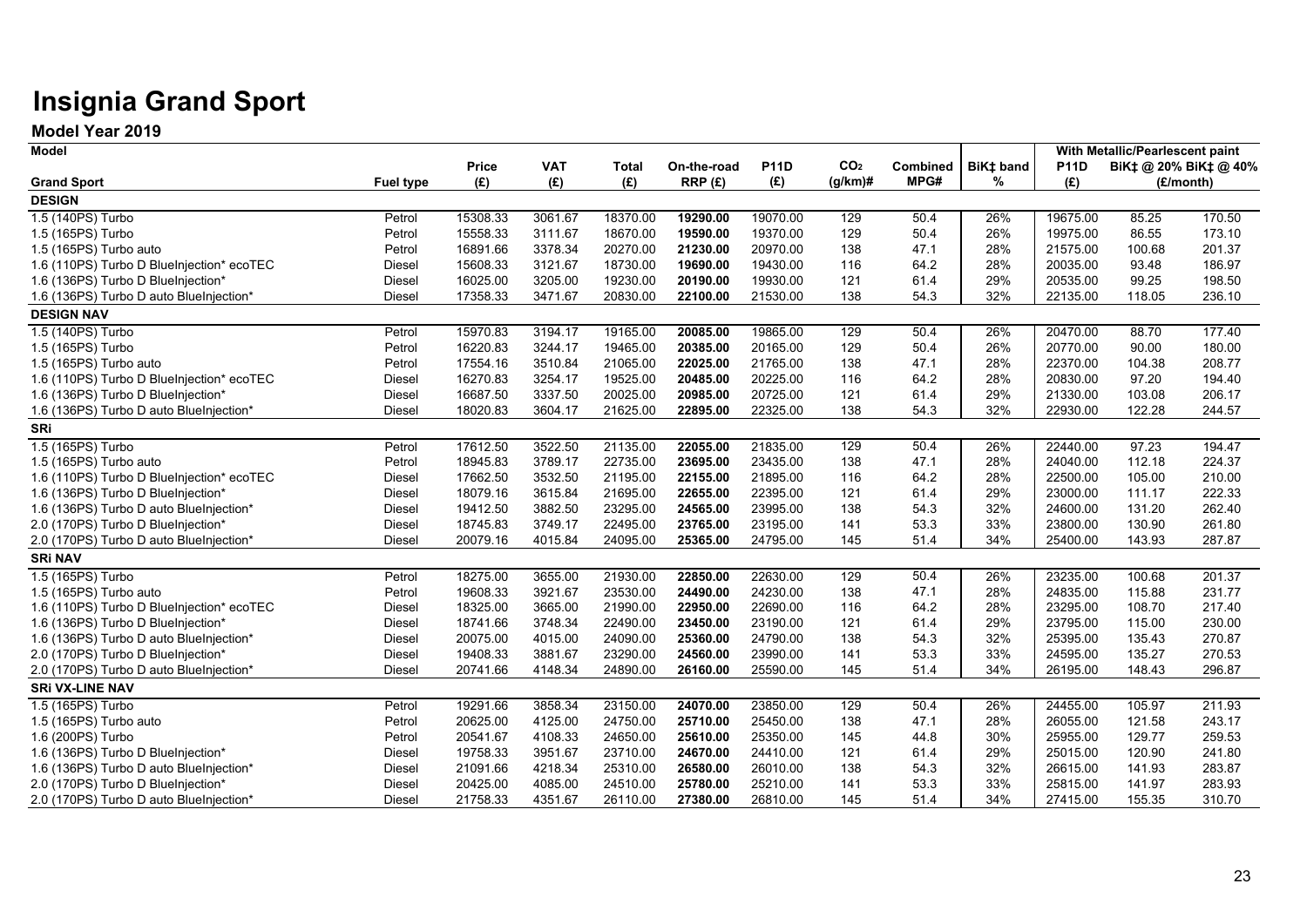## **Insignia Grand Sport**

**Model Year 2019**

| <b>Model</b>                                  |                  |          |            |          |             |             |                 |                 |           |             | With Metallic/Pearlescent paint |                       |
|-----------------------------------------------|------------------|----------|------------|----------|-------------|-------------|-----------------|-----------------|-----------|-------------|---------------------------------|-----------------------|
|                                               |                  | Price    | <b>VAT</b> | Total    | On-the-road | <b>P11D</b> | CO <sub>2</sub> | <b>Combined</b> | BiK‡ band | <b>P11D</b> |                                 | BiK‡ @ 20% BiK‡ @ 40% |
| <b>Grand Sport</b>                            | <b>Fuel type</b> | (£)      | (£)        | (£)      | RRP(E)      | (£)         | $(g/km)$ #      | MPG#            | ℅         | (£)         |                                 | (£/month)             |
| <b>TECH LINE NAV</b>                          |                  |          |            |          |             |             |                 |                 |           |             |                                 |                       |
| 1.5 (165PS) Turbo                             | Petrol           | 18104.16 | 3620.84    | 21725.00 | 22645.00    | 22425.00    | 129             | 50.4            | 26%       | 23030.00    | 99.78                           | 199.57                |
| 1.5 (165PS) Turbo auto                        | Petrol           | 19437.50 | 3887.50    | 23325.00 | 24285.00    | 24025.00    | 138             | 47.1            | 28%       | 24630.00    | 114.93                          | 229.87                |
| 1.6 (110PS) Turbo D BlueInjection* ecoTEC     | Diesel           | 18154.16 | 3630.84    | 21785.00 | 22745.00    | 22485.00    | 116             | 64.2            | 28%       | 23090.00    | 107.75                          | 215.50                |
| 1.6 (136PS) Turbo D BlueInjection*            | Diesel           | 18570.83 | 3714.17    | 22285.00 | 23245.00    | 22985.00    | 121             | 61.4            | 29%       | 23590.00    | 114.02                          | 228.03                |
| 1.6 (136PS) Turbo D auto BlueInjection*       | Diesel           | 19904.16 | 3980.84    | 23885.00 | 25155.00    | 24585.00    | 138             | 54.3            | 32%       | 25190.00    | 134.33                          | 268.67                |
| 2.0 (170PS) Turbo D BlueInjection*            | Diesel           | 19237.50 | 3847.50    | 23085.00 | 24355.00    | 23785.00    | 141             | 53.3            | 33%       | 24390.00    | 134.13                          | 268.27                |
| 2.0 (170PS) Turbo D auto BlueInjection*       | Diesel           | 20570.83 | 4114.17    | 24685.00 | 25955.00    | 25385.00    | 145             | 51.4            | 34%       | 25990.00    | 147.27                          | 294.53                |
| <b>ELITE NAV</b>                              |                  |          |            |          |             |             |                 |                 |           |             |                                 |                       |
| 1.5 (165PS) Turbo                             | Petrol           | 20295.83 | 4059.17    | 24355.00 | 25275.00    | 25055.00    | 129             | 50.4            | 26%       | 25660.00    | 111.18                          | 222.37                |
| 1.5 (165PS) Turbo auto                        | Petrol           | 21629.16 | 4325.84    | 25955.00 | 26915.00    | 26655.00    | 138             | 47.1            | 28%       | 27260.00    | 127.20                          | 254.40                |
| 1.6 (200PS) Turbo                             | Petrol           | 21545.83 | 4309.17    | 25855.00 | 26815.00    | 26555.00    | 145             | 44.8            | 30%       | 27160.00    | 135.80                          | 271.60                |
| 1.6 (110PS) Turbo D BlueInjection* ecoTEC     | Diesel           | 20345.83 | 4069.17    | 24415.00 | 25375.00    | 25115.00    | 116             | 64.2            | 28%       | 25720.00    | 120.02                          | 240.03                |
| 1.6 (136PS) Turbo D BlueInjection*            | Diesel           | 20762.50 | 4152.50    | 24915.00 | 25875.00    | 25615.00    | 121             | 61.4            | 29%       | 26220.00    | 126.72                          | 253.43                |
| 1.6 (136PS) Turbo D auto BlueInjection*       | Diesel           | 22095.83 | 4419.17    | 26515.00 | 27785.00    | 27215.00    | 138             | 54.3            | 32%       | 27820.00    | 148.37                          | 296.73                |
| 2.0 (170PS) Turbo D BlueInjection*            | Diesel           | 21429.16 | 4285.84    | 25715.00 | 26985.00    | 26415.00    | 141             | 53.3            | 33%       | 27020.00    | 148.60                          | 297.20                |
| 2.0 (170PS) Turbo D auto BlueInjection*       | Diesel           | 22762.50 | 4552.50    | 27315.00 | 28585.00    | 28015.00    | 145             | 51.4            | 34%       | 28620.00    | 162.17                          | 324.33                |
| 2.0 (210PS) BiTurbo D 4X4 auto BlueInjection* | Diesel           | 23262.50 | 4652.50    | 27915.00 | 29910.00    | 28615.00    | 184             | 40.4            | 37%       | 29220.00    | 180.18                          | 360.37                |
| <b>GSI NAV</b>                                |                  |          |            |          |             |             |                 |                 |           |             |                                 |                       |
| 2.0 (210PS) BiTurbo D 4X4 auto BlueInjection* | Diesel           | 29141.67 | 5828.33    | 34970.00 | 36965.00    | 35670.00    | 187             | 39.8            | 37%       | 36275.00    | 223.68                          | 447.37                |

Please note: On-the-road recommended retail prices (RRP) include number plates and delivery to retailer of £700.00 (inc. £116.67 VAT), 12 months' Vehicle Excise Duty and new vehicle first registration fee of £55.00. Exclud **insurance.**

# = Fuel consumption data and CO<sub>2</sub> emission data are determined using the Worldwide harmonized Light vehicles Test Procedure (WLTP), and the relevant values are translated back to allow the comparability into NEDC, accord (EC) No. 715/2007, R (EU) No. 2017/1153 and R (EU) No. 2017/1151. The values do not take into account in particular use and driving conditions, equipment or options and may vary depending on the format of tyres. For more i fuel consumption and CO<sub>2</sub> emission values, please read the quidelines at http://carfueldata.dft.gov.uk/ and for more information on WLTP please see www.vauxhall.co.uk/wltp

\* = Please note: Vehicles with BlueInjection technology will need regular AdBlue® top-ups also between servicing requirements. An indicator integrated into the on-board computer will warn you when you need to top up. More www.vauxhall.co.uk/adblue In accordance with regulations R (EC) No. 715/2007 and R (EC) No. 692/2008 (in the versions respectively applicable).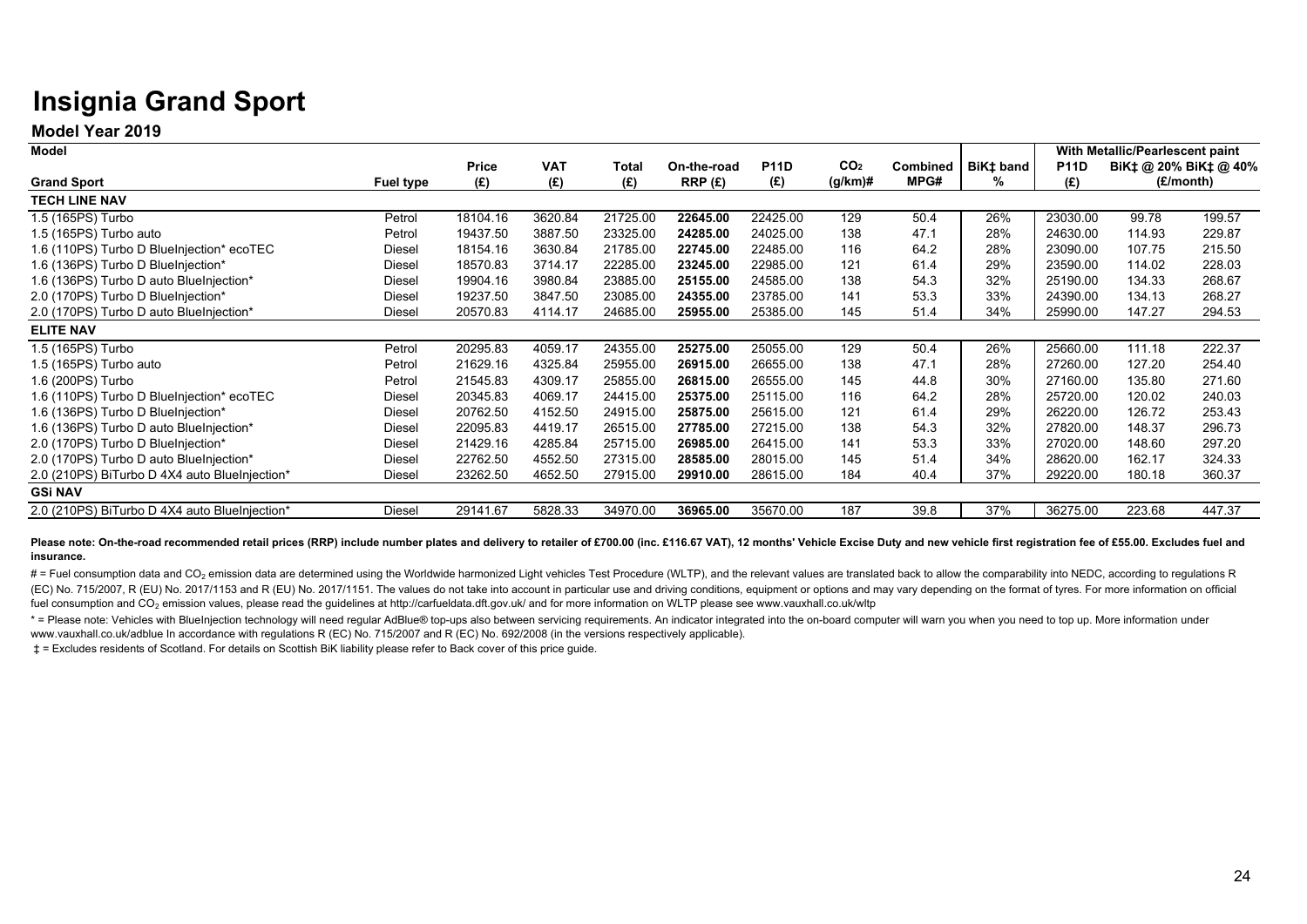## **Insignia Sports Tourer**

**Model Year 2019**

| <b>Model</b>                              |                  |              |            |              |             |             |                 |          |           |             | With Metallic/Pearlescent paint |                       |
|-------------------------------------------|------------------|--------------|------------|--------------|-------------|-------------|-----------------|----------|-----------|-------------|---------------------------------|-----------------------|
|                                           |                  | <b>Price</b> | <b>VAT</b> | <b>Total</b> | On-the-road | <b>P11D</b> | CO <sub>2</sub> | Combined | BiK‡ band | <b>P11D</b> |                                 | BiK‡ @ 20% BiK‡ @ 40% |
| <b>Sports Tourer</b>                      | <b>Fuel type</b> | (E)          | (E)        | (E)          | RRP(E)      | (E)         | (g/km)#         | MPG#     | %         | (E)         |                                 | (£/month)             |
| <b>DESIGN</b>                             |                  |              |            |              |             |             |                 |          |           |             |                                 |                       |
| 1.5 (140PS) Turbo                         | Petrol           | 16575.00     | 3315.00    | 19890.00     | 20850.00    | 20590.00    | 131             | 49.6     | 27%       | 21195.00    | 95.37                           | 190.73                |
| 1.5 (165PS) Turbo                         | Petrol           | 16825.00     | 3365.00    | 20190.00     | 21150.00    | 20890.00    | 131             | 49.6     | 27%       | 21495.00    | 96.72                           | 193.43                |
| 1.5 (165PS) Turbo auto                    | Petrol           | 18158.33     | 3631.67    | 21790.00     | 22750.00    | 22490.00    | 144             | 45.6     | 29%       | 23095.00    | 111.62                          | 223.23                |
| 1.6 (110PS) Turbo D BlueInjection* ecoTEC | Diesel           | 16858.33     | 3371.67    | 20230.00     | 21190.00    | 20930.00    | 122             | 61.4     | 29%       | 21535.00    | 104.08                          | 208.17                |
| 1.6 (136PS) Turbo D BlueInjection*        | Diesel           | 17275.00     | 3455.00    | 20730.00     | 21690.00    | 21430.00    | 126             | 58.9     | 30%       | 22035.00    | 110.17                          | 220.33                |
| 1.6 (136PS) Turbo D auto BlueInjection*   | Diesel           | 18608.33     | 3721.67    | 22330.00     | 23600.00    | 23030.00    | 139             | 53.3     | 32%       | 23635.00    | 126.05                          | 252.10                |
| 2.0 (170PS) Turbo D BlueInjection*        | Diesel           | 17941.66     | 3588.34    | 21530.00     | 22800.00    | 22230.00    | 144             | 51.4     | 33%       | 22835.00    | 125.58                          | 251.17                |
| 2.0 (170PS) Turbo D auto BlueInjection*   | Diesel           | 19275.00     | 3855.00    | 23130.00     | 24400.00    | 23830.00    | 148             | 50.4     | 34%       | 24435.00    | 138.45                          | 276.90                |
| <b>DESIGN NAV</b>                         |                  |              |            |              |             |             |                 |          |           |             |                                 |                       |
| 1.5 (140PS) Turbo                         | Petrol           | 17237.50     | 3447.50    | 20685.00     | 21645.00    | 21385.00    | 131             | 49.6     | 27%       | 21990.00    | 98.95                           | 197.90                |
| 1.5 (165PS) Turbo                         | Petrol           | 17487.50     | 3497.50    | 20985.00     | 21945.00    | 21685.00    | 131             | 49.6     | 27%       | 22290.00    | 100.30                          | 200.60                |
| 1.5 (165PS) Turbo auto                    | Petrol           | 18820.83     | 3764.17    | 22585.00     | 23545.00    | 23285.00    | 144             | 45.6     | 29%       | 23890.00    | 115.47                          | 230.93                |
| 1.6 (110PS) Turbo D BlueInjection* ecoTEC | Diesel           | 17520.83     | 3504.17    | 21025.00     | 21985.00    | 21725.00    | 122             | 61.4     | 29%       | 22330.00    | 107.92                          | 215.83                |
| 1.6 (136PS) Turbo D BlueInjection*        | <b>Diesel</b>    | 17937.50     | 3587.50    | 21525.00     | 22485.00    | 22225.00    | 126             | 58.9     | 30%       | 22830.00    | 114.15                          | 228.30                |
| 1.6 (136PS) Turbo D auto BlueInjection*   | Diesel           | 19270.83     | 3854.17    | 23125.00     | 24395.00    | 23825.00    | 139             | 53.3     | 32%       | 24430.00    | 130.28                          | 260.57                |
| 2.0 (170PS) Turbo D BlueInjection*        | Diesel           | 18604.16     | 3720.84    | 22325.00     | 23595.00    | 23025.00    | 144             | 51.4     | 33%       | 23630.00    | 129.95                          | 259.90                |
| 2.0 (170PS) Turbo D auto BlueInjection*   | Diesel           | 19937.50     | 3987.50    | 23925.00     | 25195.00    | 24625.00    | 148             | 50.4     | 34%       | 25230.00    | 142.97                          | 285.93                |
| <b>SRi</b>                                |                  |              |            |              |             |             |                 |          |           |             |                                 |                       |
| 1.5 (165PS) Turbo                         | Petrol           | 18879.16     | 3775.84    | 22655.00     | 23615.00    | 23355.00    | 131             | 49.6     | 27%       | 23960.00    | 107.82                          | 215.63                |
| 1.5 (165PS) Turbo auto                    | Petrol           | 20212.50     | 4042.50    | 24255.00     | 25215.00    | 24955.00    | 144             | 45.6     | 29%       | 25560.00    | 123.53                          | 247.07                |
| 1.6 (110PS) Turbo D BlueInjection* ecoTEC | Diesel           | 18912.50     | 3782.50    | 22695.00     | 23655.00    | 23395.00    | 122             | 61.4     | 29%       | 24000.00    | 116.00                          | 232.00                |
| 1.6 (136PS) Turbo D BlueInjection*        | Diesel           | 19329.16     | 3865.84    | 23195.00     | 24155.00    | 23895.00    | 126             | 58.9     | 30%       | 24500.00    | 122.50                          | 245.00                |
| 1.6 (136PS) Turbo D auto BlueInjection*   | Diesel           | 20662.50     | 4132.50    | 24795.00     | 26065.00    | 25495.00    | 139             | 53.3     | 32%       | 26100.00    | 139.20                          | 278.40                |
| 2.0 (170PS) Turbo D BlueInjection*        | Diesel           | 19995.83     | 3999.17    | 23995.00     | 25265.00    | 24695.00    | 144             | 51.4     | 33%       | 25300.00    | 139.15                          | 278.30                |
| 2.0 (170PS) Turbo D auto BlueInjection*   | Diesel           | 21329.16     | 4265.84    | 25595.00     | 26865.00    | 26295.00    | 148             | 50.4     | 34%       | 26900.00    | 152.43                          | 304.87                |
| <b>SRI NAV</b>                            |                  |              |            |              |             |             |                 |          |           |             |                                 |                       |
| 1.5 (165PS) Turbo                         | Petrol           | 19541.66     | 3908.34    | 23450.00     | 24410.00    | 24150.00    | 131             | 49.6     | 27%       | 24755.00    | 111.38                          | 222.77                |
| 1.5 (165PS) Turbo auto                    | Petrol           | 20875.00     | 4175.00    | 25050.00     | 26010.00    | 25750.00    | 144             | 45.6     | 29%       | 26355.00    | 127.37                          | 254.73                |
| 1.6 (110PS) Turbo D BlueInjection* ecoTEC | Diesel           | 19575.00     | 3915.00    | 23490.00     | 24450.00    | 24190.00    | 122             | 61.4     | 29%       | 24795.00    | 119.83                          | 239.67                |
| 1.6 (136PS) Turbo D BlueInjection*        | Diesel           | 19991.67     | 3998.33    | 23990.00     | 24950.00    | 24690.00    | 126             | 58.9     | 30%       | 25295.00    | 126.47                          | 252.93                |
| 1.6 (136PS) Turbo D auto BlueInjection*   | Diesel           | 21325.00     | 4265.00    | 25590.00     | 26860.00    | 26290.00    | 139             | 53.3     | 32%       | 26895.00    | 143.43                          | 286.87                |
| 2.0 (170PS) Turbo D BlueInjection*        | Diesel           | 20658.33     | 4131.67    | 24790.00     | 26060.00    | 25490.00    | 144             | 51.4     | 33%       | 26095.00    | 143.52                          | 287.03                |
| 2.0 (170PS) Turbo D auto BlueInjection*   | Diesel           | 21991.66     | 4398.34    | 26390.00     | 27660.00    | 27090.00    | 148             | 50.4     | 34%       | 27695.00    | 156.93                          | 313.87                |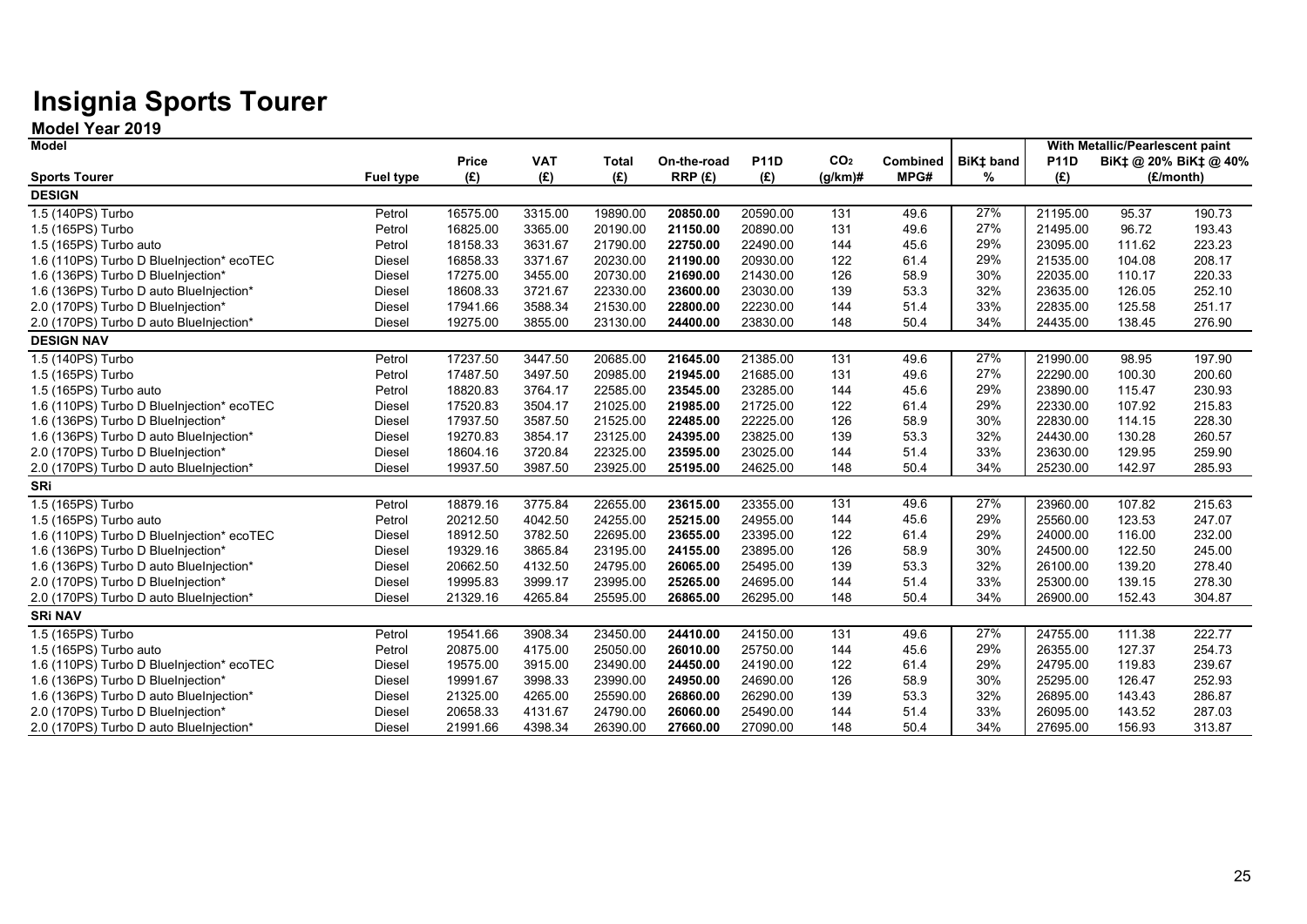## **Insignia Sports Tourer**

**Model Year 2019**

| <b>Model</b>                                  |                  |              |            |              |             |             |                 |                 |           |             | With Metallic/Pearlescent paint |                       |
|-----------------------------------------------|------------------|--------------|------------|--------------|-------------|-------------|-----------------|-----------------|-----------|-------------|---------------------------------|-----------------------|
|                                               |                  | <b>Price</b> | <b>VAT</b> | <b>Total</b> | On-the-road | <b>P11D</b> | CO <sub>2</sub> | <b>Combined</b> | BiK‡ band | <b>P11D</b> |                                 | BiK‡ @ 20% BiK‡ @ 40% |
| <b>Sports Tourer</b>                          | <b>Fuel type</b> | (E)          | (E)        | (E)          | RRP(E)      | (E)         | $(g/km)$ #      | MPG#            | ℅         | (E)         |                                 | (£/month)             |
| <b>SRI VX-LINE NAV</b>                        |                  |              |            |              |             |             |                 |                 |           |             |                                 |                       |
| 1.5 (165PS) Turbo                             | Petrol           | 20558.33     | 4111.67    | 24670.00     | 25630.00    | 25370.00    | 131             | 49.6            | 27%       | 25975.00    | 116.88                          | 233.77                |
| 1.5 (165PS) Turbo auto                        | Petrol           | 21891.66     | 4378.34    | 26270.00     | 27230.00    | 26970.00    | 144             | 45.6            | 29%       | 27575.00    | 133.27                          | 266.53                |
| 1.6 (200PS) Turbo                             | Petrol           | 21808.33     | 4361.67    | 26170.00     | 27440.00    | 26870.00    | 151             | 42.8            | 31%       | 27475.00    | 141.95                          | 283.90                |
| 1.6 (136PS) Turbo D BlueInjection*            | Diesel           | 21008.33     | 4201.67    | 25210.00     | 26170.00    | 25910.00    | 126             | 58.9            | 30%       | 26515.00    | 132.57                          | 265.13                |
| 1.6 (136PS) Turbo D auto BlueInjection*       | Diesel           | 22341.66     | 4468.34    | 26810.00     | 28080.00    | 27510.00    | 139             | 53.3            | 32%       | 28115.00    | 149.93                          | 299.87                |
| 2.0 (170PS) Turbo D BlueInjection*            | Diesel           | 21675.00     | 4335.00    | 26010.00     | 27280.00    | 26710.00    | 144             | 51.4            | 33%       | 27315.00    | 150.22                          | 300.43                |
| 2.0 (170PS) Turbo D auto BlueInjection*       | Diesel           | 23008.33     | 4601.67    | 27610.00     | 28880.00    | 28310.00    | 148             | 49.6            | 34%       | 28915.00    | 163.85                          | 327.70                |
| <b>TECH LINE NAV</b>                          |                  |              |            |              |             |             |                 |                 |           |             |                                 |                       |
| 1.5 (165PS) Turbo                             | Petrol           | 19370.83     | 3874.17    | 23245.00     | 24205.00    | 23945.00    | 131             | 49.6            | 27%       | 24550.00    | 110.47                          | 220.93                |
| 1.5 (165PS) Turbo auto                        | Petrol           | 20704.16     | 4140.84    | 24845.00     | 25805.00    | 25545.00    | 144             | 45.6            | 29%       | 26150.00    | 126.38                          | 252.77                |
| 1.6 (110PS) Turbo D BlueInjection* ecoTEC     | <b>Diesel</b>    | 19404.16     | 3880.84    | 23285.00     | 24245.00    | 23985.00    | 122             | 61.4            | 29%       | 24590.00    | 118.85                          | 237.70                |
| 1.6 (136PS) Turbo D BlueInjection*            | <b>Diesel</b>    | 19820.83     | 3964.17    | 23785.00     | 24745.00    | 24485.00    | 126             | 58.9            | 30%       | 25090.00    | 125.45                          | 250.90                |
| 1.6 (136PS) Turbo D auto BlueInjection*       | <b>Diesel</b>    | 21154.16     | 4230.84    | 25385.00     | 26655.00    | 26085.00    | 139             | 53.3            | 32%       | 26690.00    | 142.33                          | 284.67                |
| 2.0 (170PS) Turbo D BlueInjection*            | <b>Diesel</b>    | 20487.50     | 4097.50    | 24585.00     | 25855.00    | 25285.00    | 144             | 51.4            | 33%       | 25890.00    | 142.38                          | 284.77                |
| 2.0 (170PS) Turbo D auto BlueInjection*       | <b>Diesel</b>    | 21820.83     | 4364.17    | 26185.00     | 27455.00    | 26885.00    | 148             | 50.4            | 34%       | 27490.00    | 155.77                          | 311.53                |
| <b>ELITE NAV</b>                              |                  |              |            |              |             |             |                 |                 |           |             |                                 |                       |
| 1.5 (165PS) Turbo                             | Petrol           | 21562.50     | 4312.50    | 25875.00     | 26835.00    | 26575.00    | 131             | 49.6            | 27%       | 27180.00    | 122.30                          | 244.60                |
| 1.5 (165PS) Turbo auto                        | Petrol           | 22895.83     | 4579.17    | 27475.00     | 28435.00    | 28175.00    | 144             | 45.6            | 29%       | 28780.00    | 139.10                          | 278.20                |
| 1.6 (200PS) Turbo                             | Petrol           | 22812.50     | 4562.50    | 27375.00     | 28645.00    | 28075.00    | 151             | 42.8            | 31%       | 28680.00    | 148.17                          | 296.33                |
| 1.6 (110PS) Turbo D BlueInjection* ecoTEC     | Diesel           | 21595.83     | 4319.17    | 25915.00     | 26875.00    | 26615.00    | 122             | 61.4            | 29%       | 27220.00    | 131.55                          | 263.10                |
| 1.6 (136PS) Turbo D BlueInjection*            | Diesel           | 22012.50     | 4402.50    | 26415.00     | 27375.00    | 27115.00    | 126             | 58.9            | 30%       | 27720.00    | 138.60                          | 277.20                |
| 1.6 (136PS) Turbo D auto BlueInjection*       | Diesel           | 23345.83     | 4669.17    | 28015.00     | 29285.00    | 28715.00    | 139             | 53.3            | 32%       | 29320.00    | 156.37                          | 312.73                |
| 2.0 (170PS) Turbo D BlueInjection*            | <b>Diesel</b>    | 22679.16     | 4535.84    | 27215.00     | 28485.00    | 27915.00    | 144             | 51.4            | 33%       | 28520.00    | 156.85                          | 313.70                |
| 2.0 (170PS) Turbo D auto BlueInjection*       | Diesel           | 24012.50     | 4802.50    | 28815.00     | 30085.00    | 29515.00    | 148             | 49.6            | 34%       | 30120.00    | 170.67                          | 341.33                |
| 2.0 (210PS) BiTurbo D 4X4 auto BlueInjection* | Diesel           | 24512.50     | 4902.50    | 29415.00     | 31410.00    | 30115.00    | 187             | 39.8            | 37%       | 30720.00    | 189.43                          | 378.87                |
| <b>GSi NAV</b>                                |                  |              |            |              |             |             |                 |                 |           |             |                                 |                       |
| 2.0 (210PS) BiTurbo D 4X4 auto BlueInjection* | Diesel           | 30391.67     | 6078.33    | 36470.00     | 38465.00    | 37170.00    | 188             | 39.8            | 37%       | 37775.00    | 232.93                          | 465.87                |

Please note: On-the-road recommended retail prices (RRP) include number plates and delivery to retailer of £700.00 (inc. £116.67 VAT), 12 months' Vehicle Excise Duty and new vehicle first registration fee of £55.00. Exclud **insurance.** 

# = Fuel consumption data and CO<sub>2</sub> emission data are determined using the Worldwide harmonized Light vehicles Test Procedure (WLTP), and the relevant values are translated back to allow the comparability into NEDC, accord (EC) No. 715/2007, R (EU) No. 2017/1153 and R (EU) No. 2017/1151. The values do not take into account in particular use and driving conditions, equipment or options and may vary depending on the format of tyres. For more i fuel consumption and CO<sub>2</sub> emission values, please read the quidelines at http://carfueldata.dft.gov.uk/ and for more information on WLTP please see www.vauxhall.co.uk/wltp

\* = Please note: Vehicles with BlueInjection technology will need regular AdBlue® top-ups also between servicing requirements. An indicator integrated into the on-board computer will warn you when you need to top up. More www.vauxhall.co.uk/adblue. In accordance with regulations R (EC) No. 715/2007 and R (EC) No. 692/2008 (in the versions respectively applicable).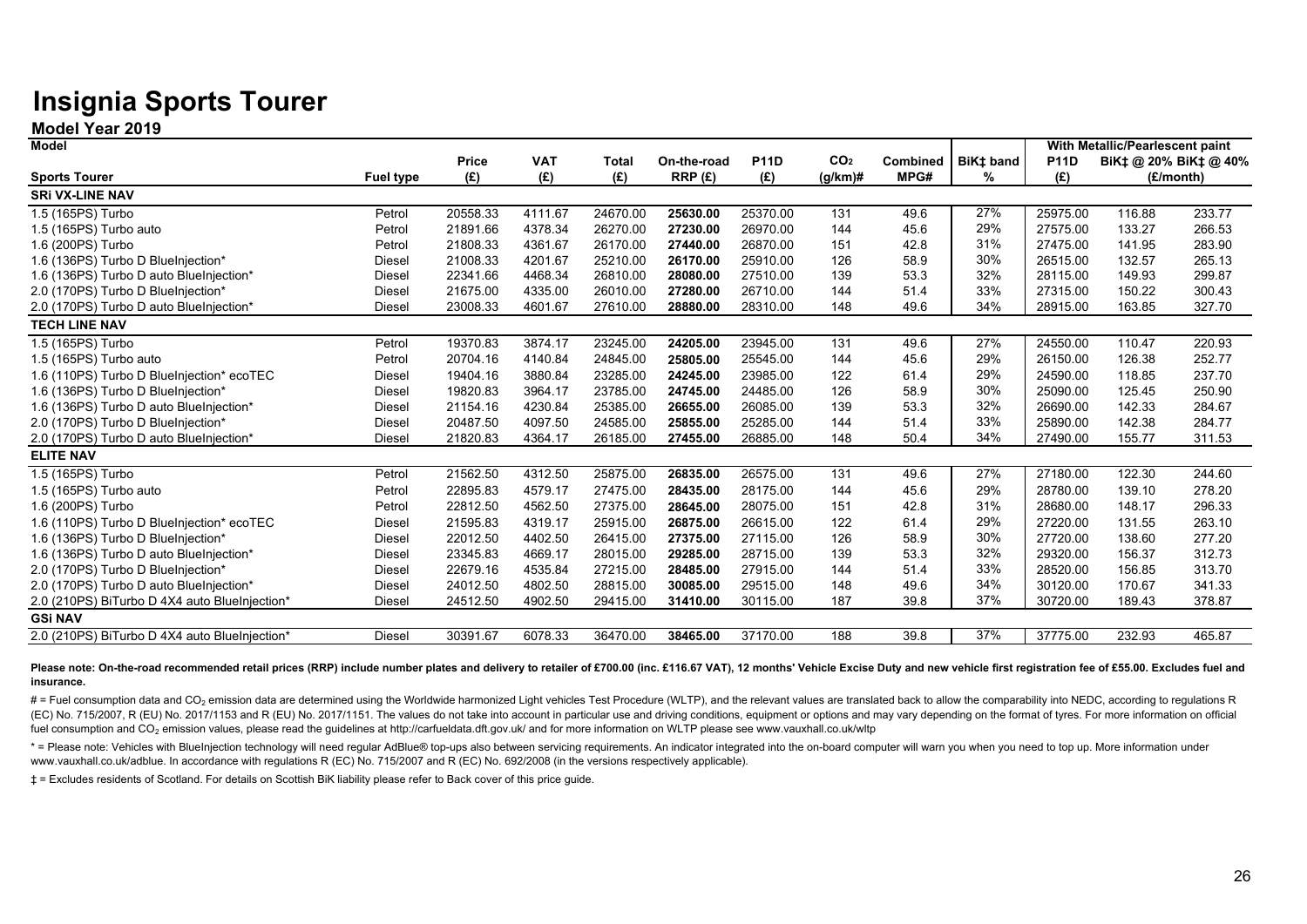## **Insignia Country Tourer**

#### **Model Year 2019**

| <b>Model</b>                                  |                  |          |            |          |             |             |                 |          |             |             | With Metallic/Pearlescent paint |           |
|-----------------------------------------------|------------------|----------|------------|----------|-------------|-------------|-----------------|----------|-------------|-------------|---------------------------------|-----------|
|                                               |                  | Price    | <b>VAT</b> | Total    | On-the-road | <b>P11D</b> | CO <sub>2</sub> | Combined | l BiK± band | <b>P11D</b> | BiK‡ @ 20% BiK‡ @ 40%           |           |
| <b>Country Tourer</b>                         | <b>Fuel type</b> |          |            |          | RRP(E)      |             | $(g/km)$ #      | MPG#     |             |             |                                 | (£/month) |
| <b>COUNTRY TOURER</b>                         |                  |          |            |          |             |             |                 |          |             |             |                                 |           |
| 2.0 (170PS) Turbo D BlueInjection*            | Diesel           | 21025.00 | 4205.00    | 25230.00 | 26500.00    | 25930.00    | 150             | 49.6     | 35%         | 26535.00    | 154.78                          | 309.57    |
| 2.0 (170PS) Turbo D auto BlueInjection*       | Diesel           | 22358.33 | 4471.67    | 26830.00 | 28415.00    | 27530.00    | 151             | 48.7     | 35%         | 28135.00    | 164.12                          | 328.23    |
| 2.0 (170PS) Turbo D 4X4 BlueInjection*        | Diesel           | 21858.33 | 4371.67    | 26230.00 | 27815.00    | 26930.00    | 164             | 45.6     | 37%         | 27535.00    | 169.78                          | 339.57    |
| 2.0 (210PS) BiTurbo D 4X4 auto BlueInjection* | Diesel           | 22858.33 | 4571.67    | 27430.00 | 29425.00    | 28130.00    | 188             | 39.2     | 37%         | 28735.00    | 177.18                          | 354.37    |

Please note: On-the-road recommended retail prices (RRP) include number plates and delivery to retailer of £700.00 (inc. £116.67 VAT), 12 months' Vehicle Excise Duty and new vehicle first registration fee of £55.00. Exclud **insurance.** 

# = Fuel consumption data and CO<sub>2</sub> emission data are determined using the Worldwide harmonized Light vehicles Test Procedure (WLTP), and the relevant values are translated back to allow the comparability into NEDC, accord (EC) No. 715/2007, R (EU) No. 2017/1153 and R (EU) No. 2017/1151. The values do not take into account in particular use and driving conditions, equipment or options and may vary depending on the format of tyres. For more i fuel consumption and CO<sub>2</sub> emission values, please read the quidelines at http://carfueldata.dft.gov.uk/ and for more information on WLTP please see www.vauxhall.co.uk/wltp

\* = Please note: Vehicles with BlueInjection technology will need regular AdBlue® top-ups also between servicing requirements. An indicator integrated into the on-board computer will warn you when you need to top up. More www.vauxhall.co.uk/adblue In accordance with regulations R (EC) No. 715/2007 and R (EC) No. 692/2008 (in the versions respectively applicable).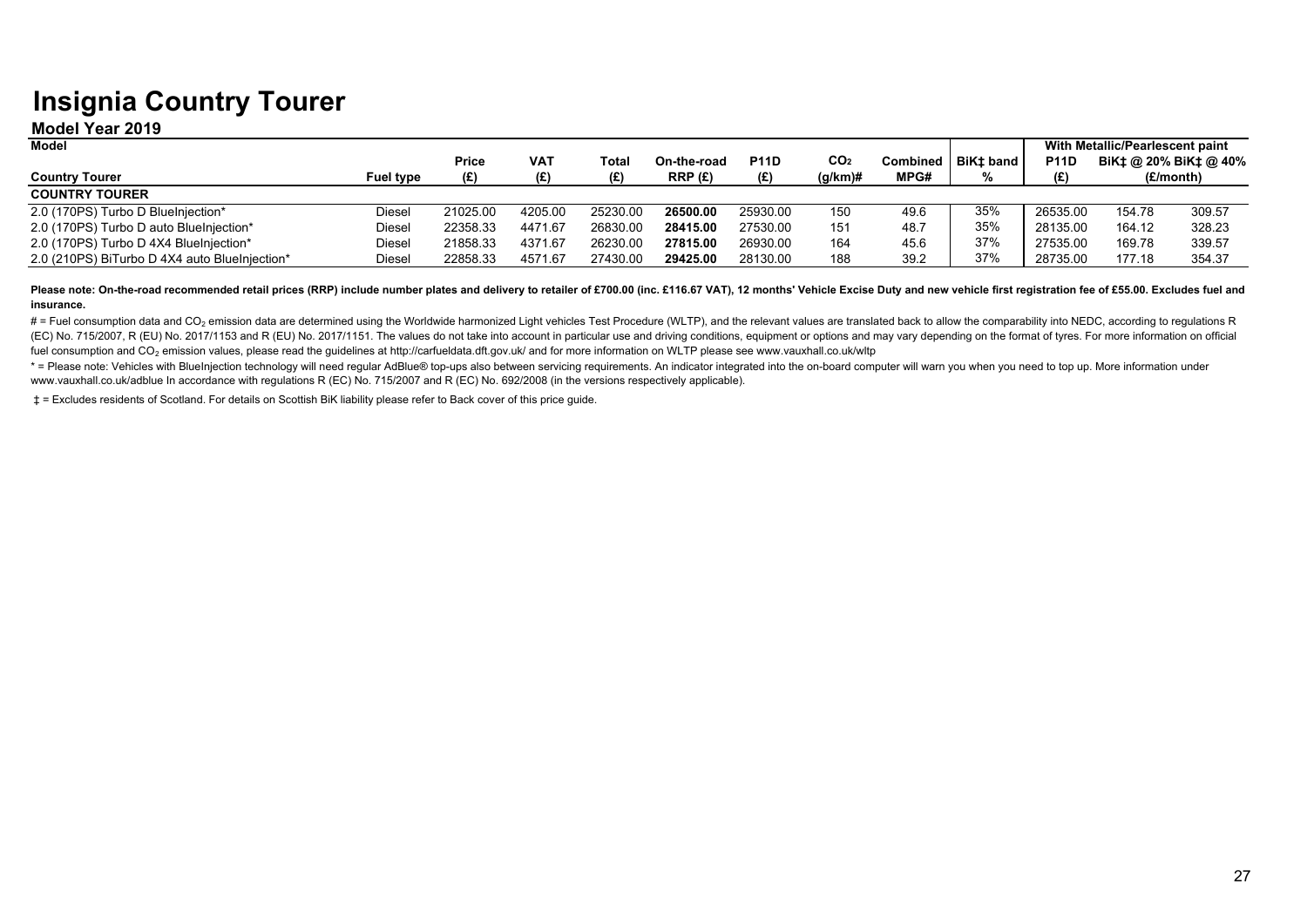|                                                                                                                                                                                                                                                                                                          | Design/<br>Design Nav | <b>SRi/SRi Nav</b> | <b>SRi VX-Line</b> Tech Line<br>Nav | Nav       | <b>Elite Nav</b> | <b>GSi Nav</b> | Country<br><b>Tourer</b> | Price (£)<br>exc. VAT | Total $(E)$<br>inc. VAT |
|----------------------------------------------------------------------------------------------------------------------------------------------------------------------------------------------------------------------------------------------------------------------------------------------------------|-----------------------|--------------------|-------------------------------------|-----------|------------------|----------------|--------------------------|-----------------------|-------------------------|
| <b>OPTION PACKS</b>                                                                                                                                                                                                                                                                                      |                       |                    |                                     |           |                  |                |                          |                       |                         |
| Tech Line Nav Plus Pack <sup>1</sup> • 18-inch bi-colour alloy wheels with 245/45 R 18 tyres • Front fog lights                                                                                                                                                                                          |                       |                    |                                     | $\circ$   |                  |                |                          | 416.67                | 500.00                  |
| Sight and Light Pack • Automatic lighting control with tunnel detection • Rain-sensitive windscreen wipers<br>• Automatically dimming anti-dazzle rear-view mirror • High beam assist                                                                                                                    | $\Omega$              |                    |                                     | $\bullet$ |                  |                | $\bullet$                | 200.00                | 240.00                  |
| Winter Pack One - models with cloth trim, without VX-Line Interior Pack • Heated leather-covered<br>steering wheel • Heated front seats - three temperature settings • Heated windscreen                                                                                                                 | $\circ$               | $\circ$            |                                     | $\circ$   |                  |                | $\circ$                  | 550.00                | 660.00                  |
| Winter Pack Two - models with leather trim, without VX-Line Interior Pack • Heated leather-covered<br>steering wheel • Heated windscreen                                                                                                                                                                 |                       | $\Omega$           |                                     | $\circ$   | $\circ$          |                | $\Omega$                 | 333.33                | 400.00                  |
| Winter Pack Three - models with leather trim and VX-Line Interior Pack • Heated windscreen                                                                                                                                                                                                               |                       | $\circ$            | $\circ$                             | $\circ$   | $\Omega$         | $\circ$        | $\circ$                  | 125.00                | 150.00                  |
| Winter Pack Four - models with cloth trim and VX-Line Interior Pack • Heated front seats - three<br>temperature settings . Heated windscreen                                                                                                                                                             |                       | $\circ$            | $\circ$                             | $\circ$   |                  |                |                          | 341.67                | 410.00                  |
| VX-Line Interior Pack · Steering wheel · Three-spoke VX-Line design, flat bottom · Leather-covered,<br>perforated • Electrically heated • Satin chrome-effect bezel • Paddle shift on automatic models • Alloy-effect<br>sports pedals • Dark fabric headlining                                          |                       | $\circ$            | $\bullet$                           | $\circ$   | $\circ$          | $\bullet$      | $\circ$                  | 337.50                | 405.00                  |
| Exclusive Black Pack • Gloss black upper window trim • Gloss black roof rails (Sports Tourer models) •<br>Gloss black front grille bar and grille surround · Gloss black front fog light bezels · Gloss black door mirror<br>housings • Insignia name deleted from tailgate                              |                       |                    |                                     |           |                  | $\circ$        |                          | 416.67                | 500.00                  |
| Driving Assistance Pack Two • Automatic cruise control incorporating automatic brake intervention<br>(includes 'Stop and Go' function on automatic models) (not available on 1.6 (110/136PS) Turbo D models)                                                                                             |                       | $\circ$            | $\circ$                             | $\circ$   | $\circ$          | $\circ$        | $\circ$                  | 475.00                | 570.00                  |
| Driving Assistance Pack Three <sup>2</sup> • Front and rear parking distance sensors • Advanced park assist • Lane<br>change assist with blind spot alert • 360° panoramic camera • Rear cross traffic alert • Electrically foldable<br>door mirrors                                                     |                       | $\circ$            | $\circ$                             | $\circ$   | $\circ$          | $\circ$        | $\circ$                  | 854.17                | 1025.00                 |
| Driving Assistance Pack Four <sup>2</sup> • Front and rear parking distance sensors • Advanced park assist • Lane<br>change assist with blind spot alert • Rear-view camera • Rear cross traffic alert • Electrically foldable door<br>mirrors (Design Nav models require optional Sight and Light Pack) | $\circ$               | $\circ$            | $\circ$                             | $\circ$   | $\circ$          |                | $\circ$                  | 541.67                | 650.00                  |
| IntelliLux® LED Matrix headlights incorporating front camera system . Dipped beam . Main beam and<br>dynamic lighting: 32 electronically controlled LED lights • Front camera system • Intelligent main beam<br>control • Automatic headlight levelling                                                  |                       | $\circ$            | $\circ$                             | $\circ$   |                  |                | $\circ$                  | 1079.17               | 1295.00                 |
| VX-Line Styling Pack <sup>4</sup> • Sports-style front and rear bumpers • Side sills • Rear spoiler (Grand Sport<br>models) • Visible exhaust tailpipe (excluding Grand Sport 1.5 (165PS) Turbo models)                                                                                                  |                       | $\circ$            | $\bullet$                           | $\circ$   | $\circ$          |                |                          | 708.33                | 850.00                  |
| Towing Pack • Retractable tow bar • Trailer stability programme integrated into ESP system                                                                                                                                                                                                               | $\circ$               | $\circ$            | $\circ$                             | $\circ$   | $\circ$          |                | $\circ$                  | 570.83                | 685.00                  |
| FlexOrganiser® Pack (Sports Tourer / Country Tourer models) • Four side rails • 3D storage net • Side<br>net pocket • Four side rail hooks                                                                                                                                                               | $\circ$               | $\circ$            | $\circ$                             | $\circ$   | $\circ$          | $\bullet$      | $\circ$                  | 100.00                | 120.00                  |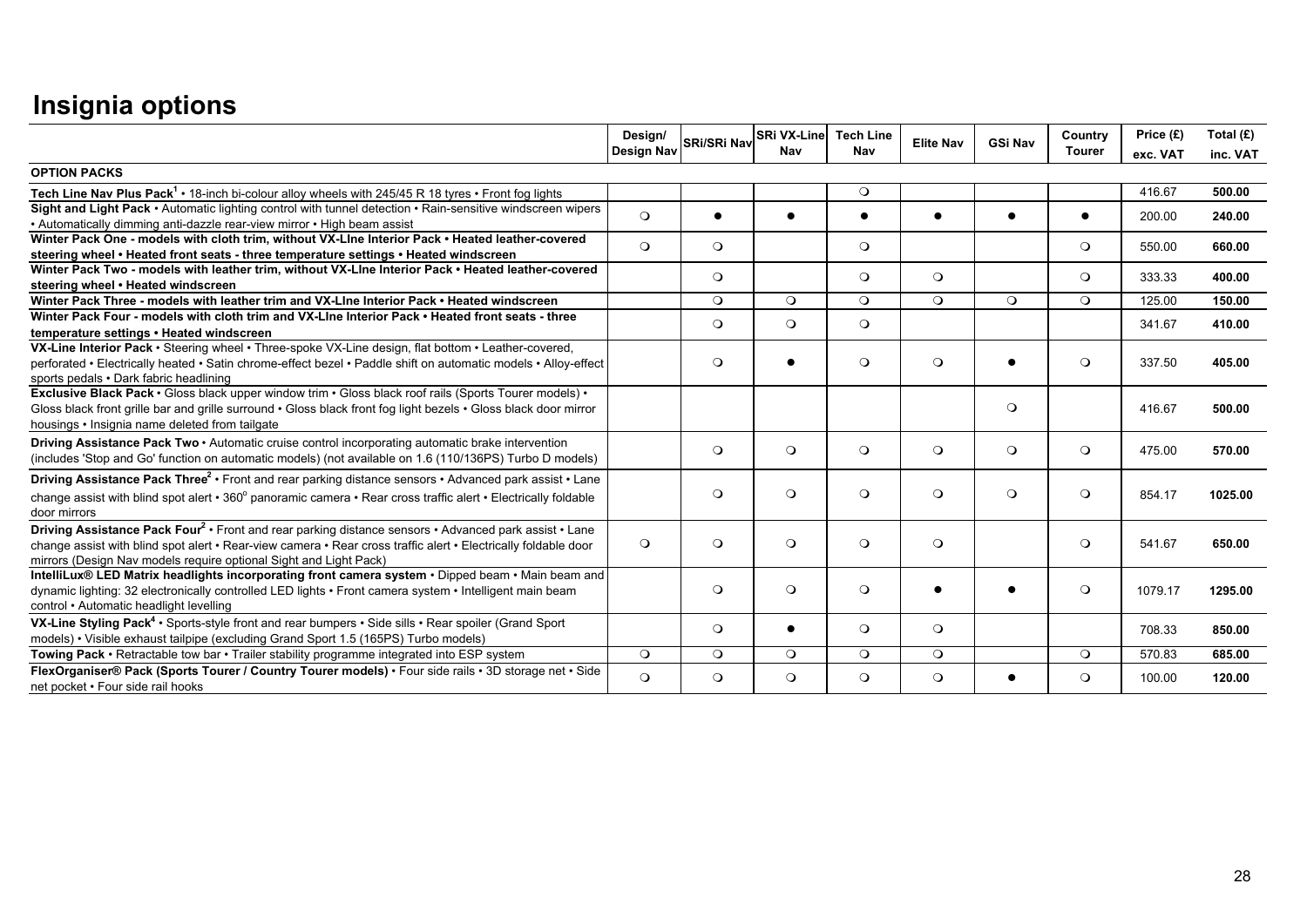|                                                                                                                                                                                                                                                                                                                                                                                                                                                                                                                                   | Design/<br>Design Nav | SRi/SRi Nav        | <b>SRi VX-Line</b><br>Nav | <b>Tech Line</b><br>Nav | <b>Elite Nav</b>   | <b>GSi Nav</b> | Country<br><b>Tourer</b> | Price (£)<br>exc. VAT | Total $(E)$<br>inc. VAT |
|-----------------------------------------------------------------------------------------------------------------------------------------------------------------------------------------------------------------------------------------------------------------------------------------------------------------------------------------------------------------------------------------------------------------------------------------------------------------------------------------------------------------------------------|-----------------------|--------------------|---------------------------|-------------------------|--------------------|----------------|--------------------------|-----------------------|-------------------------|
| <b>CHASSIS TECHNOLOGY OPTION</b>                                                                                                                                                                                                                                                                                                                                                                                                                                                                                                  |                       |                    |                           |                         |                    |                |                          |                       |                         |
| FlexRide (available at extra cost on 2.0 (170PS) Turbo D models, standard on 2.0 (210PS) BiTurbo D 4X4<br>models) (GSi models include a unique Competition mode)                                                                                                                                                                                                                                                                                                                                                                  | $\Omega$              | $\circ$            | $\circ$                   | $\circ$                 | $\circ$            |                |                          | 708.33                | 850.00                  |
| <b>SEATING OPTIONS</b>                                                                                                                                                                                                                                                                                                                                                                                                                                                                                                            |                       |                    |                           |                         |                    |                |                          |                       |                         |
| Ergonomic driver's active seat (AGR-certified*) with sports-style front passenger's seat · Milano<br>fabric seat trim inserts • Plain black fabric side bolsters • Driver's seat (18-way adjustable) • Height • Reach<br>. Tilt · Backrest · Seat cushion extension · Lumbar adjustment (four-way electrical) · Head restraint (four-<br>way) • Front passenger's seat (eight-way adjustable) • Height • Backrest • Head restraint (four-way)                                                                                     | $\circ$               |                    |                           |                         |                    |                |                          | 354.17                | 425.00                  |
| Ergonomic active front seats (AGR-certified*) Driver's and front passenger's seat (18-way adjustable) •<br>Black Siena perforated leather seat trim inserts • Shale or Black Morrocana side bolsters • Height • Reach •<br>Tilt • Backrest • Seat cushion extension • Lumbar adjustment (four-way electrical) • Head restraint (four-<br>way) • Heated front seats • Heated outer rear seats • FlexFold 40/20/40 split-folding rear seat back                                                                                     |                       | $\circ$            | $\circ$                   | $\circ$                 |                    |                | $\circ$                  | 962.50                | 1155.00                 |
| Ergonomic active front seats (AGR-certified*. Only in conjunction with power driver's seat) Driver's<br>and front passenger's seat (18-way adjustable) • Shale perforated leather seat trim inserts • Shale or Black<br>Morrocana side bolsters • Height • Reach • Tilt • Backrest • Seat cushion extension • Lumbar adjustment<br>(four-way electrical) • Head restraint (four-way) • Heated front seats • Heated outer rear seats • FlexFold<br>40/20/40 split-folding rear seat back                                           |                       |                    |                           |                         | $\circ$            |                |                          | 354.17                | 425.00                  |
| Power driver's seat (only available in conjunction with leather Ergonomic active front seats. Not<br>available with optional Driving Assistance Pack Four) the following features are electrically adjustable .<br>Height • Reach • Tilt • Backrest • Lumbar adjustment • Massage functions • Pneumatically adjustable<br>backrest side bolsters • Driver's seat memory function, including door mirrors • Active ventilation for driver's<br>and front passenger's seats • Electrically foldable door mirrors with puddle lights |                       | $\circ$            | $\circ$                   | $\circ$                 | $\circ$            |                | $\circ$                  | 566.67                | 680.00                  |
| Power driver's seat (only available on models with cloth trim. Not available with optional Driving<br>Assistance Pack Four) the following features are electrically adjustable • Height • Reach • Tilt • Backrest •<br>Lumbar adjustment • Massage functions • Pneumatically adjustable backrest side bolsters • Driver's seat<br>memory function, including door mirrors • Heated front seats • Electrically foldable door mirrors with puddle<br>lights                                                                         |                       | $\circ$            | $\circ$                   |                         |                    |                |                          | 425.00                | 510.00                  |
| <b>INTERIOR OPTIONS</b>                                                                                                                                                                                                                                                                                                                                                                                                                                                                                                           |                       |                    |                           |                         |                    |                |                          |                       |                         |
| Dual-zone electronic climate control incorporating air conditioning with variable side-to-side temperature<br>settings, multi-zone sun sensor and humidity sensor                                                                                                                                                                                                                                                                                                                                                                 | $\circ$               |                    | $\bullet$                 | $\bullet$               | $\bullet$          | $\bullet$      | $\bullet$                | 337.50                | 405.00                  |
| 8-inch colour display incorporating speedometer and supplementary audio, phone and navigation<br>information (only available on Nav models)                                                                                                                                                                                                                                                                                                                                                                                       |                       | $\circ$            | $\circ$                   | $\circ$                 | $\bullet$          |                | $\circ$                  | 345.83                | 415.00                  |
| Head-up display (only available on Nav models, in conjunction with 8-inch colour display)<br>Keyless entry with two transmitter fobs                                                                                                                                                                                                                                                                                                                                                                                              | $\circ$               | $\circ$<br>$\circ$ | $\circ$<br>$\circ$        | $\circ$<br>$\circ$      | $\circ$<br>$\circ$ | $\bullet$      | $\circ$<br>$\circ$       | 241.67<br>250.00      | 290.00<br>300.00        |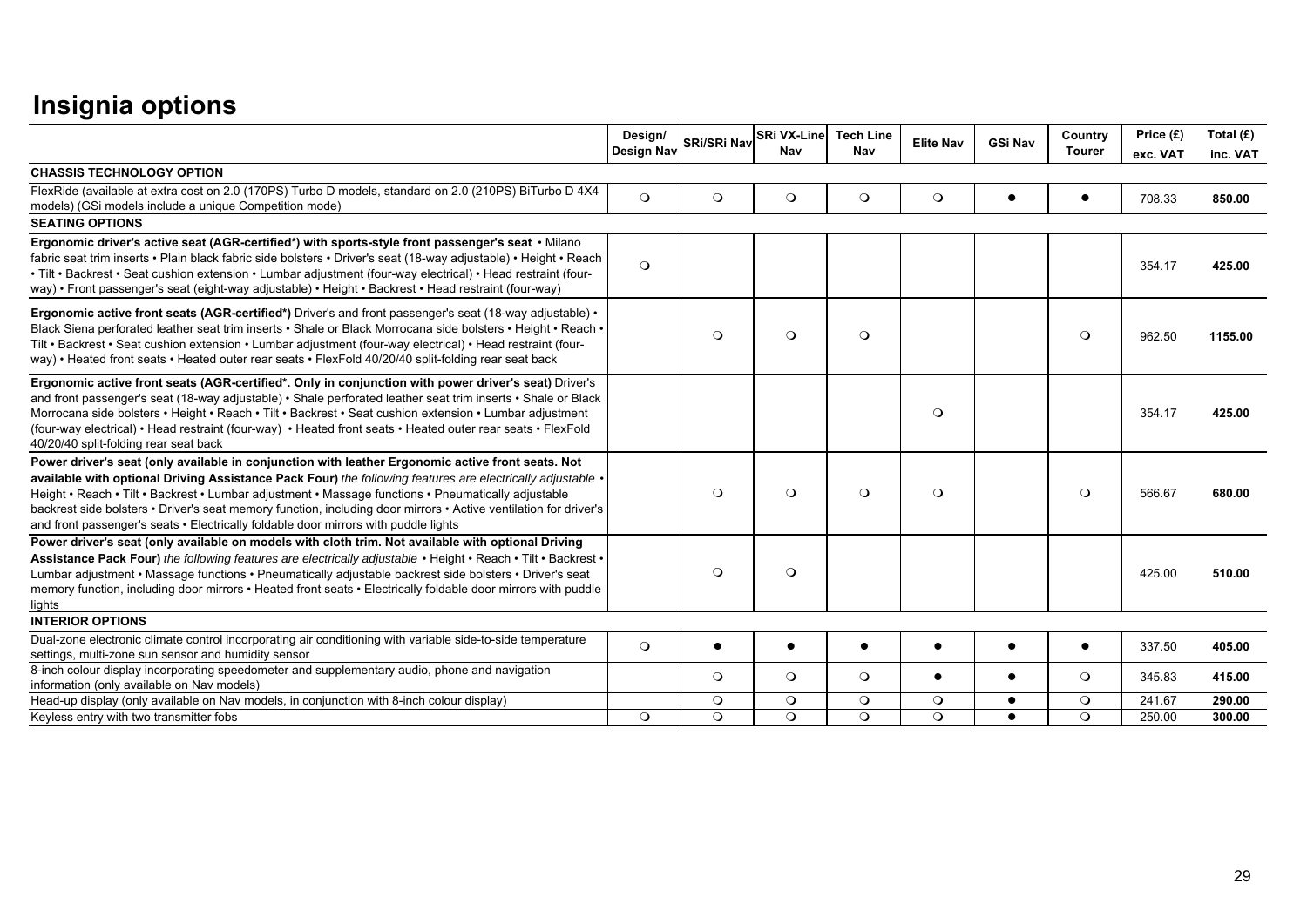|                                                                                                                                                                                                                                                         | Design/<br>Design Nav | <b>SRi/SRi Nav</b> | <b>SRi VX-Line</b><br>Nav | <b>Tech Line</b><br>Nav | <b>Elite Nav</b> | <b>GSi Nav</b> | Country<br><b>Tourer</b> | Price (£)<br>exc. VAT | Total $(E)$<br>inc. VAT |
|---------------------------------------------------------------------------------------------------------------------------------------------------------------------------------------------------------------------------------------------------------|-----------------------|--------------------|---------------------------|-------------------------|------------------|----------------|--------------------------|-----------------------|-------------------------|
| <b>EXTERIOR AND CONVENIENCE OPTIONS</b>                                                                                                                                                                                                                 |                       |                    |                           |                         |                  |                |                          |                       |                         |
| Glass sunroof (Grand Sport models. Only available in conjunction with OnStar) • Electrically operated tilt<br>and slide glass sunroof . Electrically operated sunblind                                                                                  | $\circ$               | $\circ$            | $\circ$                   | $\circ$                 | $\circ$          | $\circ$        |                          | 587.50                | 705.00                  |
| Panoramic glass sunroof (Sports Tourer / Country Tourer models. Only available in conjunction with<br>OnStar) • Electrically operated tilt and slide glass sunroof • Additional fixed panoramic glass rear sunroof •<br>Electrically operated sunblinds | $\circ$               | $\circ$            | $\circ$                   | $\circ$                 | $\circ$          | $\Omega$       | $\circ$                  | 800.00                | 960.00                  |
| Front fog lights                                                                                                                                                                                                                                        | $\circ$               | $\bullet$          | $\bullet$                 | $\circ$                 | $\bullet$        |                | $\bullet$                | 141.67                | 170.00                  |
| Rear-view camera (not available with Driving Assistance Pack Three or Four)                                                                                                                                                                             | $\Omega$              | $\Omega$           | $\Omega$                  | $\circ$                 | $\circ$          | $\circ$        | $\circ$                  | 291.67                | 350.00                  |
| Front and rear parking distance sensors (not available with Driving Assistance Pack Three or Four)                                                                                                                                                      | $\circ$               | $\bullet$          | $\epsilon$                | $\bullet$               | $\bullet$        |                | $\bullet$                | 383.33                | 460.00                  |
| Power tailgate with under bumper release sensor (Sports Tourer / Country Tourer models)                                                                                                                                                                 |                       | $\circ$            | $\circ$                   | $\circ$                 | $\circ$          |                | $\circ$                  | 566.67                | 680.00                  |
| Power tailgate with under bumper release sensor (Sports Tourer / Country Tourer models)                                                                                                                                                                 |                       |                    |                           |                         |                  | $\Omega$       |                          | 316.67                | 380.00                  |
| 16/17-inch steel emergency spare wheel (in lieu of emergency tyre inflation kit) engine/bodystyle<br>dependent <sup>5</sup>                                                                                                                             | $\Omega$              | $\circ$            | $\circ$                   | $\Omega$                | $\circ$          |                | $\circ$                  | 91.67                 | 110.00                  |
| 18-inch bi-colour alloy wheels with 245/45 R 18 tyres <sup>6</sup>                                                                                                                                                                                      | $\Omega$              | $\circ$            |                           | $\Omega$                | $\bullet$        |                |                          | 420.83                | 505.00                  |
| 20-inch five twin-spoke alloy wheels with 245/35 R 20 tyres                                                                                                                                                                                             |                       | $\circ$            |                           | $\circ$                 |                  |                |                          | 829.17                | 995.00                  |
| 20-inch five twin-spoke alloy wheels with 245/35 R 20 tyres <sup>7</sup>                                                                                                                                                                                |                       |                    | $\Omega$                  |                         | $\Omega^8$       |                |                          | 733.33                | 880.00                  |
| Noise-reducing laminated side windows                                                                                                                                                                                                                   | $\Omega$              | $\circ$            | $\Omega$                  | $\circ$                 | $\Omega$         | $\circ$        | $\circ$                  | 183.33                | 220.00                  |
| Brushed alloy-effect door mirror housings (Only available in conjunction with Exclusive Black Pack)                                                                                                                                                     |                       |                    |                           |                         |                  | $\circ$        |                          | 83.33                 | 100.00                  |
| Carbon-effect door mirror housings (Only available in conjunction with Exclusive Black Pack)                                                                                                                                                            |                       |                    |                           |                         |                  | $\circ$        |                          | 83.33                 | 100.00                  |
| Rear window wash/wipe (Grand Sport models)                                                                                                                                                                                                              | N/C                   | N/C                | N/C                       | N/C                     | N/C              | N/C            |                          | No - Cost option      |                         |
| <b>Brilliant paint</b>                                                                                                                                                                                                                                  | $\Omega$              | ి                  | $\Omega^s$                | $\circ$                 | $\circ$          | $\Omega^9$     | $\circ$                  | 237.50                | 285.00                  |
| Two-coat metallic or pearlescent paint                                                                                                                                                                                                                  | $\circ$               | $\circ$            | $\circ$                   | $\circ$                 | $\circ$          | $\circ$        | $\circ$                  | 504.17                | 605.00                  |
| Two-coat premium paint                                                                                                                                                                                                                                  | $\Omega$              | $\circ$            | $\Omega$                  | $\circ$                 | $\circ$          |                | $\circ$                  | 545.83                | 655.00                  |
| Tri-coat premium paint                                                                                                                                                                                                                                  | $\circ$               | $\circ$            | $\circ$                   | $\circ$                 | $\circ$          | $\circ$        | $\circ$                  | 729.17                | 875.00                  |
| Exclusive paint (Only available in conjunction with Exclusive Black Pack)                                                                                                                                                                               |                       |                    |                           |                         |                  | $\circ$        |                          | 3666.67               | 4400.00                 |
| Personalised paint (Only available in conjunction with Exclusive Black Pack)                                                                                                                                                                            |                       |                    |                           |                         |                  | $\Omega$       |                          | 4416.67               | 5300.00                 |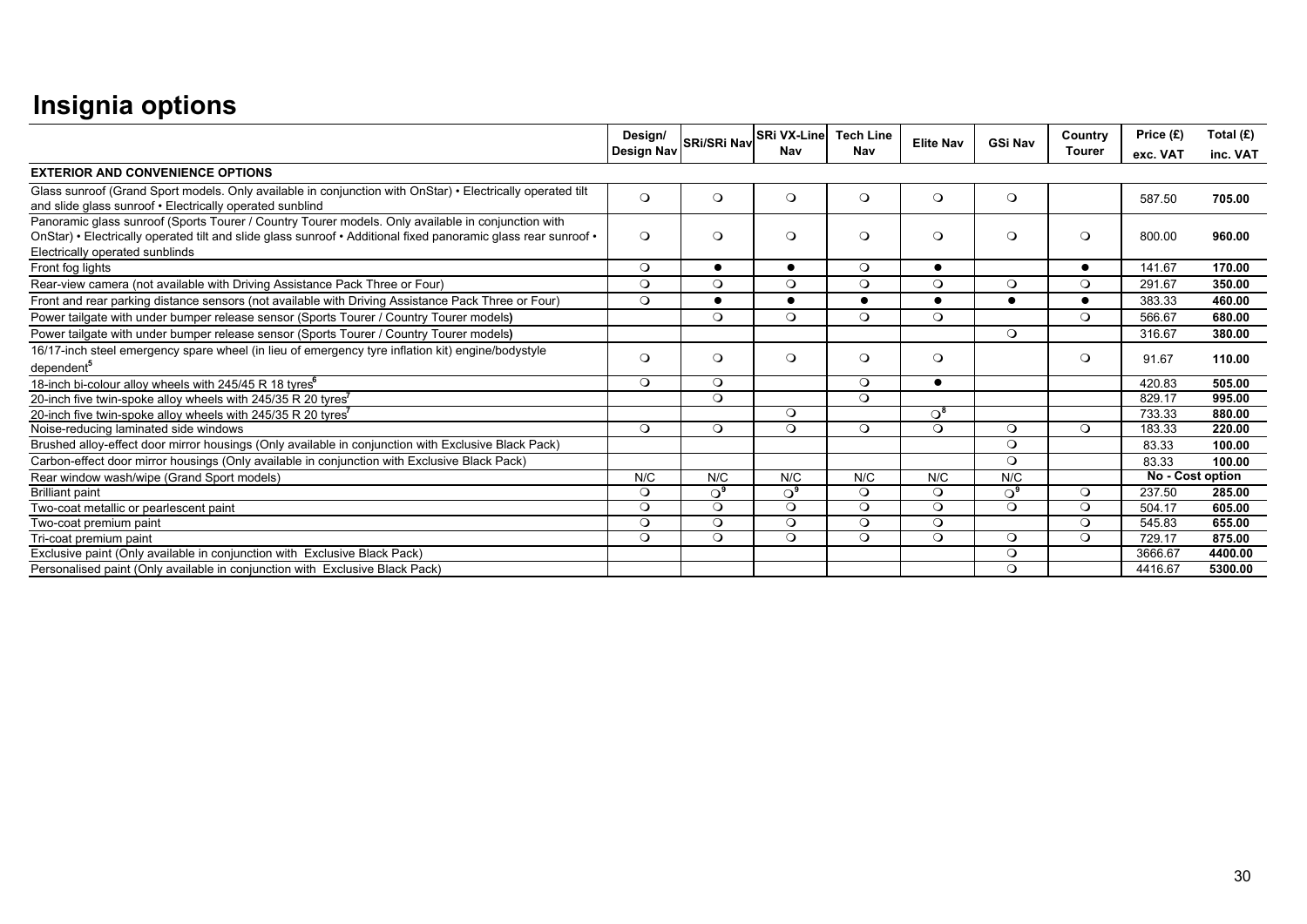|                                                                                                                                                                                                                                                                                                                                                                                                                                                                                         | Design/<br>Design Nav | SRi/SRi Nav             | <b>SRi VX-Line</b><br>Nav | <b>Tech Line</b><br>Nav | <b>Elite Nav</b> | GSi Nav | Country<br>Tourer | Price $(E)$<br>exc. VAT | Total $(E)$<br>inc. VAT |
|-----------------------------------------------------------------------------------------------------------------------------------------------------------------------------------------------------------------------------------------------------------------------------------------------------------------------------------------------------------------------------------------------------------------------------------------------------------------------------------------|-----------------------|-------------------------|---------------------------|-------------------------|------------------|---------|-------------------|-------------------------|-------------------------|
| AUDIO AND COMMUNICATION OPTIONS                                                                                                                                                                                                                                                                                                                                                                                                                                                         |                       |                         |                           |                         |                  |         |                   |                         |                         |
| Multimedia system • 7-inch colour touchscreen • DAB digital radio/AM/FM stereo radio with 36 station<br>presets • RDS with Traffic Programme • USB connection with iPod control • Bluetooth® music streaming -<br>Advanced Audio Distribution Profile (A2DP) • Bluetooth® connectivity • Handsfree calls via steering wheel<br>controls • Vehicle microphone • Phone book access • Apple CarPlay incorporating Siri Eyes Free • Android<br>Auto                                         | $\bullet^{10}$        | $\bullet$ <sup>10</sup> |                           |                         |                  |         |                   |                         |                         |
| Multimedia Navi Pro · Satellite navigation system · 8-inch colour touchscreen · DAB digital radio/AM/FM<br>stereo radio with 60 configurable favourites • RDS with Traffic Programme • USB connection with iPod<br>control • Bluetooth® music streaming - Advanced Audio Distribution Profile (A2DP) • Bluetooth®<br>connectivity • Handsfree calls via steering wheel controls • Vehicle microphone • Phone book access •<br>Apple CarPlay incorporating Siri Eyes Free • Android Auto |                       | $\bullet^1$             |                           |                         |                  |         |                   |                         |                         |
| Bose® Premium Sound System <sup>12</sup> • 4x45w channels • Bose® digital amplifier with six channels of<br>customised equalisation • 7 premium speakers • Subwoofer                                                                                                                                                                                                                                                                                                                    |                       | $\circ$                 | O                         | $\circ$                 |                  |         |                   | 583.33                  | 700.00                  |
| Wireless charger for mobile devices (phone restrictions apply)                                                                                                                                                                                                                                                                                                                                                                                                                          | $\circ$               | $\circ$                 | O                         | $\circ$                 |                  | Ω       | $\Omega$          | 133.33                  | 160.00                  |
| OnStar**                                                                                                                                                                                                                                                                                                                                                                                                                                                                                | ◡                     | $\Omega$                | Q                         | O                       |                  |         |                   | 345.83                  | 415.00                  |

 $\bigcirc$  = Optional at extra cost. ● = Standard equipment. \* = AGR (The Campaign for Healthier Backs) is an independent centre of excellence for ergonomics, based in Germany.

\*\* = Includes 12 months of OnStar services from date of first registration and a 3 month/3 GB Wi-Fi free trial period (whichever comes first) effective from the date the customer accepts the nominated network operator Wi-F feature only operates on models fitted with Multimedia Navi Pro satellite navigation system. All OnStar services and Wi-Fi services will cease to be available on 31st December 2020. No trial or paid subscriptions or servic services, will be available after that date.

1 = Not available on 1.6 diesel ecoTEC models. 2 = Only available on Nav models, and in conjunction with Power Seat Pack. 3 = Not avaiable with optional power driver's seat. 4 = Not available on 1.6 Turbo D (110PS) ecoTEC Aegean Blue solid paint. 5 = Not available with Bose® premium sound system. 6 = Not available on 1.6 diesel ecoTEC models, also available as part of Plus Pack on Design and Tech Line Nav models. 7 = Only available on 2.0 ( models. 8 = Standard 2.0 (210PS) BiTurbo D 4X4 models. 9 = Summit White paint standard, Lava Red is optional at extra cost. 10 = Standard on non-Nav models. 11 = Standard on Nav models. 12 = Only available on Nav models, s **(210PS) BiTurbo D 4X4 models. Not available in conjunction with optional emergency spare wheel.**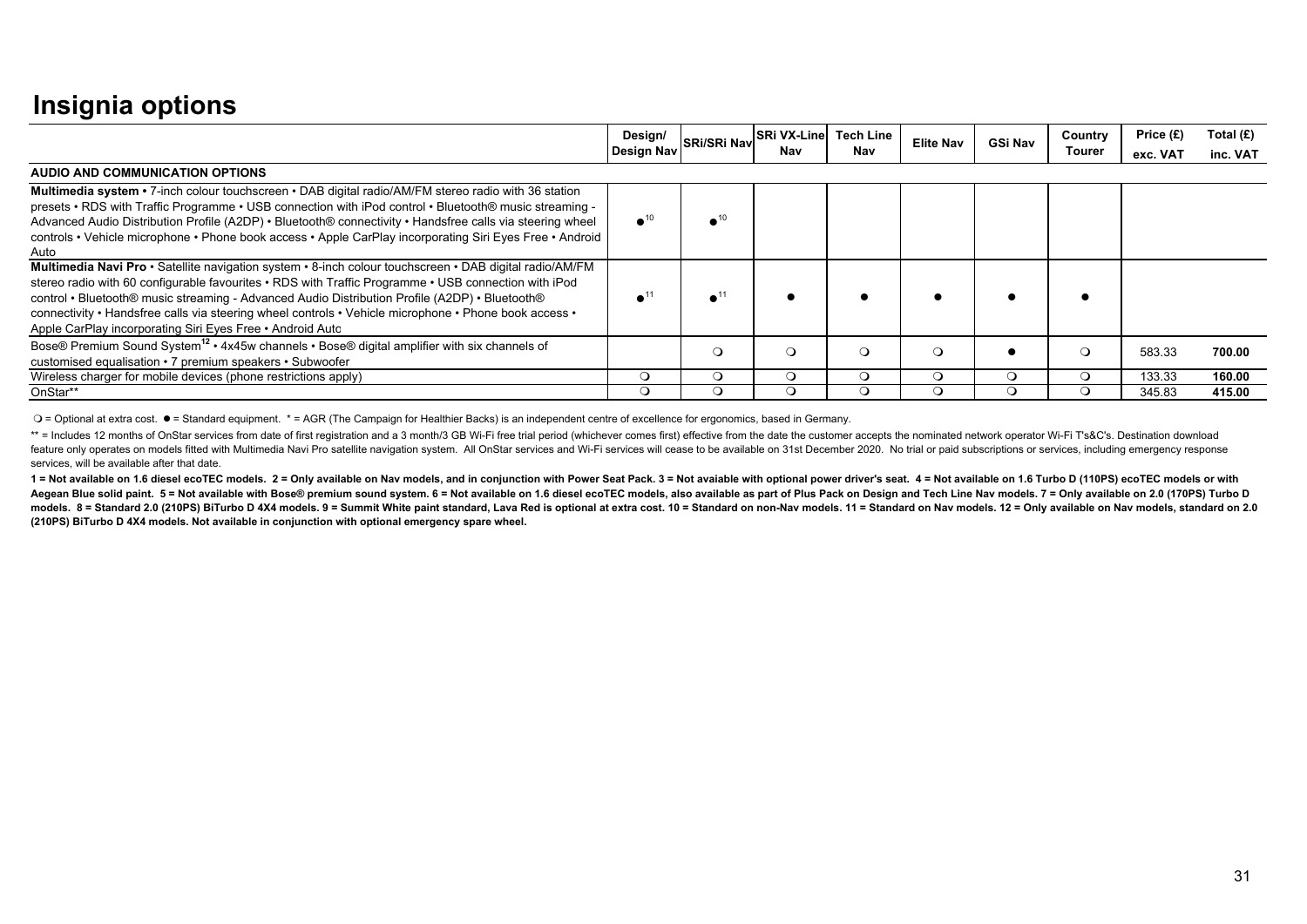## **Crossland X**

#### **Model Year 2019**

| <b>Model</b>                                  |                  |          |            |              |             |             |                 |          |           |             | With Metallic paint |                       |
|-----------------------------------------------|------------------|----------|------------|--------------|-------------|-------------|-----------------|----------|-----------|-------------|---------------------|-----------------------|
|                                               |                  | Price    | <b>VAT</b> | <b>Total</b> | On-the-road | <b>P11D</b> | CO <sub>2</sub> | Combined | BiK‡ band | <b>P11D</b> |                     | BiK‡ @ 20% BiK‡ @ 40% |
| 5-door SUV                                    | <b>Fuel type</b> | (E)      | (E)        | (E)          | RRP(E)      | (E)         | $(g/km)$ #      | MPG#     | %         | (E)         |                     | (£/month)             |
| SE                                            |                  |          |            |              |             |             |                 |          |           |             |                     |                       |
| 1.2(83PS)                                     | Petrol           | 13491.67 | 2698.33    | 16190.00     | 17110.00    | 16890.00    | 117             | 55.4     | 24%       | 17465.00    | 69.85               | 139.70                |
| 1.2 (110PS) Turbo S/S ecoTEC                  | Petrol           | 14608.33 | 2921.67    | 17530.00     | 18430.00    | 18230.00    | 109             | 58.9     | 22%       | 18805.00    | 68.95               | 137.90                |
| 1.2 (110PS) Turbo S/S auto                    | Petrol           | 15558.33 | 3111.67    | 18670.00     | 19590.00    | 19370.00    | 130             | 49.6     | 27%       | 19945.00    | 89.75               | 179.50                |
| 1.5 (102PS) Turbo D S/S ecoTEC BlueInjection* | Diesel           | 15325.00 | 3065.00    | 18390.00     | 19310.00    | 19090.00    | 105             | 70.6     | 26%       | 19665.00    | 85.20               | 170.40                |
| <b>SE NAV</b>                                 |                  |          |            |              |             |             |                 |          |           |             |                     |                       |
| 1.2 (83PS)                                    | Petrol           | 14075.00 | 2815.00    | 16890.00     | 17810.00    | 17590.00    | 117             | 55.4     | 24%       | 18165.00    | 72.65               | 145.30                |
| 1.2 (110PS) Turbo S/S ecoTEC                  | Petrol           | 15191.67 | 3038.33    | 18230.00     | 19130.00    | 18930.00    | 109             | 58.9     | 22%       | 19505.00    | 71.52               | 143.03                |
| 1.2 (110PS) Turbo S/S auto                    | Petrol           | 16141.67 | 3228.33    | 19370.00     | 20290.00    | 20070.00    | 130             | 49.6     | 27%       | 20645.00    | 92.90               | 185.80                |
| 1.5 (102PS) Turbo D S/S ecoTEC BlueInjection* | Diesel           | 15908.33 | 3181.67    | 19090.00     | 20010.00    | 19790.00    | 105             | 70.6     | 26%       | 20365.00    | 88.23               | 176.47                |
| <b>DESIGN LINE</b>                            |                  |          |            |              |             |             |                 |          |           |             |                     |                       |
| 1.2 (83PS)                                    | Petrol           | 14325.00 | 2865.00    | 17190.00     | 18110.00    | 17890.00    | 117             | 55.4     | 24%       | 18465.00    | 73.85               | 147.70                |
| 1.2 (110PS) Turbo S/S ecoTEC                  | Petrol           | 15441.67 | 3088.33    | 18530.00     | 19430.00    | 19230.00    | 109             | 58.9     | 22%       | 19805.00    | 72.62               | 145.23                |
| 1.5 (102PS) Turbo D S/S ecoTEC BlueInjection* | <b>Diesel</b>    | 16158.33 | 3231.67    | 19390.00     | 20310.00    | 20090.00    | 105             | 70.6     | 26%       | 20665.00    | 89.53               | 179.07                |
| <b>TECH LINE NAV</b>                          |                  |          |            |              |             |             |                 |          |           |             |                     |                       |
| 1.2 (83PS)                                    | Petrol           | 13570.83 | 2714.17    | 16285.00     | 17205.00    | 16985.00    | 117             | 55.4     | 24%       | 17560.00    | 70.23               | 140.47                |
| 1.2 (110PS) Turbo S/S ecoTEC                  | Petrol           | 14687.50 | 2937.50    | 17625.00     | 18525.00    | 18325.00    | 109             | 58.9     | 22%       | 18900.00    | 69.30               | 138.60                |
| 1.2 (110PS) Turbo S/S auto                    | Petrol           | 15637.50 | 3127.50    | 18765.00     | 19685.00    | 19465.00    | 130             | 49.6     | 27%       | 20040.00    | 90.17               | 180.33                |
| 1.2 (130PS) Turbo S/S                         | Petrol           | 14937.50 | 2987.50    | 17925.00     | 18845.00    | 18625.00    | 117             | 54.3     | 24%       | 19200.00    | 76.80               | 153.60                |
| 1.5 (102PS) Turbo D S/S ecoTEC BlueInjection* | Diesel           | 15404.17 | 3080.83    | 18485.00     | 19405.00    | 19185.00    | 105             | 70.6     | 26%       | 19760.00    | 85.62               | 171.23                |
| <b>ELITE</b>                                  |                  |          |            |              |             |             |                 |          |           |             |                     |                       |
| 1.2(83PS)                                     | Petrol           | 14491.67 | 2898.33    | 17390.00     | 18310.00    | 18090.00    | 117             | 55.4     | 24%       | 18665.00    | 74.65               | 149.30                |
| 1.2 (110PS) Turbo S/S ecoTEC                  | Petrol           | 15608.33 | 3121.67    | 18730.00     | 19630.00    | 19430.00    | 109             | 58.9     | 22%       | 20005.00    | 73.35               | 146.70                |
| 1.2 (110PS) Turbo S/S auto                    | Petrol           | 16558.33 | 3311.67    | 19870.00     | 20790.00    | 20570.00    | 130             | 49.6     | 27%       | 21145.00    | 95.15               | 190.30                |
| 1.2 (130PS) Turbo S/S                         | Petrol           | 15858.33 | 3171.67    | 19030.00     | 19950.00    | 19730.00    | 117             | 54.3     | 24%       | 20305.00    | 81.22               | 162.43                |
| 1.5 (102PS) Turbo D S/S ecoTEC BlueInjection* | Diesel           | 16325.00 | 3265.00    | 19590.00     | 20510.00    | 20290.00    | 105             | 70.6     | 26%       | 20865.00    | 90.40               | 180.80                |
| <b>ELITE NAV</b>                              |                  |          |            |              |             |             |                 |          |           |             |                     |                       |
| 1.2(83PS)                                     | Petrol           | 15075.00 | 3015.00    | 18090.00     | 19010.00    | 18790.00    | 117             | 55.4     | 24%       | 19365.00    | 77.45               | 154.90                |
| 1.2 (110PS) Turbo S/S ecoTEC                  | Petrol           | 16191.67 | 3238.33    | 19430.00     | 20330.00    | 20130.00    | 109             | 58.9     | 22%       | 20705.00    | 75.92               | 151.83                |
| 1.2 (110PS) Turbo S/S auto                    | Petrol           | 17141.67 | 3428.33    | 20570.00     | 21490.00    | 21270.00    | 130             | 49.6     | 27%       | 21845.00    | 98.30               | 196.60                |
| 1.2 (130PS) Turbo S/S                         | Petrol           | 16441.67 | 3288.33    | 19730.00     | 20650.00    | 20430.00    | 117             | 54.3     | 24%       | 21005.00    | 84.02               | 168.03                |
| 1.5 (102PS) Turbo D S/S ecoTEC BlueInjection* | <b>Diesel</b>    | 16908.33 | 3381.67    | 20290.00     | 21210.00    | 20990.00    | 105             | 70.6     | 26%       | 21565.00    | 93.43               | 186.87                |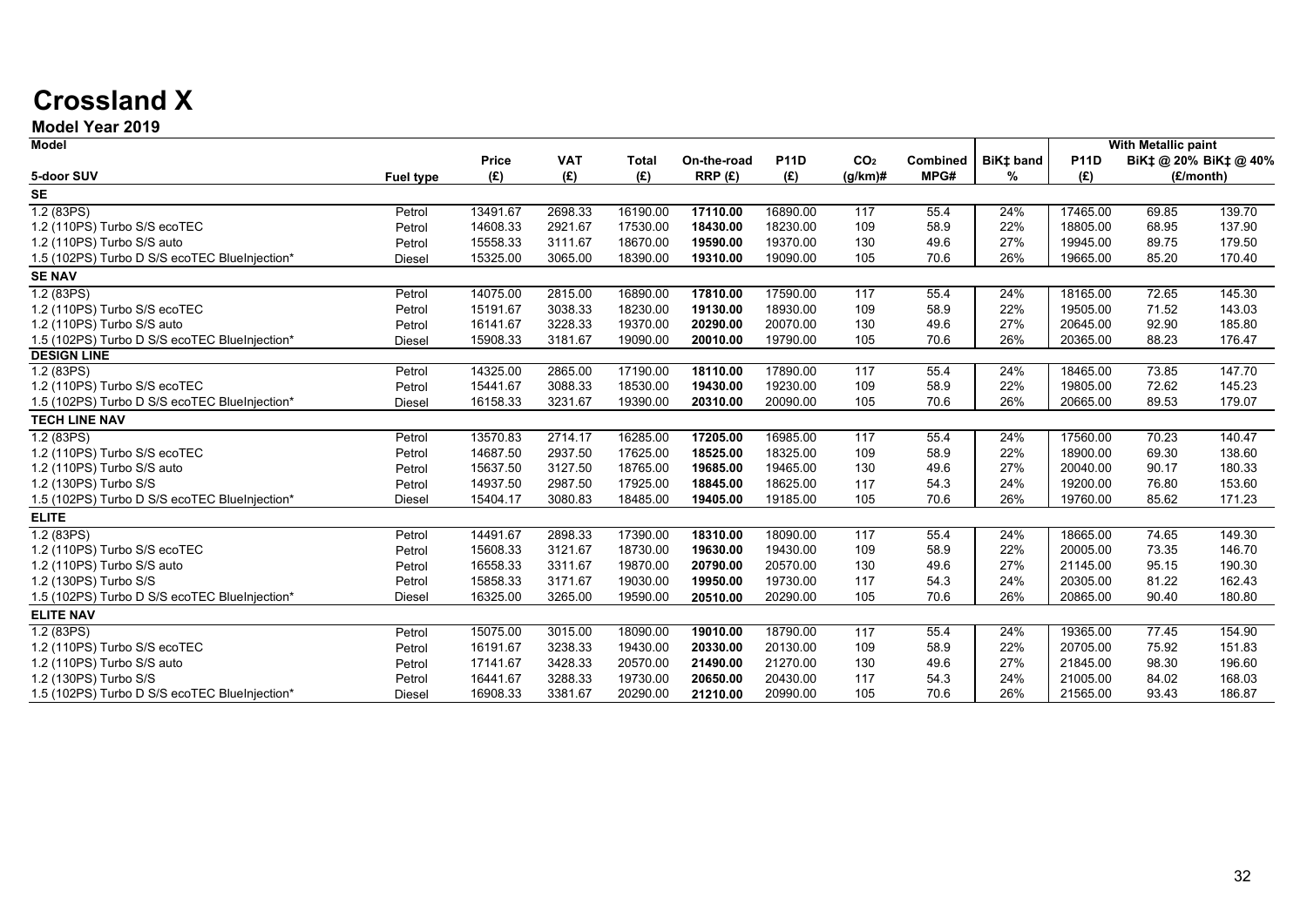## **Crossland X**

#### **Model Year 2019**

| <b>Model</b>                 |                  |          |         |          |             |             |                 |                 |           |             | With Metallic paint   |        |
|------------------------------|------------------|----------|---------|----------|-------------|-------------|-----------------|-----------------|-----------|-------------|-----------------------|--------|
|                              |                  | Price    | VAT     | Total    | On-the-road | <b>P11D</b> | CO <sub>2</sub> | <b>Combined</b> | BiKt band | <b>P11D</b> | BiK‡ @ 20% BiK‡ @ 40% |        |
| 5-door SUV                   | <b>Fuel type</b> | (E)      | (£)     | (E)      | RRP(E)      | (E)         | $(q/km)$ #      | MPG#            |           | (E)         | (£/month)             |        |
| <b>ULTIMATE</b>              |                  |          |         |          |             |             |                 |                 |           |             |                       |        |
| 1.2 (110PS) Turbo S/S ecoTEC | Petrol           | 17983.33 | 3596.67 | 21580.00 | 22480.00    | 22280.00    | 109             | 58.9            | 22%       | 22855.00    | 83.80                 | 167.60 |
| 1.2 (110PS) Turbo S/S auto   | Petrol           | 18933.33 | 3786.67 | 22720.00 | 23640.00    | 23420.00    | 130             | 49.6            | 27%       | 23995.00    | 107.97                | 215.93 |
| 1.2 (130PS) Turbo S/S        | Petrol           | 18233.33 | 3646.67 | 21880.00 | 22800.00    | 22580.00    | 117             | 54.3            | 24%       | 23155.00    | 92.62                 | 185.23 |

Please note: On-the-road recommended retail prices (RRP) include number plates and delivery to retailer of £700.00 (inc. £116.67 VAT), 12 months' Vehicle Excise Duty and new vehicle first registration fee of £55.00. Exclud **insurance.**

# = Fuel consumption data and CO<sub>2</sub> emission data are determined using the Worldwide harmonized Light vehicles Test Procedure (WLTP), and the relevant values are translated back to allow the comparability into NEDC, accord No. 715/2007, R (EU) No. 2017/1153 and R (EU) No. 2017/1151. The values do not take into account in particular use and driving conditions, equipment or options and may vary depending on the format of tyres. For more inform consumption and CO<sub>2</sub> emission values, please read the quidelines at http://carfueldata.dft.gov.uk/ and for more information on WLTP please see www.vauxhall.co.uk/wltp

\* = Please note: Vehicles with Bluelnjection technology will need regular AdBlue® top-ups also between servicing requirements. An indicator integrated into the on-board computer will warn you when you need to top up. More www.vauxhall.co.uk/adblue. In accordance with regulations R (EC) No. 715/2007 and R (EC) No. 692/2008 (in the versions respectively applicable).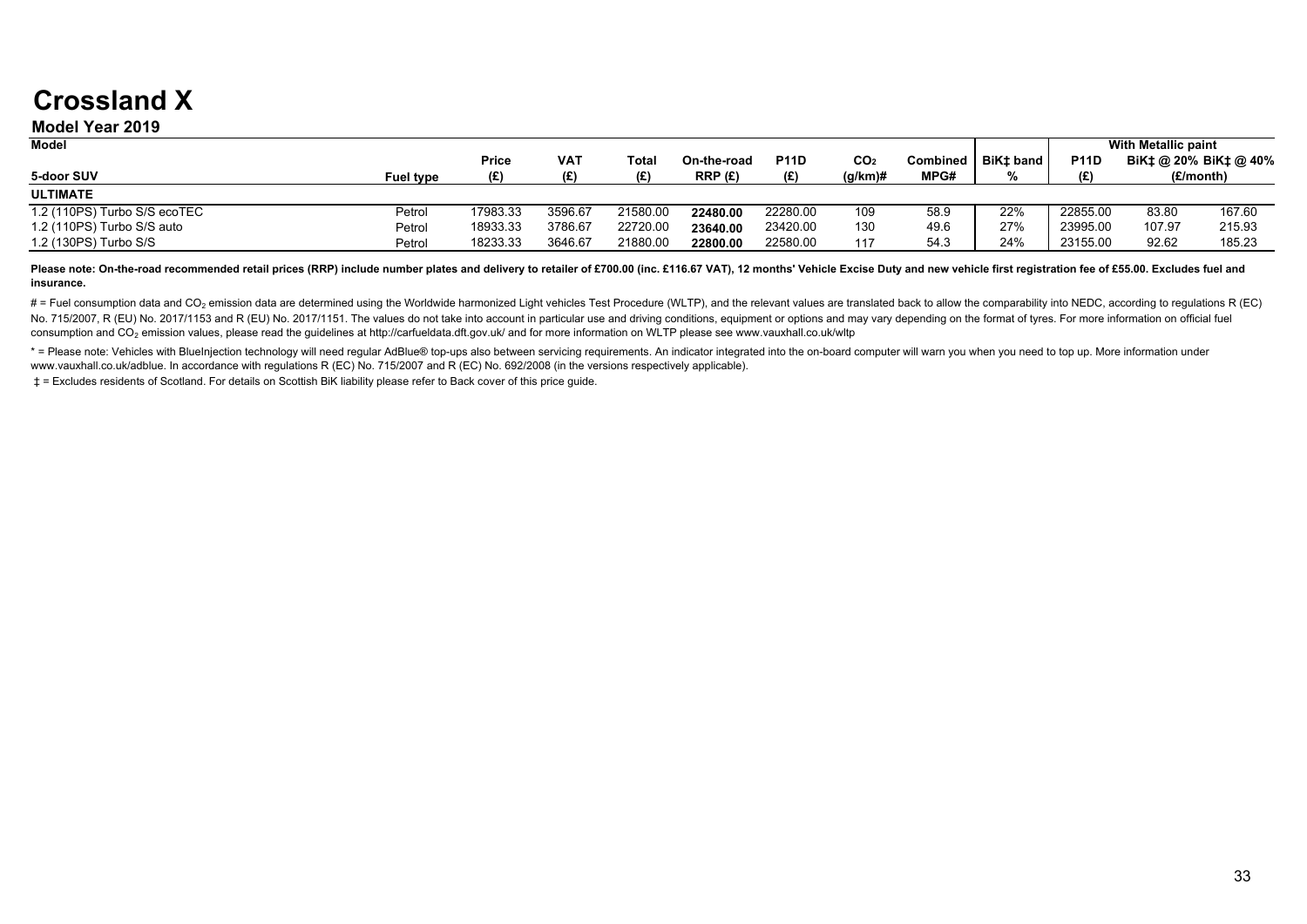## **Crossland X options**

|                                                                                                                                             | <b>SE</b>             | <b>SE NAV</b> | Design<br>Line | <b>Tech</b><br><b>Line Nav</b> | Elite      | Elite Nav   Ultimate |           | Price (£)<br>exc. VAT | Total (£)<br>inc. VAT |
|---------------------------------------------------------------------------------------------------------------------------------------------|-----------------------|---------------|----------------|--------------------------------|------------|----------------------|-----------|-----------------------|-----------------------|
| <b>OPTION PACKS</b>                                                                                                                         |                       |               |                |                                |            |                      |           |                       |                       |
| Park and Go Pack • Advanced park assist • Side blind spot alert • Rear-view camera • Front and rear parking distance sensors                | $\circ$               |               | $\circ$        |                                |            |                      |           | 604.17                | 725.00                |
| Park and Go Pack • Advanced park assist • Side blind spot alert • Rear-view camera • Front parking distance sensors (rear parking           |                       |               |                |                                | $\circ$    | $\circ$              |           | 416.67                | 500.00                |
| distance sensors are standard)                                                                                                              |                       |               |                |                                |            |                      |           |                       |                       |
| Park and Go Pack Plus · Advanced park assist · Side blind spot alert · Panoramic rear-view camera · Front and rear parking distance         | $\Omega$ <sup>1</sup> | $\circ$       | $\circ$        |                                |            |                      |           | 704.17                | 845.00                |
| sensors                                                                                                                                     |                       |               |                |                                |            |                      |           |                       |                       |
| Park and Go Pack Plus · Advanced park assist · Side blind spot alert · Panoramic rear-view camera · Front parking distance sensors          |                       |               |                | $\Omega$                       | $\Omega^1$ | $\circ$              | $\Omega$  | 516.67                | 620.00                |
| (rear parking distance sensors are standard)                                                                                                |                       |               |                |                                |            |                      |           |                       |                       |
| Rear-view Camera Pack · Rear-view camera · Front and rear parking distance sensors                                                          | $\circ$               |               | $\circ$        |                                |            |                      |           | 466.67                | 560.00                |
| Rear-view Camera Pack • Rear-view camera • Front parking distance sensors (rear parking distance sensors are standard)                      |                       |               |                |                                | $\Omega$   |                      |           | 279.17                | 335.00                |
| Rear-view Camera Pack Plus • Panoramic rear-view camera • Front and rear parking distance sensors                                           | $\Omega^1$            | $\Omega$      | $\Omega$       |                                |            |                      |           | 566.67                | 680.00                |
| Rear-view Camera Pack Plus · Panoramic rear-view camera · Front parking distance sensors (rear parking distance sensors are                 |                       |               |                | $\circ$                        | $\Omega^1$ | $\circ$              | $\Omega$  | 379.17                | 455.00                |
| standard)                                                                                                                                   |                       |               |                |                                |            |                      |           |                       |                       |
| Front Seats Comfort Pack · Peanut black fabric seat trim inserts · Plain black fabric side bolsters · Driver's and front passenger's seats  | $\Omega$              | $\circ$       |                |                                |            |                      |           | 275.00                | 330.00                |
| (12-way adjustable)                                                                                                                         |                       |               |                |                                |            |                      |           |                       |                       |
| Front Seats Comfort Pack · Florey black fabric seat trim inserts · Medium grey fabric inner side bolsters · Black leather-effect outer side |                       |               |                | $\circ$                        | $\circ$    | $\circ$              |           | 275.00                | 330.00                |
| bolsters • Driver's and front passenger's seats (12-way adjustable)                                                                         |                       |               |                |                                |            |                      |           |                       |                       |
| Front Seats Comfort Pack • Rainbow black fabric seat trim inserts • Darkmoon blue fabric inner side bolsters • Atlantis marvel black        |                       |               | $\circ$        |                                |            |                      |           | 275.00                | 330.00                |
| outer side bolsters • Driver's and front passenger's seats (12-way adjustable                                                               |                       |               |                |                                |            |                      |           |                       |                       |
| Ergonomic active front seats (AGR-approved*) · Siena leather seat trim inserts and inner side bolsters · Black premium leather-effect       |                       |               | $\circ$        |                                |            |                      |           | 1291.67               | 1550.00               |
| outer side bolsters • Jet black light stitching • Driver's and front passenger's seat (16-way adjustable                                    |                       |               |                |                                |            |                      |           |                       |                       |
| Ergonomic active front seats (AGR-approved*) · Siena leather seat trim inserts and inner side bolsters · Black premium leather-effect       |                       |               |                | $\circ$                        | $\circ$    | $\circ$              | $\bullet$ | 1208.33               | 1450.00               |
| outer side bolsters • Jet black stitching • Driver's and front passenger's seat (16-way adjustable                                          |                       |               |                |                                |            |                      |           |                       |                       |
| Ergonomic active front seats (AGR-approved*) · Florey black fabric seat trim inserts · Medium grey fabric inner side bolsters · Black       | $\Omega$              | $\circ$       |                |                                |            |                      |           | 437.50                | 525.00                |
| leather-effect outer side bolsters • Driver's and front passenger's seat (16-way adjustable                                                 |                       |               |                |                                |            |                      |           |                       |                       |
| Ergonomic active front seats (AGR-approved*) • Florey black fabric seat trim inserts • Medium grey fabric inner side bolsters • Black       |                       |               |                | $\circ$                        | $\circ$    | $\circ$              |           | 354.17                | 425.00                |
| leather-effect outer side bolsters • Driver's and front passenger's seat (16-way adjustable                                                 |                       |               |                |                                |            |                      |           |                       |                       |
| Versatility Pack · Sliding 60/40 rear seat base · 40/20/40 split-folding rear seat back · Adjustable rear seat backrest · Centre rear seat  |                       |               |                |                                |            |                      |           |                       |                       |
| armrest with storage compartment and ski flap allowing access to luggage compartment • Centre rear seat head restraint • Flex Floor         | $\circ$               | $\circ$       | $\circ$        | $\circ$                        | $\circ$    | $\circ$              | $\bullet$ | 312.50                | 375.00                |
| with under-floor divider (standard on Tech Line Nav, Elite, Elite Nav and Ultimate models)                                                  |                       |               |                |                                |            |                      |           |                       |                       |
| Premium LED Lighting Pack · Static cornering light · Intelligent main beam control · Automatic headlight levelling · LED tail lights        | $\circ$               | $\circ$       | $\circ$        | $\circ$                        | $\circ$    | $\circ$              | $\bullet$ | 625.00                | 750.00                |
| Winter Pack • Electrically heated front seats • Electrically heated leather-covered steering wheel                                          | $\Omega$              | $\circ$       | $\circ$        | $\circ$                        | $\circ$    | $\circ$              | $\Omega$  | 295.83                | 355.00                |
| Safety Pack • Driver drowsiness system • Forward collision alert • Automatic emergency braking with pedestrian detection                    | $\circ$               | $\circ$       | $\circ$        | $\circ$                        | $\circ$    | $\circ$              | $\bullet$ | 416.67                | 500.00                |
| <b>SECURITY OPTIONS</b>                                                                                                                     |                       |               |                |                                |            |                      |           |                       |                       |
| Remote control security alarm system                                                                                                        | $\Omega$              | $\circ$       | $\circ$        |                                |            | $\bullet$            | $\bullet$ | 216.67                | 260.00                |
| Keyless entry and start (not available on 1.2 (83PS) models)                                                                                |                       |               |                | $\circ$                        | $\circ$    | $\circ$              | $\circ$   | 337.50                | 405.00                |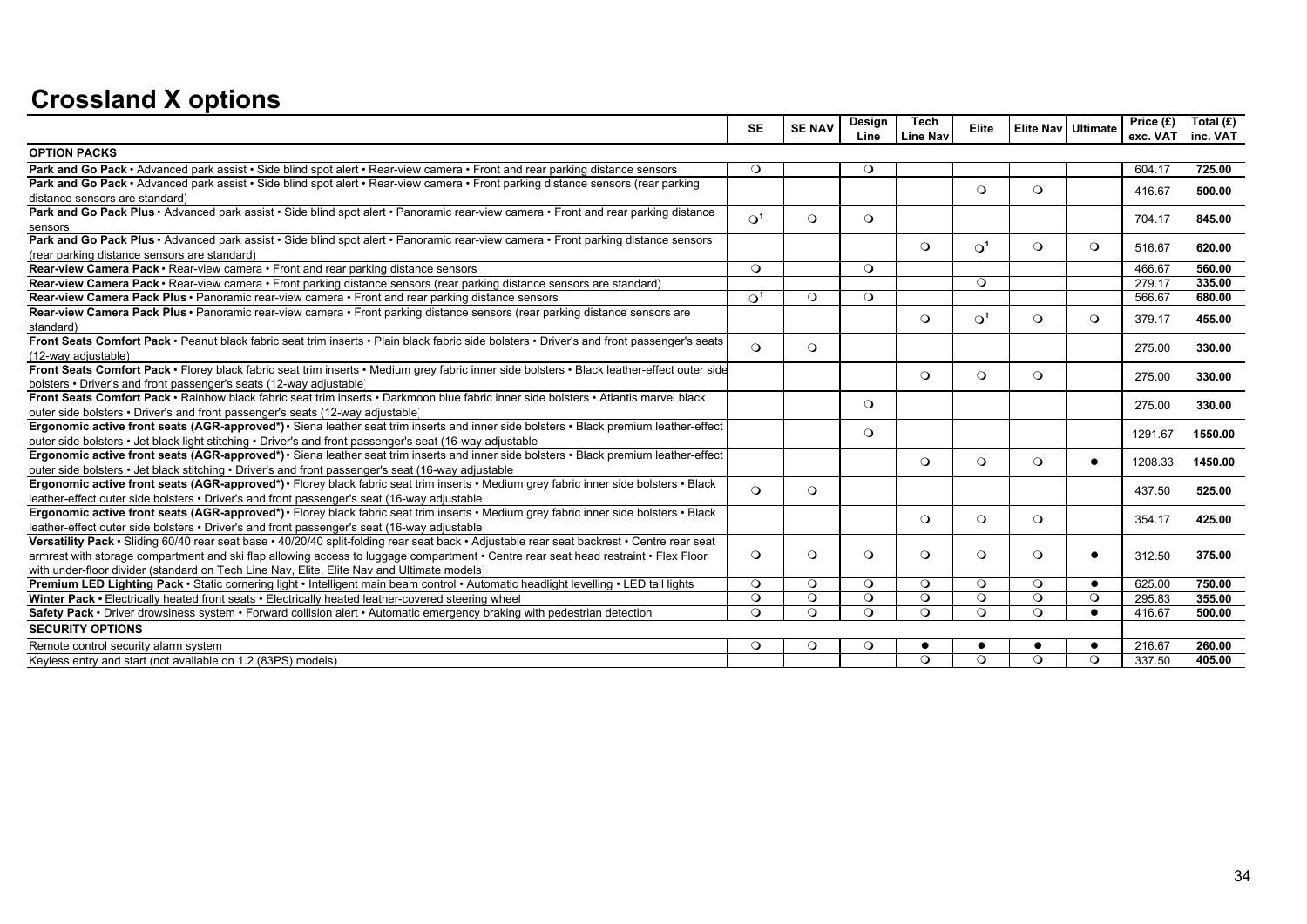## **Crossland X options**

| <b>EXTERIOR AND CONVENIENCE OPTIONS</b><br>$\circ$<br>$\circ$<br>$\circ$<br>Front and rear parking distance sensors<br>Front parking distance sensors (rear parking distance sensors are standard)<br>$\circ$<br>$\circ$<br>$\circ$<br>$\circ$<br>$\circ$<br>$\circ$<br>$\circ$<br>$\circ$<br>$\circ$<br>$\circ$<br>$\Omega$<br>Heated windscreen (operated by heated rear window button)<br>Fixed panoramic glass roof panel with electrically operated sunblind (not available on 1.2 (83PS) models) -includes silver-effect roof rails<br>$\circ$<br>$\circ$<br>$\circ$<br>$\circ$<br>$\circ$<br>$\circ$<br>$\circ$<br>Roof rails, silver-effect<br>$\circ$<br>$\circ$<br>$\circ$<br>$\circ$<br>$\circ$<br>$\circ$<br>$\bullet$<br>Roof and door mirror colours - body-colour<br>N/C<br>$\bullet$<br>$\bullet$<br>$\bullet$<br>Roof and door mirror colours - Mineral Black (not available with Aegean Blue, Mineral Black and Darkmoon Blue exterior colours)<br>$\circ$<br>$\circ$<br>$\circ$<br>$\bullet$<br>$\bullet$<br>Roof and door mirror colours - Summit White (standard on Ultimate models with Aegean Blue, Mineral Black and Darkmoon Blue exterior<br>$\circ$<br>$\circ$<br>$\circ$<br>N/C<br>$\circ$<br>colours. Not available with Summit White and Rioja Red exterior colours)<br>Roof and door mirror colours - Satin Steel Grey (not available with Aegean Blue, Persian Blue, Satin Steel Grey, Quantum Grey and Rioja<br>$\circ$<br>$\circ$<br>$\circ$<br>$\circ$<br>N/C<br>Red exterior colours)<br>$\circ$<br>$\circ$<br>Dark-tinted rear windows<br>$\circ$<br>$\bullet$<br>$\bullet$<br>$\bullet$<br>$\bullet$<br><b>LED</b> tail lights<br>$\circ$<br>$\Omega$<br>$\circ$<br>$\Omega$<br>$\circ$<br>$\circ$<br>$\bullet$<br>Detachable tow bar<br>$\circ$<br>$\circ$<br>$\circ$<br>$\circ$<br>$\circ$<br>$\circ$<br>$\circ$<br>$\circ$<br>$\circ$<br>$\circ$<br>$\circ$<br>$\circ$<br>$\circ$<br>16-inch steel emergency spare wheel (in lieu of emergency tyre inflation kit) - not available with optional premium sound system<br>$\Omega$<br>$\bullet$ |                  |
|-----------------------------------------------------------------------------------------------------------------------------------------------------------------------------------------------------------------------------------------------------------------------------------------------------------------------------------------------------------------------------------------------------------------------------------------------------------------------------------------------------------------------------------------------------------------------------------------------------------------------------------------------------------------------------------------------------------------------------------------------------------------------------------------------------------------------------------------------------------------------------------------------------------------------------------------------------------------------------------------------------------------------------------------------------------------------------------------------------------------------------------------------------------------------------------------------------------------------------------------------------------------------------------------------------------------------------------------------------------------------------------------------------------------------------------------------------------------------------------------------------------------------------------------------------------------------------------------------------------------------------------------------------------------------------------------------------------------------------------------------------------------------------------------------------------------------------------------------------------------------------------------------------------------------------------------------------------------------------------------------------------------------------------------------------------------------------------------|------------------|
|                                                                                                                                                                                                                                                                                                                                                                                                                                                                                                                                                                                                                                                                                                                                                                                                                                                                                                                                                                                                                                                                                                                                                                                                                                                                                                                                                                                                                                                                                                                                                                                                                                                                                                                                                                                                                                                                                                                                                                                                                                                                                         |                  |
|                                                                                                                                                                                                                                                                                                                                                                                                                                                                                                                                                                                                                                                                                                                                                                                                                                                                                                                                                                                                                                                                                                                                                                                                                                                                                                                                                                                                                                                                                                                                                                                                                                                                                                                                                                                                                                                                                                                                                                                                                                                                                         | 450.00<br>375.00 |
|                                                                                                                                                                                                                                                                                                                                                                                                                                                                                                                                                                                                                                                                                                                                                                                                                                                                                                                                                                                                                                                                                                                                                                                                                                                                                                                                                                                                                                                                                                                                                                                                                                                                                                                                                                                                                                                                                                                                                                                                                                                                                         | 187.50<br>225.00 |
|                                                                                                                                                                                                                                                                                                                                                                                                                                                                                                                                                                                                                                                                                                                                                                                                                                                                                                                                                                                                                                                                                                                                                                                                                                                                                                                                                                                                                                                                                                                                                                                                                                                                                                                                                                                                                                                                                                                                                                                                                                                                                         | 83.33<br>100.00  |
|                                                                                                                                                                                                                                                                                                                                                                                                                                                                                                                                                                                                                                                                                                                                                                                                                                                                                                                                                                                                                                                                                                                                                                                                                                                                                                                                                                                                                                                                                                                                                                                                                                                                                                                                                                                                                                                                                                                                                                                                                                                                                         | 579.17<br>695.00 |
|                                                                                                                                                                                                                                                                                                                                                                                                                                                                                                                                                                                                                                                                                                                                                                                                                                                                                                                                                                                                                                                                                                                                                                                                                                                                                                                                                                                                                                                                                                                                                                                                                                                                                                                                                                                                                                                                                                                                                                                                                                                                                         | 125.00<br>150.00 |
|                                                                                                                                                                                                                                                                                                                                                                                                                                                                                                                                                                                                                                                                                                                                                                                                                                                                                                                                                                                                                                                                                                                                                                                                                                                                                                                                                                                                                                                                                                                                                                                                                                                                                                                                                                                                                                                                                                                                                                                                                                                                                         | No-cost option   |
|                                                                                                                                                                                                                                                                                                                                                                                                                                                                                                                                                                                                                                                                                                                                                                                                                                                                                                                                                                                                                                                                                                                                                                                                                                                                                                                                                                                                                                                                                                                                                                                                                                                                                                                                                                                                                                                                                                                                                                                                                                                                                         | 400.00<br>333.33 |
|                                                                                                                                                                                                                                                                                                                                                                                                                                                                                                                                                                                                                                                                                                                                                                                                                                                                                                                                                                                                                                                                                                                                                                                                                                                                                                                                                                                                                                                                                                                                                                                                                                                                                                                                                                                                                                                                                                                                                                                                                                                                                         | 333.33<br>400.00 |
|                                                                                                                                                                                                                                                                                                                                                                                                                                                                                                                                                                                                                                                                                                                                                                                                                                                                                                                                                                                                                                                                                                                                                                                                                                                                                                                                                                                                                                                                                                                                                                                                                                                                                                                                                                                                                                                                                                                                                                                                                                                                                         |                  |
|                                                                                                                                                                                                                                                                                                                                                                                                                                                                                                                                                                                                                                                                                                                                                                                                                                                                                                                                                                                                                                                                                                                                                                                                                                                                                                                                                                                                                                                                                                                                                                                                                                                                                                                                                                                                                                                                                                                                                                                                                                                                                         | 333.33<br>400.00 |
|                                                                                                                                                                                                                                                                                                                                                                                                                                                                                                                                                                                                                                                                                                                                                                                                                                                                                                                                                                                                                                                                                                                                                                                                                                                                                                                                                                                                                                                                                                                                                                                                                                                                                                                                                                                                                                                                                                                                                                                                                                                                                         |                  |
|                                                                                                                                                                                                                                                                                                                                                                                                                                                                                                                                                                                                                                                                                                                                                                                                                                                                                                                                                                                                                                                                                                                                                                                                                                                                                                                                                                                                                                                                                                                                                                                                                                                                                                                                                                                                                                                                                                                                                                                                                                                                                         | 237.50<br>285.00 |
|                                                                                                                                                                                                                                                                                                                                                                                                                                                                                                                                                                                                                                                                                                                                                                                                                                                                                                                                                                                                                                                                                                                                                                                                                                                                                                                                                                                                                                                                                                                                                                                                                                                                                                                                                                                                                                                                                                                                                                                                                                                                                         | 166.67<br>200.00 |
|                                                                                                                                                                                                                                                                                                                                                                                                                                                                                                                                                                                                                                                                                                                                                                                                                                                                                                                                                                                                                                                                                                                                                                                                                                                                                                                                                                                                                                                                                                                                                                                                                                                                                                                                                                                                                                                                                                                                                                                                                                                                                         | 458.33<br>550.00 |
|                                                                                                                                                                                                                                                                                                                                                                                                                                                                                                                                                                                                                                                                                                                                                                                                                                                                                                                                                                                                                                                                                                                                                                                                                                                                                                                                                                                                                                                                                                                                                                                                                                                                                                                                                                                                                                                                                                                                                                                                                                                                                         | 110.00<br>91.67  |
| 16-inch diamond-cut titan multi-spoke alloy wheels with 205/60 R 16 tyres                                                                                                                                                                                                                                                                                                                                                                                                                                                                                                                                                                                                                                                                                                                                                                                                                                                                                                                                                                                                                                                                                                                                                                                                                                                                                                                                                                                                                                                                                                                                                                                                                                                                                                                                                                                                                                                                                                                                                                                                               | No-cost option   |
| $\circ$<br>$\circ$<br>$\circ$<br>17-inch silver-effect twin-spoke alloy wheels with 215/50 R 17 tyres                                                                                                                                                                                                                                                                                                                                                                                                                                                                                                                                                                                                                                                                                                                                                                                                                                                                                                                                                                                                                                                                                                                                                                                                                                                                                                                                                                                                                                                                                                                                                                                                                                                                                                                                                                                                                                                                                                                                                                                   | 333.33<br>400.00 |
| $\circ$<br>$\circ$<br>$\circ$<br>17-inch diamond-cut titan multi-spoke alloy wheels with 215/50 R 17 tyres                                                                                                                                                                                                                                                                                                                                                                                                                                                                                                                                                                                                                                                                                                                                                                                                                                                                                                                                                                                                                                                                                                                                                                                                                                                                                                                                                                                                                                                                                                                                                                                                                                                                                                                                                                                                                                                                                                                                                                              | 83.33<br>100.00  |
| $\circ$<br>$\circ$<br>$\circ$<br>$\circ$<br>$\circ$<br>$\circ$<br>$\circ$<br><b>Brilliant paint</b>                                                                                                                                                                                                                                                                                                                                                                                                                                                                                                                                                                                                                                                                                                                                                                                                                                                                                                                                                                                                                                                                                                                                                                                                                                                                                                                                                                                                                                                                                                                                                                                                                                                                                                                                                                                                                                                                                                                                                                                     | 237.50<br>285.00 |
| $\circ$<br>$\circ$<br>$\circ$<br>$\circ$<br>$\circ$<br>$\circ$<br>$\circ$<br>Two-coat metallic paint                                                                                                                                                                                                                                                                                                                                                                                                                                                                                                                                                                                                                                                                                                                                                                                                                                                                                                                                                                                                                                                                                                                                                                                                                                                                                                                                                                                                                                                                                                                                                                                                                                                                                                                                                                                                                                                                                                                                                                                    | 575.00<br>479.17 |
| $\circ$<br>$\circ$<br>$\Omega$<br>$\circ$<br>$\circ$<br>$\circ$<br>$\Omega$<br>Premium paint                                                                                                                                                                                                                                                                                                                                                                                                                                                                                                                                                                                                                                                                                                                                                                                                                                                                                                                                                                                                                                                                                                                                                                                                                                                                                                                                                                                                                                                                                                                                                                                                                                                                                                                                                                                                                                                                                                                                                                                            | 655.00<br>545.83 |
| <b>INTERIOR OPTION</b>                                                                                                                                                                                                                                                                                                                                                                                                                                                                                                                                                                                                                                                                                                                                                                                                                                                                                                                                                                                                                                                                                                                                                                                                                                                                                                                                                                                                                                                                                                                                                                                                                                                                                                                                                                                                                                                                                                                                                                                                                                                                  |                  |
| $\circ$<br>$\circ$<br>Driver's centre armrest<br>$\circ$<br>$\bullet$<br>$\bullet$                                                                                                                                                                                                                                                                                                                                                                                                                                                                                                                                                                                                                                                                                                                                                                                                                                                                                                                                                                                                                                                                                                                                                                                                                                                                                                                                                                                                                                                                                                                                                                                                                                                                                                                                                                                                                                                                                                                                                                                                      | 83.33<br>100.00  |
| $\Omega$<br>$\Omega$<br>$\Omega$<br>$\Omega^1$<br>$\Omega^1$<br>$\Omega$<br>Head-up display                                                                                                                                                                                                                                                                                                                                                                                                                                                                                                                                                                                                                                                                                                                                                                                                                                                                                                                                                                                                                                                                                                                                                                                                                                                                                                                                                                                                                                                                                                                                                                                                                                                                                                                                                                                                                                                                                                                                                                                             | 320.00<br>266.67 |
| AUDIO AND COMMUNICATION OPTIONS                                                                                                                                                                                                                                                                                                                                                                                                                                                                                                                                                                                                                                                                                                                                                                                                                                                                                                                                                                                                                                                                                                                                                                                                                                                                                                                                                                                                                                                                                                                                                                                                                                                                                                                                                                                                                                                                                                                                                                                                                                                         |                  |
| Navi 5.0 IntelliLink • Satellite navigation system • Digital radio/AM/FM stereo radio • 2 USB connections • Bluetooth audio streaming •<br>$\circ$<br>$\Omega$<br>$\Omega$                                                                                                                                                                                                                                                                                                                                                                                                                                                                                                                                                                                                                                                                                                                                                                                                                                                                                                                                                                                                                                                                                                                                                                                                                                                                                                                                                                                                                                                                                                                                                                                                                                                                                                                                                                                                                                                                                                              | 591.67           |
| IntelliLink • 8-inch colour touchscreen display • RDS with Traffic Programme • Apple CarPla) <sup>™</sup> • Android Auto <sup>™</sup>                                                                                                                                                                                                                                                                                                                                                                                                                                                                                                                                                                                                                                                                                                                                                                                                                                                                                                                                                                                                                                                                                                                                                                                                                                                                                                                                                                                                                                                                                                                                                                                                                                                                                                                                                                                                                                                                                                                                                   | 710.00           |
| Premium sound system (Not available in conjunction with optional emergency steel spare wheel) • Six speakers • Subwoofer • Separate<br>$\Omega^1$<br>$\circ$<br>$\Omega^1$<br>$\circ$<br>$\circ$<br>$\circ$<br>$\bullet$                                                                                                                                                                                                                                                                                                                                                                                                                                                                                                                                                                                                                                                                                                                                                                                                                                                                                                                                                                                                                                                                                                                                                                                                                                                                                                                                                                                                                                                                                                                                                                                                                                                                                                                                                                                                                                                                | 445.83<br>535.00 |
| amplifier for subwoofer                                                                                                                                                                                                                                                                                                                                                                                                                                                                                                                                                                                                                                                                                                                                                                                                                                                                                                                                                                                                                                                                                                                                                                                                                                                                                                                                                                                                                                                                                                                                                                                                                                                                                                                                                                                                                                                                                                                                                                                                                                                                 |                  |
| Wireless charger for mobile devices (maximum device dimensions 143mm x 65mm)<br>$\Omega^1$<br>$\Omega^1$<br>$\circ$<br>$\circ$<br>$\circ$<br>$\circ$<br>$\circ$                                                                                                                                                                                                                                                                                                                                                                                                                                                                                                                                                                                                                                                                                                                                                                                                                                                                                                                                                                                                                                                                                                                                                                                                                                                                                                                                                                                                                                                                                                                                                                                                                                                                                                                                                                                                                                                                                                                         | 133.33<br>160.00 |
| OnStar**<br>$\Omega$<br>$\Omega$<br>$\circ$<br>$\Omega$<br>$\Omega$<br>$\Omega$<br>$\Omega$                                                                                                                                                                                                                                                                                                                                                                                                                                                                                                                                                                                                                                                                                                                                                                                                                                                                                                                                                                                                                                                                                                                                                                                                                                                                                                                                                                                                                                                                                                                                                                                                                                                                                                                                                                                                                                                                                                                                                                                             | 345.83<br>415.00 |

= Optional at extra cost. = Standard equipment. \* = AGR (The Campaign for Healthier Backs) is an independent centre of excellence for ergonomics, based in Germany.

All OnStar services and Wi-Fi services will cease to be available on 31st December 2020. No trial or paid subscriptions or services, including emergency response services, will be available after that date.

\*\* = Includes 12 months of OnStar services from date of first registration and a 3 month/3 GB Wi-Fi free trial period (whichever comes first) effective from the date the customer accepts the nominated network operator Wi-F

on Crossland X. Vehicle Diagnostics and Smartphone App do not support tyre pressure information for Crossland X

1 = Only available in conjunction with optional Navi 5.0 IntelliLink system.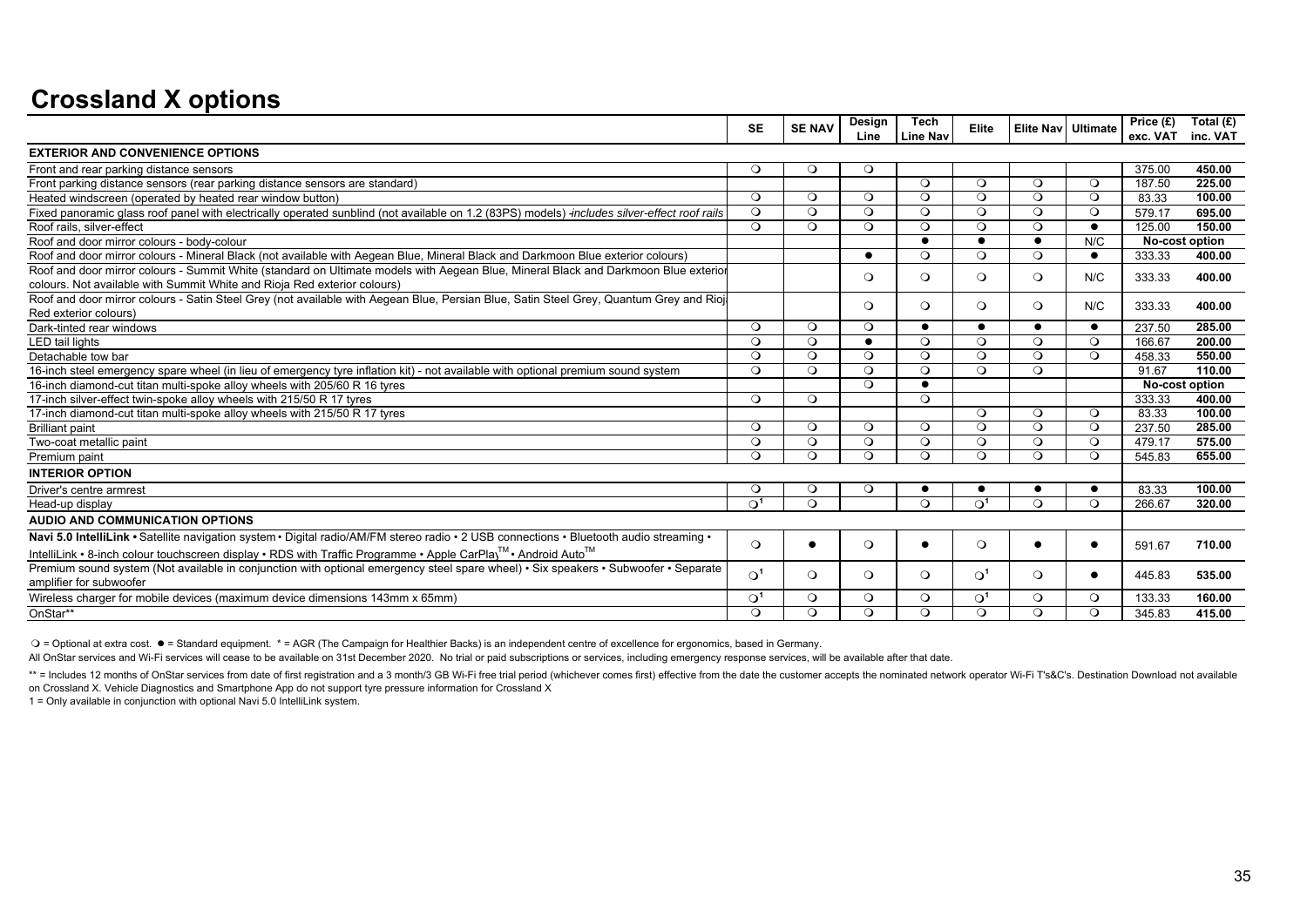## **Mokka X**

#### **Model Year 2019**

| <b>Model</b>                                    |                  |          |            |              |             |             |                 |          |           |             | With Metallic paint |                     |
|-------------------------------------------------|------------------|----------|------------|--------------|-------------|-------------|-----------------|----------|-----------|-------------|---------------------|---------------------|
|                                                 |                  | Price    | <b>VAT</b> | <b>Total</b> | On-the-road | <b>P11D</b> | CO <sub>2</sub> | Combined | BiK‡ band | <b>P11D</b> |                     | BiK‡@ 20% BiK‡@ 40% |
| 5-door SUV                                      | <b>Fuel type</b> | (E)      | (E)        | (E)          | RRP(E)      | (E)         | $(q/km)$ #      | MPG#     | %         | (E)         |                     | (£/month)           |
| <b>ACTIVE</b>                                   |                  |          |            |              |             |             |                 |          |           |             |                     |                     |
| 1.4i Turbo (140PS) S/S ecoTEC FWD               | Petrol           | 17562.50 | 3512.50    | 21075.00     | 22035.00    | 21775.00    | 150             | 43.5     | 31%       | 22350.00    | 115.47              | 230.93              |
| 1.4i Turbo (140PS) auto FWD                     | Petrol           | 18325.00 | 3665.00    | 21990.00     | 23260.00    | 22690.00    | 162             | 40.4     | 33%       | 23265.00    | 127.95              | 255.90              |
| 1.6CDTi (136PS) S/S ecoTEC BlueInjection** FWD+ | <b>Diesel</b>    | 18966.67 | 3793.33    | 22760.00     | 23720.00    | 23460.00    | 127             | 58.9     | 30%       | 24035.00    | 120.17              | 240.33              |
| 1.6CDTi (136PS) auto BlueInjection** FWD        | Diesel           | 19695.83 | 3939.17    | 23635.00     | 24905.00    | 24335.00    | 149             | 49.6     | 34%       | 24910.00    | 141.15              | 282.30              |
| <b>DESIGN NAV</b>                               |                  |          |            |              |             |             |                 |          |           |             |                     |                     |
| 1.4i Turbo (140PS) S/S ecoTEC FWD               | Petrol           | 15895.83 | 3179.17    | 19075.00     | 20035.00    | 19775.00    | 150             | 43.5     | 31%       | 20350.00    | 105.13              | 210.27              |
| 1.4i Turbo (140PS) auto FWD                     | Petrol           | 16658.33 | 3331.67    | 19990.00     | 21260.00    | 20690.00    | 162             | 40.4     | 33%       | 21265.00    | 116.95              | 233.90              |
| 1.6CDTi (136PS) S/S ecoTEC BlueInjection** FWD+ | <b>Diesel</b>    | 17300.00 | 3460.00    | 20760.00     | 21720.00    | 21460.00    | 127             | 58.9     | 30%       | 22035.00    | 110.17              | 220.33              |
| 1.6CDTi (136PS) auto BlueInjection** FWD        | Diesel           | 18037.50 | 3607.50    | 21645.00     | 22915.00    | 22345.00    | 149             | 49.6     | 34%       | 22920.00    | 129.87              | 259.73              |
| <b>DESIGN LINE</b>                              |                  |          |            |              |             |             |                 |          |           |             |                     |                     |
| 1.4i Turbo (140PS) S/S ecoTEC FWD               | Petrol           | 18604.17 | 3720.83    | 22325.00     | 23285.00    | 23025.00    | 150             | 43.5     | 31%       | 23600.00    | 121.93              | 243.87              |
| 1.6CDTi (136PS) S/S ecoTEC BlueInjection** FWD  | <b>Diesel</b>    | 20008.33 | 4001.67    | 24010.00     | 25280.00    | 24710.00    | 131             | 56.5     | 31%       | 25285.00    | 130.63              | 261.27              |
| <b>ELITE</b>                                    |                  |          |            |              |             |             |                 |          |           |             |                     |                     |
| 1.4i Turbo (140PS) S/S ecoTEC FWD               | Petrol           | 19645.83 | 3929.17    | 23575.00     | 24535.00    | 24275.00    | 150             | 43.5     | 31%       | 24850.00    | 128.38              | 256.77              |
| 1.4i Turbo (140PS) auto FWD                     | Petrol           | 20408.33 | 4081.67    | 24490.00     | 25760.00    | 25190.00    | 162             | 40.4     | 33%       | 25765.00    | 141.70              | 283.40              |
| 1.4i Turbo (140PS) S/S 4X4                      | Petrol           | 21050.00 | 4210.00    | 25260.00     | 26530.00    | 25960.00    | 167             | 39.2     | 34%       | 26535.00    | 150.35              | 300.70              |
| 1.6CDTi (136PS) S/S ecoTEC BlueInjection** FWD+ | Diesel           | 21050.00 | 4210.00    | 25260.00     | 26220.00    | 25960.00    | 127             | 58.9     | 30%       | 26535.00    | 132.67              | 265.33              |
| 1.6CDTi (136PS) auto BlueInjection** FWD        | Diesel           | 21779.17 | 4355.83    | 26135.00     | 27405.00    | 26835.00    | 149             | 49.6     | 34%       | 27410.00    | 155.32              | 310.63              |
| 1.6CDTi (136PS) S/S 4X4 BlueInjection**         | <b>Diesel</b>    | 22466.67 | 4493.33    | 26960.00     | 28230.00    | 27660.00    | 146             | 51.4     | 34%       | 28235.00    | 159.98              | 319.97              |
| <b>ELITE NAV</b>                                |                  |          |            |              |             |             |                 |          |           |             |                     |                     |
| 1.4i Turbo (140PS) S/S ecoTEC FWD               | Petrol           | 20229.17 | 4045.83    | 24275.00     | 25235.00    | 24975.00    | 150             | 43.5     | 31%       | 25550.00    | 132.00              | 264.00              |
| 1.4i Turbo (140PS) auto FWD                     | Petrol           | 20991.67 | 4198.33    | 25190.00     | 26460.00    | 25890.00    | 162             | 40.4     | 33%       | 26465.00    | 145.55              | 291.10              |
| 1.4i Turbo (140PS) S/S 4X4                      | Petrol           | 21633.33 | 4326.67    | 25960.00     | 27230.00    | 26660.00    | 167             | 39.2     | 34%       | 27235.00    | 154.32              | 308.63              |
| 1.6CDTi (136PS) S/S ecoTEC BlueInjection** FWD+ | Diesel           | 21633.33 | 4326.67    | 25960.00     | 26920.00    | 26660.00    | 127             | 58.9     | 30%       | 27235.00    | 136.17              | 272.33              |
| 1.6CDTi (136PS) auto BlueInjection** FWD        | <b>Diesel</b>    | 22362.50 | 4472.50    | 26835.00     | 28105.00    | 27535.00    | 149             | 49.6     | 34%       | 28110.00    | 159.28              | 318.57              |
| 1.6CDTi (136PS) S/S 4X4 BlueInjection**         | <b>Diesel</b>    | 23050.00 | 4610.00    | 27660.00     | 28930.00    | 28360.00    | 146             | 51.4     | 34%       | 28935.00    | 163.95              | 327.90              |
| <b>ULTIMATE</b>                                 |                  |          |            |              |             |             |                 |          |           |             | With Standard paint |                     |
| 1.4i Turbo (140PS) S/S ecoTEC FWD               | Petrol           | 22104.17 | 4420.83    | 26525.00     | 27485.00    | 27225.00    | 150             | 43.5     | 31%       | 27225.00    | 140.65              | 281.30              |
| 1.4i Turbo (140PS) auto FWD                     | Petrol           | 22866.67 | 4573.33    | 27440.00     | 28710.00    | 28140.00    | 162             | 40.4     | 33%       | 28140.00    | 154.77              | 309.53              |
| 1.4i Turbo (140PS) S/S 4X4                      | Petrol           | 23508.33 | 4701.67    | 28210.00     | 29480.00    | 28910.00    | 167             | 39.2     | 34%       | 28910.00    | 163.82              | 327.63              |
| 1.6CDTi (136PS) S/S ecoTEC BlueInjection** FWD  | Diesel           | 23508.33 | 4701.67    | 28210.00     | 29480.00    | 28910.00    | 131             | 56.5     | 31%       | 28910.00    | 149.37              | 298.73              |
| 1.6CDTi (136PS) auto BlueInjection** FWD        | <b>Diesel</b>    | 24237.50 | 4847.50    | 29085.00     | 30355.00    | 29785.00    | 149             | 49.6     | 34%       | 29785.00    | 168.77              | 337.53              |
| 1.6CDTi (136PS) S/S 4X4 BlueInjection**         | <b>Diesel</b>    | 24925.00 | 4985.00    | 29910.00     | 31180.00    | 30610.00    | 146             | 51.4     | 34%       | 30610.00    | 173.45              | 346.90              |

Please note: On-the-road recommended retail prices (RRP) include number plates and delivery to retailer of £700.00 (inc. £116.67 VAT), 12 months' Vehicle Excise Duty and new vehicle first registration fee of £55.00. Exclud

# = Fuel consumption data and CO<sub>2</sub> emission data are determined using the Worldwide harmonized Light vehicles Test Procedure (WLTP), and the relevant values are translated back to allow the comparability into NEDC, accord R (EU) No. 2017/1151. The values do not take into account in particular use and driving conditions, equipment or options and may vary depending on the format of tyres. For more information on official fuel consumption and http://carfueldata.dft.gov.uk/ and for more information on WLTP please see www.vauxhall.co.uk/wltp

\*\* = Please note: Vehicles with BlueIniection technology will need requiar AdBlue® top-ups also between servicing requirements. An indicator integrated into the on-board computer will warn you when you need to top up. More regulations R (EC) No. 715/2007 and R (EC) No. 692/2008 (in the versions respectively applicable).

† = 17-inch alloy wheels as standard. ‡ = Excludes residents of Scotland. For details on Scottish BiK liability please refer to Back cover of this price guide.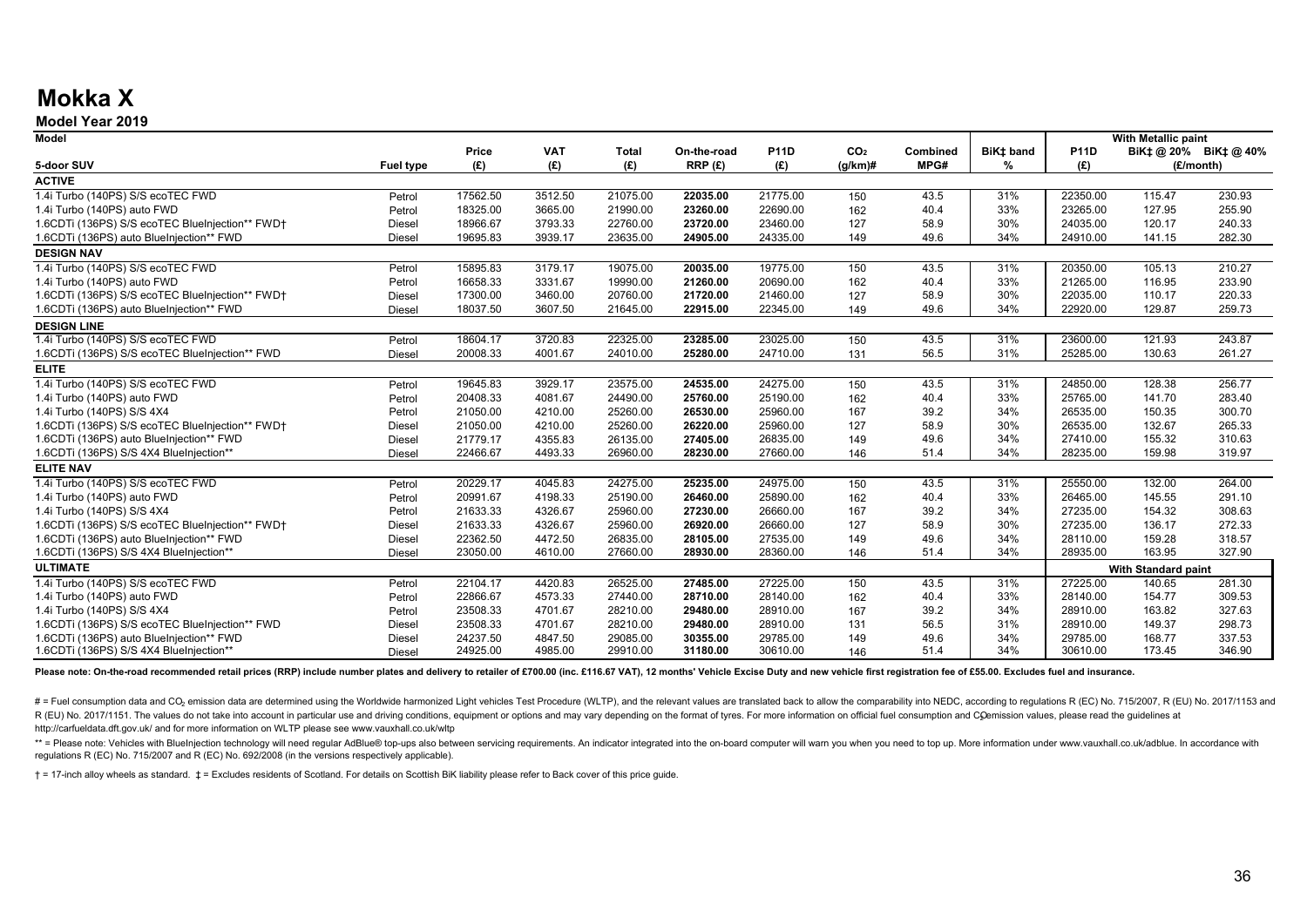## **Mokka X options**

|                                                                                                                                                                                                                                                                      | <b>Active</b> | Design<br>Nav    | Design<br>Line | Elite            | <b>Ultimate</b> | Price $(E)$<br>exc. VAT inc. VAT | Total $(E)$    |
|----------------------------------------------------------------------------------------------------------------------------------------------------------------------------------------------------------------------------------------------------------------------|---------------|------------------|----------------|------------------|-----------------|----------------------------------|----------------|
| <b>OPTION PACK</b>                                                                                                                                                                                                                                                   |               |                  |                |                  |                 |                                  |                |
| Winter Pack • Electrically heated front seats • Electrically heated leather-covered steering wheel                                                                                                                                                                   | $\circ$       | $\circ$          | $\circ$        |                  |                 | 233.33                           | 280.00         |
| <b>EXTERIOR AND CONVENIENCE OPTIONS</b>                                                                                                                                                                                                                              |               |                  |                |                  |                 |                                  |                |
| Premium LED Adaptive Forward Lighting (AFL)                                                                                                                                                                                                                          | $\circ$       | $\circ$          | $\circ$        | $\circ$          | $\circ$         | 966.67                           | 1160.00        |
| LED tail lights (standard with optional IntelliLux LED Matrix headlights)                                                                                                                                                                                            | $\circ$       | $\circ$          | $\circ$        | $\circ$          | $\circ$         | 166.67                           | 200.00         |
| Rear-view camera                                                                                                                                                                                                                                                     | $\circ$       | $\circ$          | $\circ$        | $\circ$          | $\circ$         | 237.50                           | 285.00         |
| Power tilt and slide glass sunroof with manually operated sunblind                                                                                                                                                                                                   | $\circ$       | $\Omega$         | $\circ$        | $\circ$          | $\circ$         | 420.83                           | 505.00         |
| Steel emergency spare wheel (in lieu of emergency tyre inflation kit)                                                                                                                                                                                                | $\circ$       | $\Omega$         | $\Omega$       | $\Omega$         | $\circ$         | 91.67                            | 110.00         |
| 18-inch silver-effect alloy wheels with 215/55 R 18 tyres (1.6CDTi (136PS) FWD manual models only)                                                                                                                                                                   | N/C           | N/C <sup>1</sup> |                |                  |                 | <b>No-cost option</b>            |                |
| 18-inch multi-spoke alloy wheels with 215/55 R 18 tyres (1.6CDTi (136PS) FWD manual models only)                                                                                                                                                                     |               |                  |                | N/C <sup>1</sup> |                 | No-cost option                   |                |
| 18-inch black 10-spoke alloy wheels with 215/55 R 18 tyres                                                                                                                                                                                                           | $\circ$       | $\Omega$         |                | $\Omega$         |                 | 183.33                           | 220.00         |
| 18-inch diamond-cut bi-colour alloy wheels with 215/55 R 18 tyres                                                                                                                                                                                                    |               |                  |                | $\Omega$         |                 | 183.33                           | 220.00         |
| 19-inch 5-twinspoke alloy wheels with 225/45 R 19 tyres                                                                                                                                                                                                              | $\circ$       | $\circ$          |                | $\circ$          | $\bullet$       | 508.33                           | 610.00         |
| <b>Brilliant paint</b>                                                                                                                                                                                                                                               | $\circ$       | $\circ$          | $\circ$        | $\circ$          | N/C             | 237.50                           | 285.00         |
| Two-coat metallic paint                                                                                                                                                                                                                                              | $\circ$       | $\circ$          | $\Omega$       | $\circ$          | N/C             | 479.17                           | 575.00         |
| Two-coat premium paint                                                                                                                                                                                                                                               | $\circ$       | $\circ$          | $\circ$        | $\circ$          | N/C             | 545.83                           | 655.00         |
| Tri-coat premium paint                                                                                                                                                                                                                                               | $\circ$       | $\Omega$         | $\Omega$       | $\Omega$         | N/C             | 604.17                           | 725.00         |
| <b>INTERIOR OPTION</b>                                                                                                                                                                                                                                               |               |                  |                |                  |                 |                                  |                |
| Ergonomic action front driver's seat (AGR-approved*)                                                                                                                                                                                                                 | $\circ$       | $\circ$          | $\circ$        |                  |                 | 275.00                           | 330.00         |
| Dark-tinted rear windows                                                                                                                                                                                                                                             | $\circ$       | $\circ$          | $\circ$        |                  | $\bullet$       | 237.50                           | 285.00         |
| Morello Red Jasmin leather seat trim (not available with Aegean Blue, Lava Red, Darkmoon Blue and Amber Orange exterior colours)                                                                                                                                     |               |                  |                | N/C              | N/C             |                                  | No-cost option |
| AUDIO AND COMMUNICATION OPTION                                                                                                                                                                                                                                       |               |                  |                |                  |                 |                                  |                |
| Navi 5.0 IntelliLink · Satellite navigation system · USB connection with iPod control · Aux-in socket · Audio streaming · Digital radio/AM/FM stereo radio · RDS<br>with Traffic Programme • 8-inch colour touchscreen • Six speakers • Apple CarPlay • Android Auto | $\circ$       |                  | $\circ$        | $\bullet^2$      | $\bullet$       | 591.67                           | 710.00         |
| Bose® Premium Sound System (only available with Navi 900 IntelliLink and optional spare wheel)                                                                                                                                                                       | $\circ$       | $\circ$          | $\circ$        | $\circ$          | $\circ$         | 495.83                           | 595.00         |
| OnStar**                                                                                                                                                                                                                                                             | $\circ$       | $\circ$          | $\Omega$       | $\circ$          | $\circ$         | 345.83                           | 415.00         |

= Optional at extra cost. = Standard equipment. \* = AGR (The Campaign for Healthier Backs) is an independent centre of excellence for ergonomics, based in Germany.

All OnStar services and Wi-Fi services will cease to be available on 31st December 2020. No trial or paid subscriptions or services, including emergency response services, will be available after that date.

**1** = Standard on all models except 1.6CDTi (136PS) FWD manual models only. **2** = Standard on Nav models, not available on non-Nav models. \*\* = Includes 12 months of OnStar services from date of first registration and a 3 month / 3 GB Wi-Fi free trial period (whichever comes first) effective from the date the customer accepts the nominated network operator Wi operates on models fitted with Navi 5.0 IntelliLink satellite navigation system. The OnStar Services require activation and are subject to mobile network coverage and availability. Wi-Fi Hotspot service requires account wi after the free trial period. The OnStar subscription packages could be different from the services included in the free trial package. Check www.vauxhall.co.uk/onstar for details of availability and charges or ask your Vau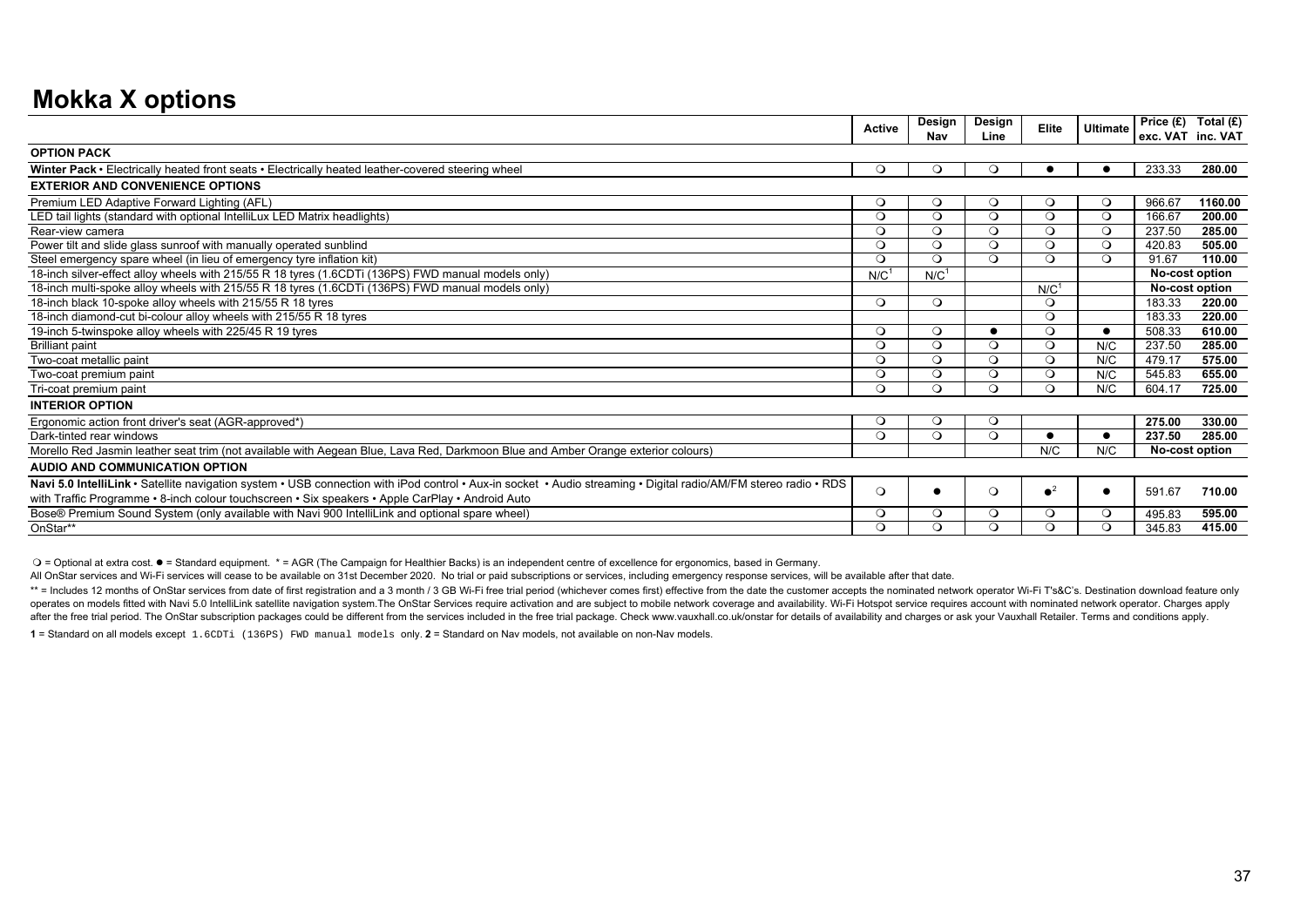## **Grandland X**

## **Model Year 2019**

| <b>Model</b>                                       |                  |              |            |              |             |             |                 |          |           |             | <b>With Metallic paint</b> |                       |
|----------------------------------------------------|------------------|--------------|------------|--------------|-------------|-------------|-----------------|----------|-----------|-------------|----------------------------|-----------------------|
|                                                    |                  | <b>Price</b> | <b>VAT</b> | <b>Total</b> | On-the-road | <b>P11D</b> | CO <sub>2</sub> | Combined | BiK‡ band | <b>P11D</b> |                            | BiK‡ @ 20% BiK‡ @ 40% |
| 5-door SUV                                         | <b>Fuel type</b> | (E)          | (E)        | (E)          | RRP(E)      | (E)         | $(g/km)$ #      | MPG#     | %         | (E)         |                            | (£/month)             |
| <b>SE</b>                                          |                  |              |            |              |             |             |                 |          |           |             |                            |                       |
| 1.2 (130PS) Turbo Start/Stop                       | Petrol           | 18508.33     | 3701.67    | 22210.00     | 23130.00    | 22910.00    | 120             | 54.3     | 25%       | 23480.00    | 97.83                      | 195.67                |
| 1.2 (130PS) Turbo Start/Stop auto                  | Petrol           | 20008.33     | 4001.67    | 24010.00     | 24930.00    | 24710.00    | 119             | 54.3     | 24%       | 25280.00    | 101.12                     | 202.23                |
| 1.5 (130PS) Turbo D Start/Stop BlueInjection*      | Diesel           | 19904.17     | 3980.83    | 23885.00     | 24805.00    | 24585.00    | 108             | 68.9     | 26%       | 25155.00    | 109                        | 218.00                |
| 1.5 (130PS) Turbo D Start/Stop auto BlueInjection* | Diesel           | 21404.17     | 4280.83    | 25685.00     | 26605.00    | 26385.00    | 108             | 68.9     | 26%       | 26955.00    | 116.8                      | 233.60                |
| <b>DESIGN LINE</b>                                 |                  |              |            |              |             |             |                 |          |           |             |                            |                       |
| 1.2 (130PS) Turbo Start/Stop                       | Petrol           | 19341.67     | 3868.33    | 23210.00     | 24130.00    | 23910.00    | 121             | 54.3     | 25%       | 24480.00    | 102                        | 204.00                |
| 1.2 (130PS) Turbo Start/Stop auto                  | Petrol           | 20841.67     | 4168.33    | 25010.00     | 25930.00    | 25710.00    | 121             | 53.3     | 25%       | 26280.00    | 109.5                      | 219.00                |
| 1.5 (130PS) Turbo D Start/Stop BlueInjection *     | Diesel           | 20737.50     | 4147.50    | 24885.00     | 25805.00    | 25585.00    | 110             | 67.3     | 27%       | 26155.00    | 117.68                     | 235.37                |
| 1.5 (130PS) Turbo D Start/Stop auto BlueInjection* | Diesel           | 22237.50     | 4447.50    | 26685.00     | 27605.00    | 27385.00    | 109             | 68.9     | 26%       | 27955.00    | 121.13                     | 242.27                |
| <b>TECH LINE NAV</b>                               |                  |              |            |              |             |             |                 |          |           |             |                            |                       |
| 1.2 (130PS) Turbo Start/Stop                       | Petrol           | 18195.83     | 3639.17    | 21835.00     | 22755.00    | 22535.00    | 121             | 53.3     | 25%       | 23105.00    | 96.27                      | 192.53                |
| 1.2 (130PS) Turbo Start/Stop auto                  | Petrol           | 19695.83     | 3939.17    | 23635.00     | 24555.00    | 24335.00    | 121             | 53.3     | 25%       | 24905.00    | 103.77                     | 207.53                |
| 1.5 (130PS) Turbo D Start/Stop BlueInjection*      | Diesel           | 19591.67     | 3918.33    | 23510.00     | 24430.00    | 24210.00    | 110             | 67.3     | 27%       | 24780.00    | 111.50                     | 223.00                |
| 1.5 (130PS) Turbo D Start/Stop auto BlueInjection* | <b>Diesel</b>    | 21091.67     | 4218.33    | 25310.00     | 26230.00    | 26010.00    | 109             | 67.3     | 26%       | 26580.00    | 115.17                     | 230.33                |
| 2.0 (177PS) Turbo D Start/Stop auto BlueInjection* | Diesel           | 22000.00     | 4400.00    | 26400.00     | 27360.00    | 27100.00    | 128             | 57.6     | 30%       | 27670.00    | 138.35                     | 276.70                |
| <b>SPORT NAV</b>                                   |                  |              |            |              |             |             |                 |          |           |             |                            |                       |
| 1.2 (130PS) Turbo Start/Stop                       | Petrol           | 20366.67     | 4073.33    | 24440.00     | 25360.00    | 25140.00    | 121             | 53.3     | 25%       | 25710.00    | 107.12                     | 214.23                |
| 1.2 (130PS) Turbo Start/Stop auto                  | Petrol           | 21866.67     | 4373.33    | 26240.00     | 27160.00    | 26940.00    | 121             | 53.3     | 25%       | 27510.00    | 114.62                     | 229.23                |
| 1.5 (130PS) Turbo D Start/Stop BlueInjection*      | Diesel           | 21762.50     | 4352.50    | 26115.00     | 27035.00    | 26815.00    | 110             | 67.3     | 27%       | 27385.00    | 123.22                     | 246.43                |
| 1.5 (130PS) Turbo D Start/Stop auto BlueInjection* | <b>Diesel</b>    | 23262.50     | 4652.50    | 27915.00     | 28835.00    | 28615.00    | 109             | 67.3     | 26%       | 29185.00    | 126.47                     | 252.93                |
| 2.0 (177PS) Turbo D Start/Stop auto BlueInjection* | <b>Diesel</b>    | 24170.83     | 4834.17    | 29005.00     | 29965.00    | 29705.00    | 128             | 57.6     | 30%       | 30275.00    | 151.37                     | 302.73                |
| <b>ELITE NAV</b>                                   |                  |              |            |              |             |             |                 |          |           |             |                            |                       |
| 1.2 (130PS) Turbo Start/Stop                       | Petrol           | 21820.83     | 4364.17    | 26185.00     | 27105.00    | 26885.00    | 121             | 53.3     | 25%       | 27455.00    | 114.38                     | 228.77                |
| 1.2 (130PS) Turbo Start/Stop auto                  | Petrol           | 23320.83     | 4664.17    | 27985.00     | 28905.00    | 28685.00    | 121             | 53.3     | 25%       | 29255.00    | 121.88                     | 243.77                |
| 1.5 (130PS) Turbo D Start/Stop BlueInjection*      | Diesel           | 23216.67     | 4643.33    | 27860.00     | 28780.00    | 28560.00    | 110             | 67.3     | 27%       | 29130.00    | 131.08                     | 262.17                |
| 1.5 (130PS) Turbo D Start/Stop auto BlueInjection* | Diesel           | 24716.67     | 4943.33    | 29660.00     | 30580.00    | 30360.00    | 109             | 67.3     | 26%       | 30930.00    | 134.02                     | 268.03                |
| 2.0 (177PS) Turbo D Start/Stop auto BlueInjection* | Diesel           | 25625.00     | 5125.00    | 30750.00     | 31710.00    | 31450.00    | 128             | 57.6     | 30%       | 32020.00    | 160.10                     | 320.20                |
| <b>ULTIMATE</b>                                    |                  |              |            |              |             |             |                 |          |           |             |                            |                       |
| 2.0 (177PS) Turbo D Start/Stop auto BlueInjection* | <b>Diesel</b>    | 27766.67     | 5553.33    | 33320.00     | 34280.00    | 34020.00    | 128             | 57.6     | 30%       | 34590.00    | 172.95                     | 345.90                |

#### Please note: On-the-road recommended retail prices (RRP) include number plates and delivery to retailer of £700.00 (inc. £116.67 VAT), 12 months' Vehicle Excise Duty and new vehicle first registration fee of £55.00. Exclud **insurance.**

# = Fuel consumption data and CO<sub>2</sub> emission data are determined using the Worldwide harmonized Light vehicles Test Procedure (WLTP), and the relevant values are translated back to allow the comparability into NEDC, accord No. 715/2007, R (EU) No. 2017/1153 and R (EU) No. 2017/1151. The values do not take into account in particular use and driving conditions, equipment or options and may vary depending on the format of tyres. For more inform consumption and CO<sub>2</sub> emission values, please read the guidelines at http://carfueldata.dft.gov.uk/ and for more information on WLTP please see www.vauxhall.co.uk/wltp

\* = Please note: Vehicles with BlueIniection technology will need regular AdBlue® top-ups also between servicing requirements. An indicator integrated into the on-board computer will warn you when you need to top up. More www.vauxhall.co.uk/adblue. In accordance with regulations R (EC) No. 715/2007 and R (EC) No. 692/2008 (in the versions respectively applicable).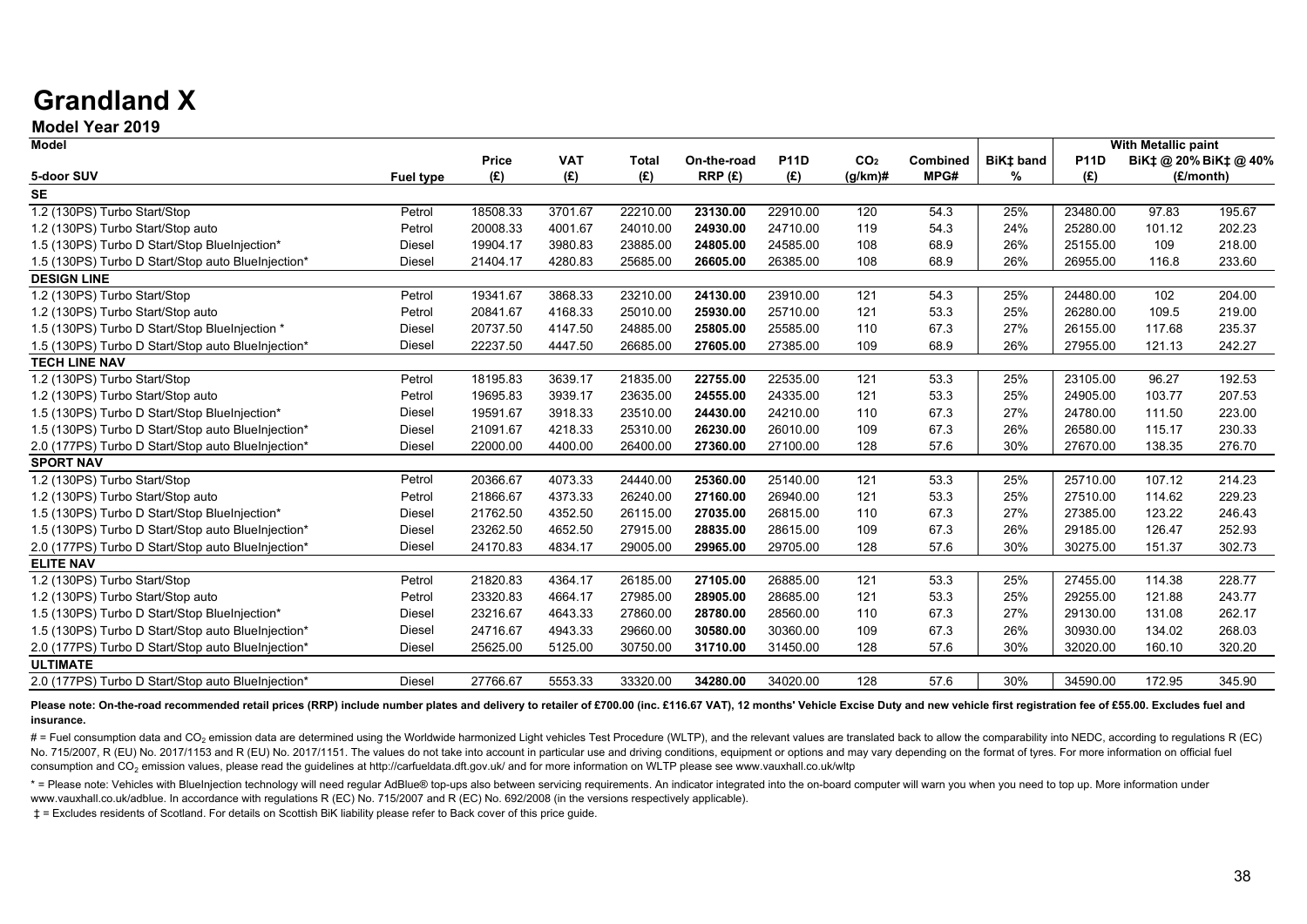## **Grandland X options**

|                                                                                                                                                                        | <b>SE</b> | Design    | Tech      | Sport     |           | <b>Elite Nav Ultimate</b> | Price $(E)$       | Total (£) |
|------------------------------------------------------------------------------------------------------------------------------------------------------------------------|-----------|-----------|-----------|-----------|-----------|---------------------------|-------------------|-----------|
|                                                                                                                                                                        |           | Line      | Line      | Nav       |           |                           | exc. VAT inc. VAT |           |
| <b>OPTION PACK</b>                                                                                                                                                     |           |           |           |           |           |                           |                   |           |
| All Road Pack • IntelliGrip • 18-inch five-spoke alloy wheels with 225/55 R 18 tyres                                                                                   | $\circ$   |           |           |           |           |                           | 416.67            | 500.00    |
| All Road Pack • IntelliGrip • 18-inch five-spoke alloy wheels with 225/55 R 18 tyres                                                                                   |           | $\Omega$  | $\Omega$  | $\circ$   |           |                           | 166.67            | 200.00    |
| All Road Pack • IntelliGrip • 18-inch five-spoke alloy wheels with 225/55 R 18 tyres                                                                                   |           |           |           |           | $\Omega$  | $\Omega$                  | 41.67             | 50.00     |
| Park and Go Pack One • Front and rear parking distance sensors • Audible warning • Electrically foldable door mirrors with puddle light                                | $\Omega$  | $\bullet$ | $\bullet$ | $\bullet$ | $\bullet$ |                           | 229.17            | 275.00    |
| Park and Go Pack Two • Front and rear parking distance sensors • Audible warning • Electrically foldable door mirrors with puddle light • Side blind spot alert •      | $\circ$   | $\circ$   |           |           |           |                           | 541.67            | 650.00    |
| Rear-view camera                                                                                                                                                       |           |           |           |           |           |                           |                   |           |
| Park and Go Pack Two . Electrically foldable door mirrors with puddle light . Side blind spot alert . Rear-view camera                                                 |           |           | $\circ$   | $\circ$   | $\circ$   |                           | 458.33            | 550.00    |
| Park and Go Pack Three • Electrically foldable door mirrors with puddle light • Side blind spot alert • 360° panoramic camera                                          |           |           | $\Omega$  | $\Omega$  | $\Omega$  | $\bullet$                 | 687.50            | 825.00    |
| Winter Pack One • Electrically heated front seats • Electrically heated leather-covered steering wheel                                                                 | $\Omega$  |           | $\Omega$  | $\circ$   |           |                           | 295.83            | 355.00    |
| Winter Pack Two . Electrically heated front seats . Electrically heated outer rear seats . Electrically heated leather-covered steering wheel                          |           |           | $\Omega$  | $\circ$   |           |                           | 462.50            | 555.00    |
| Winter Pack Two . Electrically heated outer rear seats                                                                                                                 |           |           |           |           | $\Omega$  | $\bullet$                 | 166.67            | 200.00    |
| Versatility Pack · 60/40 split-folding rear seat back · Centre rear seat armrest with ski pass-through · Illuminated luggage area · Flex Floor with under-floor divide | $\circ$   |           |           | $\bullet$ |           | $\bullet$                 | 133.33            | 160.00    |
| Premium LED Adaptive Forward Lighting Pack • Urban light • Motorway light • Country light • Static cornering light • Dynamic curve light • Adverse weather             | $\circ$   | $\circ$   | $\circ$   | $\circ$   | $\circ$   | $\bullet$                 | 929.17            | 1115.00   |
| light • Intelligent main beam control • Automatic headlight levelling                                                                                                  |           |           |           |           |           |                           |                   |           |
| <b>EXTERIOR AND CONVENIENCE OPTIONS</b>                                                                                                                                |           |           |           |           |           |                           |                   |           |
| Keyless entry and start • Power tailgate                                                                                                                               |           |           | $\circ$   | $\circ$   | $\circ$   | $\bullet$                 | 591.67            | 710.00    |
| Black roof and door mirrors (not available with Diamond Black or Amethyst Purple exterior colours)                                                                     |           |           | $\Omega$  | $\bullet$ | $\Omega$  | $\bullet$                 | 333.33            | 400.00    |
| Heated windscreen                                                                                                                                                      | $\Omega$  | $\circ$   | $\Omega$  | $\circ$   |           | $\bullet$                 | 87.50             | 105.00    |
| Dark-tinted rear windows                                                                                                                                               |           | $\bullet$ | $\Omega$  | $\circ$   | $\Omega$  | $\bullet$                 | 229.17            | 275.00    |
| Fixed panoramic glass roof panel with electrically operated sunblind (not available in conjunction with silver-effect roof rails)                                      | $\Omega$  | $\Omega$  | $\Omega$  | $\Omega$  |           | $\bullet$                 | 579.17            | 695.00    |
| Delete fixed panoramic glass roof panel with electrically operated sunblind -mandates Silver-effect roof rails                                                         |           |           |           |           | $\Omega$  | $\Omega$                  | $-454.17$         | $-545.00$ |
| Roof rails, silver-effect (not available in conjunction with fixed panoramic sunroof)                                                                                  | $\Omega$  | $\Omega$  | $\Omega$  | $\circ$   |           |                           | 125.00            | 150.00    |
| Detachable tow bar                                                                                                                                                     | $\Omega$  |           | $\Omega$  | $\Omega$  | $\Omega$  | $\Omega$                  | 583.33            | 700.00    |
| 18-inch steel emergency spare wheel (in lieu of emergency tyre inflation kit) (not available in conjunction with optional premium sound system)                        | $\Omega$  |           | $\Omega$  | $\circ$   | $\Omega$  |                           | 91.67             | 110.00    |
| 18-inch silver-effect multi-spoke alloy wheels with 225/55 R 18 tyres                                                                                                  | $\Omega$  |           | $\bullet$ | N/C       |           |                           | 416.67            | 500.00    |
| <b>Brilliant paint</b>                                                                                                                                                 | $\Omega$  | $\Omega$  | $\Omega$  | $\Omega$  | $\circ$   | $\circ$                   | 237.50            | 285.00    |
| Two-coat metallic paint                                                                                                                                                | $\Omega$  | $\circ$   | $\circ$   | $\circ$   | $\circ$   | $\circ$                   | 475.00            | 570.00    |
| Two-coat premium paint                                                                                                                                                 | $\Omega$  |           | $\Omega$  | $\circ$   | $\circ$   | $\circ$                   | 620.83            | 745.00    |
| Tri-coat premium paint                                                                                                                                                 | $\Omega$  | $\Omega$  | $\Omega$  | $\Omega$  | $\Omega$  | $\Omega$                  | 625.00            | 750.00    |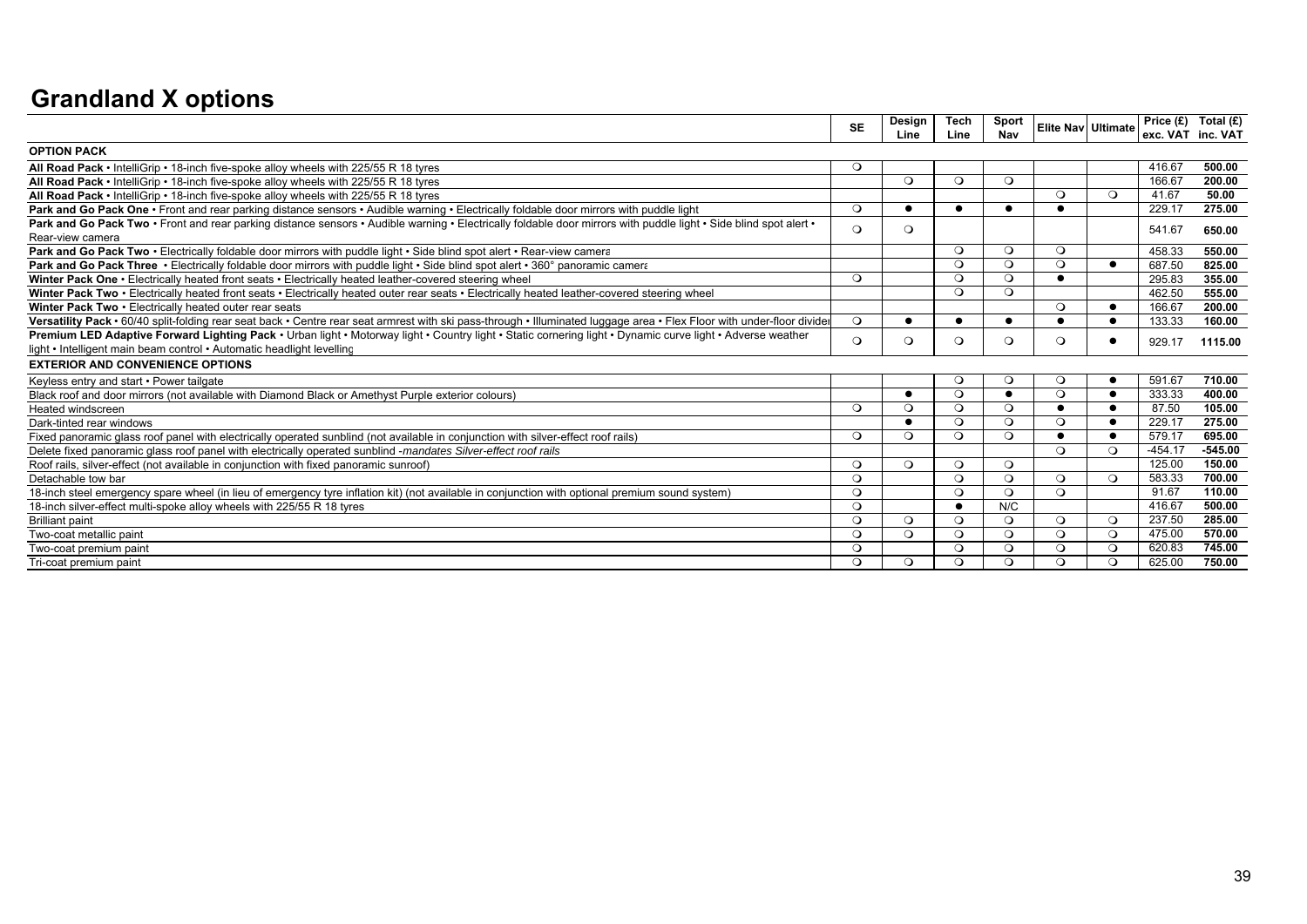## **Grandland X options**

|                                                                                                                                                                        | <b>SE</b> | Design<br>Line | Tech<br>Line | Sport<br>Nav | Elite Nav Ultimate | exc. VAT inc. VAT | Price $(E)$ Total $(E)$ |  |
|------------------------------------------------------------------------------------------------------------------------------------------------------------------------|-----------|----------------|--------------|--------------|--------------------|-------------------|-------------------------|--|
| <b>INTERIOR OPTION</b>                                                                                                                                                 |           |                |              |              |                    |                   |                         |  |
| Automatic cruise control with speed limiter and intelligent speed adaption (only available on diesel automatic models)                                                 |           |                |              | 0            |                    | 333.33            | 400.00                  |  |
| Ergonomic active front seats (AGR-approved*) • Harlekin black fabric seat trim inserts • Black premium leather-effect side bolsters • Driver's and front               |           |                |              |              |                    |                   |                         |  |
| passenger's seat (16-way adjustable) • Height • Reach • Tilt (electrical) • Backrest • Seat cushion extension • Lumbar adjustment (four-way electrical) • Head         |           |                |              |              |                    | 437.50            | 525.00                  |  |
| restraint                                                                                                                                                              |           |                |              |              |                    |                   |                         |  |
| Ergonomic active front seats (AGR-approved*) • Harlekin medium atmosphere fabric seat trim inserts • Modene two-tone fabric inner side bolsters • Medium               |           |                |              |              |                    |                   |                         |  |
| atmosphere premium leather-effect outer side bolsters · Driver's and front passenger's seat (16-way adjustable) · Height · Reach · Tilt (electrical) · Backrest · Seat |           |                | N/C          | N/C          |                    | No-cost option    |                         |  |
| cushion extension • Lumbar adjustment (four-way electrical) • Head restrain                                                                                            |           |                |              |              |                    |                   |                         |  |
| AUDIO AND COMMUNICATION OPTION                                                                                                                                         |           |                |              |              |                    |                   |                         |  |
| Navi 5.0 IntelliLink touchscreen navigation and infotainment system · Satellite navigation system · 3D street level mapping · European coverage · USB                  |           |                |              |              |                    |                   |                         |  |
| connection with iPod control • Bluetooth® connectivity • Audio streaming • Digital radio/AM/FM stereo radio • RDS with Traffic Programme • 8-inch colour               |           |                |              |              |                    | 591.67            | 710.00                  |  |
| touchscreen • Six speakers • Apple CarPlay • Android Auto                                                                                                              |           |                |              |              |                    |                   |                         |  |
| Denon Premium Sound System (available on Nav models, and in conjunction with Navi 5.0. Not available in conjunction with optional emergency spare wheel)               |           |                | О            | О            | ്                  | 466.67            | 560.00                  |  |
| Wireless charger for mobile devices                                                                                                                                    |           |                |              | റ            |                    | 150.00            | 180.00                  |  |
| OnStar*                                                                                                                                                                |           |                |              |              |                    | 408.33            | 490.00                  |  |

= Optional at extra cost. = Standard equipment. \* = AGR (The Campaign for Healthier Backs) is an independent centre of excellence for ergonomics, based in Germany.

All OnStar services and Wi-Fi services will cease to be available on 31st December 2020. No trial or paid subscriptions or services, including emergency response services, will be available after that date.

\* = Includes 12 months of OnStar services from date of first registration and a 3 month/3 GB Wi-Fi free trial period (whichever comes first) effective from the date the customer accepts the nominated network operator Wi-Fi on Grandland X. Vehicle Diagnostics and Smartphone App do not support tyre pressure information for Grandland X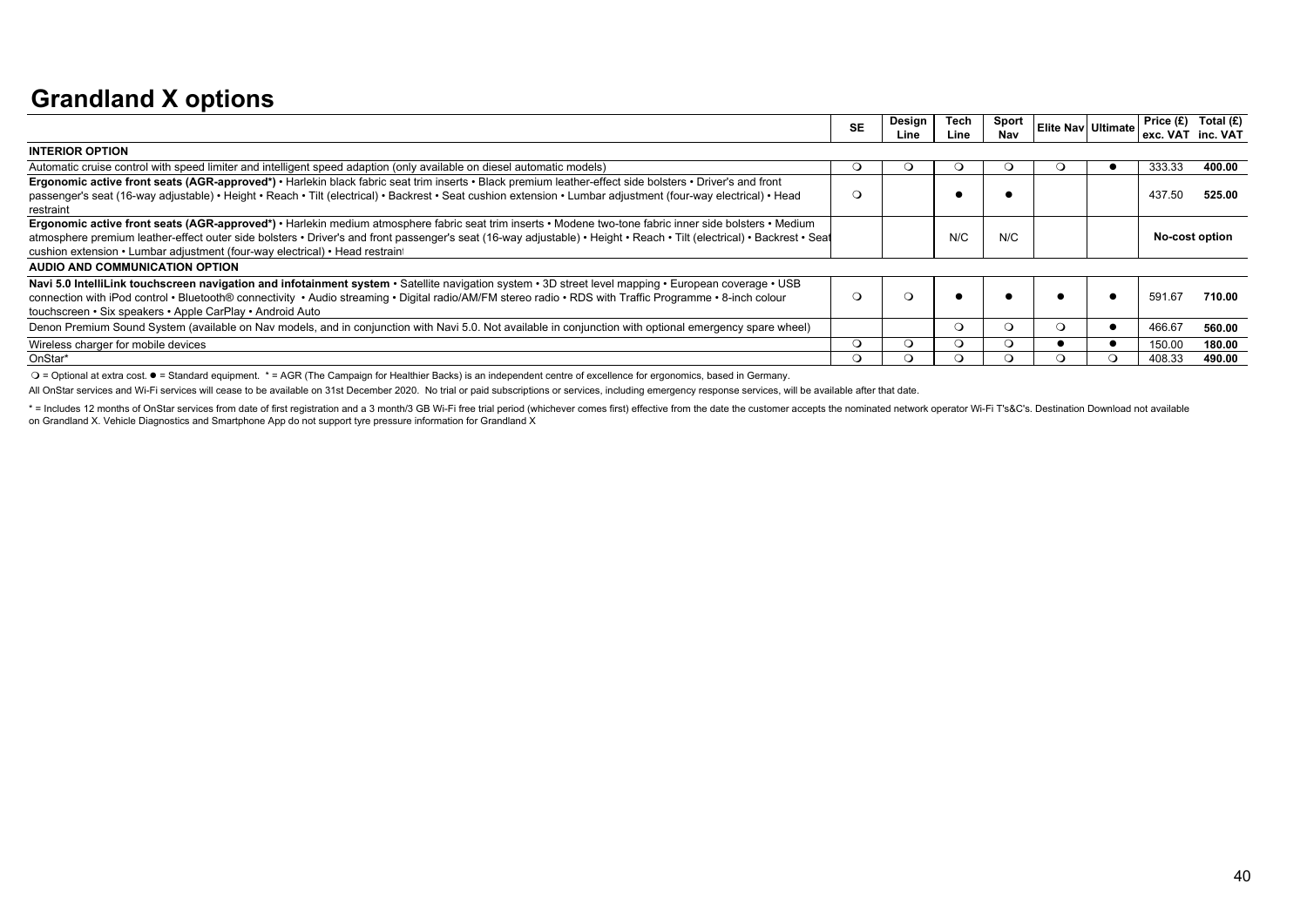## **Combo Life**

#### **Model Year 2019**

| <b>Model</b>                                       |               |              |            |          |             |             |                 |          |           | With Metallic paint |        |                       |
|----------------------------------------------------|---------------|--------------|------------|----------|-------------|-------------|-----------------|----------|-----------|---------------------|--------|-----------------------|
|                                                    |               | <b>Price</b> | <b>VAT</b> | Total    | On-the-road | <b>P11D</b> | CO <sub>2</sub> | Combined | BiK‡ band | <b>P11D</b>         |        | BiK‡ @ 20% BiK‡ @ 40% |
| <b>MPV</b>                                         | Fuel type     | (£)          | (E)        | (£)      | RRP(E)      | (£)         | $(g/km)\#$      | MPG#     | %         | (£)                 |        | (£/month)             |
| <b>DESIGN</b>                                      |               |              |            |          |             |             |                 |          |           |                     |        |                       |
| 1.2 (110PS) Turbo Start/Stop                       | Petrol        | 15575.00     | 3115.00    | 18690.00 | 19610.00    | 19390.00    | 125             | 51.4     | 26%       | 19960.00            | 86.48  | 172.97                |
| 1.5 (100PS) Turbo D Start/Stop BlueInjection*      | Diesel        | 15983.33     | 3196.67    | 19180.00 | 20140.00    | 19880.00    | 111             | 67.3     | 27%       | 20450.00            | 92.02  | 184.03                |
| 1.5 (130PS) Turbo D Start/Stop auto BlueInjection* | Diesel        | 18083.33     | 3616.67    | 21700.00 | 22660.00    | 22400.00    | 113             | 65.7     | 27%       | 22970.00            | 103.35 | 206.70                |
| <b>DESIGN XL**</b>                                 |               |              |            |          |             |             |                 |          |           |                     |        |                       |
| 1.2 (110PS) Turbo Start/Stop                       | Petrol        | 16325.00     | 3265.00    | 19590.00 | 20510.00    | 20290.00    | 125             | 51.4     | 26%       | 20860.00            | 90.38  | 180.77                |
| 1.5 (100PS) Turbo D Start/Stop BlueInjection*      | <b>Diesel</b> | 16733.33     | 3346.67    | 20080.00 | 21040.00    | 20780.00    | 114             | 65.7     | 27%       | 21350.00            | 96.07  | 192.13                |
| <b>ENERGY</b>                                      |               |              |            |          |             |             |                 |          |           |                     |        |                       |
| 1.2 (110PS) Turbo Start/Stop                       | Petrol        | 16741.67     | 3348.33    | 20090.00 | 21010.00    | 20790.00    | 125             | 51.4     | 26%       | 21360.00            | 92.55  | 185.10                |
| 1.5 (100PS) Turbo D Start/Stop BlueInjection*      | Diesel        | 17150.00     | 3430.00    | 20580.00 | 21540.00    | 21280.00    | 111             | 67.3     | 27%       | 21850.00            | 98.32  | 196.63                |
| 1.5 (130PS) Turbo D Start/Stop BlueInjection*      | Diesel        | 18083.33     | 3616.67    | 21700.00 | 22660.00    | 22400.00    | 113             | 65.7     | 27%       | 22970.00            | 103.35 | 206.70                |
| 1.5 (130PS) Turbo D Start/Stop auto BlueInjection* | Diesel        | 19250.00     | 3850.00    | 23100.00 | 24060.00    | 23800.00    | 113             | 65.7     | 27%       | 24370.00            | 109.65 | 219.30                |
| <b>ENERGY (7-SEAT)**</b>                           |               |              |            |          |             |             |                 |          |           |                     |        |                       |
| 1.2 (110PS) Turbo Start/Stop                       | Petrol        | 17325.00     | 3465.00    | 20790.00 | 21710.00    | 21490.00    | 125             | 51.4     | 26%       | 22060.00            | 95.58  | 191.17                |
| 1.5 (100PS) Turbo D Start/Stop BlueInjection*      | <b>Diesel</b> | 17733.33     | 3546.67    | 21280.00 | 22240.00    | 21980.00    | 115             | 65.7     | 28%       | 22550.00            | 105.23 | 210.47                |
| <b>ENERGY XL</b>                                   |               |              |            |          |             |             |                 |          |           |                     |        |                       |
| 1.2 (110PS) Turbo Start/Stop                       | Petrol        | 17491.67     | 3498.33    | 20990.00 | 21910.00    | 21690.00    | 125             | 51.4     | 26%       | 22260.00            | 96.45  | 192.90                |
| 1.5 (100PS) Turbo D Start/Stop BlueInjection*      | <b>Diesel</b> | 17900.00     | 3580.00    | 21480.00 | 22440.00    | 22180.00    | 114             | 65.7     | 27%       | 22750.00            | 102.37 | 204.73                |
| <b>ENERGY XL (7-SEAT)**</b>                        |               |              |            |          |             |             |                 |          |           |                     |        |                       |
| 1.5 (100PS) Turbo D Start/Stop BlueInjection*      | Diesel        | 18566.67     | 3713.33    | 22280.00 | 23240.00    | 22980.00    | 115             | 67.3     | 28%       | 23550.00            | 109.90 | 219.80                |

Please note: On-the-road recommended retail prices (RRP) include number plates and delivery to retailer of £700.00 (inc. £116.67 VAT). 12 months' Vehicle Excise Duty and new vehicle first registration fee of £55.00. Exclud **insurance.**

# = Fuel consumption data and CO<sub>2</sub> emission data are determined using the Worldwide harmonized Light vehicles Test Procedure (WLTP), and the relevant values are translated back to allow the comparability into NEDC, accord No. 715/2007, R (EU) No. 2017/1153 and R (EU) No. 2017/1151. The values do not take into account in particular use and driving conditions, equipment or options and may vary depending on the format of tyres. For more inform consumption and CO<sub>2</sub> emission values, please read the guidelines at http://carfueldata.dft.gov.uk/ and for more information on WLTP please see www.vauxhall.co.uk/wltp

\* = Please note: Vehicles with BlueIniection technology will need regular AdBlue® top-ups also between servicing requirements. An indicator integrated into the on-board computer will warn you when you need to top up. More www.vauxhall.co.uk/adblue In accordance with regulations R (EC) No. 715/2007 and R (EC) No. 692/2008 (in the versions respectively applicable). \*\* = Available Autumn 2018.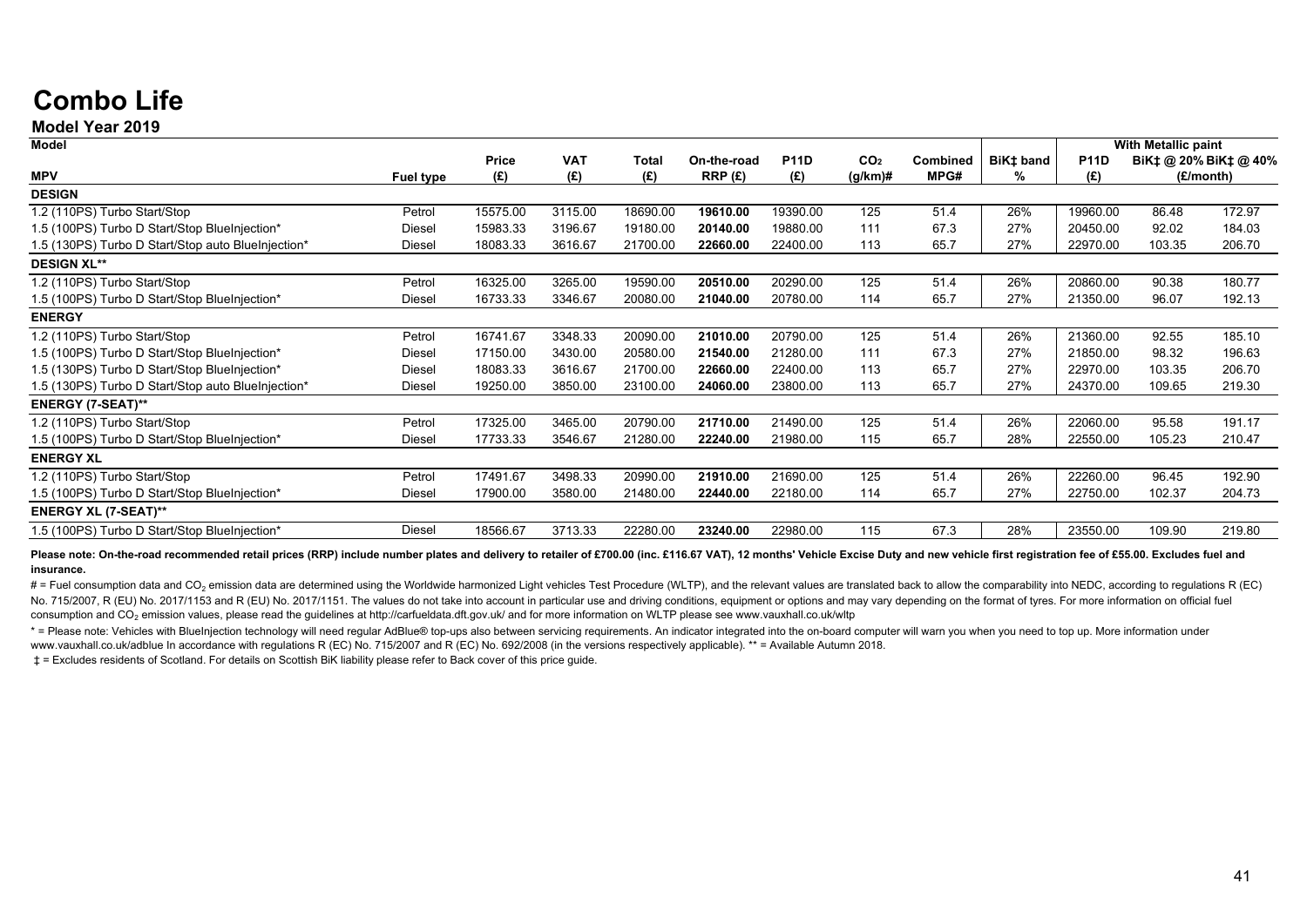## **Combo Life options**

|                                                                                                                                                                                                                   | Design   | Design   | Energy    | <b>XL</b> | Energy   Price $(E)$ Total $(E)$ | exc. VAT inc. VAT |
|-------------------------------------------------------------------------------------------------------------------------------------------------------------------------------------------------------------------|----------|----------|-----------|-----------|----------------------------------|-------------------|
| <b>OPTION PACK</b>                                                                                                                                                                                                |          |          |           |           |                                  |                   |
| Parking Pack <sup>1</sup> - Design • Front and rear distance sensors • 180° Panoramic rear-view camera • Side blind spot alert • Electrically foldable door mirrors • Front fog<br>lights with cornering function | $\circ$  | $\circ$  |           |           | 750.00                           | 900.00            |
| Parking Pack <sup>1</sup> - Energy · 180° Panoramic rear-view camera · Side blind spot alert · Electrically foldable door mirrors                                                                                 |          |          | $\circ$   | $\circ$   | 333.33                           | 400.00            |
| All Weather Pack · IntelliGrip · Includes all-weather tyres                                                                                                                                                       | $\circ$  | $\circ$  | $\circ$   | $\circ$   | 341.67                           | 410.00            |
| Winter Pack • Electrically heated front seats • Electrically heated leather-covered steering wheel                                                                                                                | $\circ$  | $\Omega$ | $\circ$   | $\circ$   | 166.67                           | 200.00            |
| Child Pack · Rear-view child minder mirror · Rear side window sunblind · Fold-flat passenger seat · Luggage restraint net - only available on 7-seat models                                                       |          |          | $\circ$   | $\circ$   | 208.33                           | 250.00            |
| Sight and Light Pack • Automatic lighting control • High beam assist • Rain-sensitive windscreen wipers                                                                                                           | $\circ$  | $\circ$  | $\bullet$ | $\bullet$ | 166.67                           | 200.00            |
| <b>EXTERIOR AND CONVENIENCE OPTIONS</b>                                                                                                                                                                           |          |          |           |           |                                  |                   |
| Advanced park assist                                                                                                                                                                                              |          |          | $\circ$   | $\Omega$  | 166.67                           | 200.00            |
| Rear parking distance sensors                                                                                                                                                                                     | $\circ$  | $\circ$  | $\bullet$ | $\bullet$ | 166.67                           | 200.00            |
| Full-length panoramic glass roof with overhead storage and ambient lighting (not available on XL models or in conjunction with optional third-row seating)                                                        |          |          | $\Omega$  |           | 700.00                           | 840.00            |
| Remote control security alarm system                                                                                                                                                                              | $\circ$  | $\circ$  | $\circ$   | $\circ$   | 166.67                           | 200.00            |
| Dark-tinted rear windows                                                                                                                                                                                          |          |          | $\circ$   | $\circ$   | 91.67                            | 110.00            |
| Tailgate with opening heated window and wash/wipe facility (only available with electrically operated and dark-tinted rear windows)                                                                               |          |          | $\circ$   | $\circ$   | 254.17                           | 305.00            |
| Detachable tow bar                                                                                                                                                                                                | $\Omega$ | $\Omega$ | $\circ$   | $\circ$   | 416.67                           | 500.00            |
| Full-size steel spare wheel (in lieu of emergency tyre inflation kit)                                                                                                                                             | $\Omega$ | $\Omega$ | $\circ$   | $\Omega$  | 91.67                            | 110.00            |
| <b>Brilliant paint</b>                                                                                                                                                                                            | $\circ$  | $\circ$  | $\circ$   | $\circ$   | 237.50                           | 285.00            |
| Two-coat metallic/pearlescent paint                                                                                                                                                                               | $\Omega$ | $\Omega$ | $\circ$   | $\circ$   | 470.83                           | 565.00            |
| <b>INTERIOR OPTION</b>                                                                                                                                                                                            |          |          |           |           |                                  |                   |
| Head-up display                                                                                                                                                                                                   |          |          | $\circ$   | $\circ$   | 295.83                           | 355.00            |
| Electronic climate control including air conditioning                                                                                                                                                             | $\circ$  | $\Omega$ | $\Omega$  | $\Omega$  | 166.67                           | 200.00            |
| <b>AUDIO AND COMMUNICATION OPTION</b>                                                                                                                                                                             |          |          |           |           |                                  |                   |
| Touchscreen Infotainment system • Digital radio/AM/FM stereo radio with 25 station presets • RDS with Traffic Programme • 8-inch colour touchscreen • Four                                                        | $\Omega$ | $\circ$  |           |           | 166.67                           | 200.00            |
| speakers • Apple CarPlay • Android Auto • USB connection with iPod control • Bluetooth® connectivity • Audio streaming                                                                                            |          |          |           |           |                                  |                   |
| Touchscreen navigation and infotainment system · Satellite navigation system · 3D street level mapping · European coverage · USB connection with iPod                                                             |          |          |           |           |                                  |                   |
| control • Bluetooth® connectivity • Audio streaming • Digital radio/AM/FM stereo radio • RDS with Traffic Programme • 8-inch colour touchscreen • Six speakers •                                                  | $\circ$  | $\circ$  |           |           | 541.67                           | 650.00            |
| Apple CarPlay . Android Auto                                                                                                                                                                                      |          |          |           |           |                                  |                   |
| Touchscreen navigation and infotainment system · Satellite navigation system · 3D street level mapping · European coverage · USB connection with iPod                                                             |          |          |           |           |                                  |                   |
| control • Bluetooth® connectivity • Audio streaming • Digital radio/AM/FM stereo radio • RDS with Traffic Programme • 8-inch colour touchscreen • Six speakers •                                                  |          |          | $\circ$   | $\circ$   | 375.00                           | 450.00            |
| Apple CarPlay . Android Auto                                                                                                                                                                                      |          |          |           |           |                                  |                   |
| 230-volt electrical accessory socket                                                                                                                                                                              | $\circ$  | $\circ$  | $\circ$   | $\circ$   | 41.67                            | 50.00             |
| Wireless charger for mobile devices                                                                                                                                                                               | $\Omega$ | $\circ$  | $\circ$   | $\circ$   | 87.50                            | 105.00            |

 $\overline{Q}$  = Optional at extra cost.  $\bullet$  = Standard equipment.

1 = Only available in conjunction with optional navigation unit.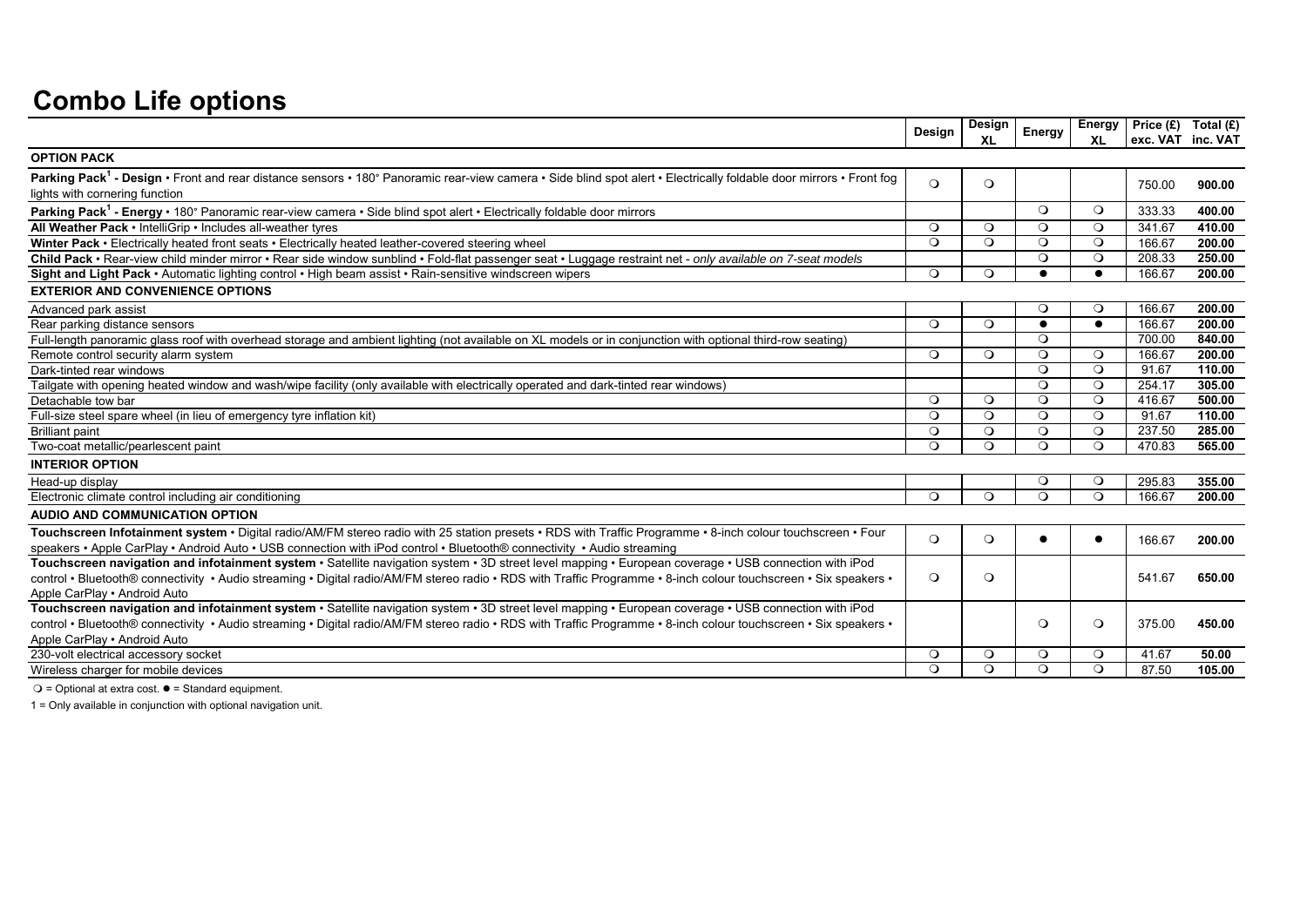# **Customer Care**

#### **PROTECTING THE ENVIRONMENT**

Vauxhall's commitment to the environment is demonstrated by our products' many environmental awards. For even more information on Vauxhall's efforts to achieve an environmentally sustainable future, and how to dispose of your end-of-life vehicle, see **www.vauxhall.co.uk/recycling**

#### **VAUXHALL ASSISTANCE\***

Vauxhall Assistance is provided automatically with every new Vauxhall for 12 months from first registration and covers everything from accident assistance, roadside recovery and 'at home' service to flat tyres. With Vauxhall Assistance help is literally just a free\*\* phone call away, 24 hours a day, 365 days a year!

\* = Conditions may apply to Combi models.

\*\* = Mobile phone users will be charged at their standard tariff.

#### **VAUXHALL FINANCE LEASING**

Vauxhall Finance Leasing is a trading style of Vauxhall Finance plc. Working with the Vauxhall Retailer network we provide competitive car and van leasing solutions for business users and private individuals. We combine the support of a national contract with the convenience of a local contact. For further information, please contact your local Vauxhall Retailer or visit **www.vauxhall.co.uk/leasing**

#### **IN THE EVENT OF AN ACCIDENT...**

Vauxhall Accident Management helps keep you mobile following an accident. Benefits include vehicle recovery, Vauxhall-approved repairs and contacting your insurer. For more details, visit **vauxhall.co.uk/AccidentManagement**

#### **VAUXHALL SERVICE PLAN**

Vauxhall Retailers offer a great service for owners of all Vauxhall cars. Value for money, regular offers and free check-ups, combined with the peace of mind that comes from using Vauxhall-trained technicians and genuine parts, help keep your car in peak condition at all times. Every Vauxhall Retailer supports our customer promise:

#### We are Vauxhall experts

- Fully Vauxhall-trained technicians
- We use Vauxhall approved diagnostic equipment and specialist tools
- Full access to Vauxhall repair databases and technical centres

#### We are transparent

• Our invoicing will clearly set out the work at the price agreed with no hidden extras.

#### We are never beaten on price

• We will match any written like for like service/ repair quote from a local† competitor using genuine repair methods and parts

#### We are convenient

- Flexible booking times to suit you
- One stop shop for every type of Vauxhall service
- While you wait facility on stocked tyres, batteries and exhausts
- Free courtesy vehicle or local collection with annual services and warranty work

#### We are thorough

- 25 point safety check with any workshop visit
- No obligation advice on essential and nonessential work
- Free check for safety enhancements and upgrades to your vehicle and software
- Free 'Wash and Vac' with every annual service
- Free fitting of wipers and external bulbs with annual services
- † = A radius of five miles/20 minutes from your Vauxhall Retailer.

#### **FOR MORE PRODUCT INFORMATION**

For a brochure on any Vauxhall model (up to a maximum of three per caller) or location of your nearest Vauxhall Retailer please call **0345 600 1500.** Alternatively, details can be found on our website at **www.vauxhall.co.uk**

**JOIN US ONLINE:**